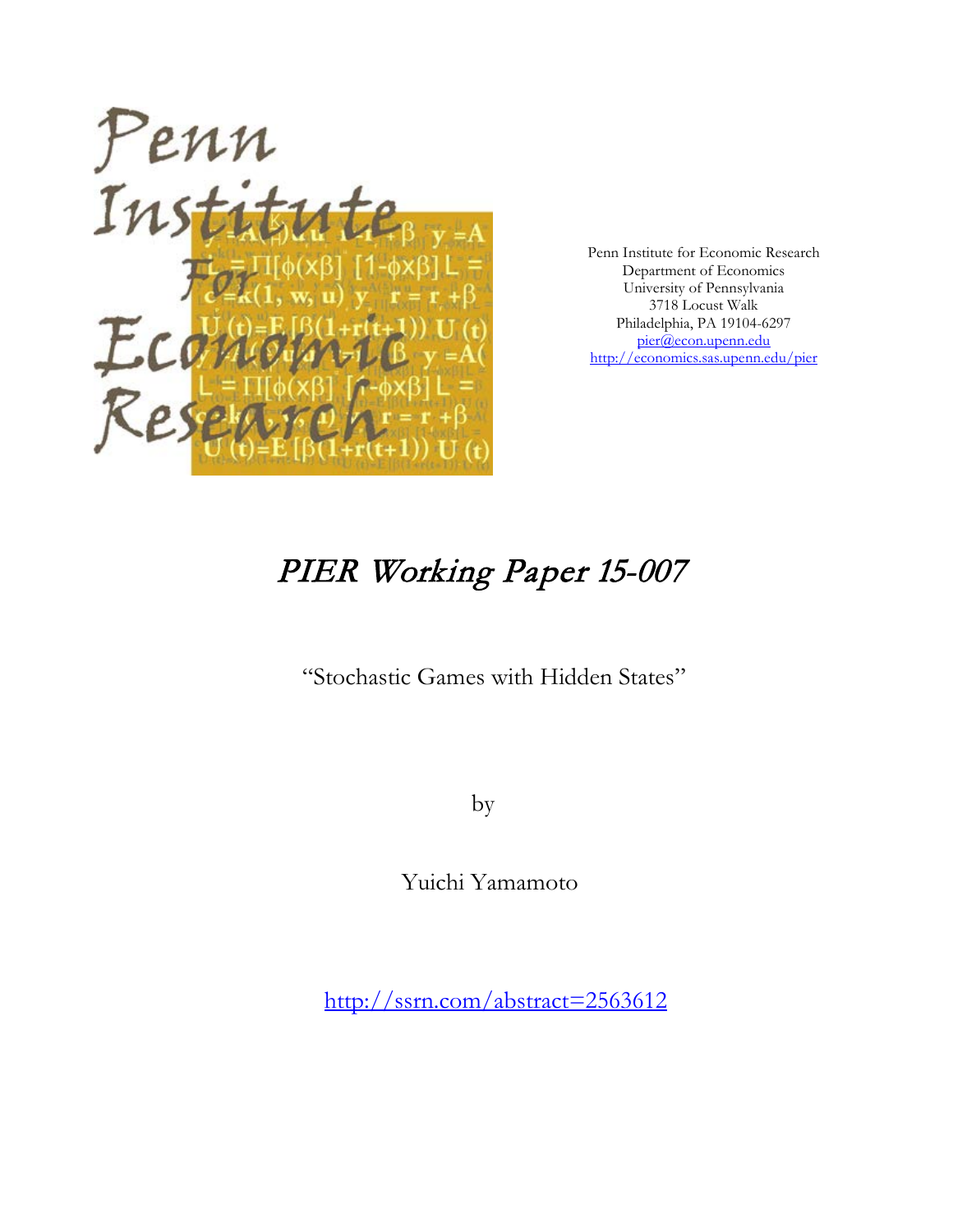## Stochastic Games with Hidden States*<sup>∗</sup>*

Yuichi Yamamoto†

First Draft: March 29, 2014 This Version: January 14, 2015

#### **Abstract**

This paper studies infinite-horizon stochastic games in which players observe noisy public information about a hidden state each period. We find that if the game is connected, the limit feasible payoff set exists and is invariant to the initial prior about the state. Building on this invariance result, we provide a recursive characterization of the equilibrium payoff set and establish the folk theorem. We also show that connectedness can be replaced with an even weaker condition, called asymptotic connectedness. Asymptotic connectedness is satisfied for generic signal distributions, if the state evolution is irreducible.

*Journal of Economic Literature* Classification Numbers: C72, C73.

Keywords: stochastic game, hidden state, connectedness, stochastic selfgeneration, folk theorem.

<sup>&</sup>lt;sup>\*</sup>The author thanks Naoki Aizawa, Drew Fudenberg, Johannes Hörner, Atsushi Iwasaki, Michihiro Kandori, George Mailath, Takeaki Sunada, and Masatoshi Tsumagari for helpful conversations, and seminar participants at various places.

<sup>†</sup>Department of Economics, University of Pennsylvania. Email: yyam@sas.upenn.edu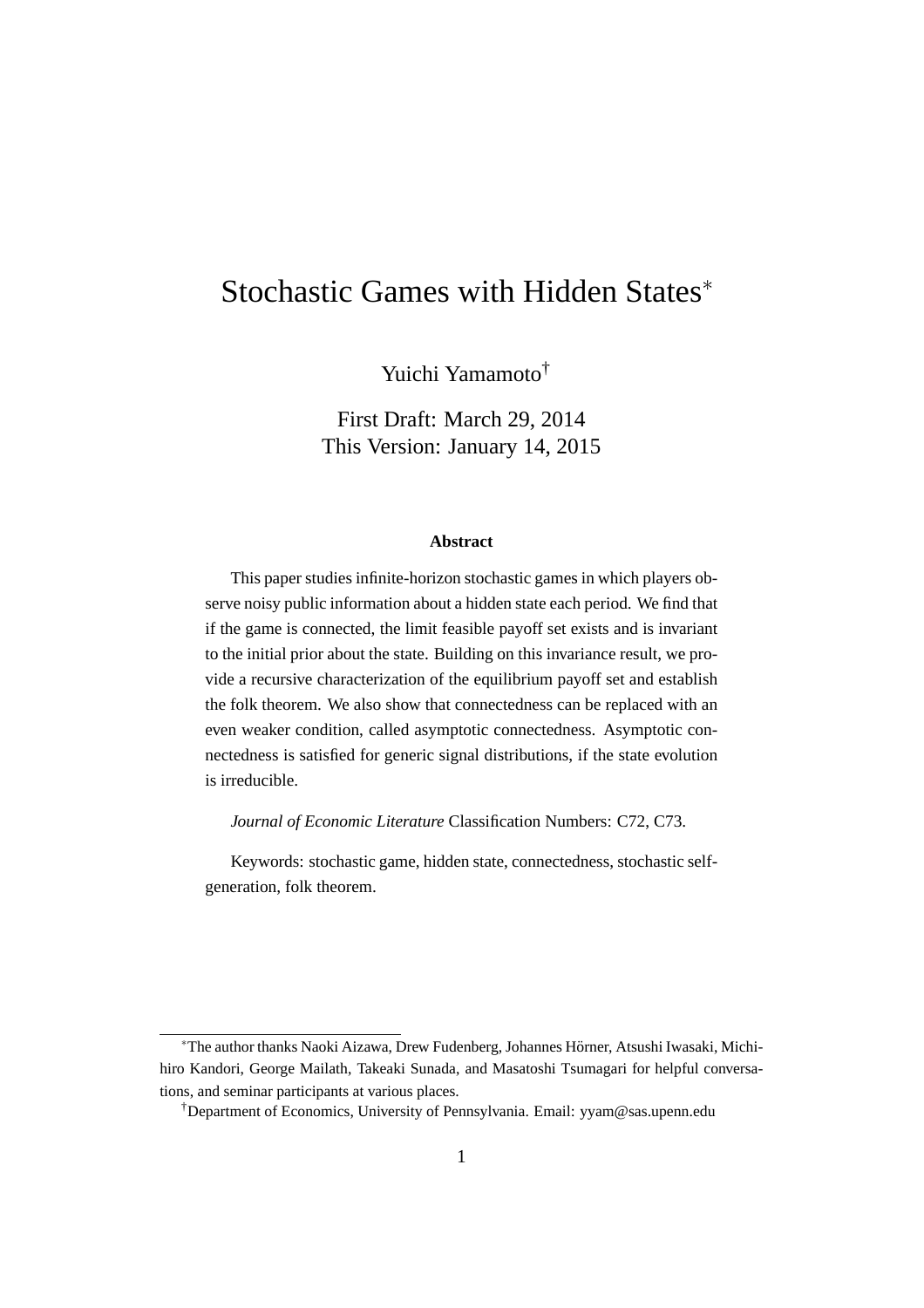## **1 Introduction**

When agents have a long-run relationship, underlying economic conditions may change over time. A leading example is a repeated Bertrand competition with stochastic demand shocks. Rotemberg and Saloner (1986) explore optimal collusive pricing when random demand shocks are i.i.d. each period. Haltiwanger and Harrington (1991), Kandori (1991), and Bagwell and Staiger (1997) further extend the analysis to the case in which demand fluctuations are cyclic or persistent. One of the crucial assumptions of these papers is that demand shocks are publicly observable *before* firms make their decisions in each period. This means that firms can perfectly adjust their price contingent on the true demand today. Unfortunately, this assumption is not always plausible, because firms often face uncertainty about the market demand when they make decisions. Firms may be able to learn the current demand shock through their sales *after* they make decisions; but then in the next period, a new demand shock arrives, and hence they still face uncertainty about the true demand. In such a situation, firms need to estimate the true demand in order to figure out the optimal pricing each period. The purpose of this paper is to develop a general framework which incorporates such uncertainty, and to investigate how this uncertainty influences long-run incentives.

Specifically, we consider a new class of stochastic games in which the state of the world is hidden information. At the beginning of each period  $t$ , a hidden state  $\omega^t$  (booms or slumps in the Bertrand model) is given, and players have some posterior belief  $\mu^t$  about the state. Players simultaneously choose actions, and then a public signal *y* and the next hidden state  $\omega^{t+1}$  are randomly drawn. After observing the signal *y*, players updates their posterior belief using Bayes' rule, and then go to the next period. Our formulation accommodates a wide range of economic applications, since we allow the signal *y* to be informative about both the current and next states.

Throughout the paper, we assume that actions are perfectly observable. In this case, there is no private information and thus players have the same posterior belief  $\mu^t$  about the current state  $\omega^t$  after every history. Then this posterior belief  $\mu^t$  can be regarded as a common state variable of the model, and thus our model reduces to a stochastic game with *observable* states  $\mu^t$ . This is a great simplification, but still the model is not as tractable as one may expect, since there are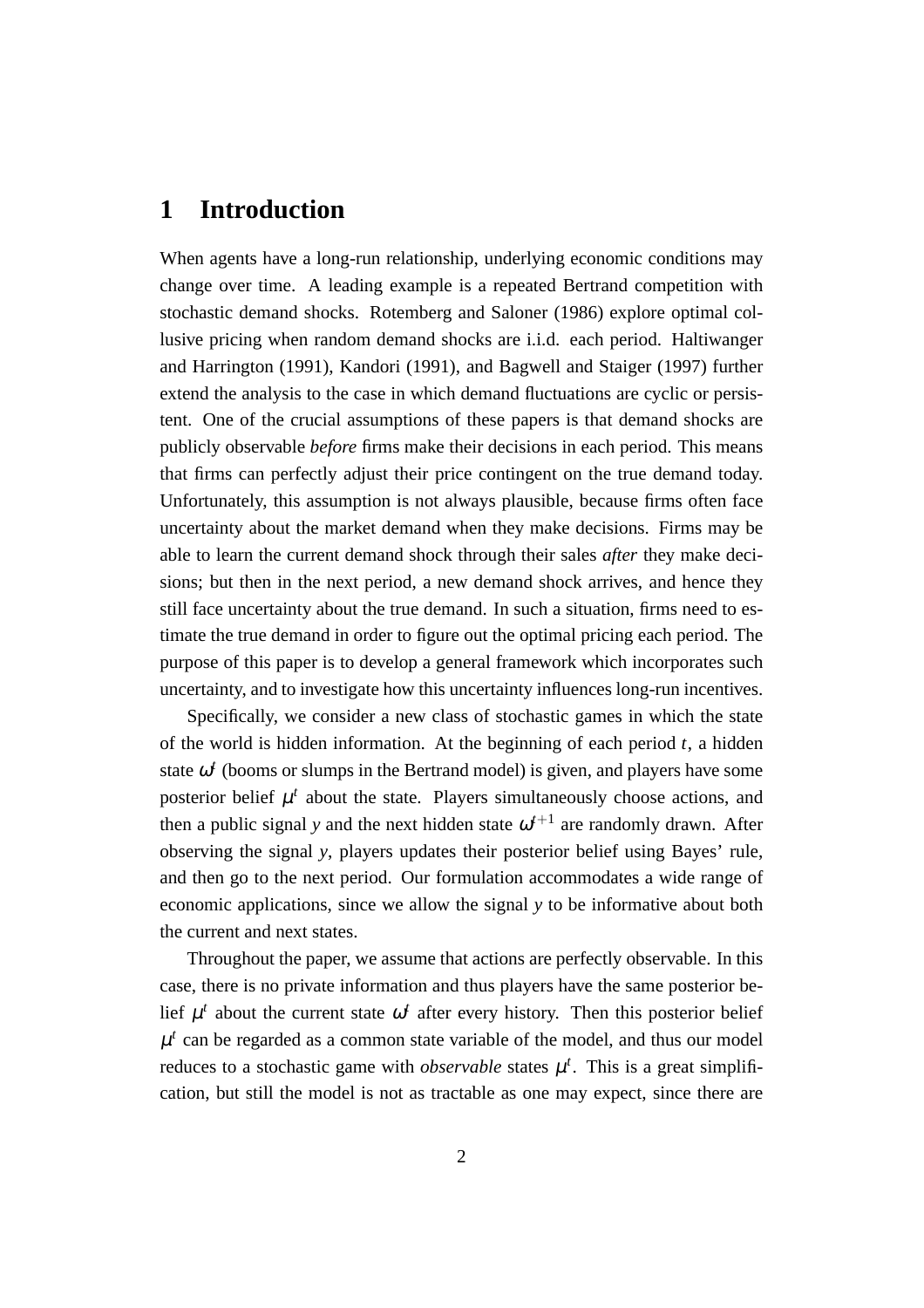infinitely many possible posterior beliefs so that we need to consider a stochastic game with an *infinite* state space. This is in a sharp contrast with past work which assumes a *finite* state space (Dutta (1995), Fudenberg and Yamamoto (2011b), and Hörner, Sugaya, Takahashi, and Vieille (2011)), and accordingly the standard techniques developed in the literature do not apply to our model.<sup>1</sup>

A main problem of having infinite states is that a Markov chain over infinite states can be "badly" behaved in the long run. When we consider a finitestate Markov chain, some states must be *positive recurrent* in the sense that the state will return to the current state in finite time with probability one. The positive recurrence ensures that the Markov chain is "well-behaved" in the long run; specifically, it is deeply related to *ergodicity* of the Markov chain. Loosely, ergodicity ensures that the state in a distant future is not influenced by the initial state. Using this property, Dutta (1995) shows that the feasible payoff set for patient players is invariant to the initial state, and all the existing techniques on stochastic games rely on this invariance result. In contrast, when we consider an infinite-state Markov chain, states may not be positive recurrent. Accordingly, it is well-known in the probability theory that additional assumptions are needed for an infinite-state Markov chain to be ergodic. Unfortunately, these assumptions are not satisfied in our model (see Section 5.2 for more discussions), and hence *a priori*, there is no reason to expect ergodicity of the belief evolution.

Nonetheless, we find that the invariance result of Dutta (1995) extends to our setup under a mild condition. Specifically, we show that if the game is *connected*, then the feasible payoff set is invariant to the initial belief in the limit as the discount factor goes to one. This result implies that the impact of the initial belief vanishes in the long run, as long as payoffs are concerned. The proof heavily relies on the fact that the observable state in our model is players' belief; in particular, it is crucial that payoffs are linear with respect to players' belief and hence the state. We would like to stress that our proof here is substantially different from that of

 $<sup>1</sup>$ Hörner, Takahashi, and Vieille (2011) consider stochastic games with infinite states, but they</sup> assume that the limit equilibrium payoff set is identical for all initial states, that is, they assume a sort of ergodicity. As will be clear from the discussion of this paper, whether such an assumption holds is a crucial question in the analysis of the infinite-state case, and they are silent on this matter. It is also worth noting that there is an extensive literature on the existence of Markov strategy equilibria for the infinite-state case. See recent work by Duggan (2012) and Levy (2013), and an excellent survey by Dutta and Sundaram (1998). In contrast to the literature, this paper considers a general class of equilibria which are not necessarily Markovian.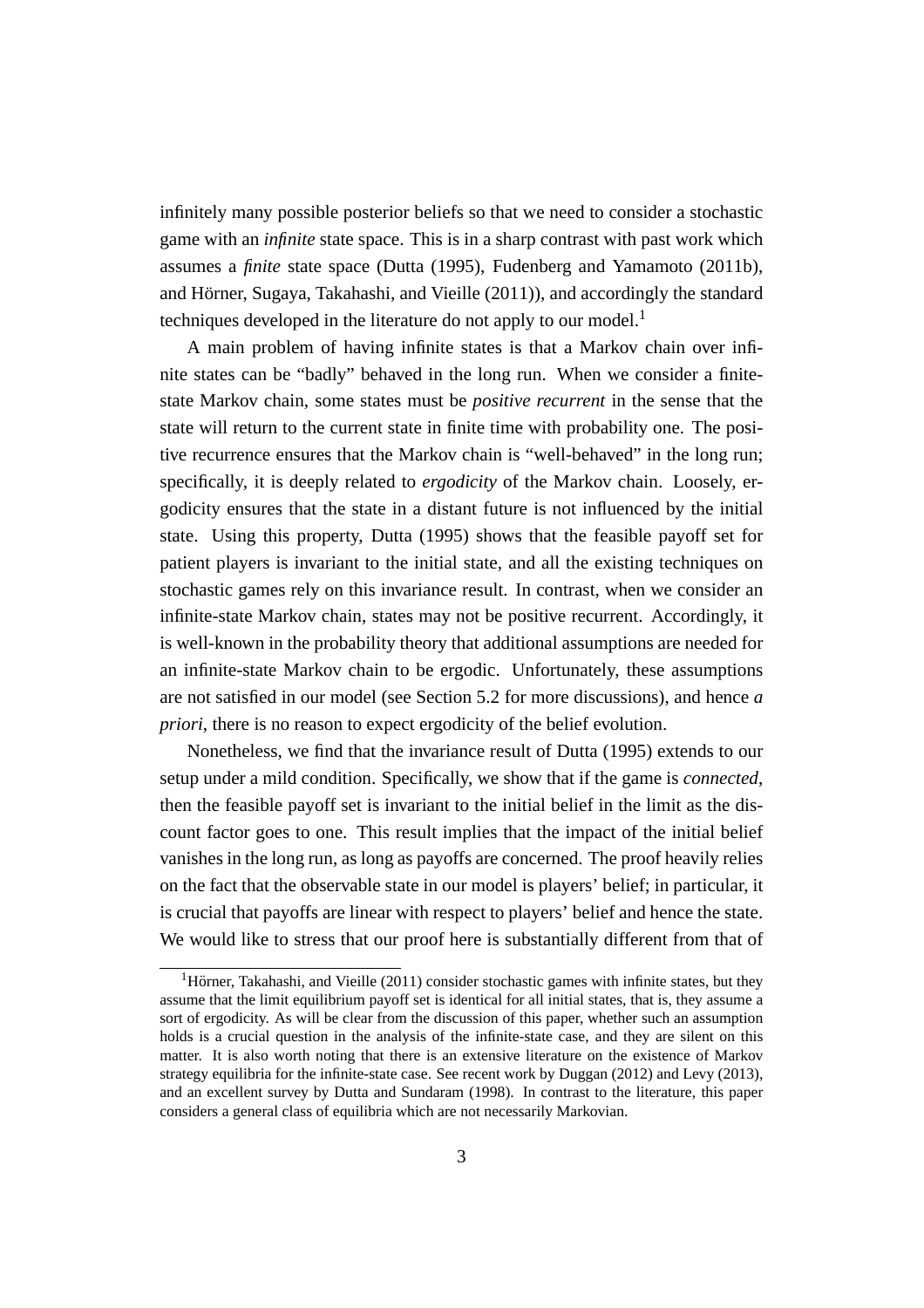Dutta (1995), because we need to consider infinitely many beliefs and thus cannot assume ergodicity of the belief evolution.

Loosely speaking, our assumption, connectedness, ensures that the evolution of the *support* of the belief is well-behaved in the long run. This requirement is much weaker than assuming the belief evolution to be well-behaved, but it is enough to establish the result we want. It may be worth emphasizing that connectedness is satisfied in a wide range of applications, and can be regarded as a natural generalization of irreducibility, which is a standard assumption in the literature, to the hidden-state case. We also show that connectedness can be replaced with an even weaker condition, called *asymptotic connectedness*. Asymptotic connectedness is satisfied for generic signal structures, as long as the underlying state evolution is irreducible.

Using the above invariance result, we then establish the folk theorem for connected stochastic games. That is, we show that any feasible and individually rational payoffs are achieved by sequential equilibria as long as players are patient enough and the game is connected. As an intermediate result, we provide a recursive characterization of the equilibrium payoff set, which generalizes selfgeneration of Abreu, Pearce, and Stacchetti (1990). The idea is roughly as follows. In our equilibrium, the infinite horizon is regarded as a sequence of *random blocks*, whose lengths are determined by public randomization. Specifically, at the end of each period, players refer to public randomization and decide whether the current block continues (with some probability  $p$ ) or terminates (with the remaining probability 1*− p*). Due to the random termination, the "effective discount factor" of each block is  $p\delta$ , that is, payoffs during the first block are equivalent to *payoffs for the infinite-horizon stochastic game with the discount factor p*δ. Thus an equilibrium payoff vector is represented as the sum of a payoff vector for the infinite-horizon stochastic game, which can approximate any feasible payoffs, and of a continuation payoff vector from the second block. This payoff decomposition is reminiscent of that of Fudenberg, Levine, and Maskin (1994, hereafter FLM) for infinitely repeated games, in which an equilibrium payoff is the sum of a stage-game payoff in period one (which can achieve any feasible payoffs) and of a continuation payoff. Hence we can generalize the proof idea of FLM to our setup, and can establish the folk theorem.

Stochastic games are proposed by Shapley (1953). Building on earlier results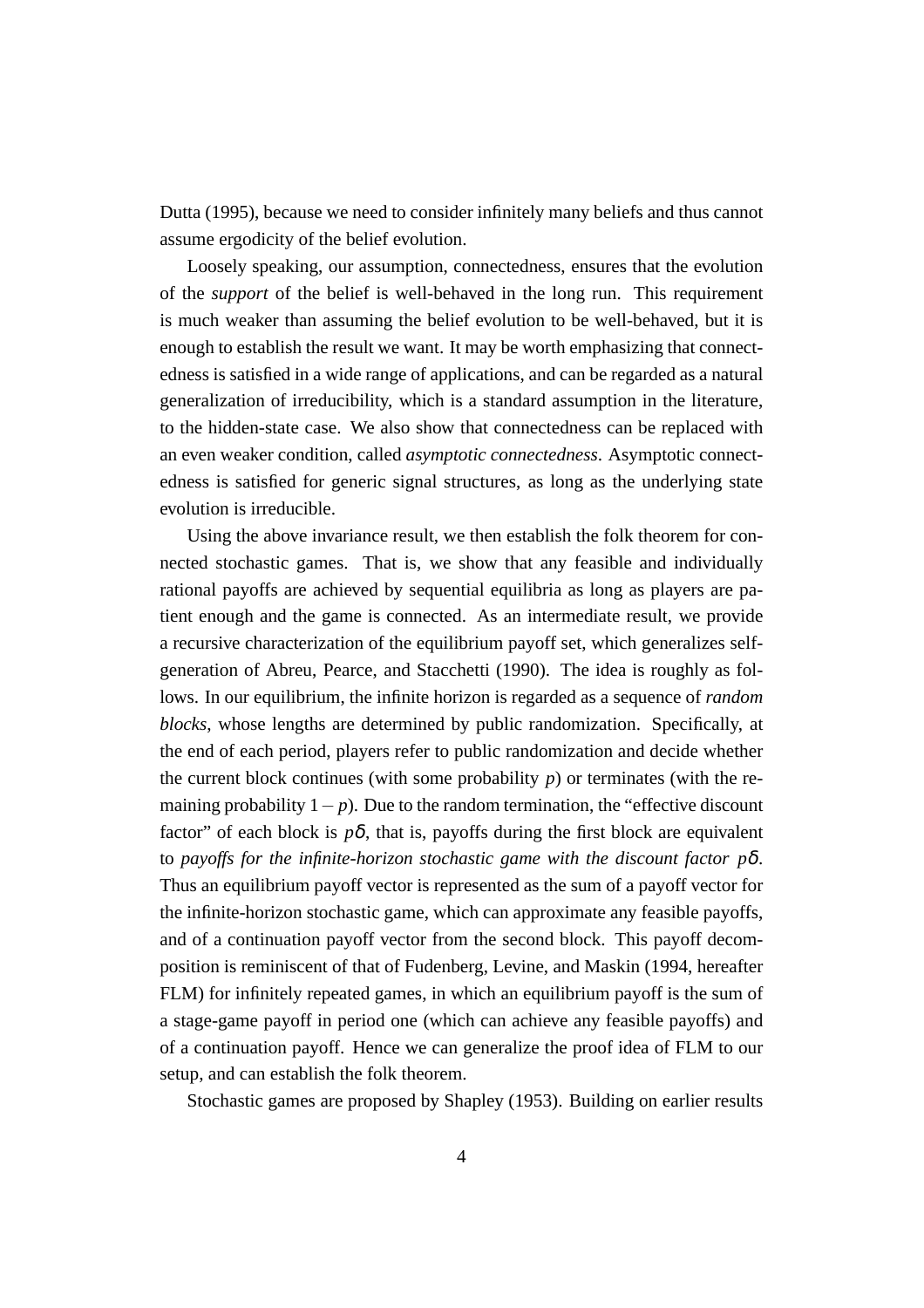of Bewley and Kohlberg (1976) and Mertens and Neyman (1981), Dutta (1995) characterizes the feasible and individually rational payoffs for patient players, and proves the folk theorem for the case of observable actions. Fudenberg and Yamamoto (2011b) and Hörner, Sugaya, Takahashi, and Vieille (2011) extend the folk theorem to games with public monitoring. All these papers assume that the state of the world is publicly observable at the beginning of each period.<sup>2</sup>

Athey and Bagwell (2008), Escobar and Toikka (2013), and Hörner, Takahashi, and Vieille (2013) consider repeated Bayesian games in which the state changes as time goes and players have private information about the current state each period. An important assumption in their model is that the state of the world is a collection of players' private information. They look at equilibria in which players report their private information truthfully, so the state is perfectly revealed before they choose actions.<sup>3</sup> In contrast, in this paper, players have only limited information about the true state and the state is not perfectly revealed.

Wiseman (2005), Fudenberg and Yamamoto (2010), Fudenberg and Yamamoto (2011a), and Wiseman (2012) study repeated games with unknown states. A key assumption in their model is that the state of the world is fixed at the beginning of the game and does not change over time. Since the state influences the distribution of a public signal each period, players can (almost) perfectly learn the true state by aggregating all the past public signals. In contrast, in our model, the state changes as time goes and thus players never learn the true state perfectly.

## **2 Setup**

#### **2.1 Stochastic Games with Hidden States**

Let  $I = \{1, \dots, N\}$  be the set of players. At the beginning of the game, Nature chooses the state of the world  $\omega^1$  from a finite set  $\Omega$ . The state may change as

<sup>&</sup>lt;sup>2</sup>Independently of this paper, Renault and Ziliotto (2014) also study stochastic games with hidden states. They focus on an example of a stochastic game with thirteen states, where two of the states are absorbing. Since there are multiple absorbing states, the feasible payoff set depends on the initial prior in their example. Accordingly, their equilibrium analysis is substantially different from that of this paper (and of the literature on irreducible stochastic games).

 $3$ An exception is Section 6 of Hörner, Takahashi, and Vieille (2013); they consider equilibria in which some players do not reveal information and the public belief is used as a state variable, as in our model. But their analysis relies on the independent private value assumption.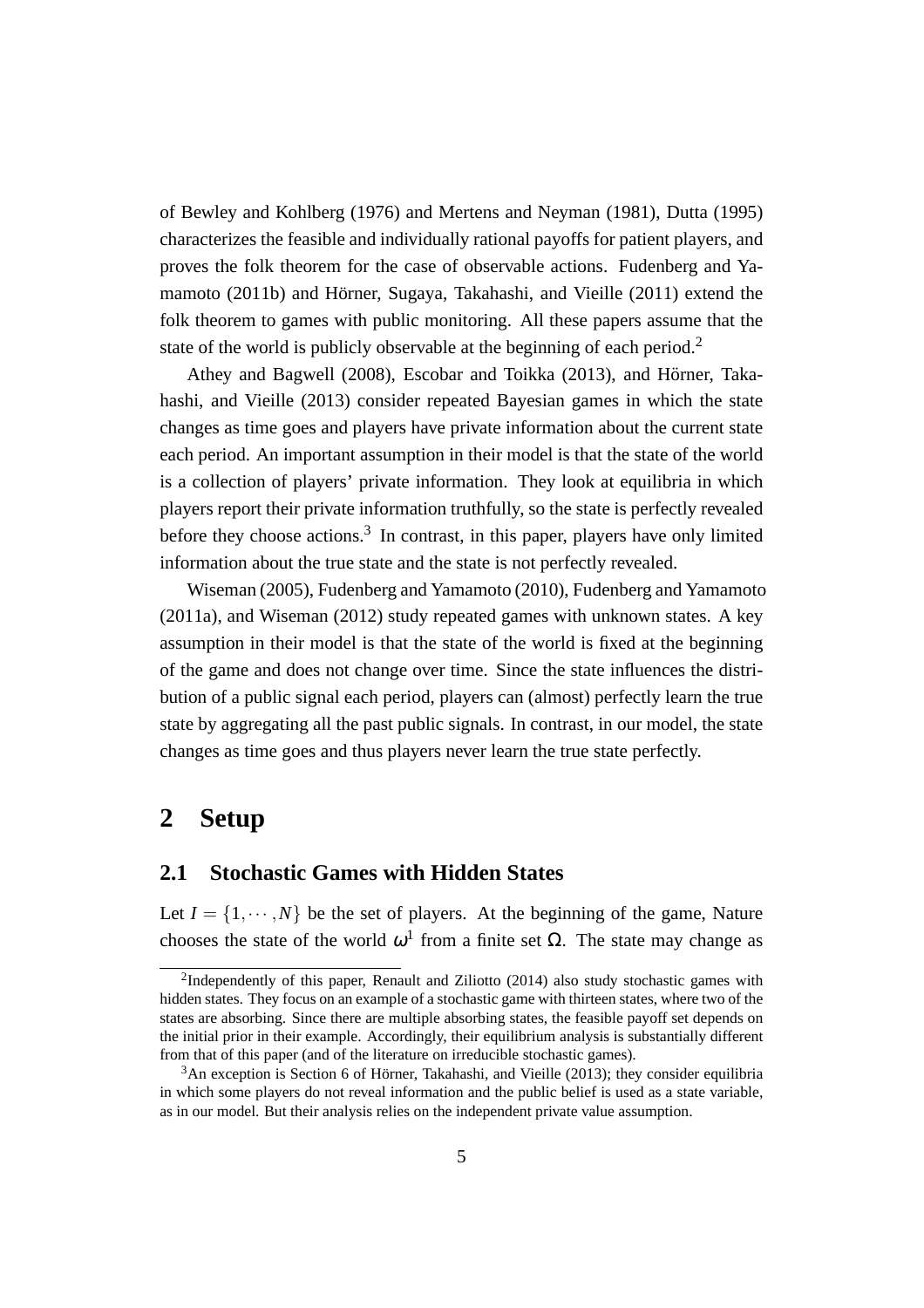time passes, and the state in period  $t = 1, 2, \cdots$  is denoted by  $\omega^t \in \Omega$ . The state  $ω<sup>t</sup>$  is not observable to players, and let  $μ ∈ ΔΩ$  be the common prior about  $ω<sup>1</sup>$ .

In each period *t*, players move simultaneously, with player  $i \in I$  choosing an action  $a_i$  from a finite set  $A_i$ . As usual, let  $A \equiv \times_{i \in I} A_i$  be the set of action profiles *a* = (*ai*)*i∈<sup>I</sup>* . Actions are perfectly observable, and in addition players observe a public signal *y* from a finite set *Y*. Then players go to the next period  $t + 1$ , with a (hidden) state  $\omega^{t+1}$  which is randomly drawn from  $\Omega$ . The distribution of *y* and  $\omega^{t+1}$  depends on the current state  $\omega^t$  and the current action profile  $a \in A$ ; let  $\pi^{\omega}(y, \tilde{\omega}|a)$  denote the probability that players observe a signal y and the next state becomes  $\omega^{t+1} = \tilde{\omega}$ , given  $\omega^t = \omega$  and *a*. In this setup, a public signal *y* can be informative about the current state  $\omega$  *and* the next state  $\tilde{\omega}$ , because the distribution of *y* may depend on  $\omega$  and *y* may be correlated with  $\tilde{\omega}$ . Let  $\pi_y^{\omega}(y|a)$  denote the marginal probability of *y*, and let  $\pi_y^{\omega}(a) = (\pi_y^{\omega}(y|a))_{y \in Y}$  be the marginal distribution of *y*. Assume that public randomization *z*, which follows the uniform distribution on [0*,*1], is available at the end of each period.

Player *i*'s payoff in period *t* is a function of the current action profile *a* and the current public signal *y*, and is denoted by  $u_i(a, y)$ . Then her expected stagegame payoff conditional on the current state <sup>ω</sup> and the current action profile *a* is  $g_i^{\omega}(a) = \sum_{y \in Y} \pi_y^{\omega}(y|a) u_i(a, y)$ . Here the hidden state  $\omega$  influences a player's expected payoff through the distribution of *y*. Let  $g^{\omega}(a) = (g_i^{\omega}(a))_{i \in I}$  be the vector of expected payoffs. Let  $\overline{g}_i = \max_{\omega, a} |2g_i^{\omega}(a)|$ , and let  $\overline{g} = \sum_{i \in I} \overline{g}_i$ . Also let  $\overline{\pi}$  be the minimum of  $\pi^{\omega}(y, \tilde{\omega}|a)$  over all  $(\omega, \tilde{\omega}, a, y)$  such that  $\pi^{\omega}(y, \tilde{\omega}|a) > 0$ .

Our formulation encompasses the following examples:

• *Stochastic games with observable states.* Let  $Y = \Omega \times \Omega$  and suppose that  $\pi^{\omega}(y, \tilde{\omega}|a) = 0$  for  $y = (y_1, y_2)$  such that  $y_1 \neq \omega$  or  $y_2 \neq \tilde{\omega}$ . That is, suppose that the first component of the signal *y* reveals the current state and the second component reveals the next state. Suppose also that  $u_i(a, y)$  is measurable with respect to the first component of *y*, so that stage-game payoffs are influenced by the current state but not by the next state. In this case, the signal  $y^{t-1}$  in the previous period perfectly reveals the current state  $\omega^t$ , which means that players know the true state  $\omega^t$  *before* they choose an action profile  $a^t$ . So this is exactly the standard stochastic games studied in the literature. In what follows, this class of games is referred to as stochastic games with observable states.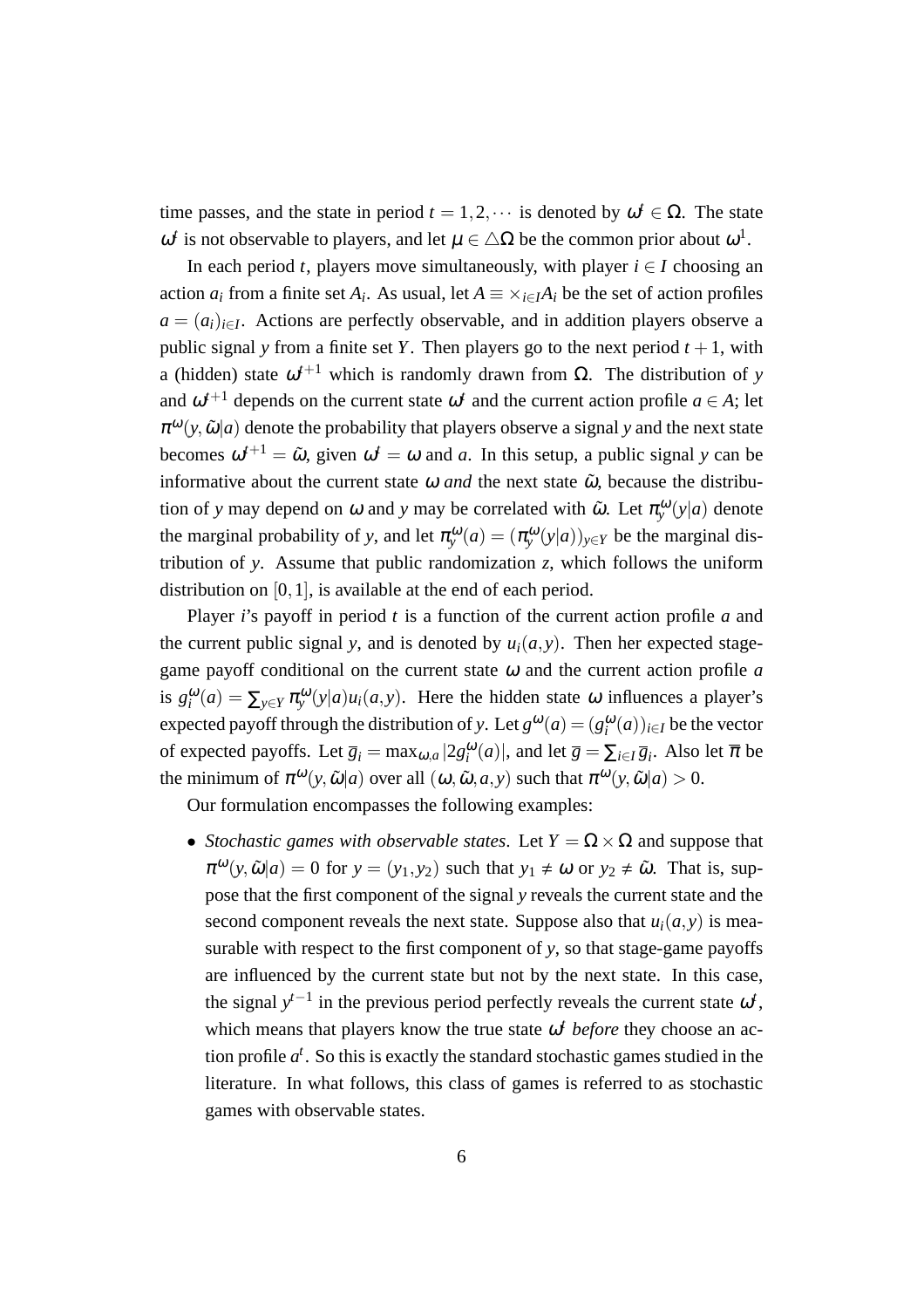- *Delayed observation.* Let  $Y = \Omega$  and assume that  $\pi_y^{\omega}(y|a) = 1$  for  $y = \omega$ . That is, assume that the current signal  $y<sup>t</sup>$  reveals the current state  $\omega<sup>t</sup>$ . This is the case in which players observe the state *after* they choose their actions  $a<sup>t</sup>$ . In what follows, this class of games is referred to as stochastic games with delayed observations.
- *• Combination of observable states and unobservable states*. Assume that <sup>ω</sup> consists of two components,  $\omega^O$  and  $\omega^U$ , and that the signal  $y^t$  perfectly reveals the first component of the next state,  $\omega^{t+1,0}$ . Then we can interpret the first component  $\omega^O$  as an observable state and the second component  $\omega^U$  as an unobservable state. There are many economic examples in which observable states and unobservable states coexist. For example, consider a duopoly market in which firms face uncertainty about the current demand each period, and their cost function today depends on their knowledge, know-how, or experience. The firms' experience can be regarded as an observable state variable as in Besanko, Doraszelski, Kryukov, and Satterthwaite (2010), while the uncertainty about the market demand can be described by an unobservable state.

In the infinite-horizon stochastic game, players have a common discount factor  $\delta \in (0,1)$ . Let  $(\omega^{\tau}, a^{\tau}, y^{\tau}, z^{\tau})$  be the state, the action profile, the public signal, and the public randomization in period  $\tau$ . Then the history up to period  $t \geq 1$ is denoted by  $h^t = (a^{\tau}, y^{\tau}, z^{\tau})_{\tau=1}^t$ . Let  $H^t$  denote the set of all  $h^t$  for  $t \ge 1$ , and let  $H^0 = \{0\}$ . Let  $H = \bigcup_{t=0}^{\infty} H^t$  be the set of all possible histories. A strategy for player *i* is  $s_i = (s_i^t)_{t=1}^\infty$  such that  $s_i^t : H^{t-1} \to \triangle A_i$  is a measurable mapping for each *t*. To simplify the notation, given any strategy  $s_i$  and history  $h^t$ , let  $s_i(h^t)$  denote the action after period  $h^t$ , i.e.,  $s_i(h^t) = s_i^{t+1}$  $i_i^{t+1}(h^t)$ . Let  $S_i$  be the set of all strategies for player *i*, and let  $S = \times_{i \in I} S_i$ . Also let  $S_i^*$  be the set of all player *i*'s strategies which do not use public randomization, and let  $S^* = \times_{i \in I} S_i^*$ . Given a strategy  $s_i$ and history  $h^t$ , let  $s_i|_{h^t}$  be the continuation strategy induced by  $s_i$  after history  $h^t$ .

Let  $v_i^{\omega}(\delta, s)$  denote player *i*'s average payoff in the stochastic game when the initial prior puts probability one on  $\omega$ , the discount factor is  $\delta$ , and players play strategy profile *s*. That is, let  $v_i^{\omega}(\delta, s) = E[(1 - \delta)\sum_{t=1}^{\infty} \delta^{t-1}g_i^{\omega^t}]$  $\int_{i}^{\omega^{t}}(a^{t})|\omega,s]$ . Similarly, let  $v_i^{\mu}(\delta, s)$  denote player *i*'s average payoff when the initial prior is  $\mu$ . Note that for each initial prior  $\mu$ , discount factor  $\delta$ , and  $s_{-i} \in S^*_{-i}$ , player *i*'s best reply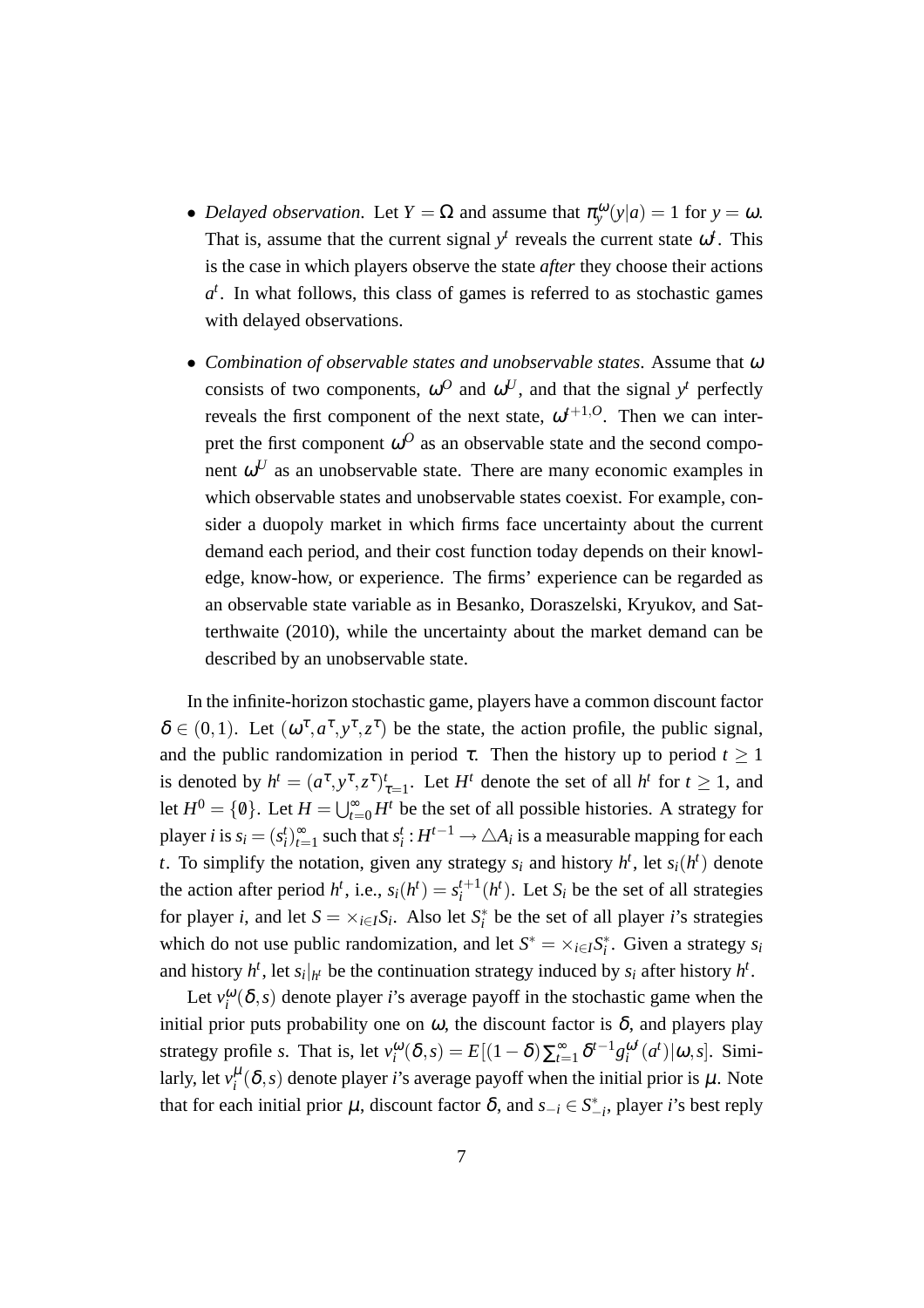$s_i \in S_i^*$  exists.<sup>4</sup> Let  $v^{\omega}(\delta, s) = (v_i^{\omega}(\delta, s))_{i \in I}$  and  $v^{\mu}(\delta, s) = (v_i^{\mu}(\delta, s))_{i \in I}$ .

#### **2.2 Alternative Interpretation: Belief as a State Variable**

Since the current state  $\omega$  is hidden information, a player's belief about  $\omega$  plays an important role in our model. Specifically, in each period *t*, player *i* computes her belief  $\mu^t \in \Delta\Omega$  about the current state  $\omega^t$  based on the initial prior  $\mu$  and the past history  $h^{t-1}$ , and tries to maximize her expected payoff in the continuation game. Since players have the same initial prior  $\mu$  and the same information  $h^{t-1}$ , the posterior belief  $\mu^t$  is also the same across all players. Then we can regard this belief  $\mu^t$  as a common state variable; that is, our model can be interpreted as a stochastic game with *observable states*  $\mu^t$ .

With this interpretation, the model can be re-written as follows. In period one, the belief is simply the initial prior;  $\mu^1 = \mu$ . In later periods, players use Bayes' rule to update the belief, as will be explained. In each period *t*, player *i* observes the current (common) belief  $\mu^t$  and then chooses an action  $a_i$ . Actions are observable, and in addition players observe a public signal *y*, where the probability of *y* conditional on an action profile *a* is given by  $\pi_y^{\mu'}(y|a) = \sum_{\omega \in \Omega} \mu^t(\omega) \pi_y^{\omega}(y|a)$ . Public randomization *z*, which follows the uniform distribution on [0*,*1], is also available at the end of each period. Player *i*'s actual payoff is  $u_i(a, y)$  as in the original model, so her expected stage-game payoff conditional on the posterior belief  $\mu^t$  and current action profile *a* is  $g_i^{\mu^t}$  $\mu^{i}(a) = \sum_{\omega \in \Omega} \mu^{i}(\omega) g_{i}^{\omega}(a).$ 

After receiving payoffs, players compute the posterior belief  $\mu^{t+1}$  about  $\omega^{t+1}$ 

$$
(Tf)(h') = \max_{a_i \in A_i} \left[ (1 - \delta) g_i^{\tilde{\mu}(h')} (a_i, s_{-i}(h')) + \delta \sum_{a_{-i} \in A_{-i}} \sum_{y \in Y} s_{-i}(h') [a_{-i}] \pi_y^{\tilde{\mu}(h')} (y|a) f(h', a, y) \right]
$$

<sup>&</sup>lt;sup>4</sup> The formal proof is as follows. Pick  $\mu$ ,  $\delta$ , and  $s_{-i} \in S^*_{-i}$ . With an abuse of notation, let  $h^t = (a^{\tau}, y^{\tau})_{\tau=1}^t$  denote a history with length *t* without information about public randomization, and let  $l^{\infty}$  be the set of all functions (bounded sequences)  $f : H \to \mathbb{R}$ . For each function  $f \in l^{\infty}$ , let *T f* be a function such that

where  $\tilde{\mu}(h^t)$  is the posterior belief of  $\omega^{t+1}$  given the initial prior  $\mu$  and the history  $h^t$ . Note that *T* is a mapping from  $l^{\infty}$  to itself, and that  $l^{\infty}$  with the sup norm is a complete metric space. Also *T* is monotonic, since  $(Tf)(\mu) \leq (T\hat{f})(\mu)$  for all  $\mu$  if  $f(\mu) \leq \hat{f}(\mu)$  for all  $\mu$ . Moreover *T* is discounting, because letting  $(f + c)(\mu) = f(\mu) + c$ , the standard argument shows that  $T(f + c)$  $c(\mu) \leq (Tf)(\mu) + \delta c$  for all  $\mu$ . Then from Blackwell's theorem, the operator *T* is a contraction mapping and thus has a unique fixed point *f ∗* . The corresponding action sequence is a best reply to *s−<sup>i</sup>* .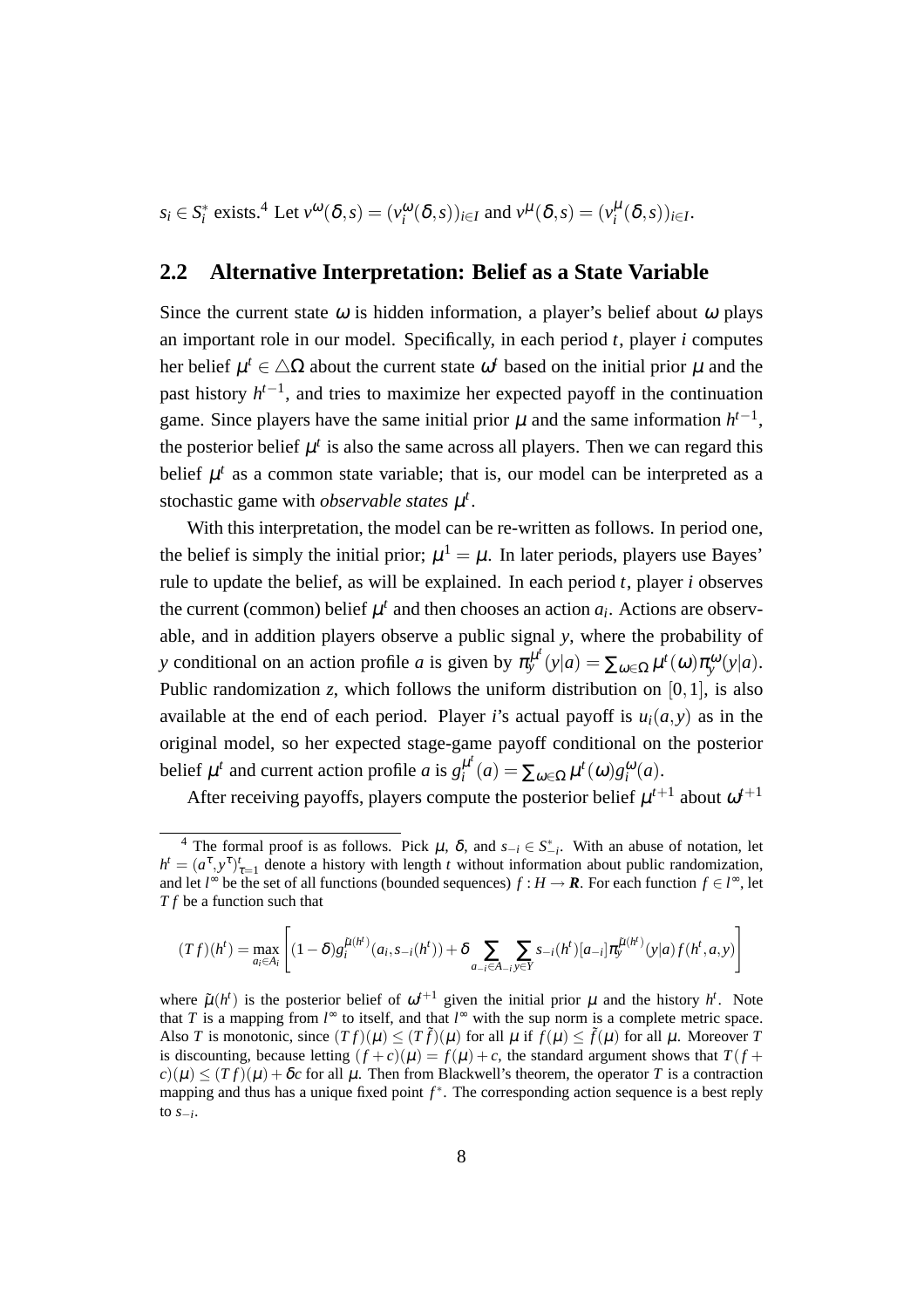using Bayes' rule, and then go to the next period  $t + 1$ . Specifically, given  $\mu^t$ ,  $a^t$ , and  $y<sup>t</sup>$ , the posterior belief for the next period is given by

$$
\mu^{t+1}(\tilde{\omega}) = \frac{\sum_{\omega \in \Omega} \mu^t(\omega) \pi^{\omega}(y^t, \tilde{\omega}|a^t)}{\sum_{\omega \in \Omega} \mu^t(\omega) \pi^{\omega}(y^t|a^t)}
$$

for each  $\tilde{\omega}$ . Note that the posterior belief  $\mu^t$  evolves stochastically due to the random public signal *y*.

In what follows, we will mostly follow this interpretation, that is, we regard our model as a stochastic game with observable states  $\mu \in \Delta\Omega$ . Note that the state space is  $\Delta\Omega$ , so we have infinitely many states. As emphasized in the introduction, it creates a new problem which does not exist in the case of finitely many states. Detailed discussions will be given in Section 5.2.

Now we give the definition of sequential equilibria in this setup. Let  $\zeta : H \to$  $\triangle$ Ω be a belief system; i.e.,  $\zeta$ (*h<sup>t</sup>*) represents players' posterior about  $ω^{t+1}$  after history  $h^t$ . A belief system  $\zeta$  is *consistent with the initial prior*  $\mu$  if there is a completely mixed strategy profile *s* such that  $\zeta(h^t)$  is derived by Bayes' rule in all on-path histories of *s*. Since actions are observable, the above requirement implies that we have to apply Bayes' rule even after someone deviates from a prescribed strategy profile. A strategy profile *s* is a *sequential equilibrium* in the stochastic game with the initial prior  $\mu$  if there is a belief system  $\zeta$  consistent with  $\mu$  such that given this belief system  $\zeta$ , *s* is sequentially rational in the stochastic game.

## **3 Example: Stochastic Bertrand Competition**

Consider two firms which produce a homogeneous (undifferentiated) product. In each period, each firm *i* chooses one of the three prices: A high price  $(a_i^H = 2)$ , a low price ( $a_i^L = 1$ ), or a Nash equilibrium price ( $a_i^* = 0$ ). Here  $a_i^* = 0$  is called "Nash equilibrium price," since we assume that the production cost is zero; this ensures that there is a unique Nash equilibrium in the static game and each firm charges  $a_i^* = 0$  in the equilibrium. To simplify the notation, let  $a^H = (a_1^H, a_2^H)$ ,  $a^L = (a_1^L, a_2^L)$ , and  $a^* = (a_1^*, a_2^*)$ .

There is a persistent demand shock and an i.i.d. demand shock. The persistent demand shock is captured by a hidden state  $\omega$ , which follows a Markov process. Specifically, in each period, the state is either a boom ( $\omega = \omega^H$ ) or a slump ( $\omega =$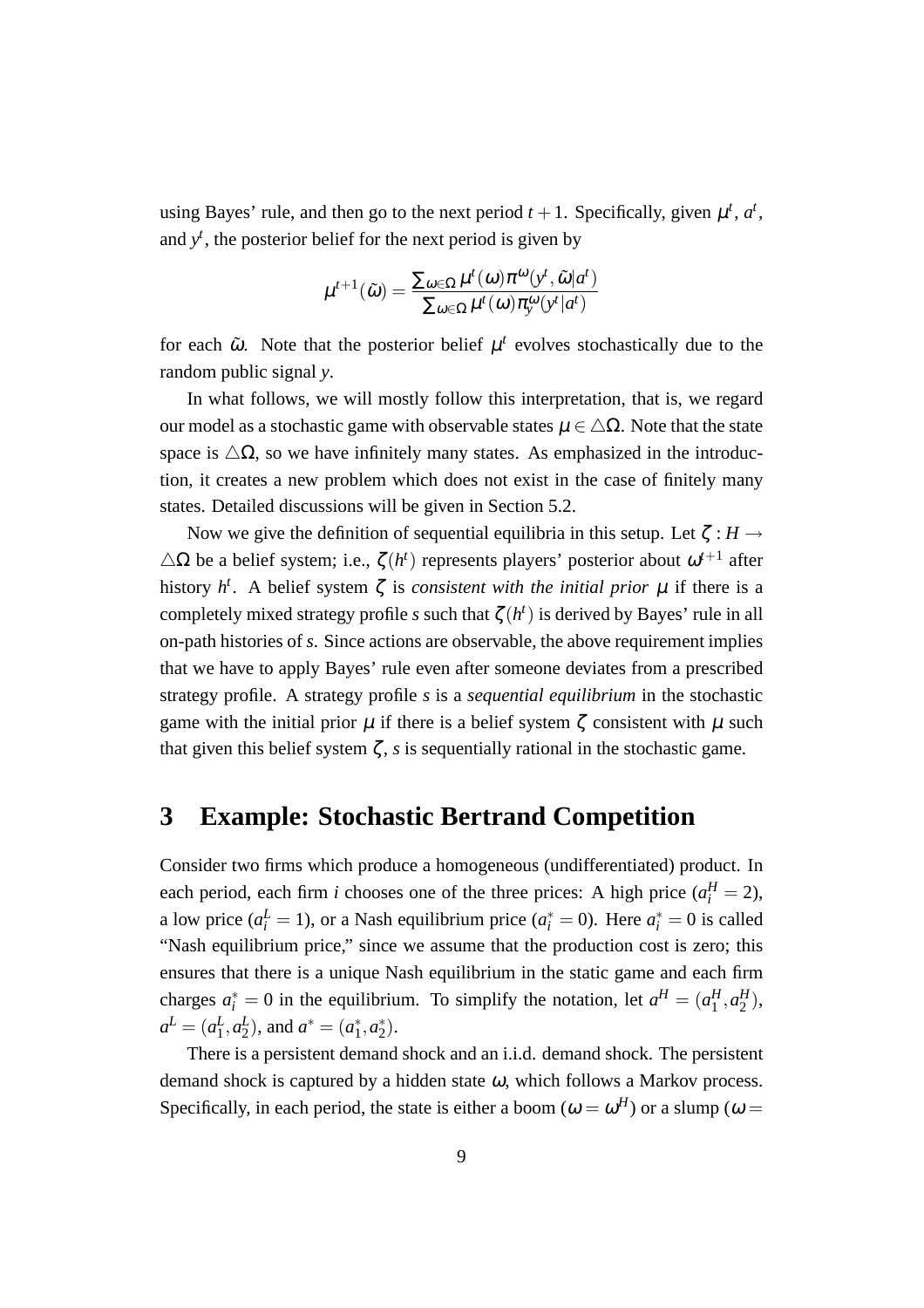$\omega^L$ ), and after each period, the state stays at the current state with probability 0.9. We assume that the current action (price) does not influence the state evolution. Let  $\mu \in (0,1)$  be the probability of  $\omega^H$  in period one.

Due to the i.i.d. demand shock, the aggregate demand of the product is stochastic, and its distribution depends on the current economic condition  $\omega$  and on the effective price min $\{a_1, a_2\}$ . For simplicity, assume that the aggregate demand *y* takes one of the two values,  $y^H = 10$  and  $y^L = 1$ . Assume that its distribution is

$$
(\pi_{y}^{\omega}(y^{H}|a), \pi_{y}^{\omega}(y^{L}|a)) = \begin{cases} (0.9, 0.1) & \text{if } \omega = \omega^{H} \text{ and } \min\{a_{1}, a_{2}\} = 1 \\ (0.8, 0.2) & \text{if } \omega = \omega^{L} \text{ and } \min\{a_{1}, a_{2}\} = 1 \\ (0.8, 0.2) & \text{if } \omega = \omega^{H} \text{ and } \min\{a_{1}, a_{2}\} = 2 \\ (0.1, 0.9) & \text{if } \omega = \omega^{L} \text{ and } \min\{a_{1}, a_{2}\} = 2 \\ (1, 0) & \text{if } \min\{a_{1}, a_{2}\} = 0 \end{cases}.
$$

Intuitively, the high price  $a^H$  is a "risky" option in the sense that the expected demand is high (the probability of  $y<sup>H</sup>$  is 0.8) if the current economy is in a boom but is extremely low (the probability of  $y<sup>H</sup>$  is only 0.1) if the current economy is in a slump. On the other hand, the low price  $a<sup>L</sup>$  is a "safe" option in the sense that the expected demand does not depend too much on the underlying economic condition. If the effective price is zero, the probability of  $y<sup>H</sup>$  is one regardless of the current state  $\omega$ . We assume that the realized demand  $y$  is public information. Assume also that *y* and the next state  $\tilde{\omega}$  are independently drawn.

Since this is the Bertrand model, a firm with a lower price takes the whole market share. Accordingly, firm *i*'s current profit is  $u_i(a, y) = a_i y$  if  $a_i < a_{-i}$ . If  $a_i > a_{-i}$ , then the opponent takes all and hence  $u_i(a, y) = 0$ . If  $a_i = a_{-i}$ , the firms share the market equally and  $u_i(a, y) = \frac{a_i y}{2}$ . Given  $\omega$  and  $a$ , let  $g_i^{\omega}(a) =$  $\sum_{y \in Y} \pi_y^{\omega}(y|a)u_i(a, y)$  be the expected profit of firm *i*, and let  $g^{\omega}(a) = g_1^{\omega}(a) +$  $g_2^{\omega}(a)$  be the total profit. An easy calculation shows that  $g^{\omega^H}(a^H) = 16.4$ ,  $g^{\omega^H}(a^L) =$ 9.1,  $g^{\omega^L}(a^H) = 3.8$ , and  $g^{\omega^L}(a^L) = 8.2$ . So the high price  $a^H$  yields higher total profits than the low price  $a^L$  if it is in a boom, while the low price  $a^L$  is better if it is in a slump. Also, letting  $g^{\mu}(a) = \mu g^{\omega^H}(a) + (1 - \mu)g^{\omega^L}(a)$  be the total profit given  $\mu$  and  $a$ , it is easy to see that  $g^{\mu}(a)$  is maximized by the the high price  $a^H$  if  $\mu \ge \frac{44}{117} \approx 0.376$ , and by the low price  $a^L$  if  $\mu \le \frac{44}{117}$ . Let  $\mu^* = \frac{44}{117}$  represent this threshold.

Now, consider the infinite-horizon model where the discount factor is  $\delta \in$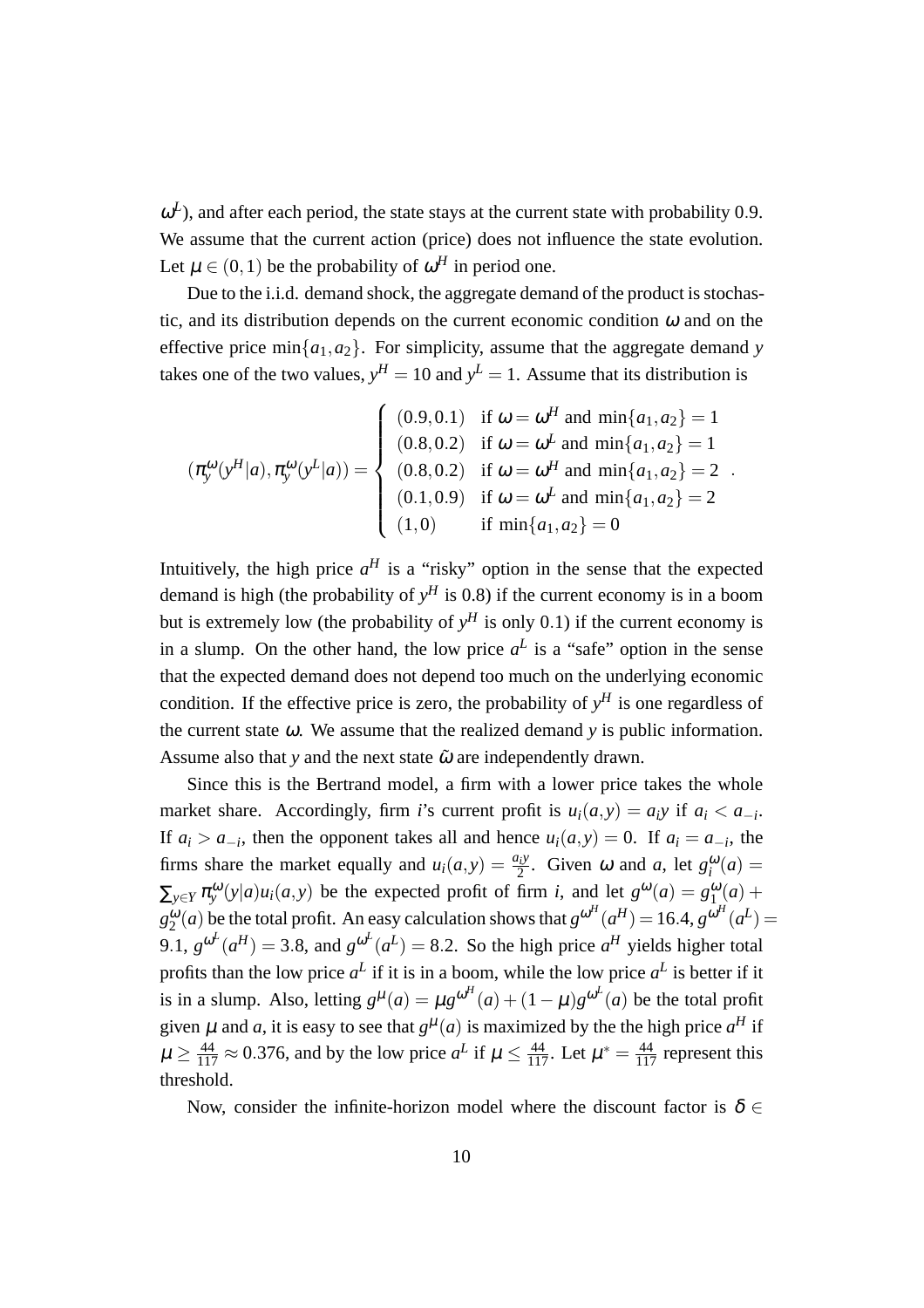(0*,*1). What is the optimal collusive pricing in this model, i.e., what strategy profile *s* maximizes the expectation of the discounted sum of the total profit,  $\sum_{t=1}^{\infty} \delta^{t-1} g^{\omega^t}(a^t)$ ? To answer this question, let  $f(\mu)$  be the maximized value given the initial prior  $\mu$ , that is,  $f(\mu) = \max_{s \in S} E[\sum_{\delta}^{\infty}$  $\int_{\delta=1}^{\infty} \delta^{t-1} g^{\omega^t}(a^t) | \mu, s].$  From the principle of optimality, the function *f* must solve

$$
f(\mu) = \max_{a \in A} \left[ (1 - \delta) g^{\mu}(a) + \delta \sum_{y \in Y} \pi_y^{\mu}(y|a) f(\tilde{\mu}(\mu, a, y)) \right]
$$
 (1)

where  $\tilde{\mu}(\mu, a, y)$  is the belief in period two given that the initial prior is  $\mu$  and players play *a* and observe *y* in period one. Intuitively, (1) says that the total profit  $f(\mu)$  consists of today's profit  $g^{\mu}(a)$  and the expectation of the future profits  $f(\tilde{\mu}(\mu,a,y))$ , and that the current action should be chosen in such a way that the sum of these values is maximized.

For each discount factor  $\delta \in (0,1)$ , we can derive an approximate solution to (1) by value function iteration with a discretized belief space. Figure 1 shows the value function *f* for  $\delta = 0.7$ ; the horizontal axis represents the firms' belief, and the vertical axis represents their total profit. As one can see, the value function *f* is upward sloping, which means that the total profit becomes larger when the initial prior becomes more optimistic.





Figure 2 shows the optimal policy; the horizontal axis represents the firms' belief, and the vertical axis represents actions (here, 0 shows the low price  $a^L$ , while 1 shows the high price  $a^H$ ). It shows that the firms can maximize the total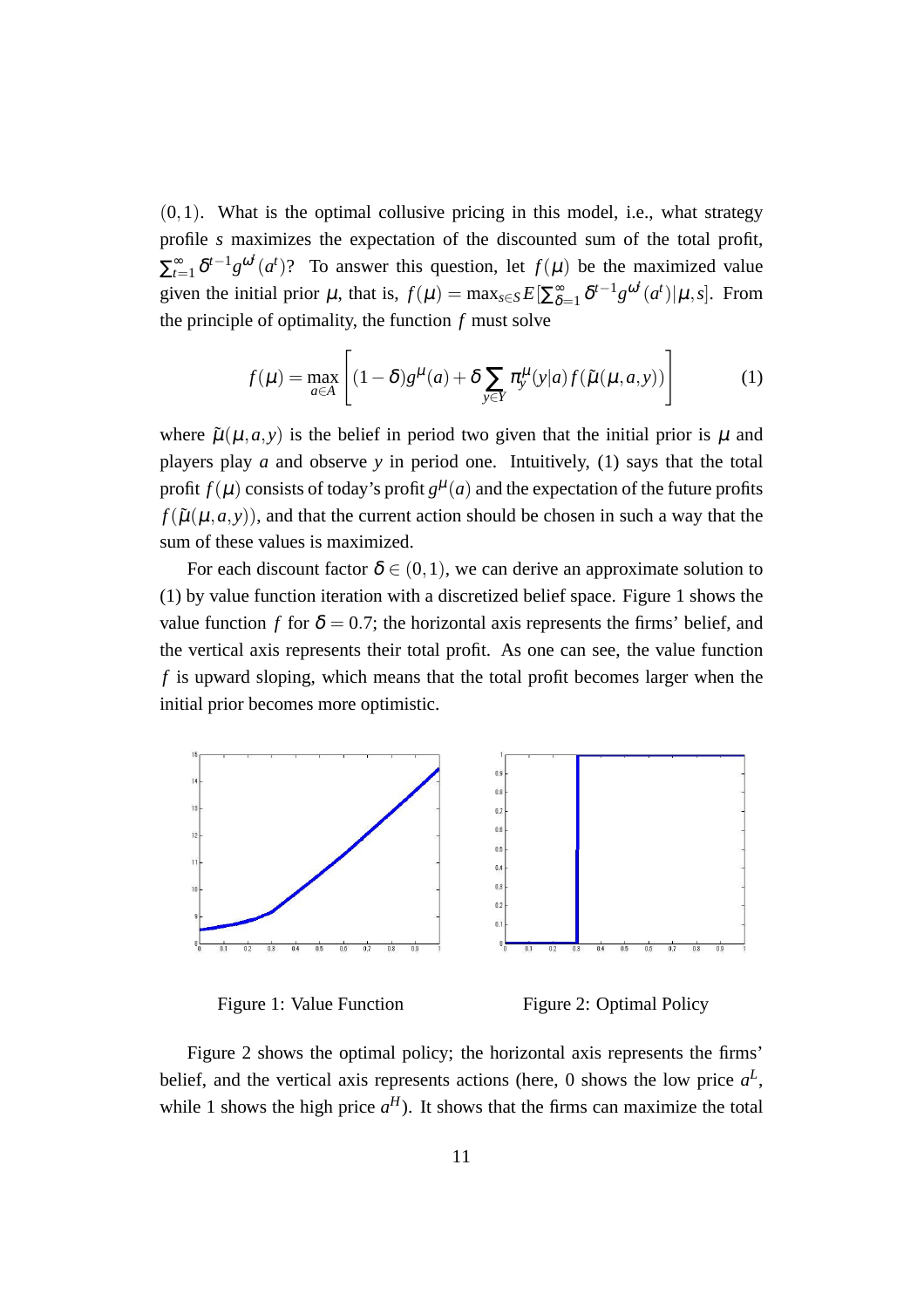profit in the dynamic game by a simple cut-off rule; they choose the low price *a L* when the current belief  $\mu$  is less than  $\mu^{**}$ , and the high price  $a^H$  otherwise, with the threshold value  $\mu^{**} \approx 0.305$ . This threshold value  $\mu^{**}$  is lower than that for the static game,  $\mu^* \approx 0.376$ . That is, when the current belief is  $\mu \in (\mu^{**}, \mu^*)$ , the firms choose the high price which does not maximize the current profit. Note that this is so *even though actions do not influence the state evolution*. Why is this the case?

A key is that choosing the high price provides better information about the hidden state  $\omega$  than the low price, in Blackwell's sense.<sup>5</sup> To see this, for each  $a$ , let

$$
\Pi(a) = \begin{pmatrix} \pi_y^{\omega^H}(y^H|a) & \pi_y^{\omega^H}(y^L|a) \\ \pi_y^{\omega^L}(y^H|a) & \pi_y^{\omega^L}(y^L|a) \end{pmatrix}.
$$

Note that each row of the matrix is the signal distribution given *a* and some <sup>ω</sup>. Then we have

$$
\Pi(a^{L}) = \Pi(a^{H}) \begin{pmatrix} \frac{13}{14} & \frac{1}{14} \\ \frac{11}{14} & \frac{3}{14} \end{pmatrix},
$$

that is,  $\Pi(a^L)$  is the product of  $\Pi(a^H)$  and a *stochastic matrix* in which each row is a probability distribution. This shows that  $\Pi(a^L)$  is a *garbling* of  $\Pi(a^H)$  (see Kandori (1992) for more discussions), and in this sense, the public signal *y* given the low price  $a^L$  is less informative than that given the high price.

As argued, when the current belief is  $\mu \in (\mu^{**}, \mu^*)$ , the current profit is maximized by choosing the low price  $a^L$ . However, by choosing the high price  $a^H$ today, the firms can obtain better information and can make a better estimation about the hidden state tomorrow. This yields higher expected profits in the continuation game, and when  $\mu \in (\mu^{**}, \mu^*)$ , this effect is larger than the decrease in the current profit. Hence the firms should choose the high price in the optimal policy.

Note that the Nash equilibrium price  $a^*$  is never chosen in the optimal policy. The reason is that it yields no profit today, and provides no information about the state tomorrow. (Recall that the distribution of *y* does not depend on  $\omega$  when  $a^*$  is chosen.)

In this example, the efficient payoff  $f(\mu)$  can be achieved by a trigger strategy. Consider the strategy profile in which the firms follow the optimal policy above,

 ${}^{5}$ See Hao, Iwasaki, Yokoo, Joe, Kandori, and Obara (2012) for the case in which lower prices yield better information about the hidden state.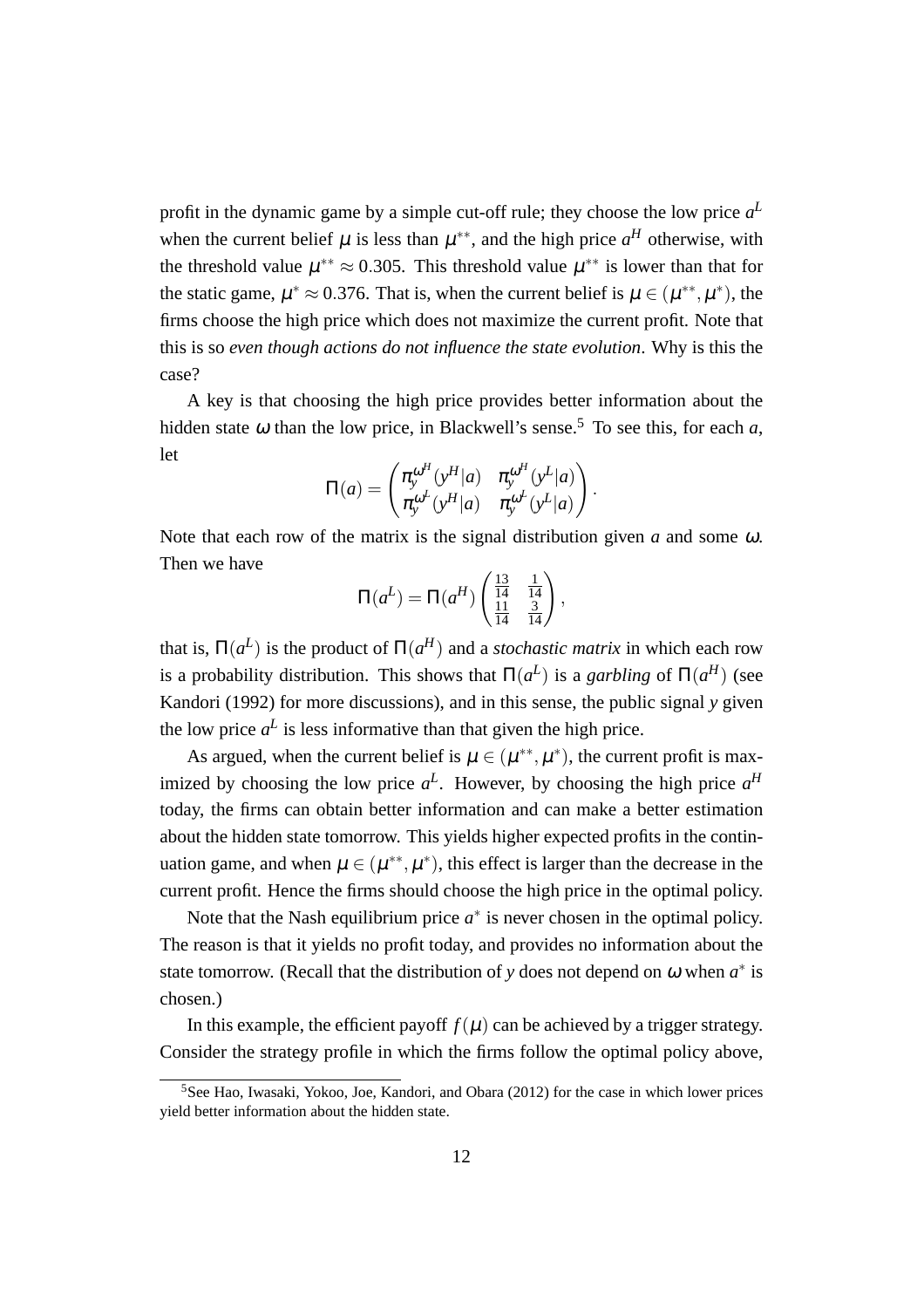but switch to "forever  $a^*$ " once there is a deviation from the optimal policy. Let us check firm *i*'s incentive when the opponent chooses this strategy. In the punishment phase, firm *i* has no reason to deviate from  $a^*$ , since "playing  $a^*$  forever" is a Markovian equilibrium in this model. (Indeed, when the opponent chooses *a ∗* forever, even if firm *i* deviates, its payoff is zero.) In the collusive phase, if the optimal policy specifies the low price today, firm *i* has no reason to deviate because any deviation yields the payoff of zero. So consider the case in which the optimal policy specifies the high price today. If player *i* deviates, firm *i*'s current payoff is at most  $g_i^{\omega^H}$  $\int_{i}^{\omega^H} (a_i^L, a_{-i}^H) = 9.1$ , and its continuation payoff is zero (since the firms will switch to the punishment phase). So the overall payoff by deviating to the low price is at most  $(1 - \delta)9.1 + \delta \cdot 0 = 2.73$ . On the other hand, if firm *i* does not deviate, its payoff is at least  $\min_{\mu \in [0,1]} \frac{f(\mu)}{2} \ge 4$ . Hence the above strategy profile is an equilibrium.

A couple of remarks are in order. First, the equilibrium construction here is misleadingly simple, since it relies on the existence of a Markovian equilibrium in which  $a^*$  is charged forever. In general, when the state space is infinite, the existence of Markovian equilibria is not guaranteed (see Duggan (2012) and Levy (2013)). Accordingly, it is not obvious how to punish a deviator in an equilibrium, and indeed our proof of the folk theorem is non-constructive. Specifically, we generalize the idea of self-generation of Abreu, Pearce, and Stacchetti (1990) to our setup and use it to prove the folk theorem.

Second, the solution to (1) depends on the discount factor  $\delta$ . Figure 3 illustrates how the value function changes when the firms become more patient; it gives the value functions for  $\delta = 0.9$ ,  $\delta = 0.99$ , and  $\delta = 0.999$ .

The optimal policies for these cases are cut-off rules as in the case for  $\delta = 0.7$ . The cut-off value is  $\mu = 0.285$  for  $\delta = 0.9$ ,  $\mu = 0.276$  for  $\delta = 0.99$ , and  $\mu = 0.275$ for  $\delta = 0.999$ . Note that the cut-off value becomes lower (so the high price is chosen more frequently) when the discount factor increases. The reason is that when the firms become patient, they care future profits more seriously and thus information about the hidden state tomorrow is more valuable.

As one can see from the figure, when the firms become patient, the value function becomes almost flat, that is, the firms' initial prior has less impact on the total profit. This property is not specific to this example; we will show in Lemma 7 that if the game is *connected*, then the feasible payoff set does not depend on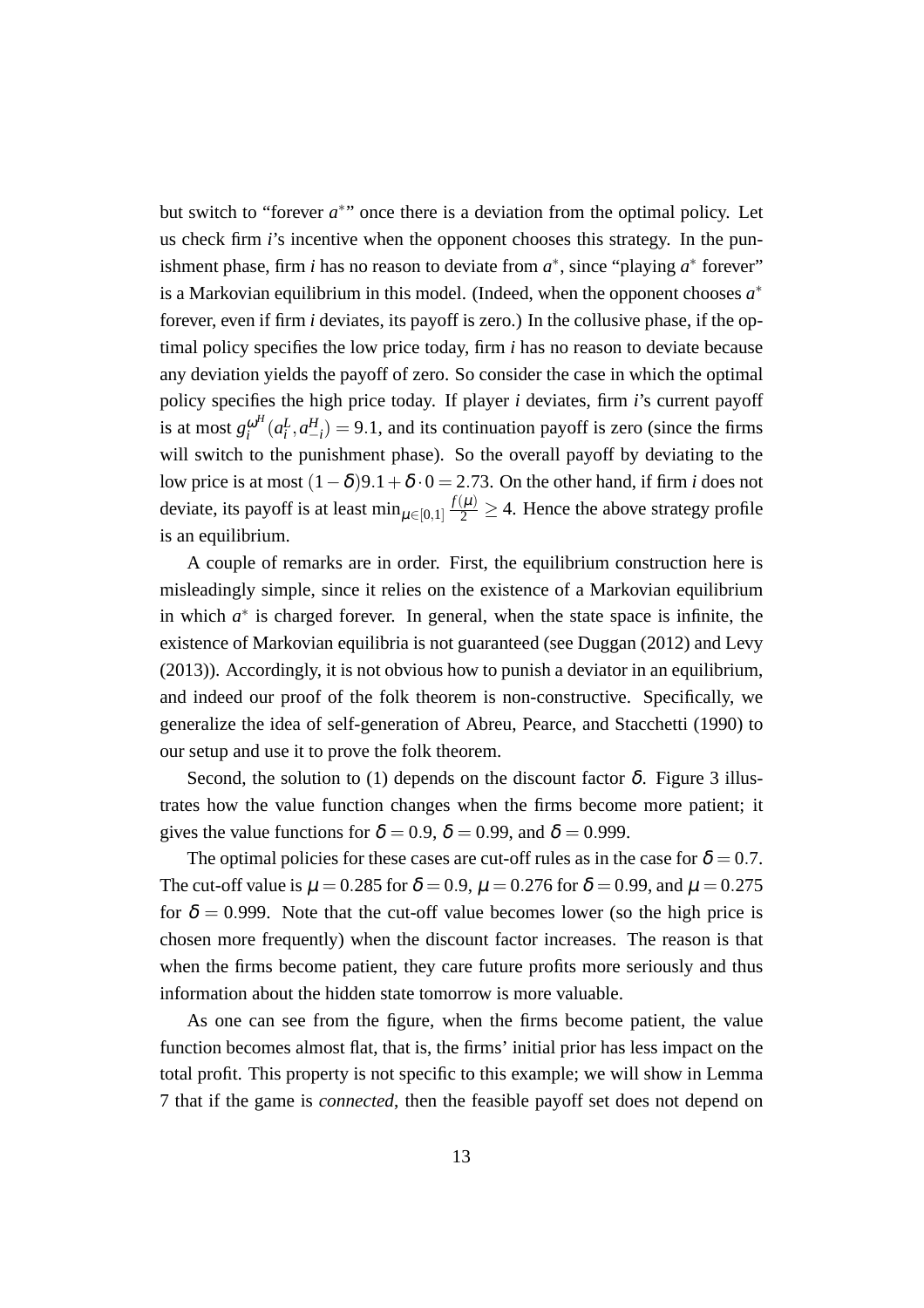

Figure 3: Value Functions for High  $\delta$ 

the initial prior in the limit as the discount factor goes to one. This result plays an important role when we apply the self-generation technique.

## **4 Connected Stochastic Games**

In general, stochastic games can be very different from infinitely repeated games. Indeed, the irreversibility created by absorbing states can support various sorts of backward induction arguments with no real analog in the infinitely repeated setting. To avoid such a problem, most of the existing papers assume irreducibility of the state evolution, which rules out absorbing states (Dutta (1995), Fudenberg and Yamamoto (2011b), and Hörner, Sugaya, Takahashi, and Vieille (2011)).

Since we consider a new environment in which the state  $\omega$  is hidden information, we need to identify an appropriate condition which parallels the notion of irreducibility in the standard model. We find that one of such conditions is *connectedness*, which imposes a restriction on the distribution of the next state *and* the distribution of the public signal. Imposing a restriction on the signal distribution is important, since players' posterior belief, which is influenced by the public signal *y*, is payoff-relevant information in our model. As will be explained, con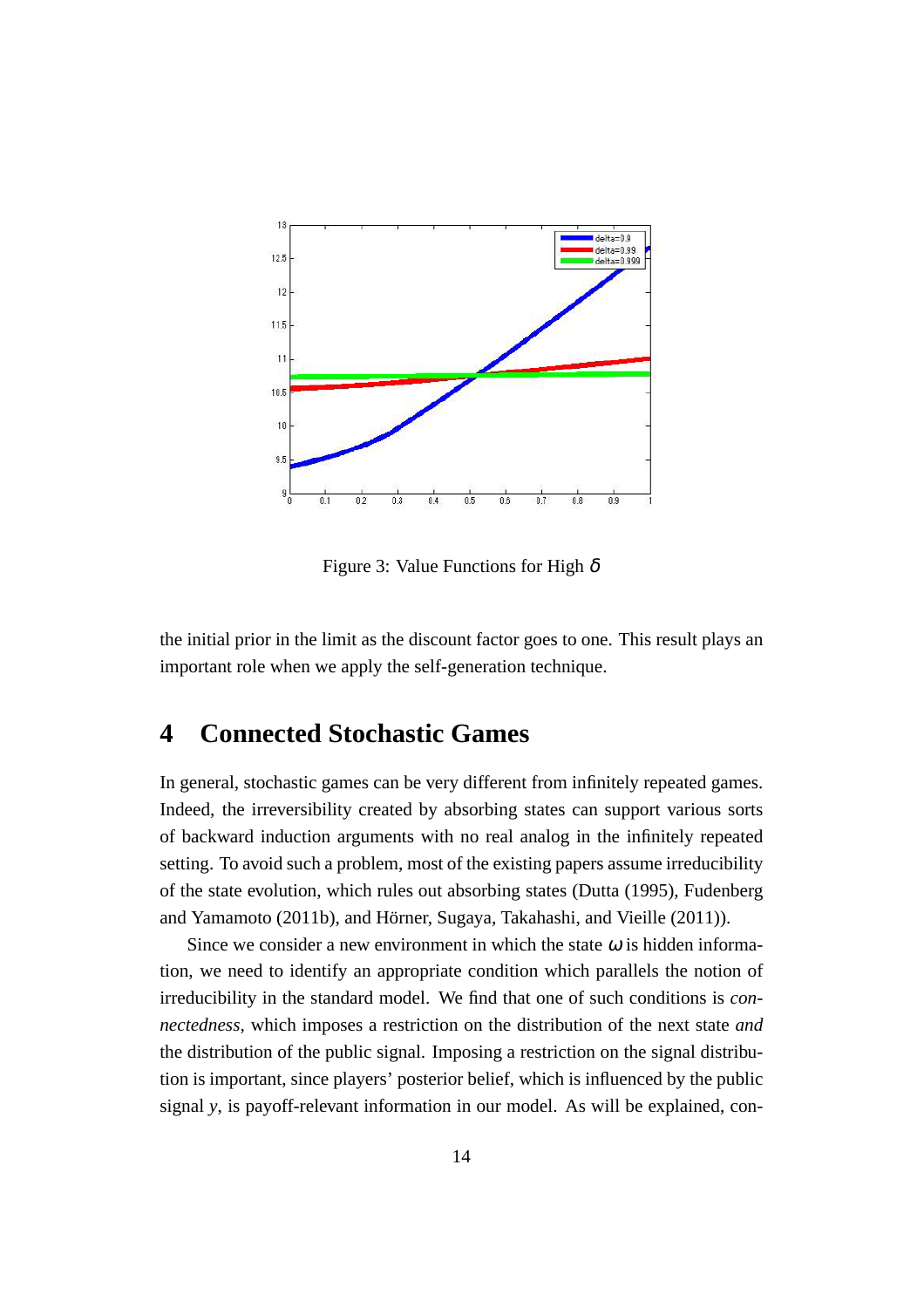nectedness can be interpreted as a condition on how the *support* of the posterior belief evolves over time.

#### **4.1 Full Support Assumption**

Connectedness is satisfied in a wide range of examples, including the ones presented in Section 2.1. But unfortunately, its definition is complex; hence it would be desirable to have a simple sufficient condition for connectedness. One of such conditions is the full support assumption.

**Definition 1.** The state transition function has a *full support* if  $\pi^{\omega}(y, \tilde{\omega}|a) > 0$  for all  $\omega$ ,  $\tilde{\omega}$ ,  $a$ , and  $y$  such that  $\pi_{y}^{\omega}(y|a) > 0$ .

In words, the full support assumption implies that any state  $\tilde{\omega}$  can happen tomorrow given any current state <sup>ω</sup>, action profile *a*, and signal *y*. An important consequence of this assumption is that players' posterior belief is always in the interior of  $\triangle \Omega$ ; that is, after every history, the posterior belief  $\mu^t$  assigns positive probability to each state  $\omega$ . Note that we do not require a full support with respect to *y*, so some signal *y* may not occur for some state <sup>ω</sup> and some action profile *a*. As a result, the full support assumption can be satisfied for games with delayed observations, in which the signal *y* does not have a full support.

In general, the full support assumption is much stronger than connectedness, and it rules out many economic applications. For example, the full support assumption is never satisfied in stochastic games with observable states.

#### **4.2 Connectedness**

In this subsection, we describe the idea of connectedness. In particular, we illustrate how it is related to irreducibility, which is commonly assumed in the literature on stochastic games with observable states. The definition of connectedness provided here is stated in terms of beliefs. In the next subsection, we will provide the definition of connectedness in terms of primitives.

The notion of irreducibility is introduced by Dutta (1995), and it requires that each state  $\tilde{\omega}$  be reachable from any state  $\omega$  in finite time. Formally,  $\tilde{\omega}$  is *accessible from*  $\omega$  if there is a natural number *T* and an action sequence  $(a^1, \dots, a^T)$  such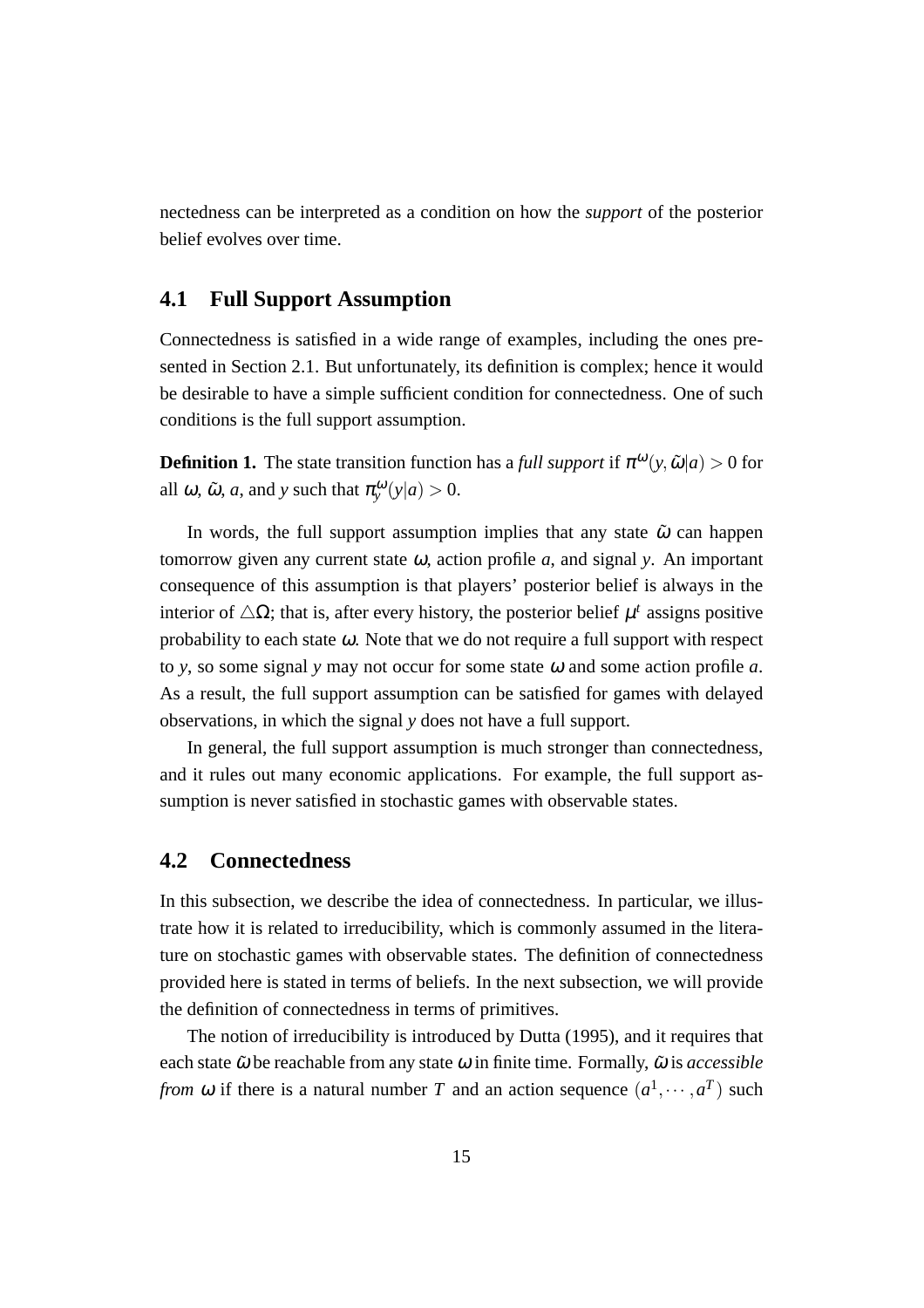that

$$
Pr(\omega^{T+1} = \tilde{\omega}|\omega, a^1, \cdots, a^T) > 0,
$$
\n(2)

where  $Pr(\omega^{T+1} = \tilde{\omega} | \omega, a^1, \dots, a^T)$  denotes the probability that the state in period  $T + 1$  is  $\tilde{\omega}$  given that the initial state is  $\omega$  and players play the action sequence  $(a^1, \dots, a^T)$  for the first *T* periods.  $\tilde{\omega}$  is *globally accessible* if it is accessible from any state  $\omega \in \Omega$ . Irreducibility requires the following property:<sup>6</sup>

**Definition 2.** The state evolution is *irreducible* if each state  $\tilde{\omega}$  is globally accessible.

A natural extension of irreducibility to our model is to require global accessibility of all posterior beliefs  $\mu^t$ , because  $\mu^t$  is an observable state in our model. A belief  $\tilde{\mu} \in \Delta \Omega$  is *globally accessible* if for any initial prior  $\mu$ , there is *T* and  $(a^1, \dots, a^T)$  such that

$$
Pr(\mu^{T+1} = \tilde{\mu} | \mu, a^1, \cdots, a^T) > 0.
$$

Here,  $Pr(\mu^{T+1} = \tilde{\mu} | \mu, a^1, \dots, a^T)$  denotes the probability that the posterior belief in period  $T + 1$  is  $\mu^{T+1} = \tilde{\mu}$  given that the initial prior is  $\mu$  and players play the action sequence  $(a^1, \dots, a^T)$ . The following condition is a naive generalization of irreducibility:

(\*) Each belief  $\tilde{\mu} \in \Delta \Omega$  is globally accessible.

Unfortunately, (*∗*) is too demanding and not satisfied in almost all applications. The problem is that there are infinitely many possible beliefs  $\mu$  and thus there is no reason to expect recurrence; i.e., the posterior belief may not return to the current belief in finite time. This implies that any belief  $\mu$  is not globally accessible and thus (*∗*) fails. So we need to find a condition which is weaker than (*∗*) but still parallels irreducibility of the standard model.

Our first step is to focus on the evolution of the *support* of  $\mu^{t}$ , rather than the evolution of  $\mu^t$  itself. As will be explained in Section 5.2, all we need for our result is that the evolution of the *support* of the posterior belief is well-behaved in the long run. This suggests that it is enough to assume global accessibility of the support of the belief  $\mu^t$ , rather than global accessibility of the belief.

 $<sup>6</sup>$ Irreducibility of Dutta (1995) is a bit more stronger assumption than the one presented here,</sup> but for our purpose (i.e., the invariance of the feasible payoff set), this weaker requirement is enough.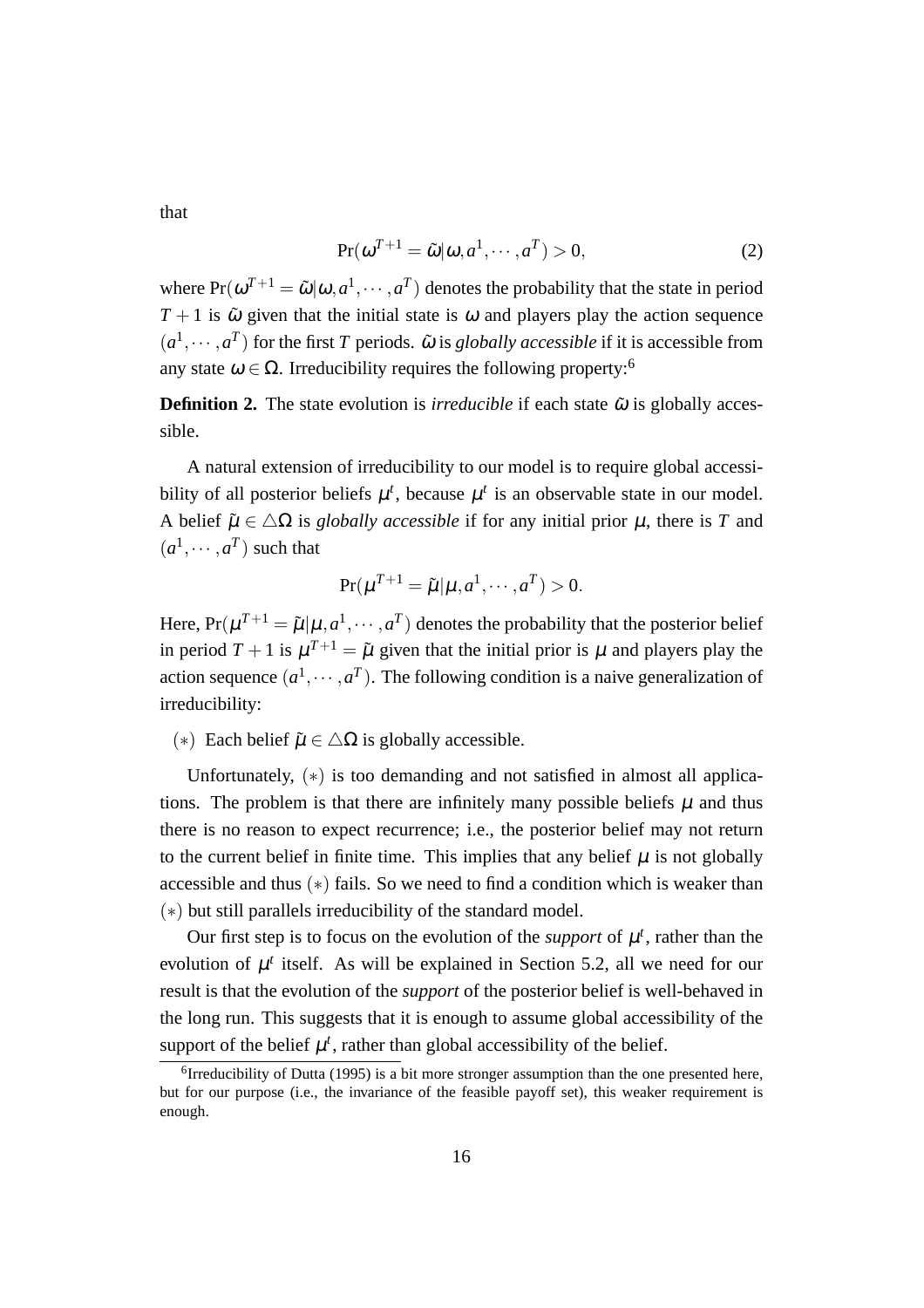**Definition 3.** A non-empty subset  $\Omega^* \subseteq \Omega$  is *globally accessible* if there is  $\pi^* > 0$ such that for any initial prior  $\mu$ , there is a natural number  $T \leq 4^{\vert \Omega \vert}$ , an action sequence  $(a^1, \dots, a^T)$ , and a belief  $\tilde{\mu}$  whose support is included in  $\Omega^*$  such that<sup>7</sup>

$$
\Pr(\mu^{T+1} = \tilde{\mu} | \mu, a^1, \cdots, a^T) \ge \pi^*.
$$

In words,  $\Omega^* \subseteq \Omega$  is globally accessible if given any initial prior  $\mu$ , the support of the posterior belief  $\mu^{T+1}$  can be a subset of  $\Omega^*$  with probability at least  $\pi^* > 0$ when players play some appropriate action sequence  $(a^1, \dots, a^T)$ . The parameter  $\pi^* > 0$  is a lower bound of the probability of the support of the posterior being in the set  $\Omega^*$ . Note that such  $\pi^*$  does not appear in (2), because when states are observable, the number of states is finite and thus the existence of the lower bound  $\pi^*$  is obvious. Here we need to explicitly assume the existence of the bound  $\pi^*$ , since there are infinitely many initial priors  $\mu$ .

With this definition at hand, instead of (*∗*), we may assume:

 $(∗')$  Each subset  $Ω<sup>*</sup> ⊆ Ω$  is globally accessible.

Obviously (*∗ ′* ) is weaker than (*∗*), but unfortunately, it is still demanding and not satisfied in many applications. To see this, take a singleton set  $\Omega^* = {\omega}$ . For this set to be globally accessible, the posterior belief must eventually puts probability one on this state <sup>ω</sup>. However this can happen only if the signal *y* reveals the next state, and such an assumption is violated in most applications.

To avoid this problem, we relax (*∗ ′* ) further. The idea is to allow some sets Ω*<sup>∗</sup>* not to be globally accessible, and to require these sets to be *transient*. To give the definition of transience, let  $Pr(\mu^{T+1} = \tilde{\mu} | \mu, s)$  denote the probability that the posterior belief in period  $T + 1$  is  $\mu^{T+1} = \tilde{\mu}$  given that the initial prior is  $\mu$  and players play the strategy profile *s*.

<sup>&</sup>lt;sup>7</sup> Restricting attention to  $T \leq 4^{|\Omega|}$  is without loss of generality. To see this, pick a subset  $\Omega^* \subseteq \Omega$  and  $\omega$  arbitrarily. Assume that there is a natural number  $T > 4^{|\Omega|}$  so that we can choose  $(a^1, \dots, a^T)$  and  $(y^1, \dots, y^T)$  which satisfy (i) and (ii) in Definition 5. For each  $t \leq T$  and  $\tilde{\omega} \in \Omega$ , let  $\Omega^t(\tilde{\omega})$  be the support of the posterior belief given the initial state  $\tilde{\omega}$ , the action sequence  $(a^1, \dots, a^t)$ , and the signal sequence  $(y^1, \dots, y^t)$ . Since  $T > 4^{|\Omega|}$ , there are t and  $\tilde{t} > t$  such that  $\Omega^t(\tilde{\omega}) = \Omega^{\tilde{t}}(\tilde{\omega})$  for all  $\tilde{\omega}$ . Now, consider the action sequence with length  $T - (\tilde{t} - t)$ , which is constructed by deleting  $(a^{t+1}, \dots, a^t)$  from the original sequence  $(a^1, \dots, a^T)$ . Similarly, construct the signal sequence with length  $T - (\tilde{t} - t)$ . Then these new sequences satisfy (i) and (ii) in Definition 5. We can repeat this procedure to show the existence of sequences with length  $T \leq 4^{|Ω|}$ which satisfy (i) and (ii).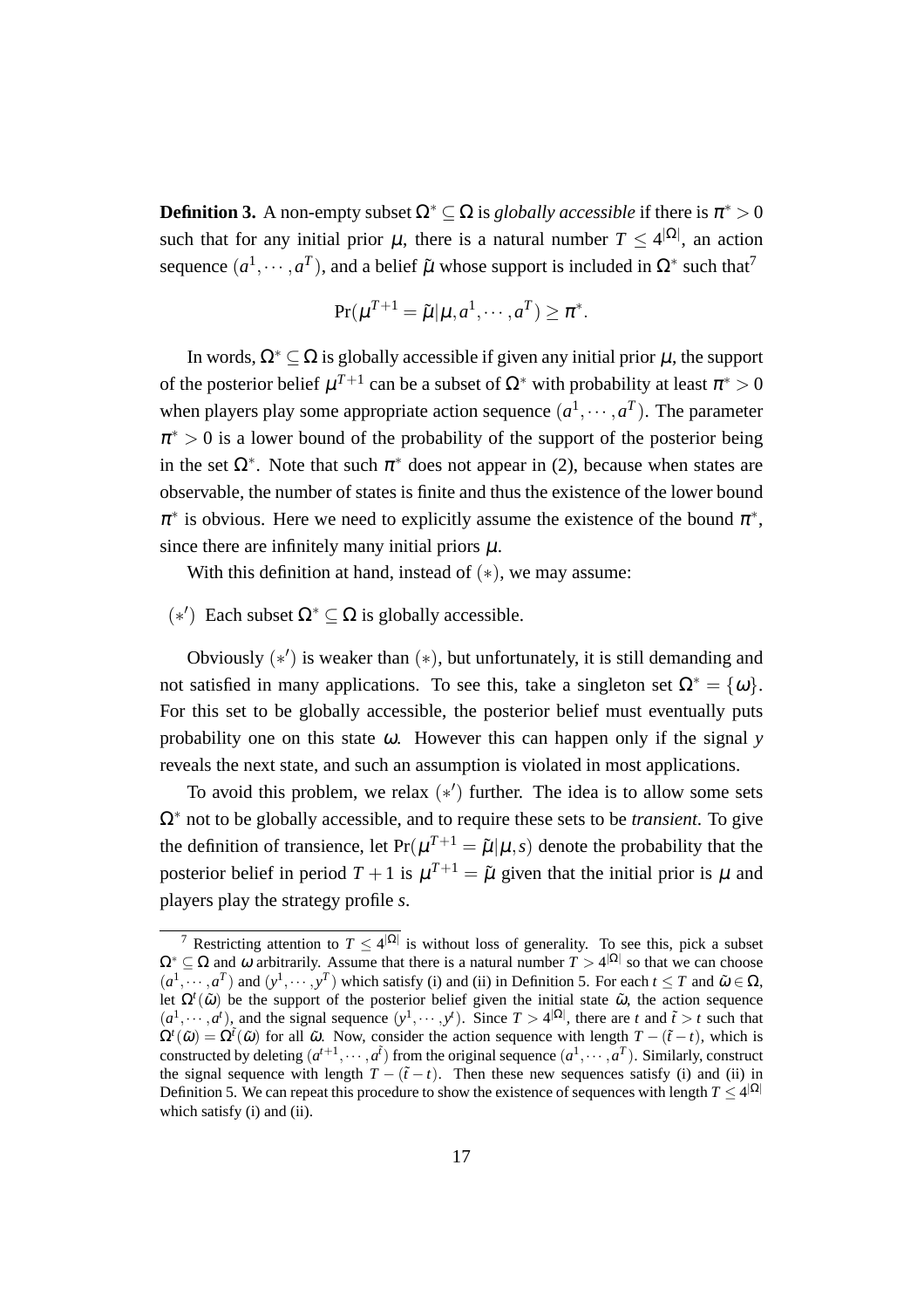**Definition 4.** A subset  $\Omega^* \subset \Omega$  is *transient* if it is not globally accessible and for any pure strategy profile  $s \in S^*$  and for any  $\mu$  whose support is  $\Omega^*$ , there is a natural number  $T \leq 2^{|\Omega|}$  and a belief  $\tilde{\mu}$  whose support is globally accessible such that<sup>8</sup>

$$
Pr(\mu^{T+1} = \tilde{\mu} | \mu, s) > 0.
$$

In words, transience of  $\Omega^*$  implies that if the support of the current belief is Ω*∗* , then regardless of future actions, the support of the posterior belief cannot stay there forever and must reach some globally accessible set with positive probability. Now we relax (*∗ ′* ) in the following way:

 $(*<sup>′′</sup>)$  Each subset Ω<sup>\*</sup> ⊆ Ω is either globally accessible or transient.

As will be shown in Lemma 2, if the support of the current belief is transient, then the support cannot return to the current one forever with positive probability. Hence, if  $\Omega^*$  is transient, the time during which the support of the posterior belief stays at  $\Omega^*$  is almost negligible in the long run. This implies that the existence of transient sets Ω*<sup>∗</sup>* does not influence the long-run behavior of the support of the posterior belief. Hence, under  $(*'')$ , the long-run behavior of the evolution of the support of the posterior belief is similar to the one under (*∗ ′* ), which enables us to show our key result, Lemma 7.

Our assumption, connectedness, is exactly (*∗ ′′*), but it is stated using the posterior belief  $\mu^t$ . In the next subsection, we will give the definition of connectedness based on primitives. Also we will explain that connectedness is satisfied in a wide range of examples.

#### **4.3 Connectedness in Terms of Primitives**

Now we provide the definition of global accessibility, transience, and connectedness in terms of primitives. We begin with global accessibility.

<sup>&</sup>lt;sup>8</sup>Restricting attention to  $T \leq 2^{|\Omega|}$  is without loss of generality. To see this, suppose that there is a strategy profile *s* and an initial prior  $\mu$  whose support is  $\Omega^*$  such that the probability that the support of the posterior belief reaches some globally accessible set within period 2*|*Ω*<sup>|</sup>* is zero. Then we can construct a strategy profile  $\tilde{s}$  such that if the initial prior is  $\mu$  and players play  $\tilde{s}$ , the support of the posterior belief never reaches a globally accessible set. The proof is standard and hence omitted.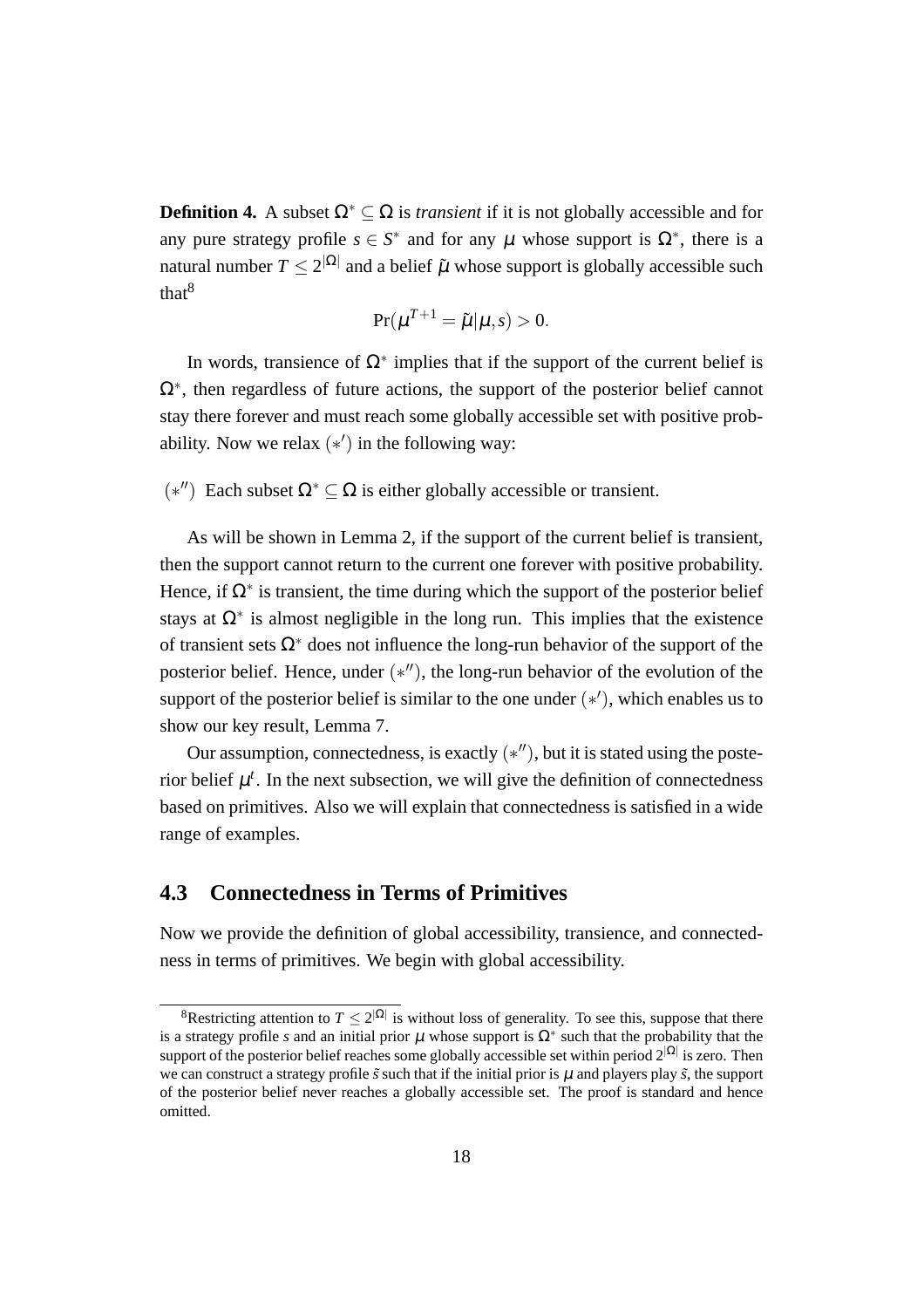**Definition 5.** A subset  $\Omega^* \subset \Omega$  is *globally accessible* if for each state  $\omega \in \Omega$ , there is a natural number  $T \leq 4^{|\Omega|}$ , an action sequence  $(a^1, \dots, a^T)$ , and a signal sequence  $(y^1, \dots, y^T)$  such that the following properties are satisfied:

- (i) If the initial state is  $\omega$  and players play  $(a^1, \dots, a^T)$ , then the sequence  $(y<sup>1</sup>, \dots, y<sup>T</sup>)$  realizes with positive probability. That is, there is a state sequence  $(\omega^1, \dots, \omega^{T+1})$  such that  $\omega^1 = \omega$  and  $\pi^{\omega^t}(y^t, \omega^{t+1} | a^t) > 0$  for all  $t \leq T$ .
- (ii) If players play  $(a^1, \dots, a^T)$  and observe  $(y^1, \dots, y^T)$ , then the state in period *T* + 1 must be in the set  $\Omega^*$ , regardless of the initial state  $\hat{\omega}$  (possibly  $\hat{\omega} \neq \omega$ ). That is, for each  $\hat{\omega} \in \Omega$  and  $\tilde{\omega} \notin \Omega^*$ , there is no sequence  $(\omega^1, \dots, \omega^{T+1})$ such that  $\omega^1 = \hat{\omega}, \, \omega^{T+1} = \tilde{\omega}, \text{ and } \pi^{\omega^t}(y^t, \omega^{t+1} | a^t) > 0 \text{ for all } t \leq T.$

The definition of globally accessibility here is equivalent to the one presented in Section 4.2. To see this, take a set  $\Omega^*$  which is globally accessible in the above sense, and fix an arbitrarily initial prior  $\mu$ . Note that there is at least one  $\omega$ such that  $\mu(\omega) \geq \frac{1}{10}$  $\frac{1}{|\Omega|}$ , so pick such  $\omega$ , and then pick  $(a^1, \dots, a^T)$  and  $(y^1, \dots, y^T)$ as stated in the above definition. Suppose that the initial prior is  $\mu$  and players play  $(a^1, \dots, a^T)$ . Then clause (i) guarantees that the signal sequence  $(y^1, \dots, y^T)$ appears with positive probability. Also, clause (ii) ensures that the support of the posterior belief  $\mu^{T+1}$  after observing this signal sequence is a subset of  $\Omega^*$ , i.e.,  $\mu^{T+1}(\tilde{\omega}) = 0$  for all  $\tilde{\omega} \notin \Omega^{*,9}$  Note that the probability of this signal sequence  $(y<sup>1</sup>, \cdots, y<sup>T</sup>)$  is at least

$$
\mu(\omega) \Pr(y^1, \cdots, y^T | \omega, a^1, \cdots, a^T) \ge \frac{1}{|\Omega|} \overline{\pi}^T \ge \frac{1}{|\Omega|} \overline{\pi}^{4^{|\Omega|}} > 0,
$$

where  $Pr(y^1, \dots, y^T | \omega, a^1, \dots, a^T)$  denotes the probability of the signal sequence  $(y<sup>1</sup>, \dots, y<sup>T</sup>)$  given the initial state  $\omega$  and the action sequence  $(a<sup>1</sup>, \dots, a<sup>T</sup>)$ . This implies that global accessibility in Definition 5 implies the one in Definition 3, by letting

$$
\pi^*=\frac{1}{|\Omega|}\overline{\pi}^{4^{|\Omega|}}.
$$

<sup>&</sup>lt;sup>9</sup>The reason is as follows. From Bayes' rule,  $\mu^{T+1}(\tilde{\omega}) > 0$  only if  $Pr(y^1, \dots, y^T, \omega^{T+1} =$  $\tilde{\omega}|\hat{\omega}, a^1, \dots, a^T$  > 0 for some  $\hat{\omega}$  with  $\mu(\hat{\omega})$  > 0. But clause (ii) asserts that the inequality does not hold for all  $\hat{\omega} \in \Omega$  and  $\tilde{\omega} \notin \Omega^*$ .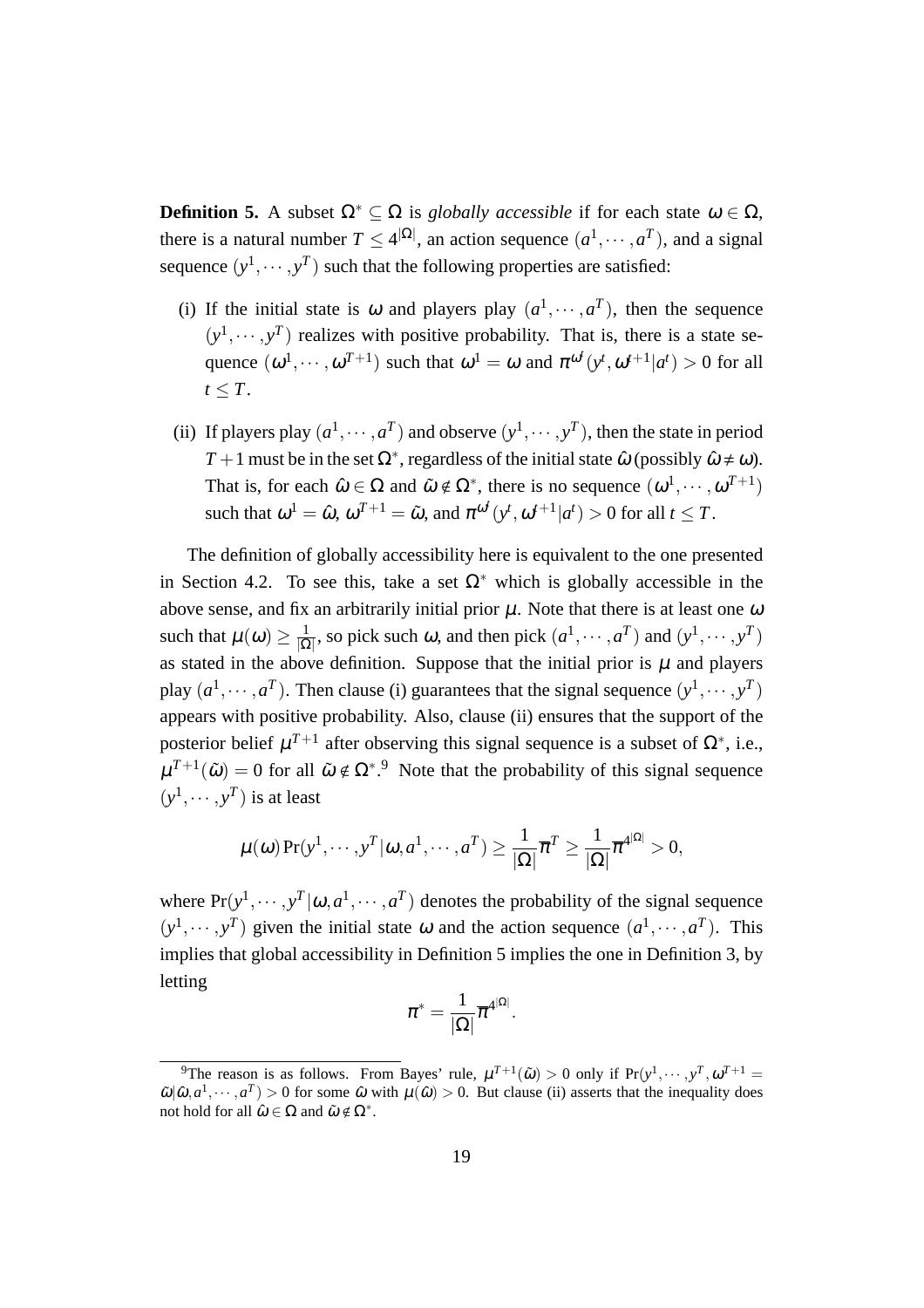We can also show that the converse is true, which leads to the following lemma. The formal proof can be found in Appendix B.

#### **Lemma 1.** *Definitions 3 and 5 are equivalent.*

Let  $\mathcal O$  be the set of all globally accessible  $\Omega^* \subset \Omega$ . The set  $\mathcal O$  is non-empty, as the whole state space  $\Omega^* = \Omega$  is always globally accessible. Indeed, when  $\Omega^* = \Omega$ , clause (ii) is vacuous and clause (i) is trivially satisfied by an appropriate choice of  $(y^1, \dots, y^T)$ .

When the full support assumption holds, only the whole state space  $\Omega$  is globally accessible, i.e.,  $\mathcal{O} = {\Omega}$ . On the other hand, when the full support assumption is not satisfied,  $\mathcal O$  may contain a proper subset  $\Omega^* \subset \Omega$ . Note that if some proper subset  $\Omega^*$  is in the set  $\mathcal O$ , then by the definition of global accessibility, any superset  $\Omega^{**} \supseteq \Omega^*$  is in the set  $\mathscr O$ . That is, any superset of  $\Omega^*$  is globally accessible.

The following is the definition of transience in terms of primitives. With an abuse of notation, for each pure strategy profile  $s \in S^*$  which does not use public randomization, let  $s(y^1, \dots, y^{t-1})$  denote the pure action profile induced by *s* in period *t* when the past signal sequence is  $(y<sup>1</sup>, \dots, y<sup>t-1</sup>)$ .

**Definition 6.** A singleton set  $\{\omega\} \notin \mathcal{O}$  is *transient* if for any pure strategy profile *s*  $\in$  *S*<sup>\*</sup>, there is a globally accessible set  $\Omega$ <sup>\*</sup>  $\in$  *O*, a natural number *T*  $\leq$  2<sup> $|\Omega|$ </sup>, and a signal sequence  $(y^1, \dots, y^T)$  such that for each  $\tilde{\omega} \in \Omega^*$ , there is a state sequence  $(\omega^1, \cdots, \omega^{T+1})$  such that  $\omega^1 = \omega$ ,  $\omega^{T+1} = \tilde{\omega}$ , and  $\pi^{\omega^t}(y^t, \omega^{t+1}|s(y^1, \cdots, y^{t-1}))$ 0 for all  $t \leq T$ .

In words,  $\{\omega\}$  is transient if the support of the belief cannot stay there forever given any strategy profile; that is, the support of the belief must reach some globally accessible set  $\Omega^*$  at some point in the future.<sup>10</sup> It is obvious that the definition of transience above is equivalent to Definition 4 in the previous subsection, except that here we consider only singleton sets  $\{\omega\}$ .

Let  $X(\Omega^*|\mu, s)$  be the random variable *X* which represents the first time in which the support of the posterior belief is  $\Omega^*$  given that the initial prior is  $\mu$  and

<sup>&</sup>lt;sup>10</sup>While we consider an arbitrary strategy profile  $s \in S^*$  in the definition of transience, in order to check whether a set  $\{\omega\}$  is transient or not, what matters is the belief evolution in the first  $2^{|\Omega|}$ periods only, and thus we can restrict attention to 2*|*Ω*<sup>|</sup>* -period pure strategy profiles, Hence the verification of transience of each set  $\{\omega\}$  can be done in finite steps.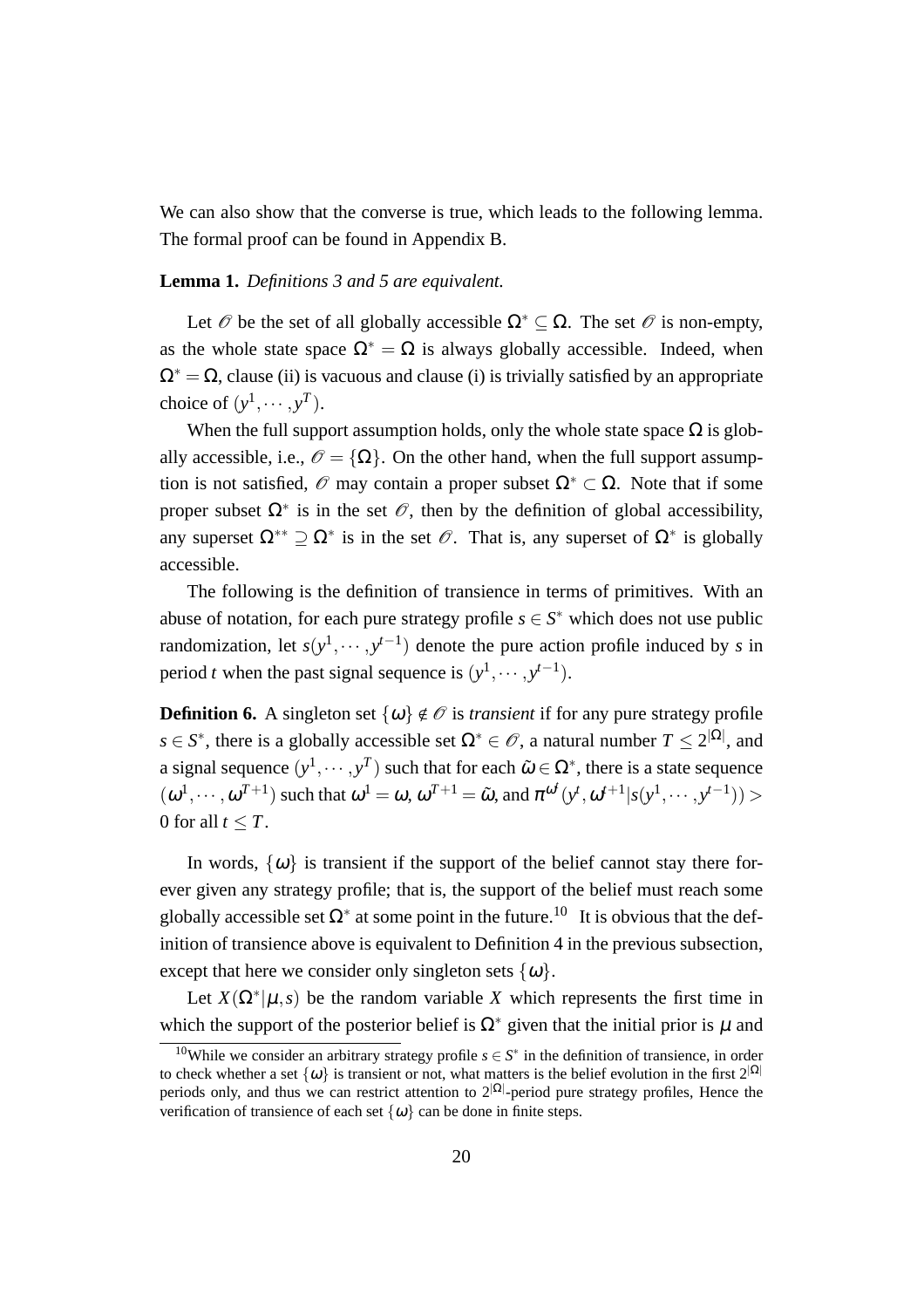players play *s*. That is, let

$$
X(\Omega^*|\mu, s) = \inf\{T \ge 2 \text{ with } \text{supp}\mu^T = \Omega^*|\mu, s\}.
$$

Let  $Pr(X(\Omega^* | \mu, s) < \infty)$  denote the probability that the random variable is finite; i.e., it represents the probability that the support reaches  $\Omega^*$  in finite time. The following lemma is an important consequence of transience; the proof is given in Appendix B.

**Lemma 2.** For any transient set  $\Omega^*$ , any initial prior  $\mu$  whose support is  $\Omega^*$ , and *any strategy profile s, the probability that the support returns to* Ω*<sup>∗</sup> in finite time is strictly less than one. That is,*

$$
\Pr(X(\Omega^*|\mu, s) < \infty) < 1
$$

This lemma asserts that if the support of the current belief is transient, then the support cannot return to the current one forever with positive probability. This property ensures that if  $\Omega^*$  is transient, the time during which the support of the posterior belief stays at  $\Omega^*$  is almost negligible in the long run.

Now we are ready to give the definition of connectedness:

**Definition 7.** A stochastic game is *connected* if each singleton set  $\{\omega\}$  is globally accessible or transient.

In this definition, we consider only singleton sets  $\{\omega\}$ . However, as the following lemma shows, if each singleton set  $\{\omega\}$  is globally accessible or transient, then any subset  $\Omega^* \subset \Omega$  is globally accessible or transient. Hence the above definition is equivalent to (*∗ ′′*) in Section 4.2.

**Lemma 3.** *If each singleton set*  $\{\omega\}$  *is globally accessible or transient, then any subset*  $\Omega^* \subset \Omega$  *is globally accessible or transient.* 

In what follows, we will explain that connectedness is satisfied in a wide range of examples. First of all, as argued, connectedness is satisfied whenever the full support assumption holds:

**Lemma 4.** *If the state transition function has a full support, then the game is connected.*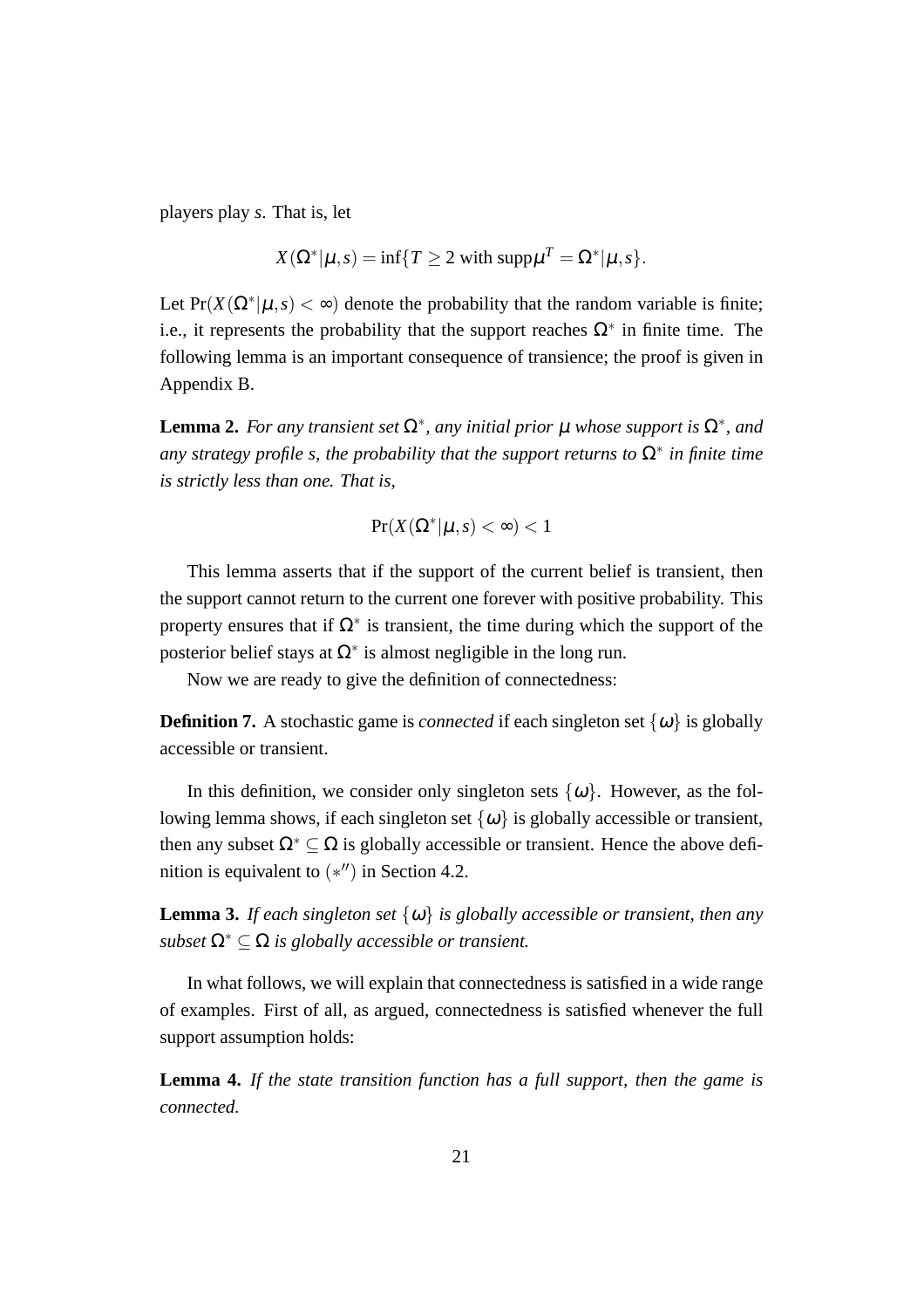*Proof.* Note that under the full support assumption, the support of the posterior belief is the whole space  $\Omega$  after every history. This implies that each singleton set is transient and thus the game is connected. *Q.E.D.*

The next lemma shows that if states are observable without delay, the standard assumption in the literature, irreducibility, implies connectedness. In this sense, connectedness is a natural generalization of irreducibility.

**Lemma 5.** *In stochastic games with observable states, the game is connected if the state evolution is irreducible.*

*Proof.* Since all states are observable and the state evolution is irreducible, any singleton set  $\{\omega\}$  is globally accessible, and thus the game is connected. *Q.E.D.* 

Also, as the following lemma shows, irreducibility of the underlying state implies connectedness even if states are observable with delay. The proof is given in Appendix B.

**Lemma 6.** *In stochastic games with delayed observations, the game is connected if the state evolution is irreducible.*

The following example shows that even irreducibility is not necessary for connectedness. That is, the game can be connected even if the underlying state is not irreducible.

**Example 1.** Suppose that there are three states,  $\omega_1$ ,  $\omega_2$ , and  $\omega_3$ . If the current state is  $\omega_1$ , the state stays at  $\omega_1$  with probability  $\frac{1}{2}$  and moves to  $\omega_2$  with probability  $\frac{1}{2}$ . If the current state is  $\omega_2$ , the state moves to  $\omega_3$  for sure. If the current state is  $\omega_3$ , the state moves to  $\omega_2$  for sure. Note that this state transition is not irreducible, as there is no path from  $\omega_2$  to  $\omega_1$ . Assume that the signal space is  $Y = \{y_0, y_1, y_2, y_3\}$ , and that the signal *y* is correlated with the next hidden state. Specifically, if the next state is  $\omega_k$ , players observe  $y_0$  or  $y_k$  with probability  $\frac{1}{2}$ - $\frac{1}{2}$  $\frac{1}{2}$ , for each  $k = 1, 2, 3$ . Intuitively,  $y_k$  reveals the next state  $\omega_k$  for each  $k = 1, 2, 3$ , while  $y_0$  does not reveal the state. In this example, it is easy to check that  $\{\omega_2\}$  and  $\{\omega_3\}$  are globally accessible, while  $\{\omega_1\}$  is transient. Hence the game is connected.

From Lemmas 5 and 6, we know that irreducibility of the underlying state is sufficient for connectedness, if states are observable (possibly with delay). This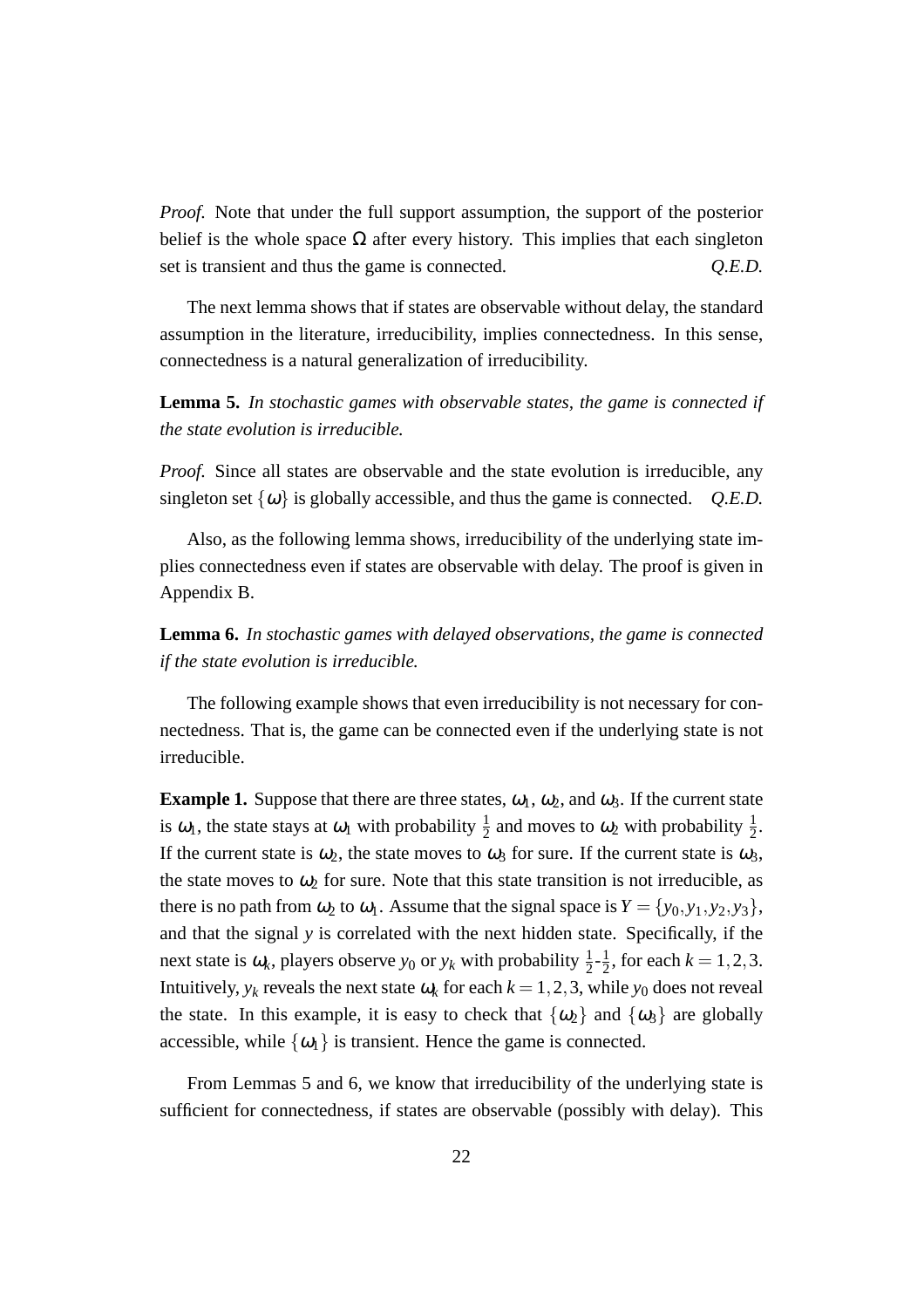result does not hold if states are not observable; that is, irreducibility may not imply connectedness when states are hidden. We can show this through the following example, in which the state follows a deterministic cycle.

**Example 2.** Suppose that there are only two states,  $\Omega = {\omega_1, \omega_2}$ , and that the state evolution is a deterministic cycle; i.e., the state goes to  $\omega_2$  for sure if the current state is  $\omega_1$ , and vice versa. Assume that  $|A_i| = 1$  for each *i*, and that the public signal *y* does not reveal the state  $\omega$ , that is,  $\pi_{y}^{\omega}(y|a) > 0$  for all  $\omega$ , *a*, and *y*. In this game, if the initial prior is fully mixed so that  $\mu(\omega_1) > 0$  and  $\mu(\omega_2) > 0$ , then the posterior belief is also mixed. Hence only the whole state space  $\Omega^* = \Omega$ is globally accessible. On the other hand, if the initial prior puts probability one on some state  $\omega$ , then the posterior belief puts probability one on  $\omega$  in all odd periods and on  $\tilde{\omega} \neq \omega$  in all even periods. Hence the support of the posterior belief cannot reach the globally accessible set  $\Omega^* = \Omega$ , and thus each  $\{\omega\}$  is not transient.

Similarly, in the following example, the state evolution is irreducible but the game is not connected. What is different from the previous example is that the state evolution is not deterministic.

**Example 3.** Consider a machine with two states,  $\omega_1$  and  $\omega_2$ .  $\omega_1$  is a "normal" state and  $\omega_2$  is a "bad" state. Suppose that there is only one player and that she has two actions, "operate" and "replace." If the machine is operated and the current state is normal, the next state will be normal with probability  $p_1$  and will be bad with probability  $1 - p_1$ , where  $p_1 \in (0,1)$ . If the machine is operated and the current state is bad, the next state will be bad for sure. If the machine is replaced, regardless of the current state, the next state will be normal with probability  $p_2$  and will be bad with probability  $1-p_2$ , where  $p_2 \in (0,1]$ . There are three signals,  $y_1$ , *y*<sub>2</sub>, and *y*<sub>3</sub>. When the machine is operated, both the "success" *y*<sub>1</sub> and the "failure" *y*<sup>2</sup> can happen with positive probability; we assume that its distribution depends on the current hidden state and is not correlated with the distribution of the next state. When the machine is replaced, the "null signal"  $y_3$  is observed regardless of the hidden state. Connectedness is not satisfied in this example, since  $\{\omega_2\}$  is neither globally accessible nor transient. Indeed, when the support of the current belief is  $\Omega$ , it is impossible to reach the belief  $\mu$  with  $\mu(\omega_2) = 1$ , which shows that  $\{\omega_2\}$  is not globally accessible. Also  $\{\omega_2\}$  is not transient, because if the current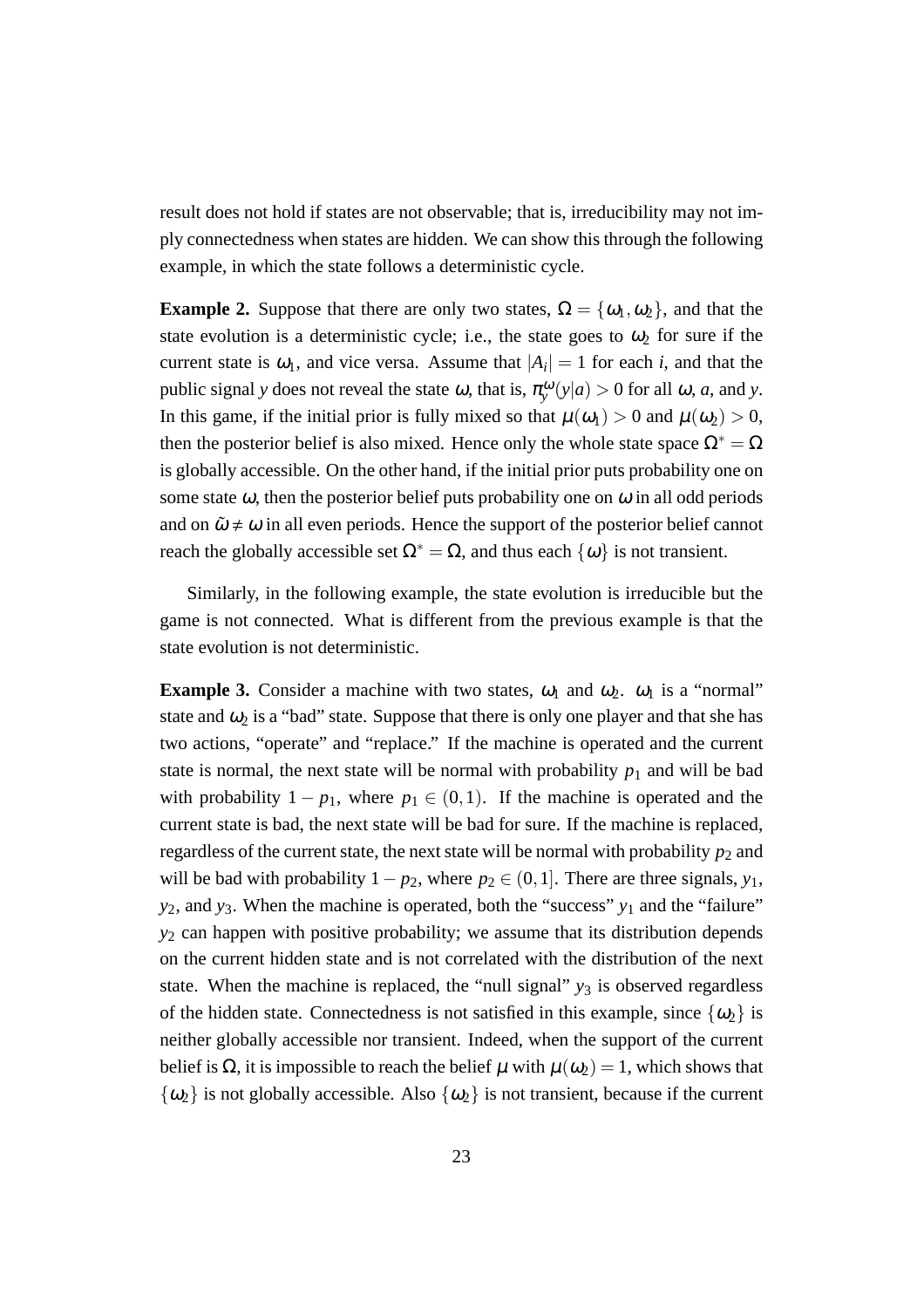belief puts probability one on  $\omega_2$  and "operate" is chosen forever, the support of the posterior belief is always  $\{\omega_2\}$ .

In some applications, there are action profiles which reveal the next state. If there is such an action profile, then the game is connected, as illustrated in the next example.

**Example 4.** Consider the machine replacement problem discussed above, but now assume that there are three actions; "operate," "replace," and "inspect." If the machine is inspected, the state does not change and a signal reveals the current state (hence the next state). Then it is easy to verify that each  $\{\omega\}$  is globally accessible and thus the game is connected.

**Remark 1.** Although the game is not connected in Example 2, we can prove that the folk theorem holds in this example. A key is that the game is *asymptotically connected* here; see Section 8 for more discussions. The same argument applies to Example 3.

**Remark 2.** When the game is not (asymptotically) connected, Lemma 7 is not valid and the limit feasible payoff set  $V^{\mu}$  may depend on  $\mu$ . However, even in this case, Proposition 2 remains true if we modify the definition of  $V$  so that  $V = \bigcap_{\mu \in \triangle \Omega} V^{\mu}$ . That is, if a payoff vector *v* is feasible and individually rational regardless of the initial prior  $\mu$ , then there is a sequential equilibrium with the payoff  $\nu$  for  $\delta$  close to one.

## **5 Feasible and Individually Rational Payoffs**

#### **5.1 Invariance of Scores**

Let  $V^{\omega}(\delta)$  be the set of feasible payoffs when the initial state is  $\omega$  and the discount factor is  $\delta$ , i.e., let

$$
V^{\omega}(\delta) = \text{co}\{v^{\omega}(\delta, s) | s \in S^*\}.
$$

Likewise, let  $V^{\mu}(\delta)$  be the set of feasible payoffs when the initial prior is  $\mu$ . Note that the feasible payoff set depends on  $\delta$ , as the state  $\omega$ , which influences the structure of the stage game, changes over time.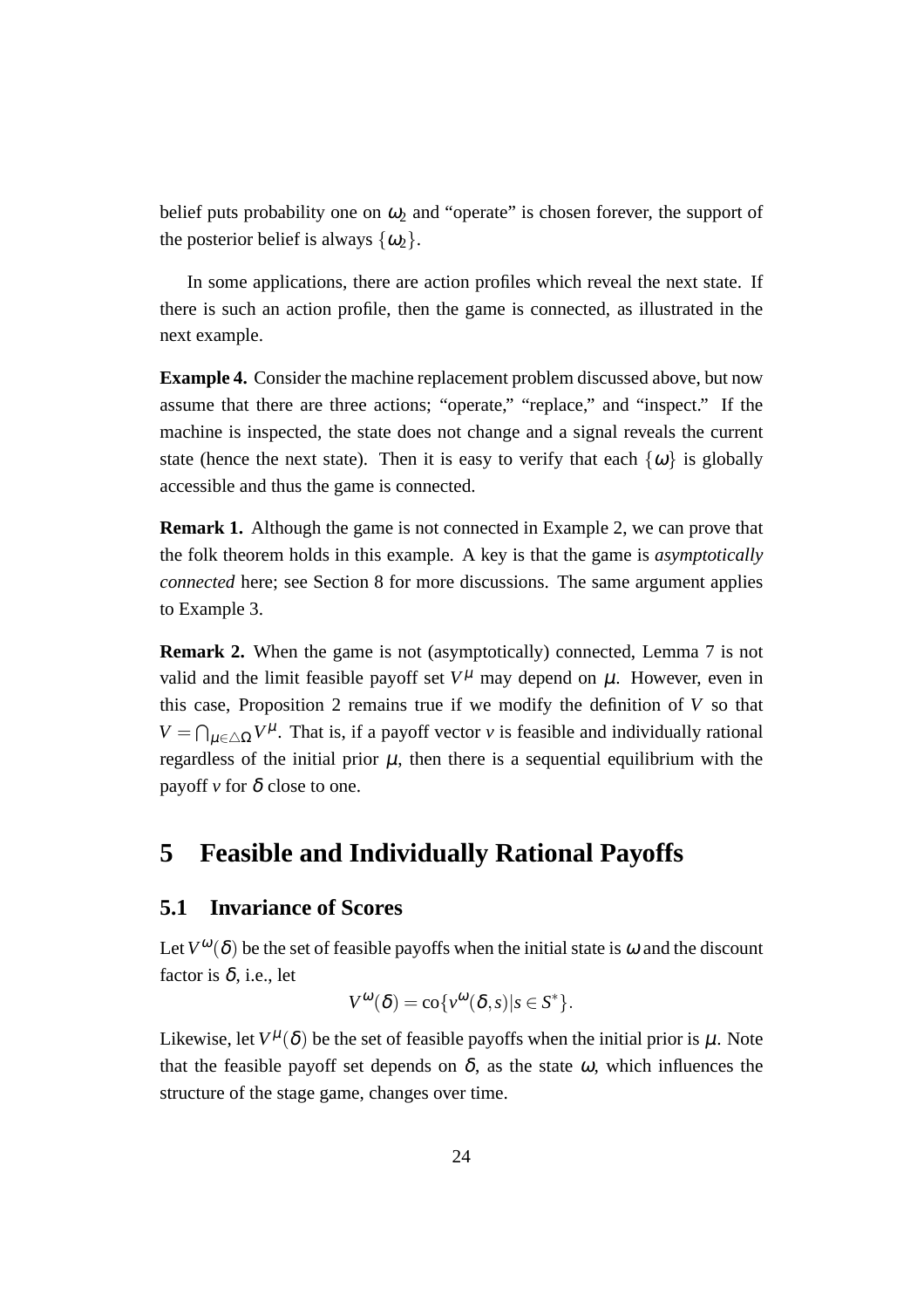Let  $\Lambda$  be the set of directions  $\lambda \in \mathbf{R}^N$  with  $|\lambda| = 1$ . For each direction  $\lambda$ , we compute the "score" using the following formula: $^{11}$ 

$$
\max_{\nu\in V^\mu(\delta)} \lambda\cdot\nu.
$$

Roughly speaking, the score characterizes the boundary of the feasible payoff set  $V^{\mu}(\delta)$  toward direction  $\lambda$ . For example, when  $\lambda$  is the coordinate vector with  $\lambda_i = 1$  and  $\lambda_j = 0$  for all  $j \neq i$ , we have  $\max_{v \in V^{\mu}(\delta)} \lambda \cdot v = \max_{v \in V^{\mu}(\delta)} v_i$ , so the score represents the highest possible payoff for player *i* in the feasible payoff set. Given a direction  $\lambda$ , let  $f(\mu)$  be the corresponding score given the initial prior  $\mu$ . The function *f* can be derived by solving the following Bellman equation:

$$
f(\mu) = \max_{a \in A} \left[ (1 - \delta) \lambda \cdot g^{\mu}(a) + \delta \sum_{y \in Y} \pi_{y}^{\mu}(y|a) f(\tilde{\mu}(\mu, a, y)) \right]
$$
(3)

where  $\tilde{\mu}(\mu, a, y)$  is the belief in period two given that the initial prior is  $\mu$  and players play *a* and observe *y* in period one. Note that (3) is a generalization of (1), which characterizes the best possible profit in the stochastic Bertrand model; indeed, when  $\lambda = \left(\frac{1}{\lambda}\right)$  $\frac{1}{2}, \frac{1}{\sqrt{2}}$  $\overline{z}$ ), (3) reduces to (1).

In Section 3, we have found that the total profit in the Bertrand model is insensitive to the initial prior when the discount factor is close to one. The following lemma generalizes this observation; it shows that if the game is connected and if  $\delta$  is sufficiently large, the scores are insensitive to the initial prior. This result implies that the feasible payoff sets  $V^{\mu}(\delta)$  are similar across all initial priors  $\mu$ when  $\delta$  is close to one. The proof can be found in Appendix.<sup>12</sup>

<sup>&</sup>lt;sup>11</sup>This maximization problem indeed has a solution. The formal proof is very similar to that provided in footnote 4, and hence omitted.

 $12$ We thank Johannes Hörner for pointing out that Lemma 7 strengthens the results in the literature of partially observable Markov decision process (POMDP). It turns out that connectedness is weaker than various assumptions in the literature, including renewability of Ross (1968), reachability-detectability of Platzman (1980), and Assumption 4 and inequality (5) of Hsu, Chuang, and Arapostathis (2006). In other words, connectedness is a single condition which covers all the problems studied in these papers, and is applicable to a broader class of games. Indeed, Examples 1 and 4 in this paper do not satisfy any assumptions above, but they are connected. Also, Examples 2 and 3 do not satisfy the above assumptions, but they are asymptotically connected and hence Lemma 11 applies. (Note also that there is a minor error in Hsu, Chuang, and Arapostathis (2006); their Assumption 4 does not imply their Assumption 2, as opposed to what they claim. To see this, suppose that there is one player, two states ( $\omega_1$  and  $\omega_2$ ), two actions (*a* and  $\tilde{a}$ ), and three signals (*y*<sub>1</sub>, *y*<sub>2</sub>, and *y*<sub>3</sub>). If the current state is  $\omega_1$  and *a* is chosen, (*y*<sub>1</sub>,  $\omega_1$ )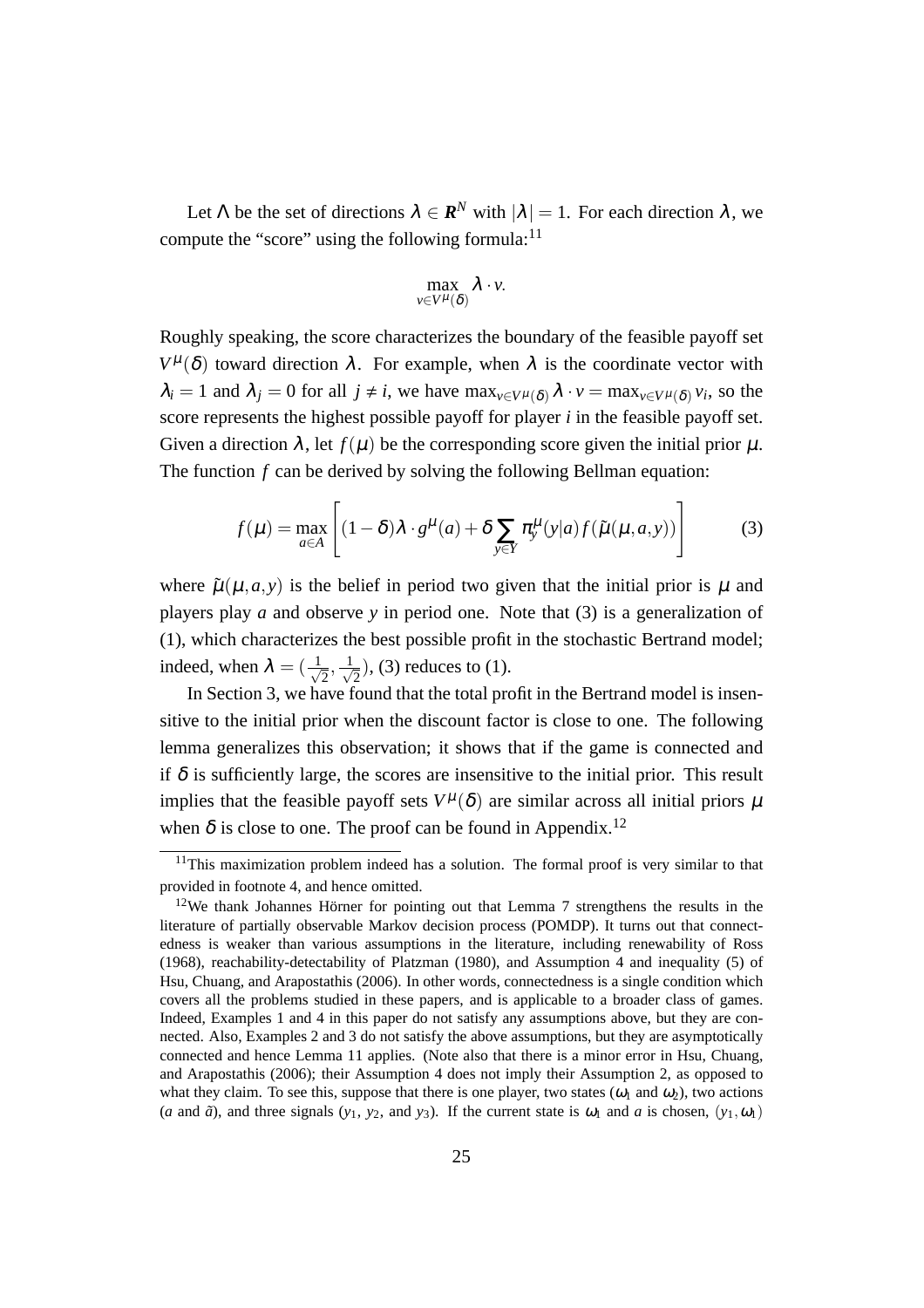**Lemma 7.** *Suppose that the game is connected. Then for each*  $\varepsilon > 0$ *, there is*  $\overline{\delta} \in (0,1)$  *such that the following properties hold:* 

*(i)* For any  $\lambda \in \Lambda$ ,  $\delta \in (\overline{\delta}, 1)$ ,  $\mu$ , and  $\tilde{\mu}$ 

$$
\left|\max_{\nu\in V^\mu(\delta)}\lambda\cdot\nu-\max_{\tilde{\nu}\in V^{\tilde{\mu}}(\delta)}\lambda\cdot\tilde{\nu}\right|<\varepsilon.
$$

*(ii)* For any  $\lambda \in \Lambda$  and  $\delta \in (\overline{\delta}, 1)$ , there is a pure strategy profile  $s \in S^*$  such *that for all* µ*,*

$$
\left|\lambda\cdot\nu^{\mu}(\delta,s)-\max_{\nu\in V^{\mu}(\delta)}\lambda\cdot\nu\right|<\varepsilon.
$$

Clause (i) asserts that when  $\delta$  is sufficiently large, the scores max<sub>*v*∈*V*<sup>µ</sup>( $\delta$ )</sub>  $\lambda \cdot v$ are similar across all priors  $\mu$ . Also, although it is not stated in the above lemma, the proof of the lemma actually shows that the convergence of the score is  $1-\delta$ . That is, we can replace  $\varepsilon$  in Lemma 7 with  $O(1-\delta)$ . Clause (ii) ensures that for each direction  $\lambda$  and sufficiently large  $\delta$ , there is a strategy profile *s* which yields a payoff vector approximating the score (i.e., the boundary of *V*) regardless of the initial prior  $\mu$ . The existence of such a strategy profile is useful in the proof of Lemma 8.

In the next subsection, we provide a sketch of the proof of this lemma, and compares it with that of Dutta (1995).

#### **5.2 Proof Sketch and Comparison with Dutta (1995)**

Dutta (1995) considers irreducible stochastic games and shows that the limit feasible payoff set is invariant to the initial state  $\omega$ . Clause (i) of Lemma 7 extends and  $(y_2, \omega_2)$  occur with probability  $\frac{1}{2} - \frac{1}{2}$ . The same thing happens if the current state is  $\omega_2$  and  $\tilde{a}$ is chosen. Otherwise,  $(y_3, \omega_1)$  and  $(y_3, \omega_2)$  occur with probability  $\frac{1}{2}$ - $\frac{1}{2}$ . Intuitively,  $y_1$  shows that the next state is  $\omega_1$  and  $y_2$  shows that the next state is  $\omega_2$ , while  $y_3$  is not informative about the next state. A stage-game payoff is 0 if the current signal is *y*<sup>1</sup> or *y*2, and *−*1 if *y*3. Suppose that the initial prior puts probability one on  $\omega_1$  and player uses the optimal policy. Then it is easy to verify that the support of the posterior is always a singleton set and thus their Assumption 2 fails. On the other hand, their Assumption 4 holds by letting  $k_0 = 2$ . This shows that Assumption 4 does not imply Assumption 2. In order to fix this problem, the minimum with respect to an action sequence in their Assumption 4 should be replaced with the minimum with respect to a strategy profile.) The only conditions which do not imply connectedness are Assumptions 2 and 5 of Hsu, Chuang, and Arapostathis (2006), but they are stated using the optimal policy. Accordingly, verifying these assumptions is not very easy; indeed, in our setup, there is a Bellman equation for each direction  $\lambda$ , and we need to compute the optimal policy for each problem.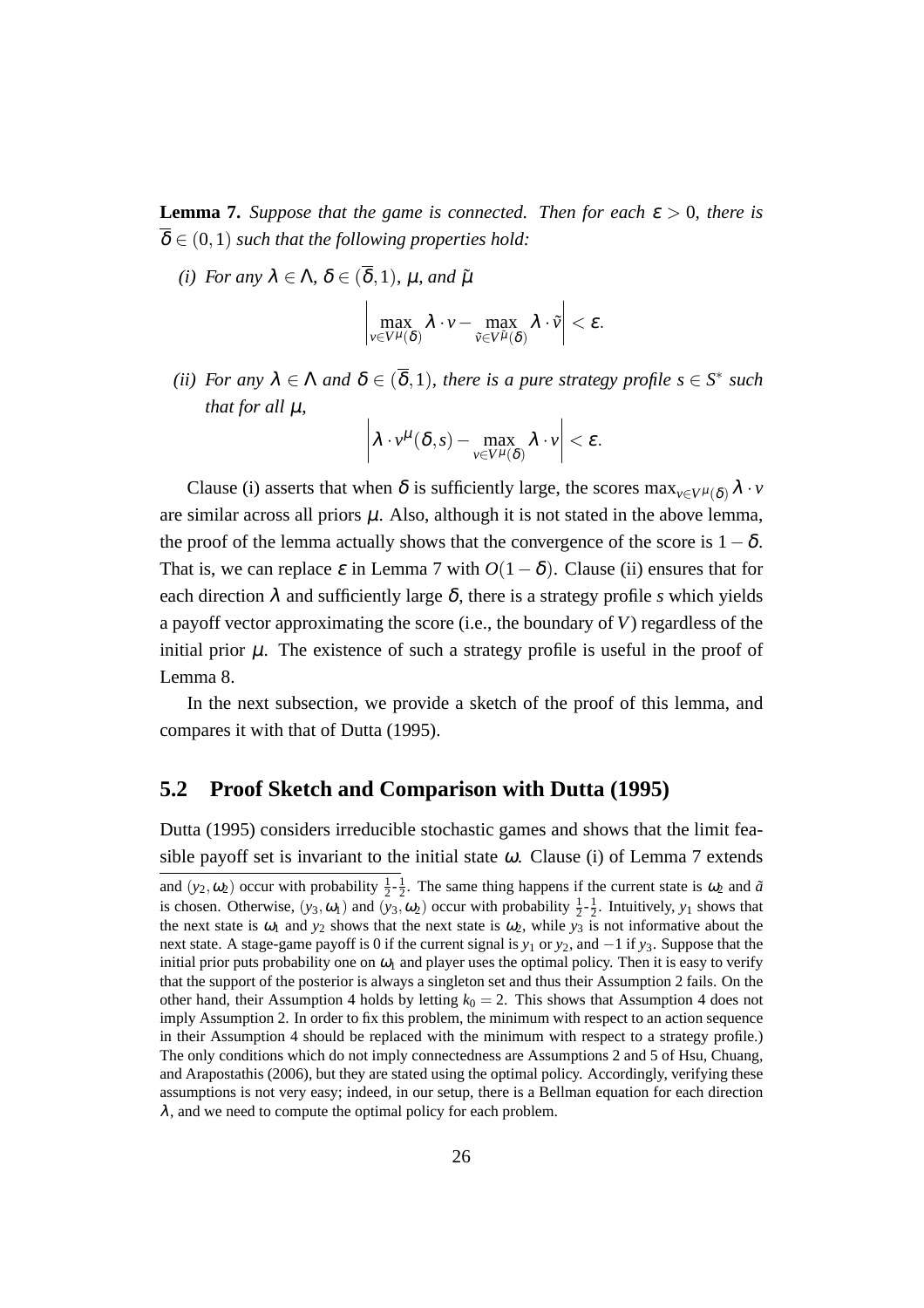his result to stochastic games with hidden states. As argued in the introduction, our proof technique is substantially different from that of Dutta (1995), since we need to deal with technical complications arising from infinitely many states  $\mu$ .

To highlight the difference, it may be helpful to explain the idea of Dutta (1995). Assume that  $\omega$  is observable, and fix  $\lambda$  arbitrarily. From the principle of optimality, the score must be attained by a Markov strategy  $a^* : \Omega \to A$ , where  $a^*(\omega)$  denotes the action profile when the current state is  $\omega$ . When players play this Markov strategy, the evolution of the state  $\omega^t$  is described by a Markov chain. For simplicity, assume that the state transition function has a full support.<sup>13</sup> Then it is immediate that the Markov chain is ergodic, i.e., the time-average of the state converges to the unique invariant measure regardless of the initial state. Ergodicity guarantees that the initial state does not influence players' time-average payoffs, which approximate their discounted payoffs for  $\delta$  close to one.<sup>14</sup> Hence the scores are independent of the initial state  $\omega$  for  $\delta$  close to one.

In our model, the score is achieved by a Markov strategy  $a^*$  :  $\triangle A \rightarrow \Omega$ , where the state space is  $\Delta\Omega$  rather than  $\Omega$ . Such a Markov strategy induces a Markov chain which governs the evolution of the belief  $\mu^t$ , so let  $P(\cdot|\mu) \in \triangle(\triangle \Omega)$  be the distribution of the posterior belief  $\tilde{\mu}$  in the next period given the current belief  $\mu$ . Suppose that the Markov strategy  $a^*$  is not constant, that is,  $a^*$  induce different action profiles for some different beliefs  $\mu$  and  $\hat{\mu}$ . Then the distribution  $P(\cdot|\mu)$  of the belief tomorrow is not continuous with respect to the current belief  $\mu$ , at the point in which the Markov strategy  $a^*$  switches the action profile. This implies that the Markov chain is not Feller,<sup>15</sup> and thus the standard probability theory does not tell us if there is an invariant measure.<sup>16</sup> Hence, *a priori* there is no reason to expect ergodicity, and thus the proof idea of Dutta (1995), which relies

<sup>&</sup>lt;sup>13</sup>As Dutta (1995) shows, the full support assumption here can be replaced with irreducibility. <sup>14</sup>This result follows from Abel's theorem.

<sup>&</sup>lt;sup>15</sup>A Markov chain  $P = (P(\cdot|\mu))_{\mu \in \Delta\Omega}$  is *Feller* if  $P(\cdot|\mu)$  is continuous with respect to  $\mu$ . It is well-known that a Markov chain *P* has an invariant measure if it is Feller and the state space is compact (Theorem 3.1.1 of Da Prato and Zabczyk (1996)). On the other hand, if a Markov chain is not Feller (even if  $P(\cdot|\mu)$  is discontinuous only at finitely many  $\mu$ ), it may not have an invariant measure. For example, suppose that the state space is [0, 1],  $\mu^{t+1} = \frac{\mu^t}{2}$  $\frac{u^t}{2}$  if  $\mu^t \in (0, 1]$ , and  $\mu^{t+1} = 1$ if  $\mu^t = 0$ . We have discontinuity only at  $\mu = 0$ , but there is no invariant measure.

<sup>&</sup>lt;sup>16</sup>Even if the Markov chain has an invariant measure, there may be more than one invariant measures; indeed, the *Doeblin condition*, which is often assumed for the uniqueness of invariant measure, is not satisfied here. See Doob (1953) for more details. (The condition is stated as "Hypothesis D.")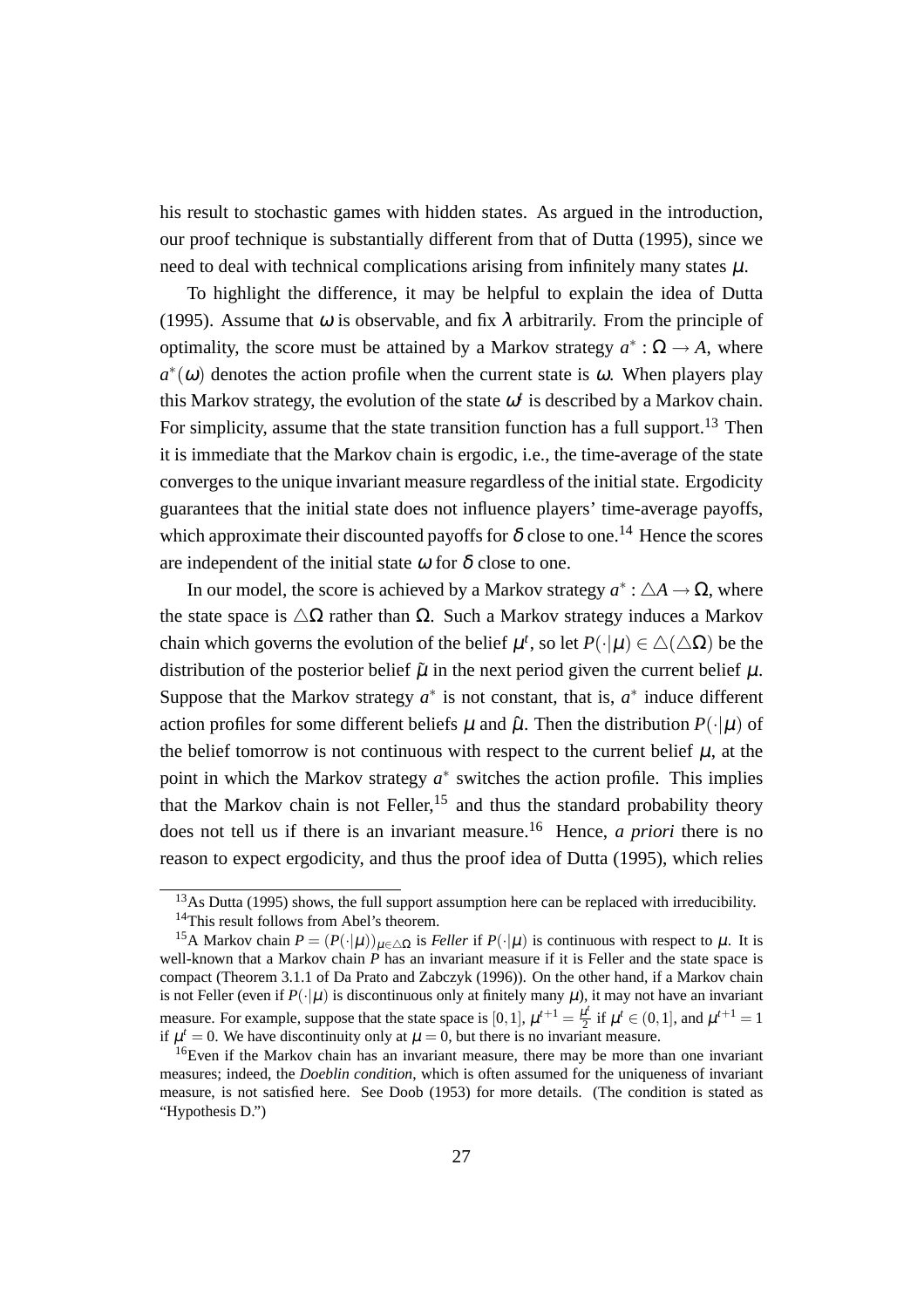on ergodicity, is not applicable.

To illustrate the idea of our new proof, consider the coordinate direction  $\lambda$ with  $\lambda_i = 1$  so that the score is simply player *i*'s highest possible payoff within the feasible payoff set. For simplicity, assume that  $\pi$  has a full support, that is,  $\pi^{\omega}(y, \tilde{\omega}|a) > 0$ . Assume further that there are only two states; so the initial prior  $\mu$ is represented by a real number between [0, 1]. Let  $s^{\mu}$  be the strategy profile which attains the score when the initial prior is  $\mu$ , i.e., let  $s^{\mu}$  be such that  $v_i^{\mu}(\delta, s^{\mu}) =$  $\max_{v \in V^{\mu}(\delta)} v_i$ .



As shown in Lemma 17 in the appendix, the score  $v_i^{\mu}(\delta, s^{\mu})$  is convex with respect to  $\mu$ . (The proof relies on the fact that  $\mu$  is a belief and thus player *i*'s payoff  $v_i^{\mu}(\delta, s)$  is linear with respect to  $\mu$  for a given *s*.) This implies that the score must be maximized by  $\mu = 0$  or  $\mu = 1$ . Without loss of generality, assume that  $\mu = 0$  is the maximizer, and let  $\omega$  be the corresponding state. The curve in Figure 4 represents the score  $v_i^{\mu}(\delta, s^{\mu})$  for each  $\mu$ ; note that this is indeed a convex function and the value is maximized at  $\mu = 0$ . Let *s*<sup> $\omega$ </sup> be the strategy profile which achieves the score at  $\mu = 0$ . (So the superscript  $\omega$  means  $\mu = 0$ .) Let  $a^*$  be the action profile in period one played by  $s^{\omega}$ . Let  $\mu(y)$  be the posterior belief at the beginning of period two when the initial prior is  $\mu = 0$  and the outcome in period one is  $(a^*, y)$ . Since the score  $v_i^{\omega}(\delta, s^{\omega})$  is the sum of the payoff  $g_i^{\omega}(a^*)$  in period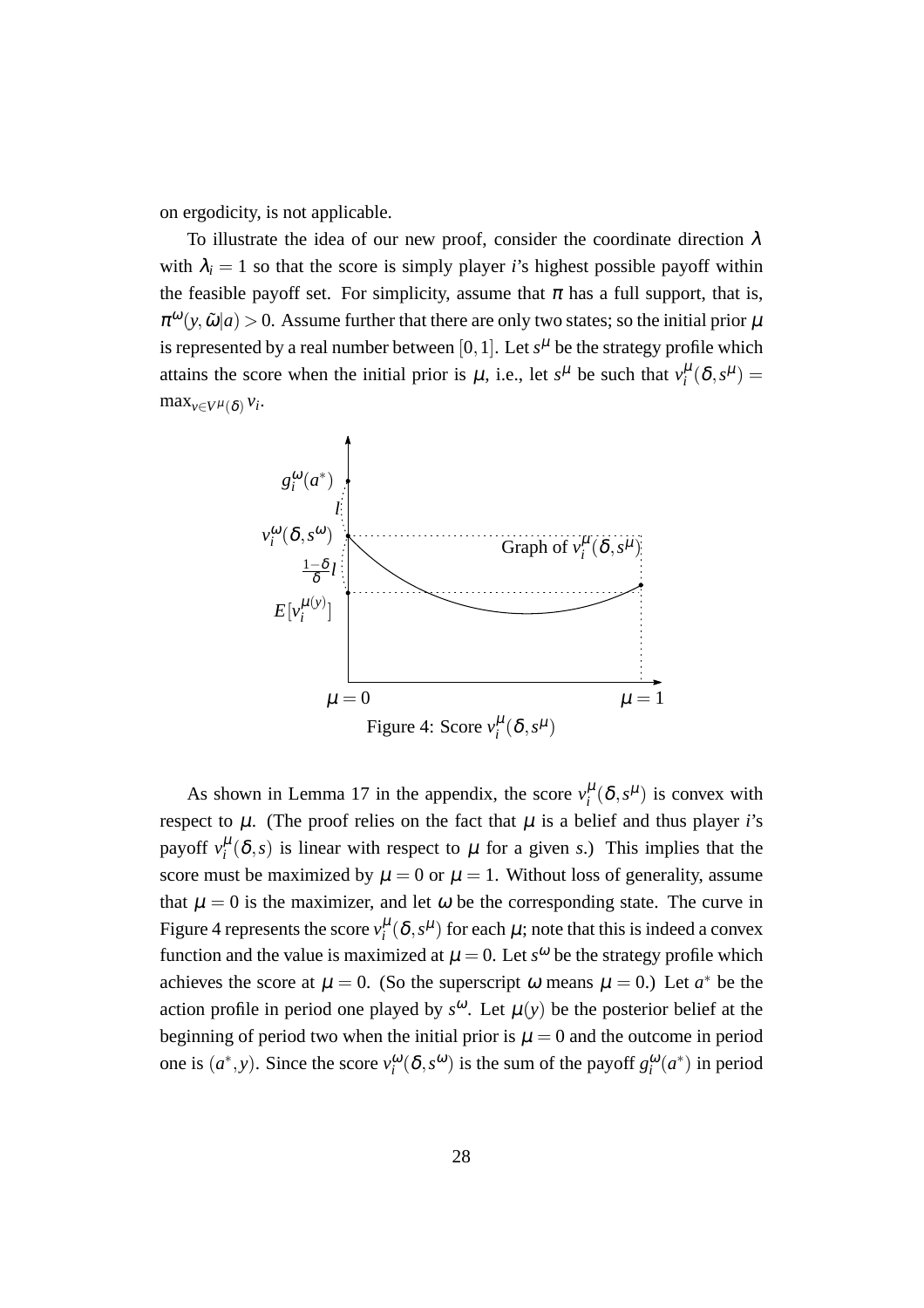one and the expectation of the continuation payoff  $v_i^{\mu(y)}$  $_{i}^{\mu(y)}$  $(\delta, s^{\mu(y)})$ , we have

$$
v_i^{\omega}(\delta, s^{\omega}) = (1 - \delta)g_i^{\omega}(a^*) + \delta E[v_i^{\mu(y)}(\delta, s^{\mu(y)})]
$$

where *E* is the expectation with respect to *y* given that the initial state is  $\omega$  and  $a^*$ is chosen in period one. Equivalently,

$$
v_i^{\omega}(\delta, s^{\omega}) - E[v_i^{\mu(y)}(\delta, s^{\mu(y)})] = \frac{1-\delta}{\delta}(g_i^{\omega}(a^*) - v_i^{\omega}(\delta, s^{\omega})).
$$

Hence the left-hand side must be of order  $\frac{1-\delta}{\delta}$ , that is, the expected continuation payoff  $E[v_i^{\mu(y)}]$  $\mu^{(y)}(\delta, s^{\mu(y)})$ ] must be "close" to the maximal score  $v_i^{\omega}(\delta, s^{\omega})$ .

Now, we claim that the same result holds even if we take out the expectation operator; i.e., for each realization of *y*, the continuation payoff  $v_i^{\mu(y)}$  $_{i}^{\mu(y)}(\delta, s^{\mu(y)})$  is close to the maximal score so that

$$
v_i^{\omega}(\delta, s^{\omega}) - v_i^{\mu(y)}(\delta, s^{\mu(y)}) = O\left(\frac{1-\delta}{\delta}\right).
$$
 (4)

To see this, note that  $v_i^{\omega}(\delta, s^{\omega})$  is the maximum score, and thus the left-hand side of (4) is non-negative for all *y*. Then its weighted average,  $v_i^{\omega}(\delta, s^{\omega})$  –  $E[v_i^{\mu(y)}]$  $\mu^{(y)}(\delta, s^{\mu(y)})$ , is also non-negative. In particular, if there is *y* which does not satisfy (4), then the weighted average is also not of order  $\frac{1-\delta}{\delta}$ . This is a contradiction, as we know that the weighted average  $v_i^{\omega}(\delta, s^{\omega}) - E[v_i^{\mu(y)}]$  $\int_{i}^{\mu(y)} (\delta, s^{\mu(y)})$  is of order <sup>1</sup>*−*<sup>δ</sup> δ . Hence the result follows.

Pick an arbitrary *y*. Since we assume the full support of  $\pi$ , the corresponding posterior belief  $\mu(y)$  is not close to  $\mu = 0$  or  $\mu = 1$ ; indeed we must have  $\mu(y) \in$  $[**π**, 1 − **π**]$ . Consider the strategy profile  $s<sup>μ(y)</sup>$ , which achieves the score when the initial prior is  $\mu(y)$ . The dashed line in Figure 5 represents player *i*'s payoff with this strategy profile  $s^{\mu(y)}$  for each belief  $\mu$ . Note that it must be a line, because given a strategy profile *s*, the payoff for any interior belief  $\mu \in (0,1)$  is a convex combination of those for the boundary beliefs  $\mu = 0$  and  $\mu = 1$ . The dashed line must be below the curve, since the curve gives the best possible payoff for each  $\mu$ . Also, the dashed line must intersect with the curve at  $\mu = \mu(y)$ , since the strategy profile  $s^{\mu(y)}$  achieves the score at  $\mu = \mu(y)$ . Taken together, the dashed line must be tangential to the curve at  $\mu = \mu(y)$ , as described in the figure.

Suppose that the dashed line is downward-sloping, and let *D* be as in the figure. In words, *D* is the difference between the *y*-intercept of the dashed line and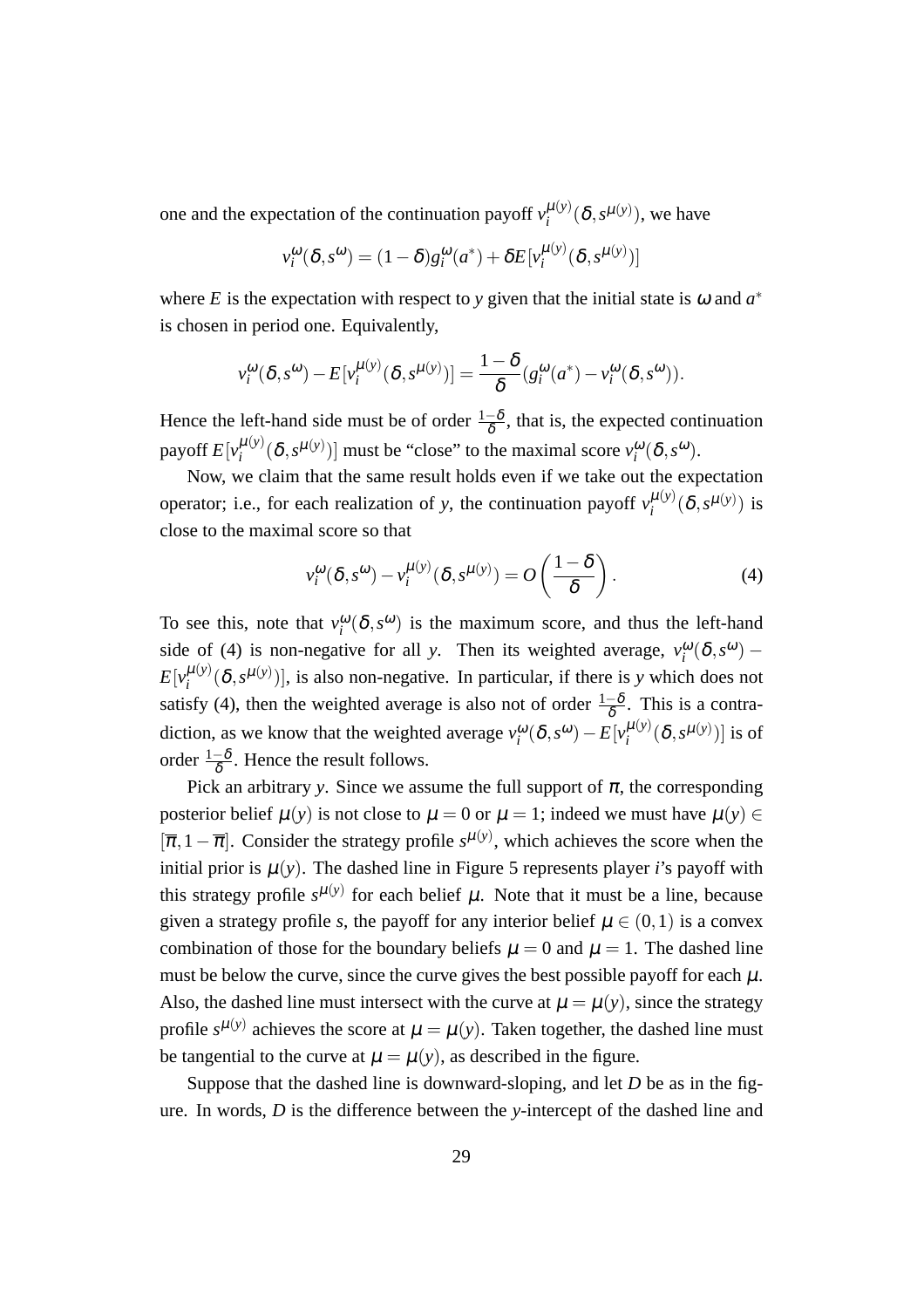

 $v_i^{\mu(y)}$  $\frac{\mu(y)}{i}(\delta, s^{\mu(y)})$  is also of order  $\frac{1-\delta}{\delta}$ . Since we have (4), the value *D* is also of order  $\frac{1-\delta}{\delta}$ , as one can see from the figure. Then the slope of the dashed line, which is equal to  $\frac{D}{\mu(y)}$ , is also of order  $\frac{1-\delta}{\delta}$ . This implies that the dashed line is "almost" flat" and thus the strategy profile  $s^{\mu(y)}$  yields similar payoffs regardless of the initial prior  $\mu$ . In particular, since  $v_i^{\mu(y)}$  $\mu^{(\mathcal{Y})}(\delta, s^{\mu(\mathcal{Y})})$  is close to  $v_i^{\omega}(\delta, s^{\omega})$ , the dashed line is close to the horizontal line corresponding to the maximal score  $v_i^{\omega}(\delta, s^{\omega})$ regardless of the initial prior  $\mu$ . Then the curve, which is between these two lines, is also close to the horizontal line corresponding to the maximal score  $v_i^{\omega}(\delta, s^{\omega})$ for all  $\mu$ . This implies that the score  $v_i^{\mu}(\delta, s^{\mu})$  approximates the maximal score  $v_i^{\omega}(\delta, s^{\omega})$  for all  $\mu$ , which proves clause (i). To establish clause (ii), use the strategy profile  $s^{\mu(y)}$ , which approximates the maximal score  $v_i^{\omega}(\delta, s^{\omega})$  regardless of the initial prior  $\mu$ .

We can apply a similar argument to the case in which the dashed line is upward-sloping. Here we use the payoffs at  $\mu = 1$  rather than at  $\mu = 0$  to bound the slope of the dashed line.

A key idea in the above argument is that if the score for some posterior belief  $\mu(y)$  approximates the maximal score  $v_i^{\omega}(\delta, s^{\omega})$ , then we can bound the slope of the dashed line and thus we can conclude that the score is close to the highest score for *all* beliefs  $\mu$ . For this idea to work, it is crucial that the support of  $\mu(y)$ is the whole state space  $\Omega$ . Indeed, if we have  $\mu(y) = 0$  or  $\mu(y) = 1$  so that the support is not the whole state space, then we cannot bound the slope of the graph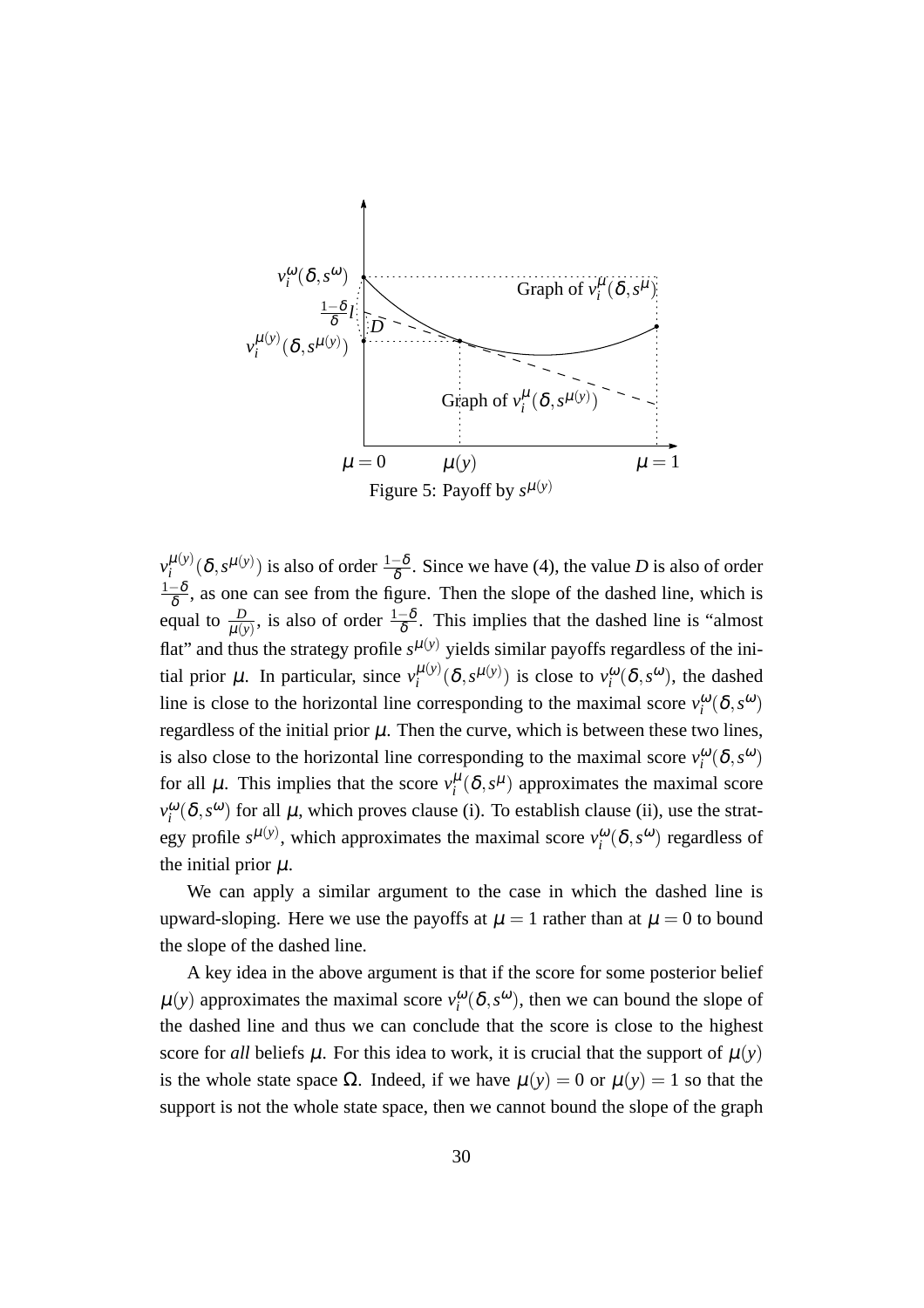of  $v_i^{\mu}(\delta, s^{\mu(y)})$ , as there are arbitrarily steep lines which intersect with the curve at  $\mu = 0$  or  $\mu = 1$ . See Figure 6.

The above discussion suggests that tracking the evolution of the *support* of the posterior belief is essential, and the notion of connectedness is motivated by this observation. Loosely, in connected stochastic games, the support of the posterior belief evolves nicely, and hence an idea similar to the above one applies even if the full support assumption does not hold. Interested readers may refer to the formal proof.



Figure 6: Without Full Support

#### **5.3 Existence of the Limit Feasible Payoff Set**

The next two lemmas establish that the "limit feasible payoff set" exists. Specifically, the first lemma shows that for each initial prior  $\mu$  and direction  $\lambda$ , the score converges to a limiting value as  $\delta$  goes to one. The second lemma shows that its convergence is uniform in  $\lambda$ . The proofs can be found in Appendix B.<sup>17</sup>

**Lemma 8.** *If the game is connected, then*  $\lim_{\delta \to 1} \max_{v \in V^{\mu}(\delta)} \lambda \cdot v$  *exists for each* λ *and* µ*.*

 $17$ Lemma 8 is a corollary of Theorem 2 of Rosenberg, Solan, and Vieille (2002), but for completeness, we provide a (simple and new) proof. We thank Johannes Hörner for pointing this out.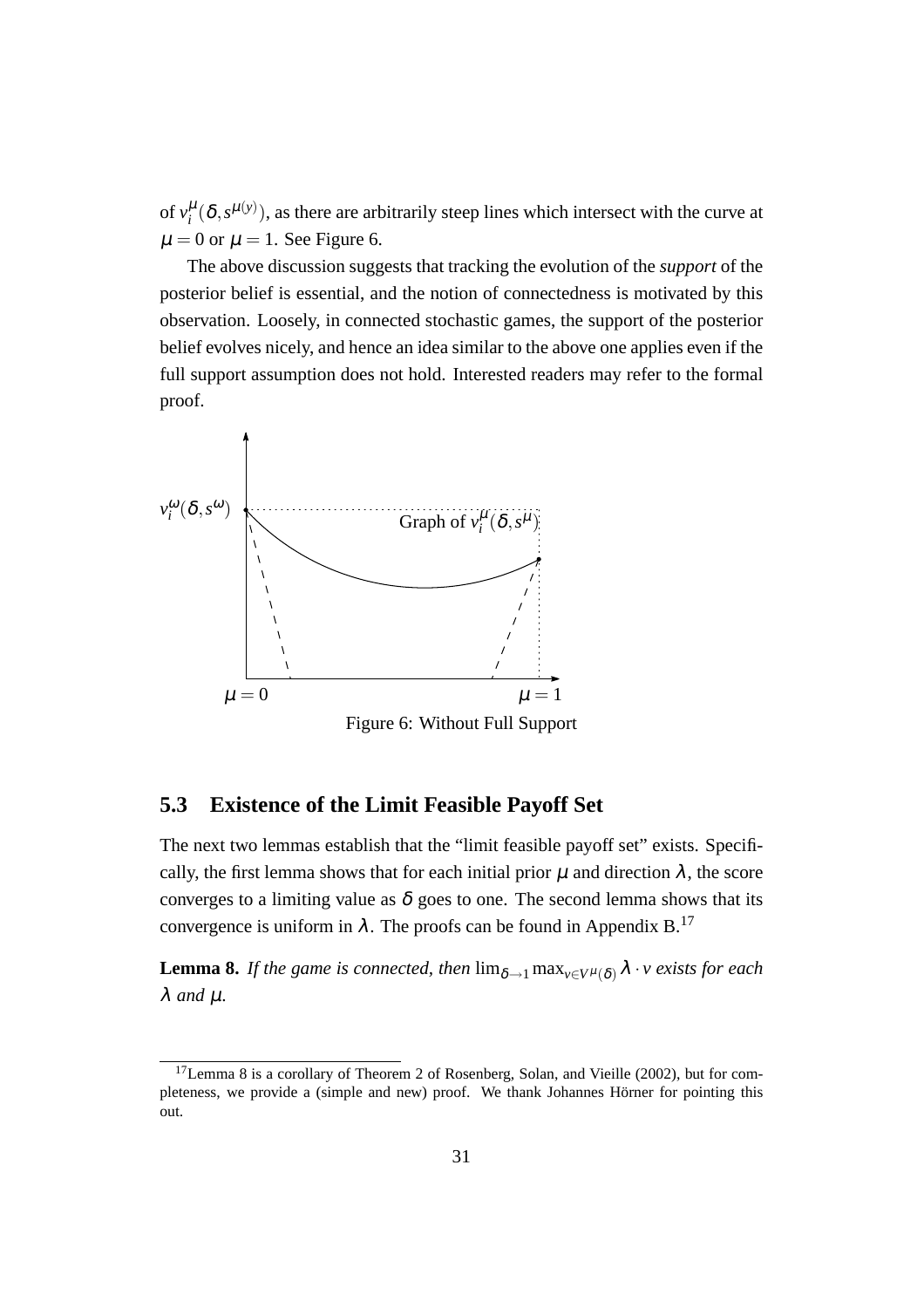**Lemma 9.** For each  $\varepsilon$ , there is  $\overline{\delta} \in (0,1)$  *such that for each*  $\lambda \in \Lambda$ ,  $\delta \in (\overline{\delta},1)$ *,*  $and \mu$ ,

$$
\left|\max_{\nu\in V^{\mu}(\delta)}\lambda\cdot\nu-\lim_{\delta\rightarrow 1}\max_{\nu\in V^{\mu}(\delta)}\lambda\cdot\nu\right|<\varepsilon.
$$

Let  $V^{\mu}$  be the set of all  $v \in \mathbb{R}^{N}$  such that  $\lambda \cdot v \leq \lim_{\delta \to 1} \max_{v \in V^{\mu}(\delta)} \lambda \cdot v$  for all  $\lambda$ . Lemma 8 guarantees that this set is well-defined. From Lemma 7, we know that this set  $V^{\mu}$  is independent of  $\mu$ , so we denote it by *V*. Lemma 9 implies that this set *V* is indeed the "limit feasible payoff set" in that  $V^{\mu}(\delta)$  approximates *V* for all  $\mu$  as long as  $\delta$  is close to one.

#### **5.4 Minimax Payoffs**

The *minimax payoff* to player *i* in the stochastic game given the initial prior  $\mu$  and discount factor  $\delta$  is defined to be

$$
\underline{v}_i^{\mu}(\delta) = \min_{s_{-i} \in S_{-i}^*} \max_{s_i \in S_i^*} v_i^{\mu}(\delta, s).
$$

Note that the minimizer  $s_{-i}$  indeed exists.<sup>18</sup> Let  $v_i(\delta) = \sup_{\mu \in \triangle \Omega} v_i^{\mu}(\delta)$ , and let  $\nu_i$  = lim sup<sub> $\delta \to 1$ </sub>  $\nu_i^{\mu}$ . Let *V*<sup>\*</sup> denote the set of feasible payoffs *v*  $\in$  *V* such that  $\nu_i$   $\geq$   $\nu_i$ for all *i*. In words,  $V^*$  is the limit set of feasible payoffs which are individually rational regardless of the initial prior  $\mu$ .

$$
(Tf)(h^t) = \min_{\alpha_{-i} \in \times_{j \neq i} \triangle A_j} \max_{a_i \in A_i} \left[ (1-\delta) g_i^{\tilde{\mu}(h^t)}(a_i, \alpha_{-i}) + \delta \sum_{a_{-i} \in A_{-i}} \sum_{y \in Y} \alpha_{-i}(a_{-i}) \pi_y^{\tilde{\mu}(h^t)}(y|a) f(h^t, a, y) \right]
$$

where  $\tilde{\mu}(h^t)$  is the posterior belief of  $\omega^{t+1}$  given the initial prior  $\mu$  and the history  $h^t$ . Note that T is a mapping from *l* <sup>∞</sup> to itself, and that *l* <sup>∞</sup> with the sup norm is a complete metric space. Also *T* is monotonic, because if  $f(h^t) \leq \tilde{f}(h^t)$  for all  $h^t$ , then we have

$$
(Tf)(h') \leq \max_{a_i \in A_i} \left[ (1-\delta) g_i^{\tilde{\mu}(h')} (a_i, \alpha_{-i}) + \delta \sum_{a_{-i} \in A_{-i}} \sum_{y \in Y} \alpha_{-i} (a_{-i}) \pi_y^{\tilde{\mu}(h')} (y|a) f(h', a, y) \right]
$$
  

$$
\leq \max_{a_i \in A_i} \left[ (1-\delta) g_i^{\tilde{\mu}(h')} (a_i, \alpha_{-i}) + \delta \sum_{a_{-i} \in A_{-i}} \sum_{y \in Y} \alpha_{-i} (a_{-i}) \pi_y^{\tilde{\mu}(h')} (y|a) \tilde{f}(h', a, y) \right]
$$

for all  $\alpha_{-i}$  and  $h^t$ , which implies  $(Tf)(h^t) \le (T\tilde{f})(h^t)$  for all  $h^t$ . Moreover, *T* is discounting as in footnote 4. Then from Blackwell's theorem, the operator *T* is a contraction mapping and thus has a unique fixed point *f ∗* . The corresponding action sequence is the minimizer *s−<sup>i</sup>* .

<sup>&</sup>lt;sup>18</sup>The formal proof is as follows. Pick  $\mu$  and  $\delta$ , and let  $h^t$  and  $l^{\infty}$  be as in footnote 4. For each function  $f \in l^{\infty}$ , let *T*  $f$  be a function such that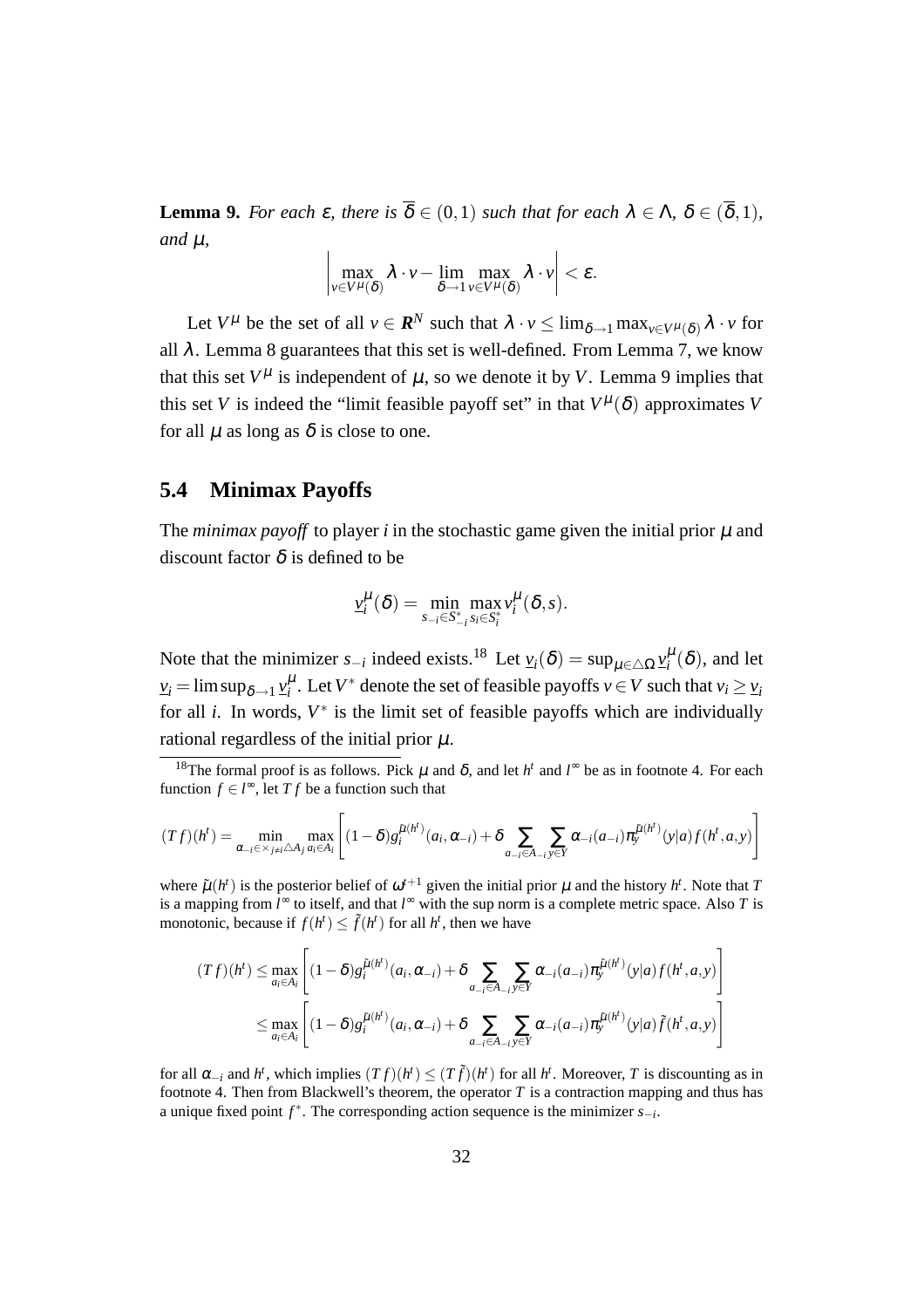In irreducible stochastic games with observable states, Dutta (1995) shows that the minimax payoff  $\mathbf{v}_i^{\omega}(\delta)$  has a limit and its limit is invariant to the initial state  $\omega$ . Unfortunately, we do not know if the same result holds when the state  $\omega$ is hidden. A complication here is that the minimax payoff  $y_i^{\mu}(\delta)$  is not necessarily convex (or concave) with respect to  $\mu$ , since player *i* maximizes the value while the opponents minimize it. Hence we cannot follow the proof technique of Lemma 7, which heavily relies on convexity of the score function.

## **6 Stochastic Self-Generation**

The invariance result in the previous section implies that after every history  $h<sup>t</sup>$ , the feasible payoff set in the continuation game is similar to the one for the original game. This suggests that dynamic programming can be helpful to characterize the equilibrium payoff set, as in the standard repeated games. In this section, we show that this approach indeed works. Specifically, we introduce the notion of *stochastic self-generation*, which generalizes the idea of self-generation of Abreu, Pearce, and Stacchetti (1990).

In standard repeated games where the payoff functions are common knowledge, Abreu, Pearce, and Stacchetti (1990) show that for each discount factor  $\delta$ , the equilibrium payoff set is equal to the maximal self-generating payoff set. Their key idea is to decompose an equilibrium payoff into the stage-game payoff in period one and the continuation payoff from period two on. To be more concrete, let *s* be a pure-strategy subgame-perfect equilibrium of some repeated game, and assume for simplicity that actions are perfectly observable. Let *a <sup>∗</sup>* be the action profile chosen by *s* in period one. Then the equilibrium payoff *v* of *s* must satisfy the following equation:

$$
v = (1 - \delta)g(a^*) + \delta w(a^*)
$$
\n(5)

where  $g(a^*)$  is the stage-game payoff vector given the action profile  $a^*$ , and  $w(a^*)$ is the continuation payoff vector from period two given that  $a^*$  is chosen in period one. Since *s* is a subgame-perfect equilibrium, the continuation play from period two on is also subgame-perfect, which implies that  $w(a^*)$  must be an element of the equilibrium payoff set  $E(\delta)$ . Also, when *s* is an equilibrium which approximates the Pareto-efficient frontier, typically the action  $a^*$  in period one is chosen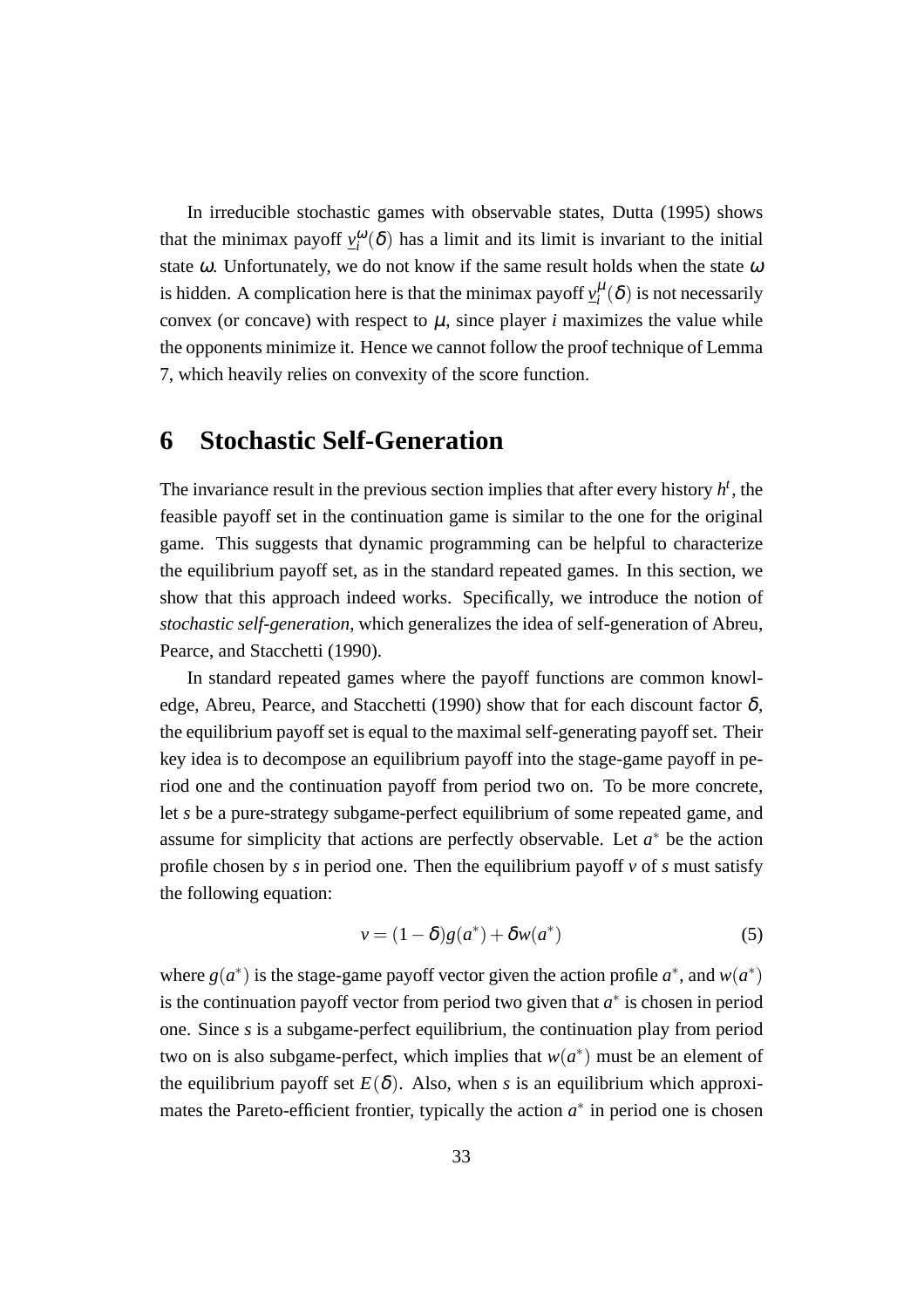in such a way that it yields a payoff vector on the Pareto-efficient frontier. So (5) implies that the equilibrium payoff *v* is *decomposable into a Pareto-efficient payoff vector and some continuation payoff chosen from the equilibrium payoff set*, as shown in Figure 7. FLM use this structure to establish a general folk theorem.



Figure 7: Payoff Decomposition

Obviously, a similar payoff decomposition is possible in our model. Let  $\mu$  be the initial prior and  $s \in S^*$  be a sequential equilibrium which does not use public randomization. Then the equilibrium payoff *v* must satisfy

$$
v = (1 - \delta)g^{\mu}(a^*) + \delta \sum_{y \in Y} \pi_y^{\mu}(y|a^*)w(a^*, y)
$$
 (6)

where  $w(a^*, y)$  is the continuation payoff vector from period two on when the outcome in period one is  $(a^*, y)$ . However, decomposing the payoff like (6) is not very useful in our model. The problem is that the stage-game payoff  $g^{\mu}(a^*)$  is not necessarily on the Pareto-efficient frontier of the feasible payoff set *V*; this comes from the fact that the feasible payoff set in stochastic games is defined to be the set of long-run payoffs, rather than stage-game payoffs.

To fix this problem, we consider the following "random block" structure. The infinite horizon is divided into *blocks*, whose lengths are determined by public randomization  $z \in [0,1]$ . Specifically, at the end of each period *t*, players determine whether to continue the current block or not as follows: Given some parameter  $p \in (0,1)$ , if  $z^t \leq p$ , then the current block continues so that period  $t + 1$  is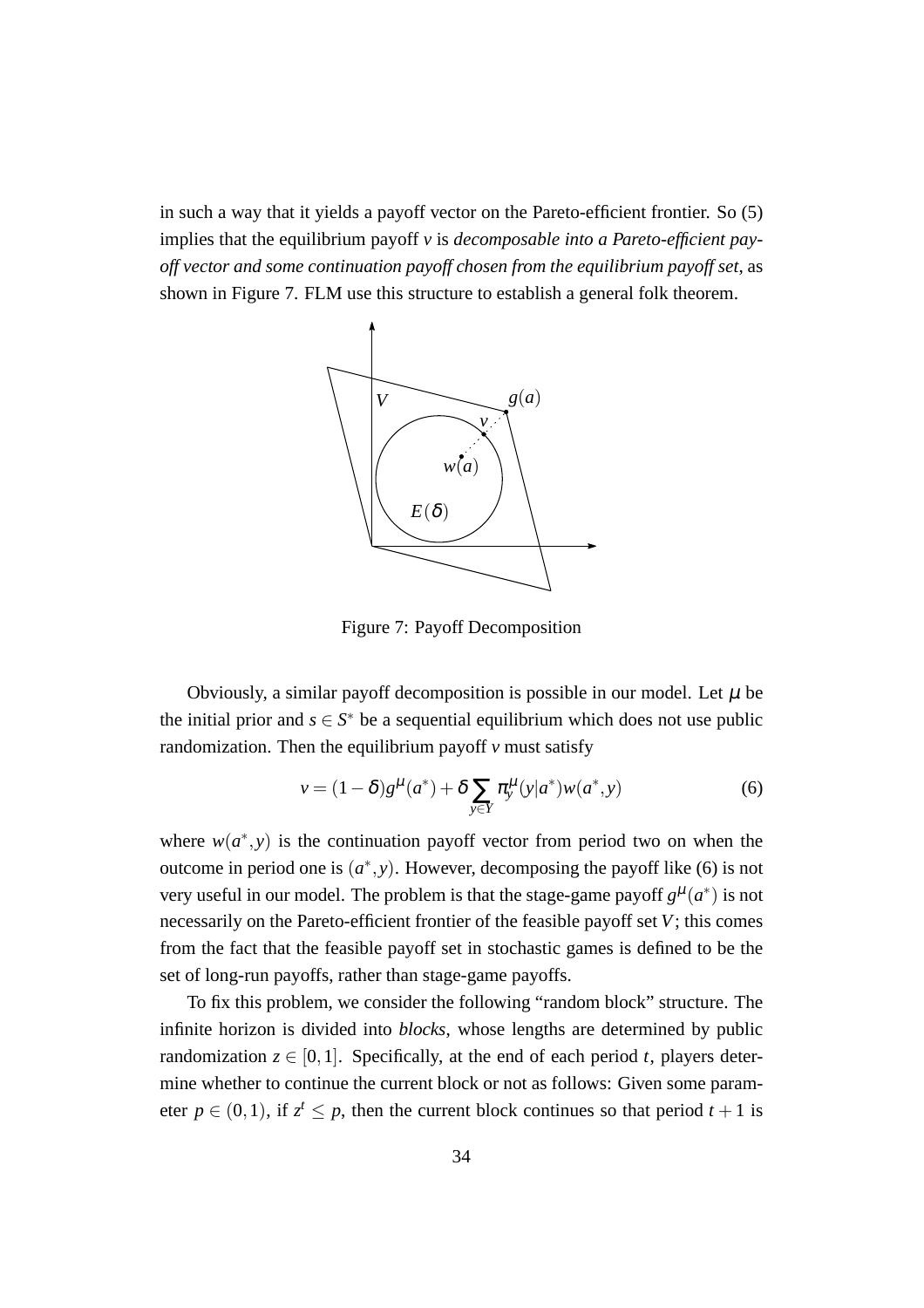the next period of the current block. On the other hand, if  $z^t > p$ , then the current block terminates and the next period  $t + 1$  is regarded as the first period of the next block. In sum, the current block terminates with probability 1*− p* each period.

With this random block structure, equilibrium payoffs can be decomposed in the following way. Fix some initial prior  $\mu$  and sequential equilibrium  $\mu$  arbitrarily, and let *v* be the equilibrium payoff vector. For simplicity, assume that *s* does not use public randomization; so in the following discussions, public randomization is used only for determining the length of each random block, and does not influence the actual play by *s*. Since the equilibrium payoff is the sum of the payoffs during the first random block and the continuation payoff from the second random block, we have

$$
v = (1 - \delta) \sum_{t=1}^{\infty} (p\delta)^{t-1} E[g^{\omega^t}(a^t) | \mu, s] + (1 - p) \sum_{t=1}^{\infty} p^{t-1} \delta^t E[w(h^t) | \mu, s]
$$

where  $w(h^t)$  be the continuation payoff vector after history  $h^t$ . Note that the first term on the right-hand side is the expected payoff during the first random block; the stage game payoff  $g^{\omega t}(a^t)$  in period *t* is discounted by  $(p\delta)^{t-1}$ , since the probability of period *t* being reached before the termination of the first block is *p*<sup>*t*−1</sup>. The second term on the right-hand side is the expected continuation payoff from the second random block; the term  $(1-p)p^{t-1}$  represents the probability that the first block is terminated at the end of period *t*. Arranging the first term of the right-hand side, we obtain

$$
v = \frac{1 - \delta}{1 - p\delta} v^{\mu} (p\delta, s) + (1 - p) \sum_{t=1}^{\infty} p^{t-1} \delta^t E[w(h^t)|\mu, s].
$$

This shows that the equilibrium payoff vector  $\nu$  is decomposable into the following two terms; the first term on the right-hand side is *the payoff vector in the stochastic game with discount factor*  $p\delta$  *(not*  $\delta$ *), and the second is the continua*tion payoff from the second random block. Intuitively, a random block with the discount factor  $\delta$  is payoff-equivalent to the infinite-horizon stochastic game with the "effective discount factor"  $p\delta$ , due to the termination probability  $1-p$ . Hence the term  $v_i^{\mu}(p\delta, s)$  shows up in the above expression.

Now, pick *p* sufficiently large and then take  $\delta$  close to one. Then  $p\delta$  is close to one, and thus the payoff vector  $v^{\mu}(p\delta, s)$  can approximate the efficient frontier of the limit feasible payoff set *V* (with an appropriate choice of *s*). This implies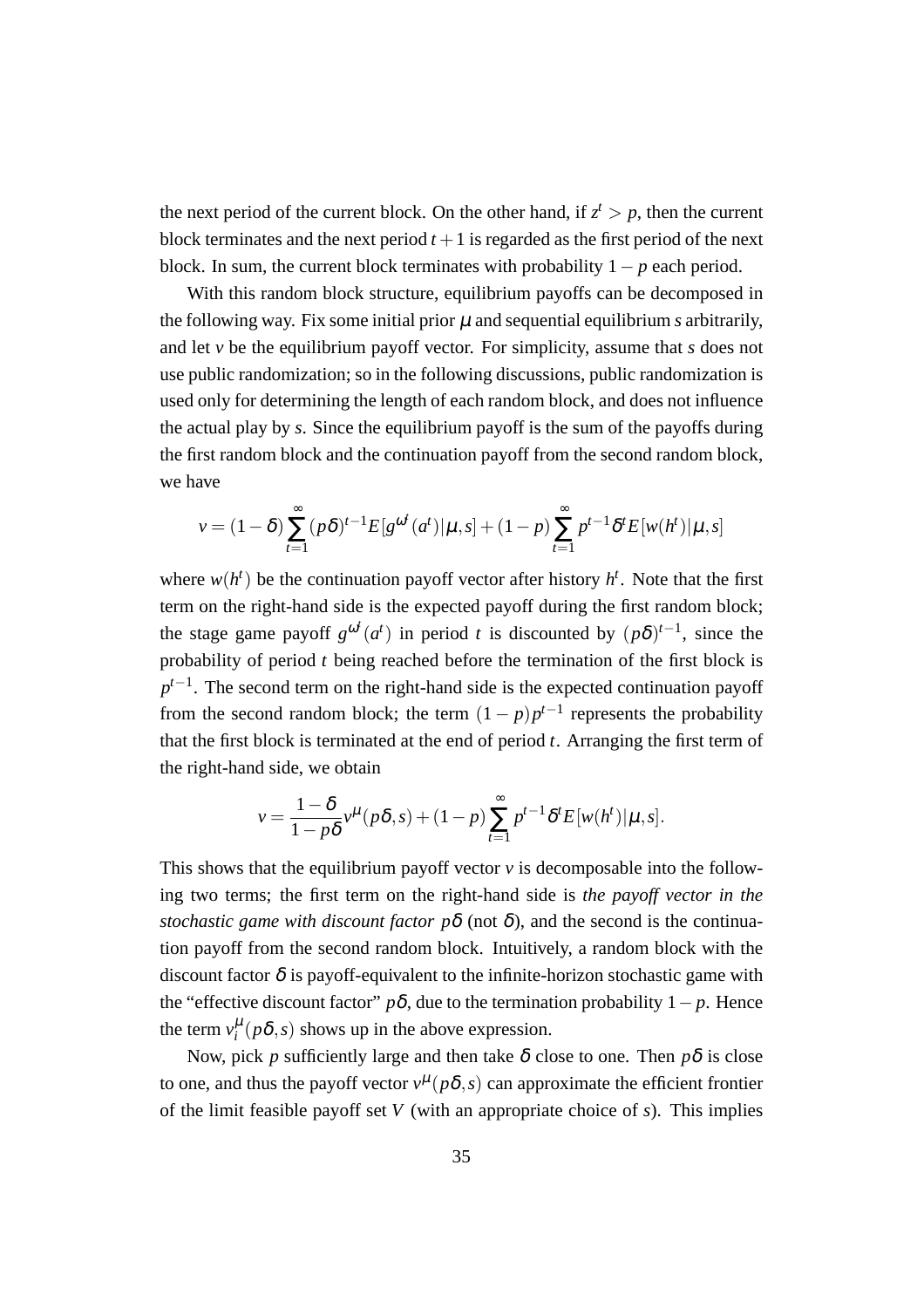that the equilibrium payoff vector is a weighted average of some payoff vector approximating the efficient frontier and the expected continuation payoffs, just as in Figure 7. Also, for a fixed *p*, the coefficient  $\frac{1-\delta}{1-p\delta}$  on the term  $v^{\mu}(p\delta, s)$ converges to zero when  $\delta$  goes to one; hence a small variation in continuation payoffs is enough to provide appropriate incentives during the first random block. These structures are reminiscent of the payoff decomposition (5) for the standard repeated game, and we use these structures to establish the folk theorem.

Now we present a version of the self-generation theorem which decompose payoffs in the above way. When we consider the random block structure, players' incentive problem in each random block is equivalent to the one for the following *stochastic termination game*. Consider an auxiliary game such that the game terminates at some period *t*, which is randomly determined by public randomization; that is, after every period *t*, the game terminates with probability  $1 - p$ (and proceeds to the next period with probability *p*), where  $p \in (0,1)$  is a fixed parameter. So the length of the game is finite with probability one, but it can be arbitrarily long. Assume also that if the game terminates at the end of period *t*, each player *i* receives some "bonus payment"  $\frac{w_i(h^i)}{1-\delta}$ 1*−*δ depending on the past history  $h$ <sup>*t*</sup>. Intuitively, this bonus payment  $w_i(h^t)$  corresponds to player *i*'s continuation payoff from the next block in the original stochastic game. Here the payment *w<sup>i</sup>* depends on *h t* , which reflects the fact that players' continuation payoffs from the next block depend on the history during the current block. Given  $\mu$ ,  $\delta$ ,  $p \in (0,1)$ , and  $w : H \to \mathbf{R}^N$ , let  $\Gamma(\mu, \delta, p, w)$  denote this stochastic termination game. For each strategy profile *s*, player *i*'s expected average payoff in this stochastic termination game is

$$
(1-\delta)\sum_{t=1}^{\infty}(p\delta)^{t-1}E[g_i^{\omega^t}(a^t)|\mu,s] + (1-p)\sum_{t=1}^{\infty}p^{t-1}\delta^tE[w_i(h^t)|\mu,s].
$$

When we consider the stochastic termination game, we assume that the function *w* does not depend on the past public randomization, in order to avoid a measurability problem.

**Definition 8.** A pair (*s,v*) of a strategy profile and a payoff vector is *stochastically enforceable with respect to*  $(\delta, \mu, p)$  if there is a function  $w : H \to \mathbf{R}^N$  such that the following properties are satisfied: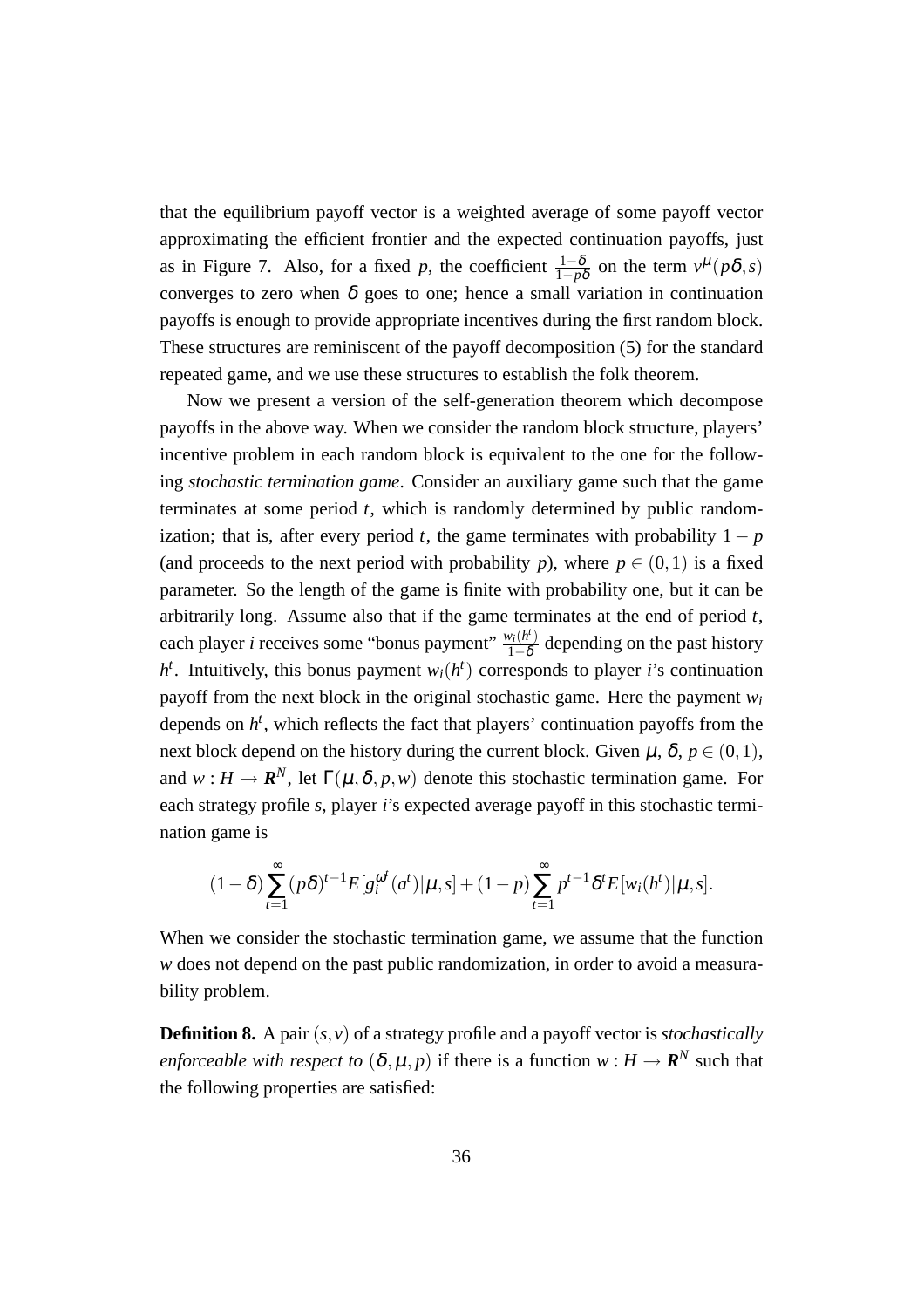- (i) When players play the strategy profile *s* in the stochastic termination game  $\Gamma(\mu,\delta,p,w)$ , the resulting payoff vector is exactly *v*.
- (ii) *s* is a sequential equilibrium in the stochastic termination game  $\Gamma(\mu, \delta, p, w)$ .

Intuitively, *s* in the above definition should be interpreted as a strategy profile for the first block, and  $\nu$  as players' equilibrium payoff in the original stochastic game. Stochastic enforceability guarantees that there are some continuation payoffs  $w(h^t)$  from the second block so that players' incentive constraints for the first block are satisfied and the equilibrium payoff  $\nu$  is indeed achieved.

Now we introduce the concept of stochastic self-generation, which is a counterpart to self-generation of Abreu, Pearce, and Stacchetti (1990).

**Definition 9.** A subset *W* of  $\mathbb{R}^N$  is *stochastically self-generating with respect to*  $(\delta, p)$  if for each  $v \in W$  and  $\mu$ , there are  $s \in S$  and  $w : H \to W$  such that  $(s, v)$  is stochastically enforceable with respect to  $(\delta, \mu, p)$  using *w*.

In words, for *W* to be stochastically self-generating, each payoff  $v \in W$  must be stochastically enforceable given any initial prior  $\mu$ , using some strategy profile *s* and function *w* which chooses continuation payoffs from the set *W*. Here we may use different strategy profile *s* and continuation payoff *w* for different priors  $\mu$ . This comes from the fact that the posterior belief is a common state variable in our model.

The following result is an extension of the self-generation theorem of Abreu, Pearce, and Stacchetti (1990). The proof is very similar to theirs and hence omitted.

**Proposition 1.** *Fix* δ*. If W is bounded and stochastically self-generating with respect to*  $(\delta, p)$  *for some p, then for each payoff vector*  $v \in W$  *and initial prior* µ*, there is a sequential equilibrium with the payoff v.*

For stochastic games with observable (and finite) states, Hörner, Sugaya, Takahashi, and Vieille (2011) use the idea of "*T*-period generation," which decomposes a player's overall payoff into her average payoff in the *T*-period stochastic game and her continuation payoff, where  $T$  is a fixed number. It is unclear if their idea works in our setup, because the belief evolution in our model may not be ergodic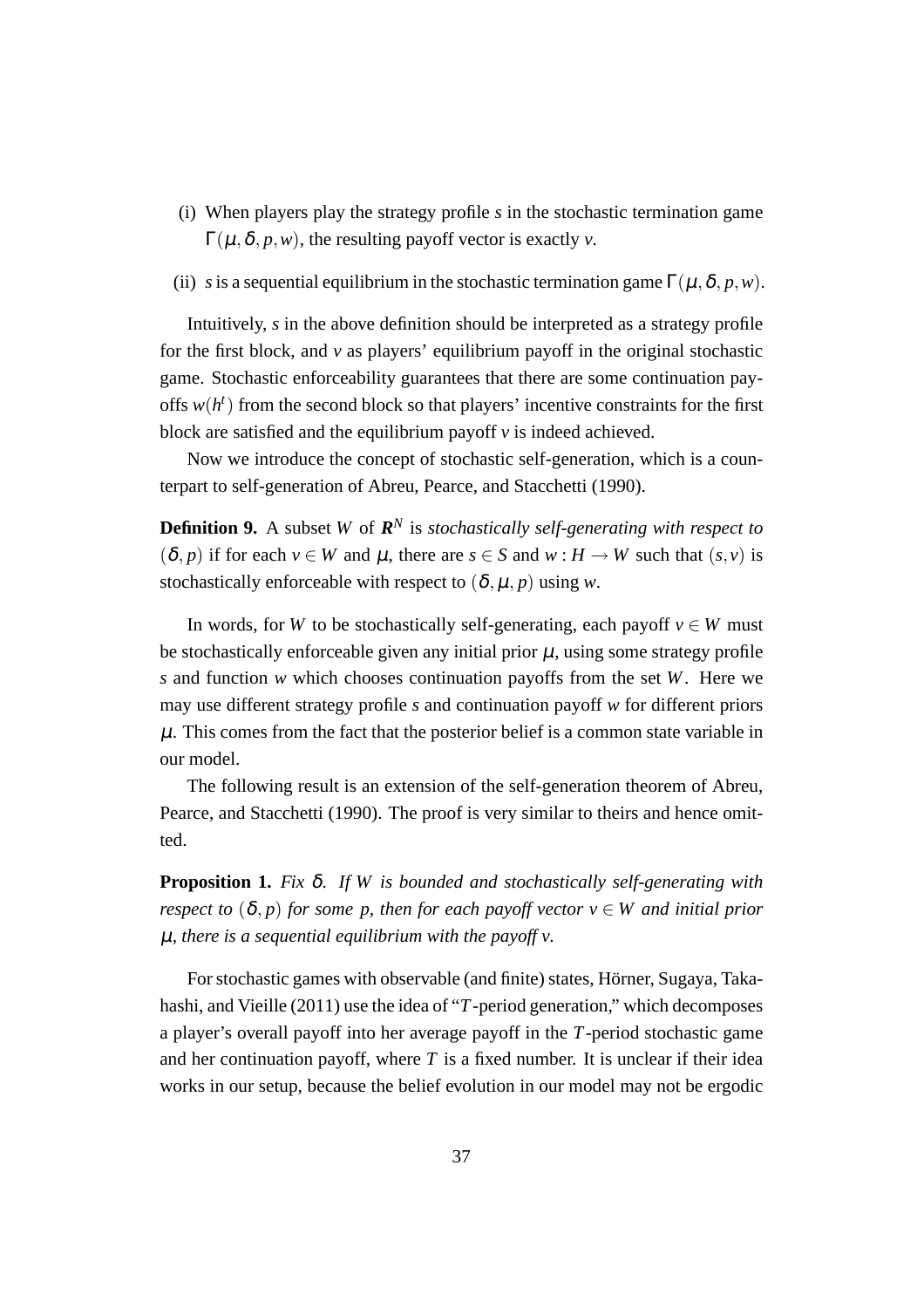(indeed, the minimax payoffs may depend on the initial state) and thus an average payoff in the *T*-period stochastic game may not be able to approximate the boundary of the set *V ∗* . Fudenberg and Yamamoto (2011b) propose the concept of "return generation," which considers a stochastic game such that the game terminates when the state returns to the initial state. Unfortunately we cannot follow their approach, as the belief may not return to the initial belief forever.

Independently of this paper, Hörner, Takahashi, and Vieille (2013) also propose the same self-generation concept, which they call "random switching." However, their model and motivation are quite different from ours. They study repeated adverse-selection games in which players report their private information every period. In their model, a player's incentive to disclose her information depends on the impact of her report on her flow payoffs until the effect of the initial state vanishes. Measuring this impact is relatively easy when players use a Markov strategy, but in order to establish a folk theorem, they need to use non-Markov strategies. To deal with this problem, they consider an equilibrium in which players play a Markov strategy profile in each random block. They take the termination probability  $1 - p$  close to zero; then players' play is approximately Markovian, which simplifies the computation of payoffs by misreporting. To sum up, in their paper, stochastic self-generation is used in order to measure payoffs by misreporting. In contrast, in this paper, stochastic self-generation is used to decompose equilibrium payoffs in an appropriate way. Another difference between the two papers is the order of limits. They take the limits of  $p$  and  $\delta$  simultaneously, while we fix *p* first and then take  $\delta$  large enough.

## **7 Folk Theorem**

Now we will establish the folk theorem for connected stochastic games. That is, we will show that for any payoff vector  $v$  in the interior of  $V^*$  and for any initial prior  $\mu$ , there is a sequential equilibrium with the payoff  $\nu$  when  $\delta$  is large enough. The precise statement of the folk theorem is as follows:

**Definition 10.** A subset *W* of  $\mathbb{R}^N$  is *smooth* if it is closed and convex; it has a nonempty interior; and there is a unique unit normal for each point on the boundary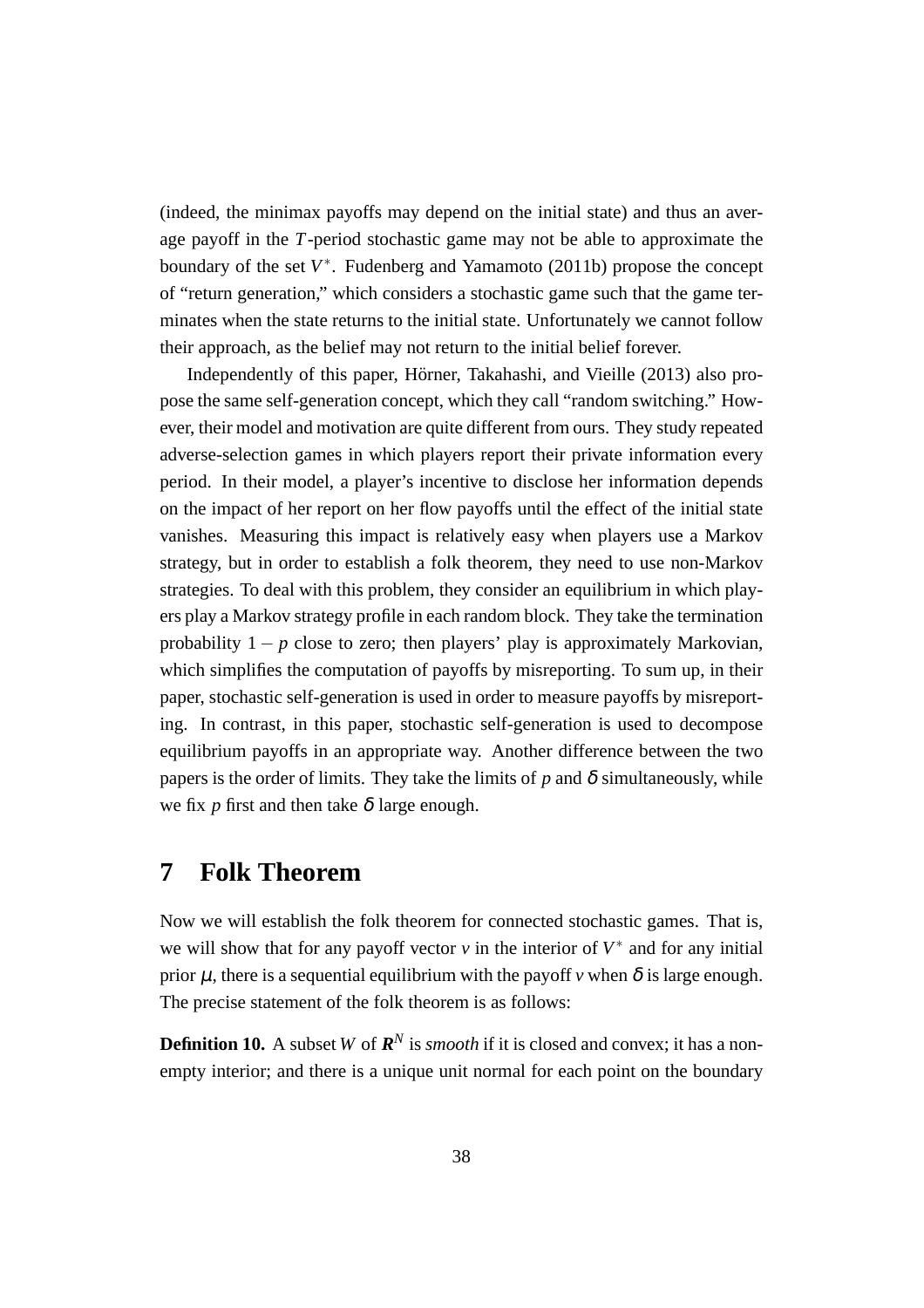## of *W*. 19

**Proposition 2.** *Suppose that the game is connected. Then for any smooth subset W* of the interior of  $V^*$ , there is  $\overline{\delta} \in (0,1)$  such that for any payoff vector  $v \in W$ , *for any*  $\delta \in (\overline{\delta}, 1)$ *, and for any initial prior* **µ***, there is a sequential equilibrium which yields the payoff of v.*

This proposition shows that the folk theorem obtains as long as the full dimensional condition,  $\dim V^* = N$ , is satisfied. (If the full dimensional condition is not satisfied and dim $V^*$  < N, then there is no interior point of  $V^*$  and thus W is always empty.) It may be worth noting that the threshold of the discount factor depends on the target payoff  $\nu$ , but does not depend on the initial prior  $\mu$ . This comes from the fact that for  $\delta$  close to one, the feasible payoff set approximates the limiting set *V* uniformly in  $\mu$  (Lemma 7).

The proof builds on the techniques developed by FLM and Fudenberg and Yamamoto (2011b). From Proposition 1, it is sufficient to show that any smooth *W* is stochastically self-generating for  $\delta$  close to one, that is, it is enough to show that each target payoff  $v \in W$  is stochastically enforceable using continuation payoffs *w* chosen from the set *W*. Construction of the continuation payoff function *w* is more complex than those in FLM and Fudenberg and Yamamoto (2011b), since we need to consider the random block structure; but it is still doable. The formal proof can be found in Appendix A.

# **8 Relaxing Connectedness**

So far we have focused on connected stochastic games. In this section, we show that connectedness is stronger than necessary for the folk theorem; we show that *asymptotic connectedness*, which is weaker than connectedness, is sufficient to establish the folk theorem.

To illustrate the idea of asymptotic connectedness, consider Example 2 in Section 4.3, where the state  $\omega$  is unobservable and follows a deterministic cycle. Suppose that the signal distribution is different at different states and does not depend on the action profile, that is,  $\pi_y^{\omega_1}(\cdot|a) = \pi_1$  and  $\pi_y^{\omega_2}(\cdot|a) = \pi_2$  for all *a*, where

<sup>&</sup>lt;sup>19</sup>A sufficient condition for each point on the boundary of *W* to have a unique unit normal is that the boundary is a  $C^2$ -submanifold of  $\mathbf{R}^N$ .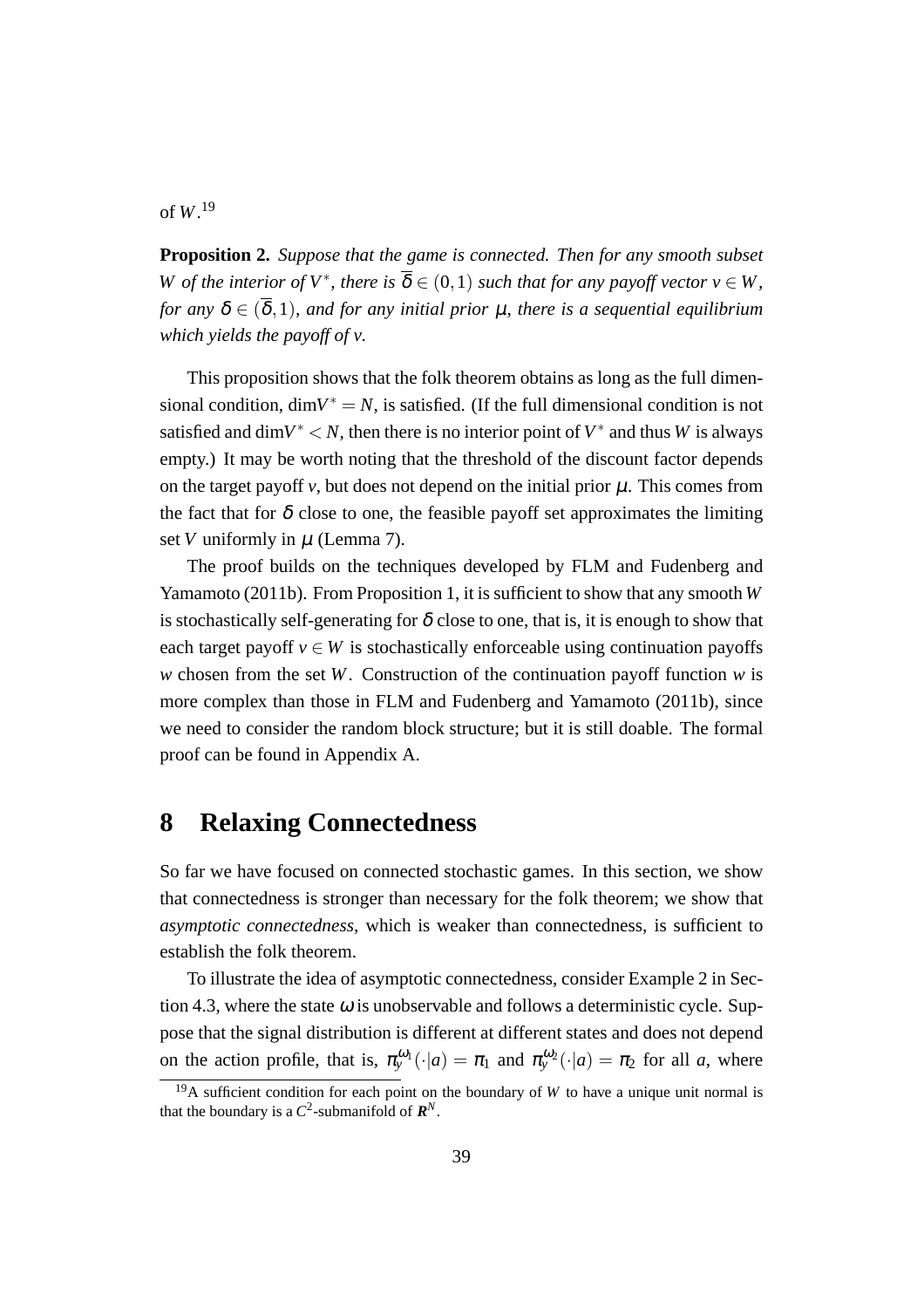$\pi_1 \neq \pi_2$ . Suppose that the initial state is  $\omega_1$ . Then the true state must be  $\omega_1$  in all odd periods, and be  $\omega_2$  in all even periods. Hence if we consider the empirical distribution of the public signals in odd periods, it should approximate  $\pi_1$  with probability close to one, by the law of large numbers. Similarly, if the initial state is  $\omega_2$ , the empirical distribution of the public signals in odd periods should approximate  $\pi_2$ . This implies that players can eventually learn the current state by aggregating the past public signals, regardless of the initial prior  $\mu$ . Hence for  $\delta$ close to one, the feasible payoff set should be similar across all  $\mu$ , i.e., Lemma 7 should remain valid in this example, even though the game is not connected.

The point in this example is that, while the singleton set  $\{\omega_1\}$  is not globally accessible, it is *asymptotically accessible* in the sense that at some point in the future, the posterior belief puts a probability arbitrarily close to one on  $\omega_1$ , regardless of the initial prior. As will be explained, this property is enough to establish the invariance of the feasible payoff set. Formally, asymptotic accessibility is defined as follows:

**Definition 11.** A non-empty subset  $\Omega^* \subseteq \Omega$  is *asymptotically accessible* if for any  $\varepsilon > 0$ , there is a natural number *T* and  $\pi^{**} > 0$  such that for any initial prior  $\mu$ , there is a natural number  $T^* \leq T$  and an action sequence  $(a^1, \dots, a^{T^*})$  such that  $Pr(\mu^{T^*} = \tilde{\mu} | \mu, a^1, \dots, a^{T^*}) \ge \pi^{**}$  for some  $\tilde{\mu}$  with  $\sum_{\omega \in \Omega^*} \tilde{\mu}(\omega) \ge 1 - \varepsilon$ .

Asymptotic accessibility of  $\Omega^*$  requires that given any initial prior  $\mu$ , there is an action sequence  $(a^1, \dots, a^{T^*})$  so that the posterior belief can approximate a belief whose support is  $\Omega^*$ . Here the length  $T^*$  of the action sequence may depend on the initial prior, but it must be uniformly bounded by some natural number *T*.

As argued above, each singleton set  $\{\omega\}$  is asymptotically accessible in Example 2. In this example, the state changes over time, and thus if the initial prior puts probability close to zero on  $\omega$ , then the posterior belief in the second period will put probability close to one on  $\omega$ . This ensures that there is a uniform bound *T* on the length *T*<sup>∗</sup> of the action sequence.

Similarly, the set  $\{\omega_2\}$  in Example 3 is asymptotically accessible, although it is not globally accessible. To see this, suppose that the machine is operated every period. Then  $\omega_2$  is the unique absorbing state, and hence there is some T such that the posterior belief after period  $T$  attaches a very high probability on  $\omega_2$  regardless of the initial prior (at least after some signal realizations). This is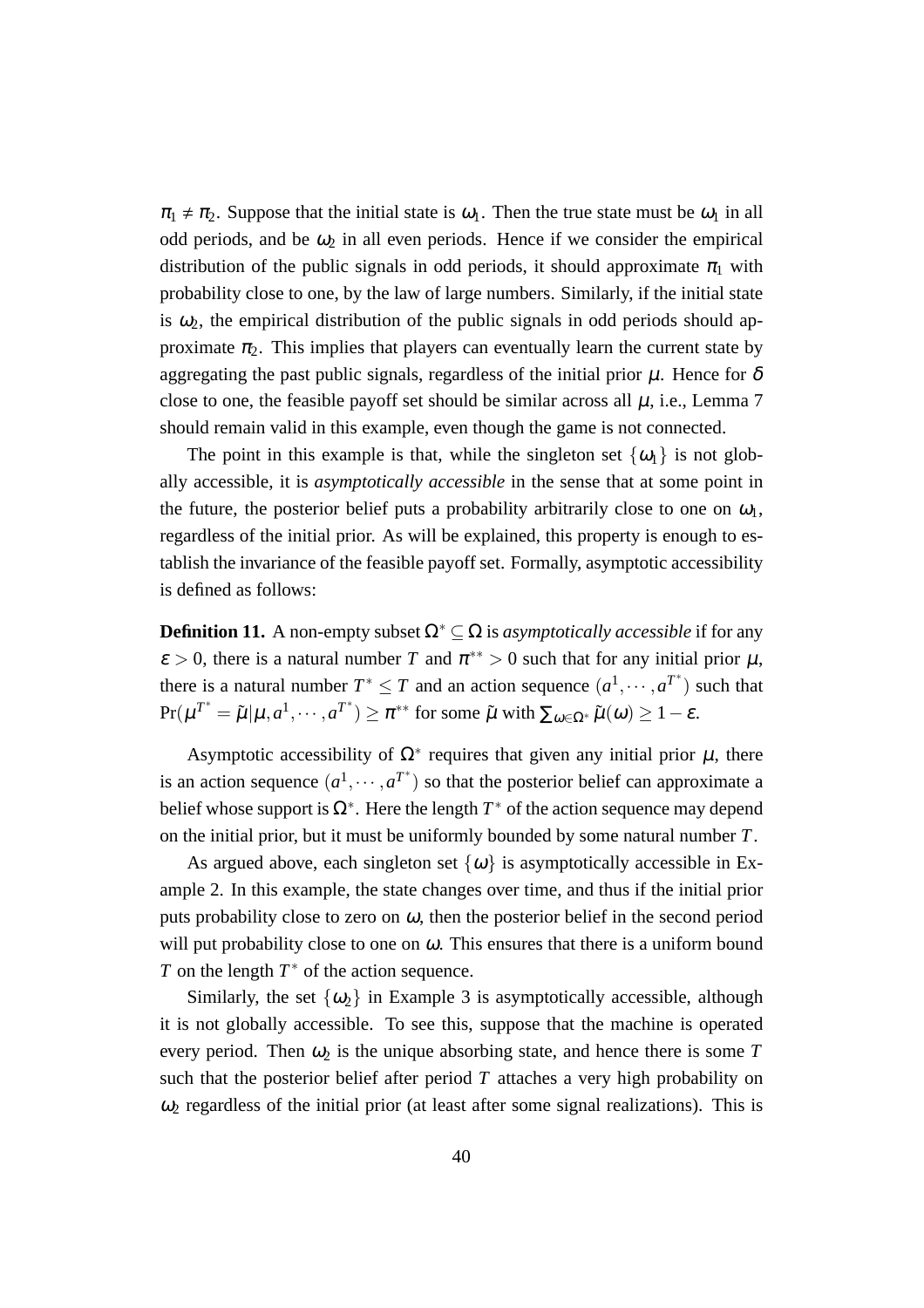precisely asymptotic accessibility of  $\{\omega_2\}$ .

The definition of asymptotic accessibility is stated in terms of the distribution of the posterior belief, not primitives. However, as explained above, in some applications, checking whether each set  $\Omega^*$  is asymptotically accessible is a relatively simple task. Note that  $\Omega^*$  is asymptotically accessible whenever it is globally accessible, and hence the whole state space  $\Omega^* = \Omega$  is always asymptotically accessible. Let  $\tilde{\mathcal{O}}$  be the set of all asymptotically accessible sets.

Now we are ready to state the definition of asymptotic connectedness.

**Definition 12.** A singleton set  $\{\omega\} \notin \tilde{\mathcal{O}}$  is *weakly transient* if for each pure strategy profile  $s \in S^*$ , there is an asymptotically accessible set  $\Omega^* \in \tilde{\mathcal{O}}$ , a natural number  $T \le 2^{|\Omega|}$ , and a signal sequence  $(y^1, \dots, y^T)$  such that for each  $\tilde{\omega} \in \Omega^*$ , there is a state sequence  $(\omega^1, \dots, \omega^{T+1})$  such that  $\omega^1 = \omega$ ,  $\omega^{T+1} = \tilde{\omega}$ , and  $\pi^{\omega^t}(y^t, \omega^{t+1}|s(y^1, \dots, y^{t-1})) > 0$  for all  $t \leq T$ .

**Definition 13.** A stochastic game is *asymptotically connected* if each singleton set  $\{\omega\}$  is asymptotically accessible or weakly transient.

The definition of asymptotic connectedness is very similar to connectedness; the only difference is that global accessibility in the definition of connectedness is replaced with asymptotic accessibility. Asymptotic connectedness is weaker than connectedness, and indeed, the game is asymptotically connected but not connected in Examples 2 and 3. Also, asymptotic connectedness is satisfied in an important class of games, as the following lemma shows.

**Lemma 10.** *The game is asymptotically connected if the following properties hold:*

- *• The state evolution is irreducible.*
- *Signals do not reveal the current state, that is, for each a and y, if*  $\pi_{y}^{\omega}(y|a)$  >  $0$  *for some*  $\omega$ *, then*  $\pi_{\mathbf{y}}^{\tilde{\omega}}(\mathbf{y}|a) > 0$  *for all*  $\tilde{\omega}$ *.*
- *Signals do not reveal the next state, that is, for each*  $\omega$ ,  $\tilde{\omega}$ ,  $\hat{\omega}$ ,  $a$ ,  $\tilde{y}$ , and  $\hat{y}$ , if  $\pi^{\omega}(\tilde{y}, \tilde{\omega}|a) > 0$  and  $\pi^{\omega}(\hat{y}, \hat{\omega}|a) > 0$ , then  $\pi^{\omega}(\tilde{y}, \hat{\omega}|a) > 0$ .
- $\bullet$  *For each a, the signal distributions*  $\{\pi_{\mathbf{y}}^{\omega}(a)|\forall\omega\}$  *are linearly independent.*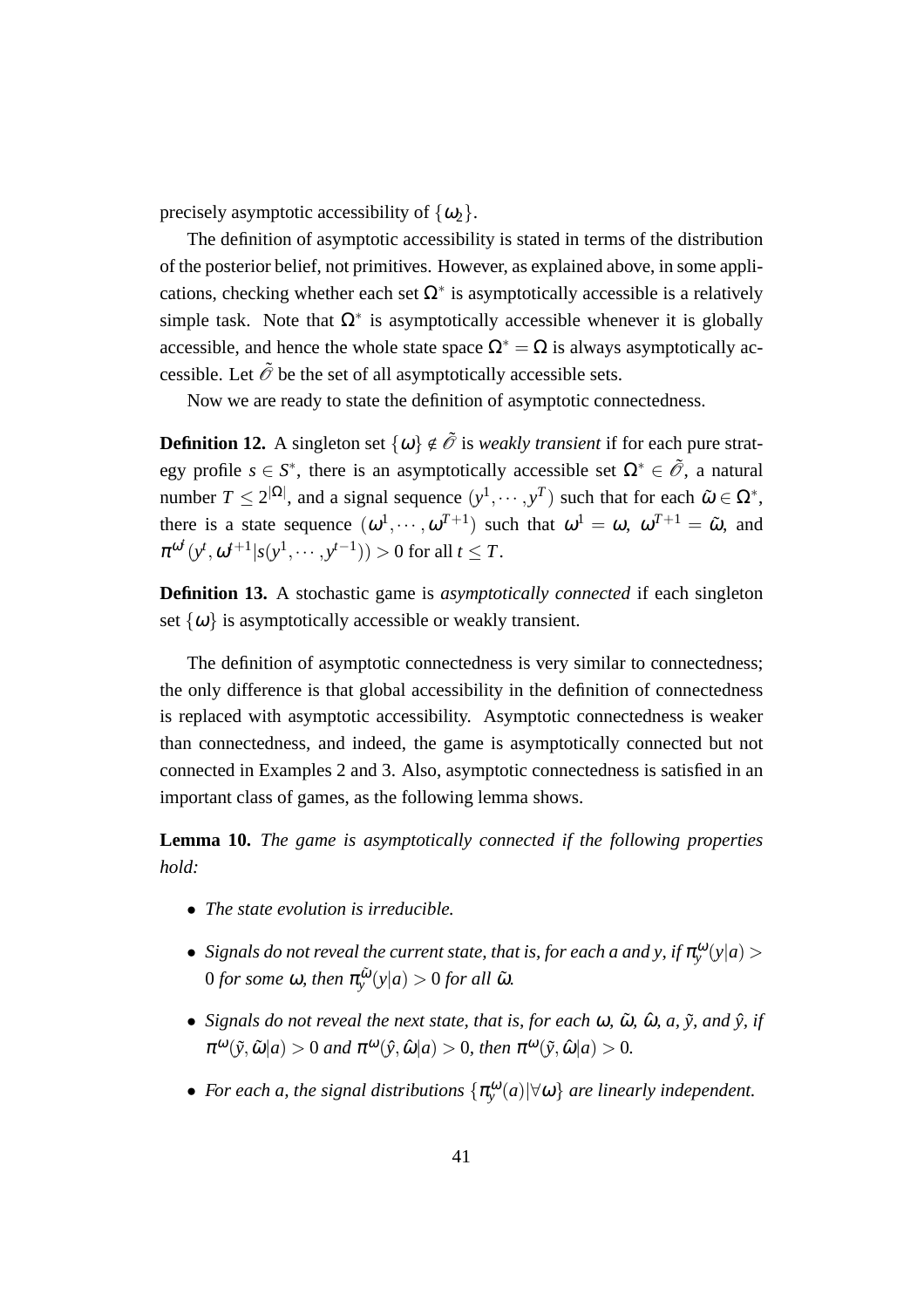The lemma shows that if the state evolution is irreducible and  $|Y| > |\Omega|$ , then for "generic" signal structures, asymptotic connectedness is satisfied. The proof of the lemma can be found in Appendix B.

As shown in Lemma 7, connectedness ensures invariance of the feasible payoff set, which plays an important role in our equilibrium analysis. The following lemma shows that the invariance result remains valid as long as the game is asymptotically connected.<sup>20</sup> The proof can be found in Appendix B.

**Lemma 11.** *Suppose that the game is asymptotically connected. Then for each*  $\varepsilon > 0$ , there is  $\overline{\delta} \in (0,1)$  such that the following properties hold:

*(i)* For any  $\lambda \in \Lambda$ ,  $\delta \in (\overline{\delta}, 1)$ ,  $\mu$ , and  $\tilde{\mu}$ ,

$$
\left|\max_{\nu\in V^\mu(\delta)}\lambda\cdot\nu-\max_{\tilde{\nu}\in V^{\tilde{\mu}}(\delta)}\lambda\cdot\tilde{\nu}\right|<\varepsilon.
$$

*(ii)* For any  $\lambda \in \Lambda$  and  $\delta \in (\overline{\delta}, 1)$ , there is a pure strategy profile  $s \in S^*$  such *that for all* µ*,*

$$
\left|\lambda \cdot v^{\mu}(\delta,s) - \max_{v \in V^{\mu}(\delta)} \lambda \cdot v\right| < \varepsilon.
$$

With this lemma, it is easy to see that Proposition 2 is valid for asymptotically connected stochastic games. That is, the folk theorem obtains as long as the game is asymptotically connected.

## **9 Conclusion**

This paper considers a new class of stochastic games in which the state is hidden information. Our model is equivalent to stochastic games with observable states where players' belief is a state. Since the belief space is continuous and each belief is not necessarily positive recurrent, the analysis is significantly different from the one for stochastic games with finitely many states. We find that if the game is connected (or asymptotically connected), then the feasible payoff set is invariant to the initial belief as the discount factor goes to one. Then we develop

 $^{20}$ However, unlike Lemma 7, we do not know the rate of convergence, and in particular, we do not know if we can replace  $\varepsilon$  in the lemma with  $O(1-\delta)$ .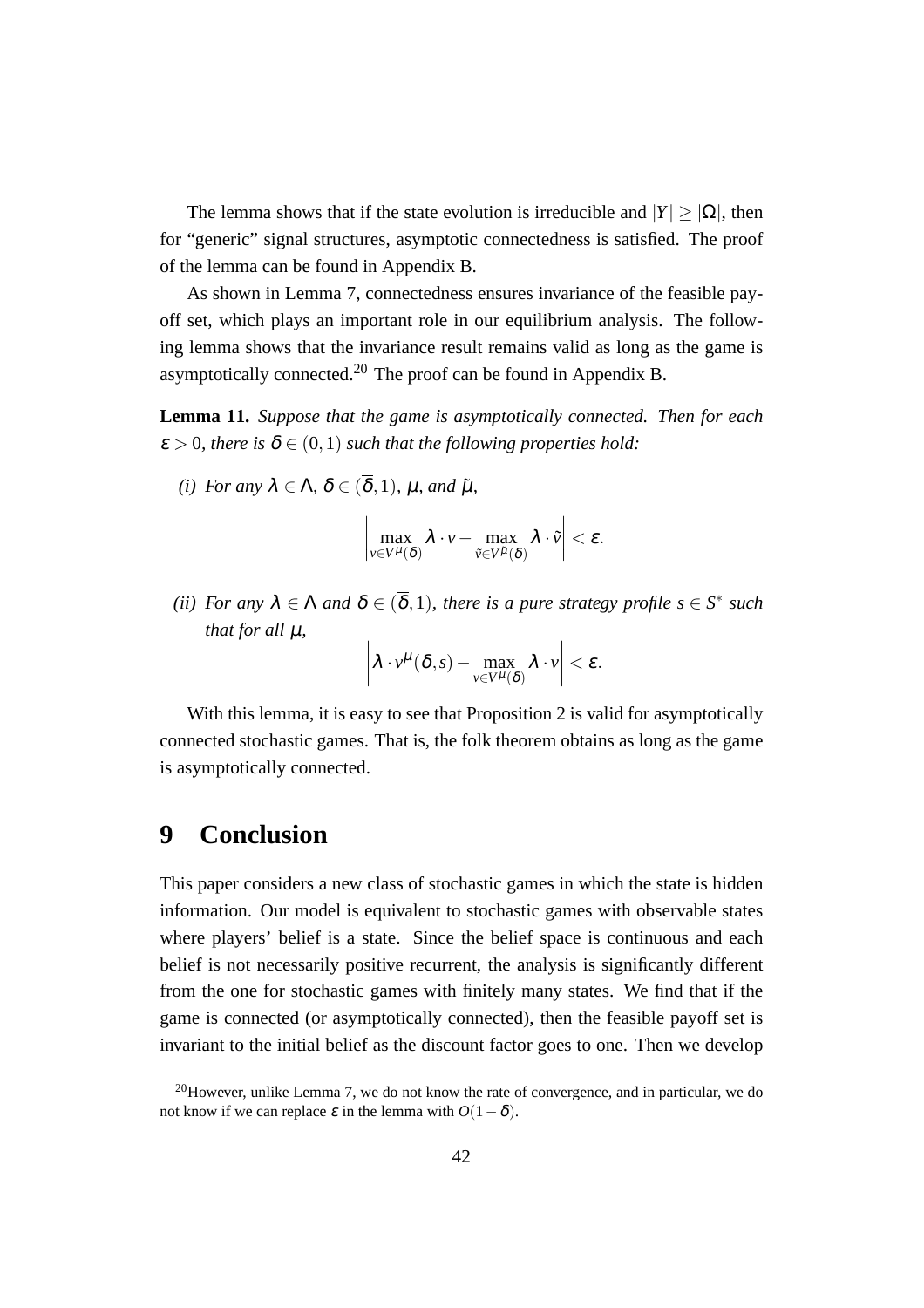the idea of stochastic self-generation, which generalizes self-generation of Abreu, Pearce, and Stacchetti (1990), and establish the folk theorem.

Throughout this paper, we assume that actions are perfectly observable. In an ongoing project, we try to extend the analysis to the case in which actions are not observable. When actions are not observable, each player has private information about her actions, and thus different players may have different beliefs. This implies that a player's belief is not public information and cannot be regarded as a common state variable; hence the model does not reduce to stochastic games with observable states. Accordingly, the analysis of the imperfect-monitoring case is quite different from that for the perfect-monitoring case.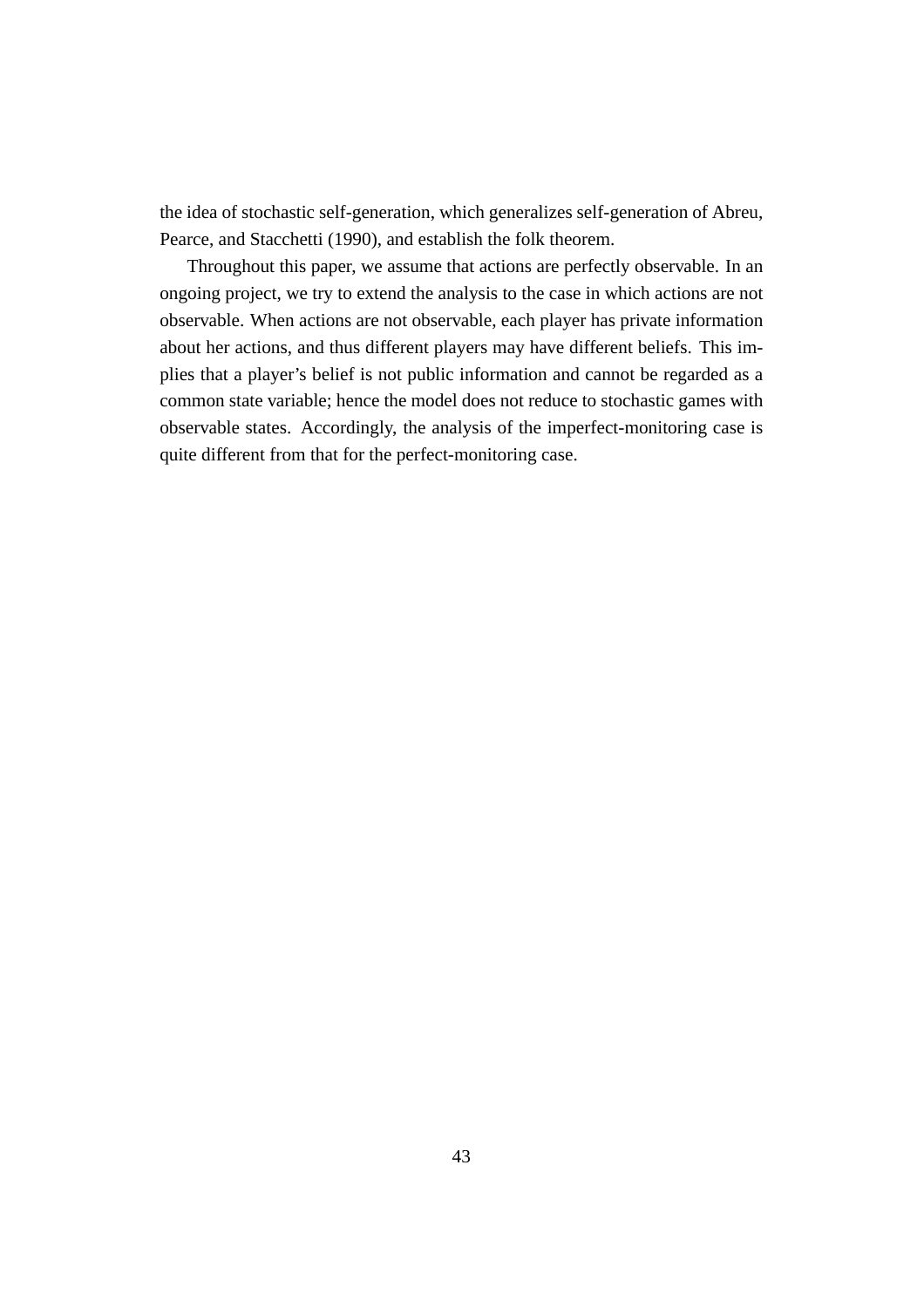# **Appendix A: Proof of Proposition 2**

Here we prove the folk theorem for connected stochastic games. From Proposition 1, it is sufficient to show that each target payoff  $v \in W$  is stochastically enforceable using continuation payoffs *w* chosen from the set *W*. As argued by FLM, a key step is to show enforceability of boundary points  $\nu$  of W. Indeed, if we can show that all boundary points  $v$  of  $W$  are enforceable, then it is relatively easy to check that all interior points of *W* are also enforceable.

So pick an arbitrary boundary point  $v \in W$ . We want to prove that *v* is enforceable using continuation payoffs  $w(h^t)$  in W for all sufficiently large  $\delta$ . A sufficient condition for this is that there are some real numbers  $\varepsilon > 0$  and  $K > 0$  such that *v* is enforceable using continuation payoffs in the set *G* in Figure 8 for all  $\delta$ . Formally, letting  $\lambda$  be a unit normal to *W* at *v*, the set *G* in the figure refers to the set of all payoff vectors  $\tilde{v}$  such that  $\lambda \cdot v \geq \lambda \cdot \tilde{v} + (1 - \delta)\varepsilon$  and such that  $\tilde{v}$  is within  $(1 - \delta)K$  of *v*. Note that the set *G* depends on the discount factor  $\delta$ , but if *W* is smooth, this set G is always in the interior of the set W for any  $\delta$  close to one. (See Fudenberg and Levine (1994) for a formal proof.) Thus if continuation payoffs  $w(h^t)$  are chosen from the set *G* for each  $\delta$ , they are in the set *W*, as desired.



Figure 8: Continuation payoffs are chosen from *G*.

The concept of *uniform decomposability* of Fudenberg and Yamamoto (2011b) formalizes the above idea, and here we extend it to our setup. Given any  $v, \lambda$ ,  $\varepsilon > 0$ ,  $K > 0$ , and  $\delta \in (0,1)$ , let  $G_{\nu,\lambda,\varepsilon,K,\delta}$  be the set of all  $\tilde{\nu}$  such that  $\lambda \cdot \nu \geq$  $\lambda \cdot \tilde{v} + (1 - \delta)\varepsilon$  and such that  $\tilde{v}$  is within  $(1 - \delta)K$  of *v*. When *v* is a boundary point of *W* and  $\lambda$  is the corresponding unit normal, this set  $G_{\nu,\lambda,\varepsilon,K,\delta}$  is exactly the set *G* in Figure 8.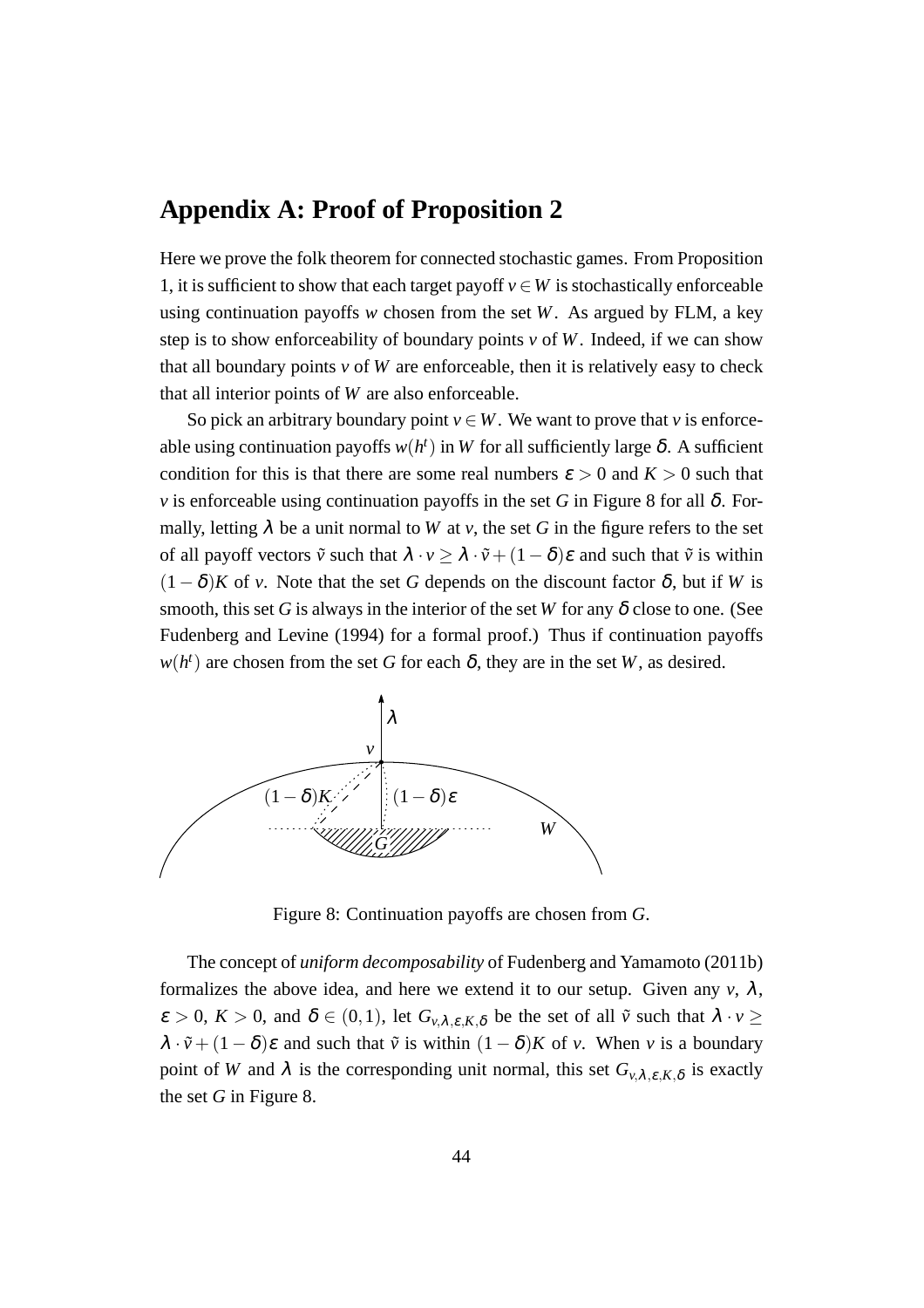**Definition 14.** A subset *W* of  $\mathbb{R}^N$  is *uniformly decomposable with respect to p* if there are  $\varepsilon > 0$ ,  $K > 0$ , and  $\overline{\delta} \in (0,1)$  such that for each  $v \in W$ ,  $\delta \in (\overline{\delta},1)$ ,  $\lambda \in \Lambda$ , and  $\mu$ , there are  $s \in S$  and  $w : H \to G_{\nu,\lambda,\varepsilon,K,\delta}$  such that  $(s, v)$  is stochastically enforceable with respect to  $(\delta, \mu, p)$  using *w*.

In words, uniform decomposability requires that any target payoff  $v \in W$  is stochastically enforceable using continuation payoffs in the set  $G_{v,\lambda,\varepsilon,K,\delta}$ . The following lemma shows uniform decomposability is sufficient for the set *W* to be self-generating for sufficiently large  $\delta$ .<sup>21</sup> The proof is similar to Fudenberg and Yamamoto (2011b) and hence omitted.

**Lemma 12.** *Suppose that a smooth and bounded subset W of*  $\mathbb{R}^N$  *is uniformly decomposable with respect to p. Then there is*  $\overline{\delta} \in (0,1)$  *such that for any payoff vector*  $v \in W$ , for any  $\delta \in (\overline{\delta}, 1)$ , and for any  $\mu$ , there is a sequential equilibrium *which yields the payoff v.*

In what follows, we will show that any smooth *W* in the interior of  $V^*$  is uniformly decomposable. A direction  $\lambda$  is *regular* if it has at least two non-zero components, and is *coordinate* if it has exactly one non-zero component. The next lemma is an extension of Theorem 5.1 of FLM. Very roughly speaking, it shows that a boundary point *v* of *W* with a regular unit normal vector  $\lambda$  is enforceable using continuation payoffs in the set *G*. The proof can be found in Appendix B.

**Lemma 13.** *For each regular direction*  $\lambda$  *and for each p*  $\in$  (0*,*1*), there is*  $K > 0$ *such that for each*  $\mu$ *, for each*  $s \in S^*$ *, for each*  $\delta \in (0,1)$ *, and for each*  $v \in V$ *, there is w such that*

*(i)*  $(s, v)$  *is stochastically enforceable with respect to*  $(\delta, \mu, p)$  *by w,* 

(*ii*) 
$$
\lambda \cdot w(h^t) = \lambda \cdot v - \frac{1-\delta}{(1-p)\delta} (\lambda \cdot v^{\mu}(p\delta, s) - \lambda \cdot v)
$$
 for all t and h<sup>t</sup>, and

*(iii)*  $|v - w(h^t)| < \frac{1-\delta}{(1-n)}$ (1*−p*)δ *K for all t and h<sup>t</sup> .*

This lemma applies to all target payoffs  $v \in V$ , but for the sake of the exposition, let *v* be a boundary point of *W* with a regular unit normal  $\lambda$ . Assume also that *p* and  $\delta$  are close to one. Let *s* be a strategy profile approximating the

 $21$ This is a counterpart to the "local decomposability lemma" of FLM for infinitely repeated games. For more discussions, see Fudenberg and Yamamoto (2011b).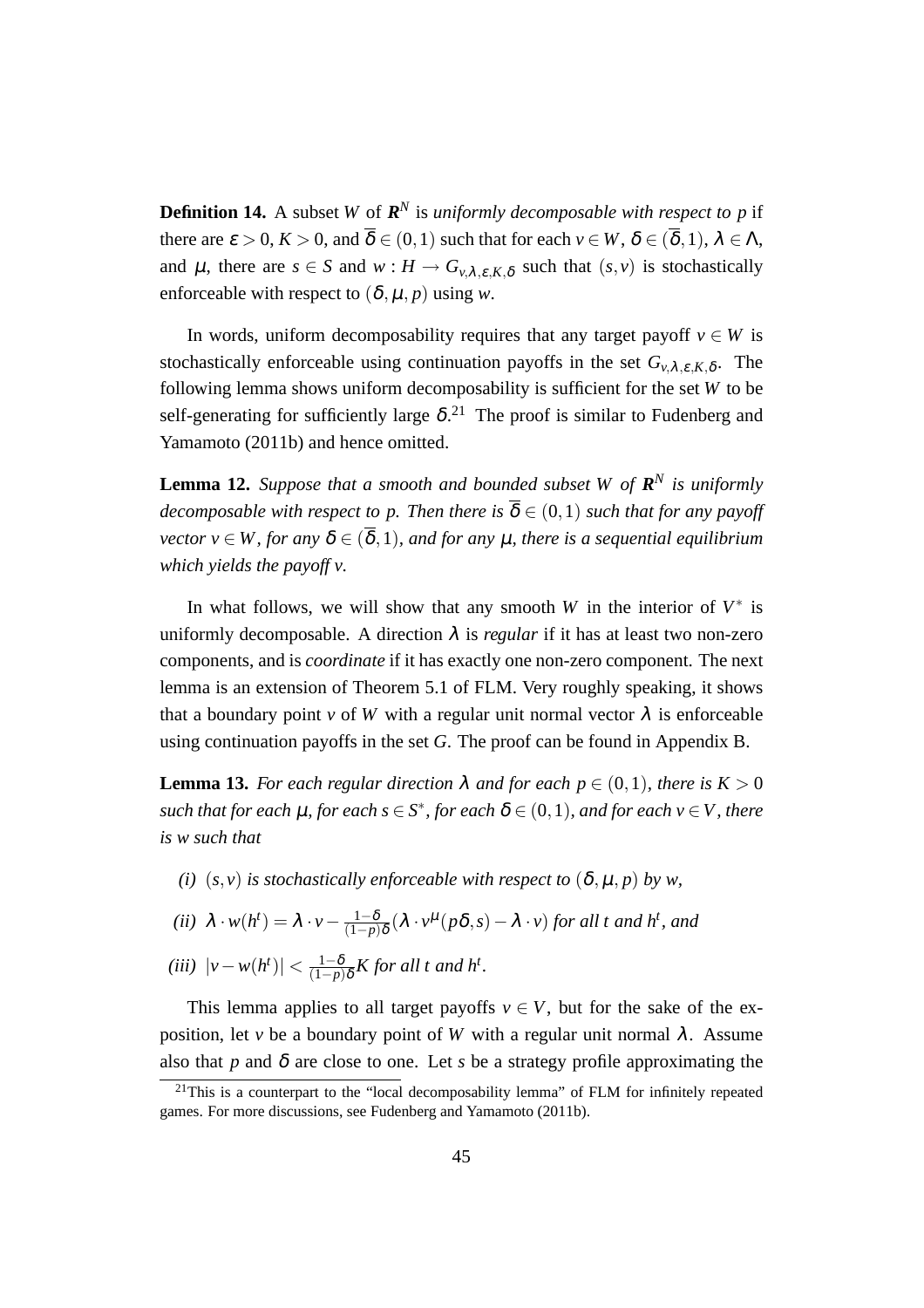boundary of *V* toward direction  $\lambda$  when the discount factor is  $p\delta$ . Since *v* is in the interior of  $V^*$ , we have  $\lambda \cdot v^{\mu}(p\delta, s) - \lambda \cdot v = l > 0$ . Clause (i) says that such a pair  $(s, v)$  is enforceable using some continuation payoffs *w*. Also, clauses (ii) and (iii) ensure that these continuation payoffs are in the set  $G$  in Figure 8, by letting  $\varepsilon = l$ . Indeed, clause (ii) reduces to  $\lambda \cdot w(h^t) = \lambda \cdot v - \frac{1-\delta}{(1-n)}$ (1*−p*)δ *l*, and thus all the continuation payoffs must be in the shaded area in Figure 9. (In particular, clause (ii) says that continuation payoffs can be chosen from a hyperplane orthogonal to  $\lambda$ . This is reminiscent of the idea of "utility transfers across players" of FLM.)



Figure 9: Continuation Payoffs for Regular Direction  $\lambda$ 

Note that in the above lemma, the rate of convergence (the constant *K* in the lemma) depends on direction  $\lambda$ ; indeed this constant *K* can become arbitrarily large as  $\lambda$  approaches a coordinate vector. However, in Lemma 16 we will extract a finite set of direction vectors so the dependence of the constant on  $\lambda$  will not cause problems.

The next lemma extends Lemma 5.2 of FLM, which considers enforceability for coordinate directions. The proof can be found in Appendix B.

**Lemma 14.** *For each*  $p \in (0,1)$ *, there is*  $K > 0$  *such that for each*  $\mu$ *, for each*  $s_{-i} \in S_{-i}^*$ , for each  $v \in V$ , and for each  $\delta$ , letting  $s_i \in \arg\max_{\tilde{s}_i \in S_i^*} v_i^{\mu}(p\delta, \tilde{s}_i, s_{-i})$ , *there is w such that*

- *(i)*  $(s, v)$  *is stochastically enforceable with respect to*  $(\delta, \mu, p)$  *by w,*
- $(iii)$   $w_i(h^t) = v_i \frac{1-\delta}{(1-n)}$ (1*−p*)δ (*v* µ *i* (*p*δ*,s*)*−vi*) *for all t and h<sup>t</sup> , and*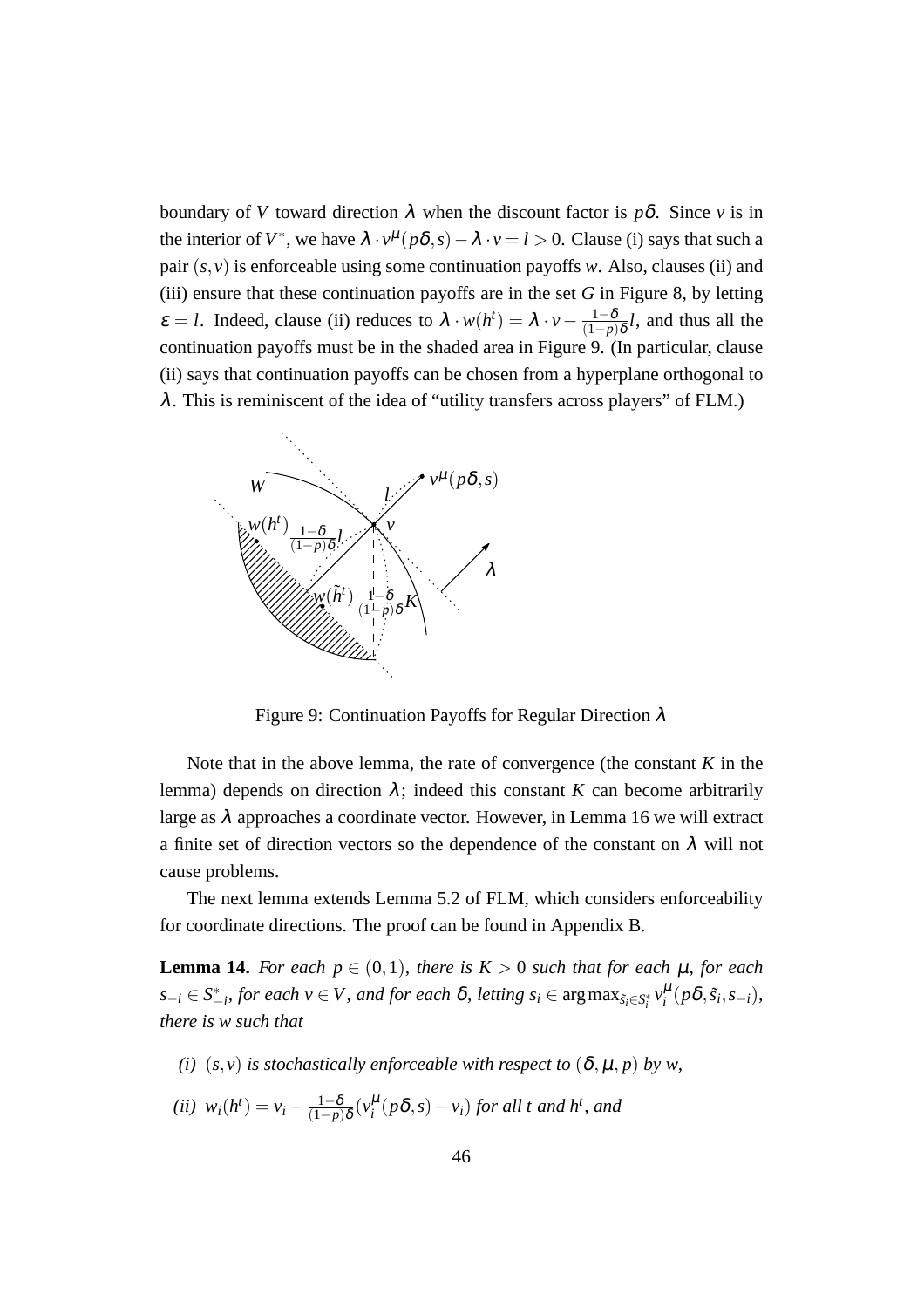*(iii)*  $|v - w(h^t)| < \frac{1-\delta}{(1-n)}$ (1*−p*)δ *K for all t and h<sup>t</sup> .*

To see the implication of the above lemma, let *v* be a boundary point of *W* such that the corresponding unit normal is a coordinate vector with  $\lambda_i = 1$ . That is, let *v* be a payoff vector which gives the best possible payoff to player *i* within the set *W*. Let *s* be a strategy profile which approximates the best payoff for player *i* within the feasible payoff set *V*, so that  $v_i^{\mu}(p\delta, s) - v_i = l > 0$ . Clause (i) says that such a pair  $(s, v)$  is enforceable using some continuation payoffs *w*. Clauses (ii) and (iii) ensure that continuation payoffs are in the shaded area in Figure 10.



Figure 10: Continuation Payoffs for  $\lambda$  with  $\lambda_i = 1$ 

Likewise, let *v* be a boundary point of *W* such that the corresponding unit normal is a coordinate vector with  $\lambda_i = -1$ . Consider *s* which approximates the limit minimax payoff to player *i* so that  $v_i - v_i^{\mu} (p \delta, s) = l > 0$ . Then clauses (ii) and (iii) ensure that the continuation payoffs are in the shaded area in Figure 11.



Figure 11: Continuation Payoffs for  $\lambda$  with  $\lambda_i = -1$ 

To establish the above lemma, it is important that  $s_i$  is a best reply to  $s_{-i}$  given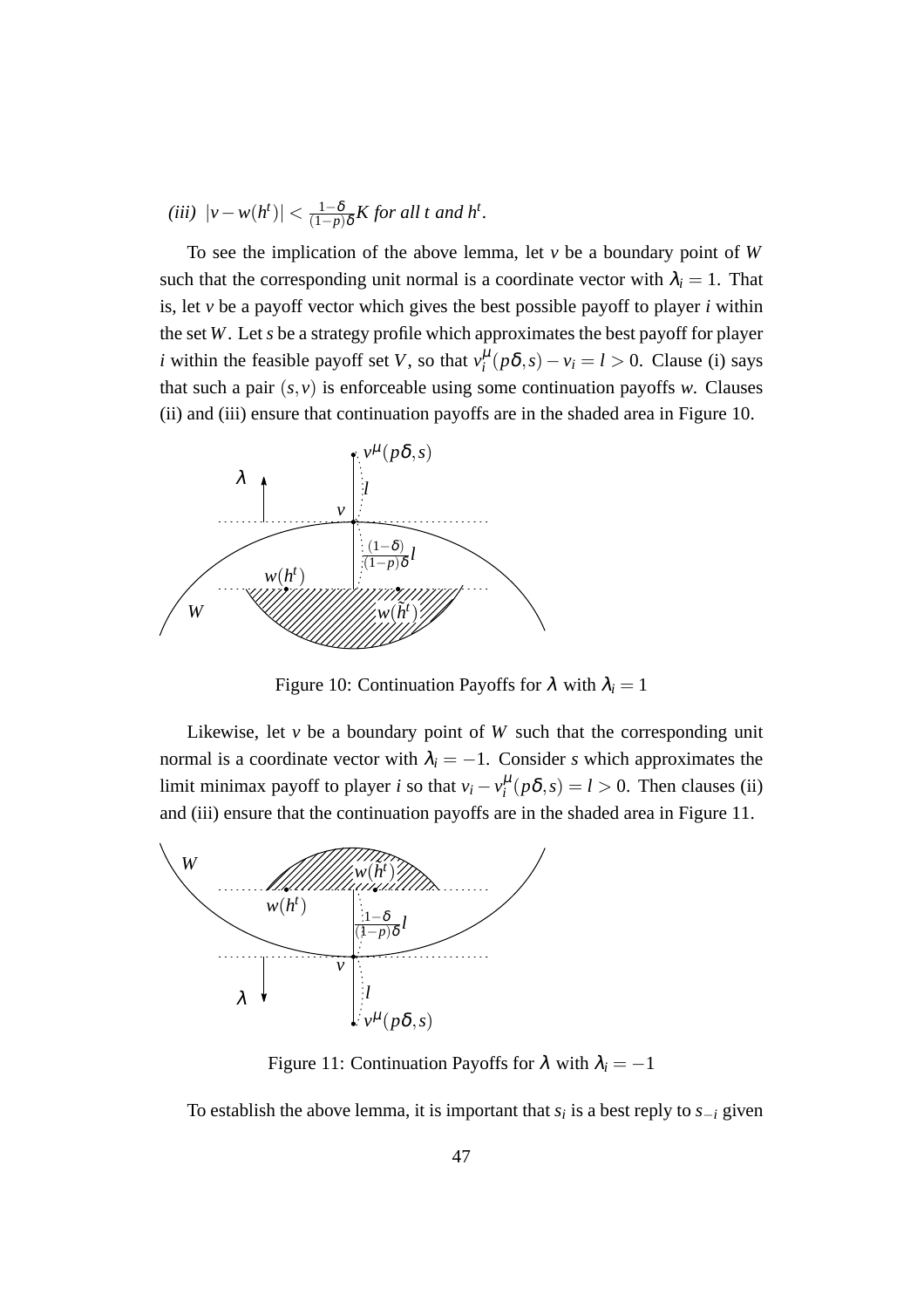$\mu$  and  $p\delta$ ; this property ensures that player *i*'s incentive constraints are satisfied by a constant continuation function  $w_i$ , so that clause (ii) is satisfied.

The next lemma guarantees that for *p* close to one, there are strategy profiles which approximate the boundary of  $V^*$  in the stochastic game with the discount factor *p*. Note that these strategies are the ones we have considered in Figures 9 through 11. The proof is found in Appendix B.

**Lemma 15.** *Suppose that the game is connected. Then for any smooth subset W* of the interior of  $V^*$ , there are  $\varepsilon > 0$  and  $p \in (0,1)$  such that the following *properties hold:*

*(i)* For every regular  $\lambda$  *and*  $\mu$ *, there is a strategy profile*  $s \in S^*$  *such that* 

$$
\lambda \cdot v^{\mu}(p,s) > \max_{v \in W} \lambda \cdot v + \varepsilon.
$$

*(ii) For each i and for each* <sup>µ</sup>*, there is a strategy s−<sup>i</sup> ∈ S ∗ −i such that*

$$
\max_{s_i \in S_i} v_i^{\mu}(p,s) > \max_{v \in W} v_i + \varepsilon.
$$

 $(iii)$  *For each i and for each*  $\mu$ *, there is a strategy*  $s_{-i}$  ∈  $S^*_{-i}$  *such that* 

$$
\max_{s_i \in S_i} v_i^{\mu}(p,s) < \min_{v \in W} v_i - \varepsilon.
$$

Now we are in a position to prove uniform decomposability of a smooth subset *W* of the interior of  $V^*$ . The proof can be found in Appendix B.

**Lemma 16.** For any smooth subset W of the interior of  $V^*$ , there is  $p \in (0,1)$  such *that W is uniformly decomposable with respect to p.*

This lemma, together with Lemma 12, establishes Proposition 2.

# **Appendix B: Proof of Lemmas**

## **B.1 Proof of Lemma 1**

We have already explained that global accessibility in Definition 5 implies the one in Definition 3. So it is sufficient to show that the converse is true.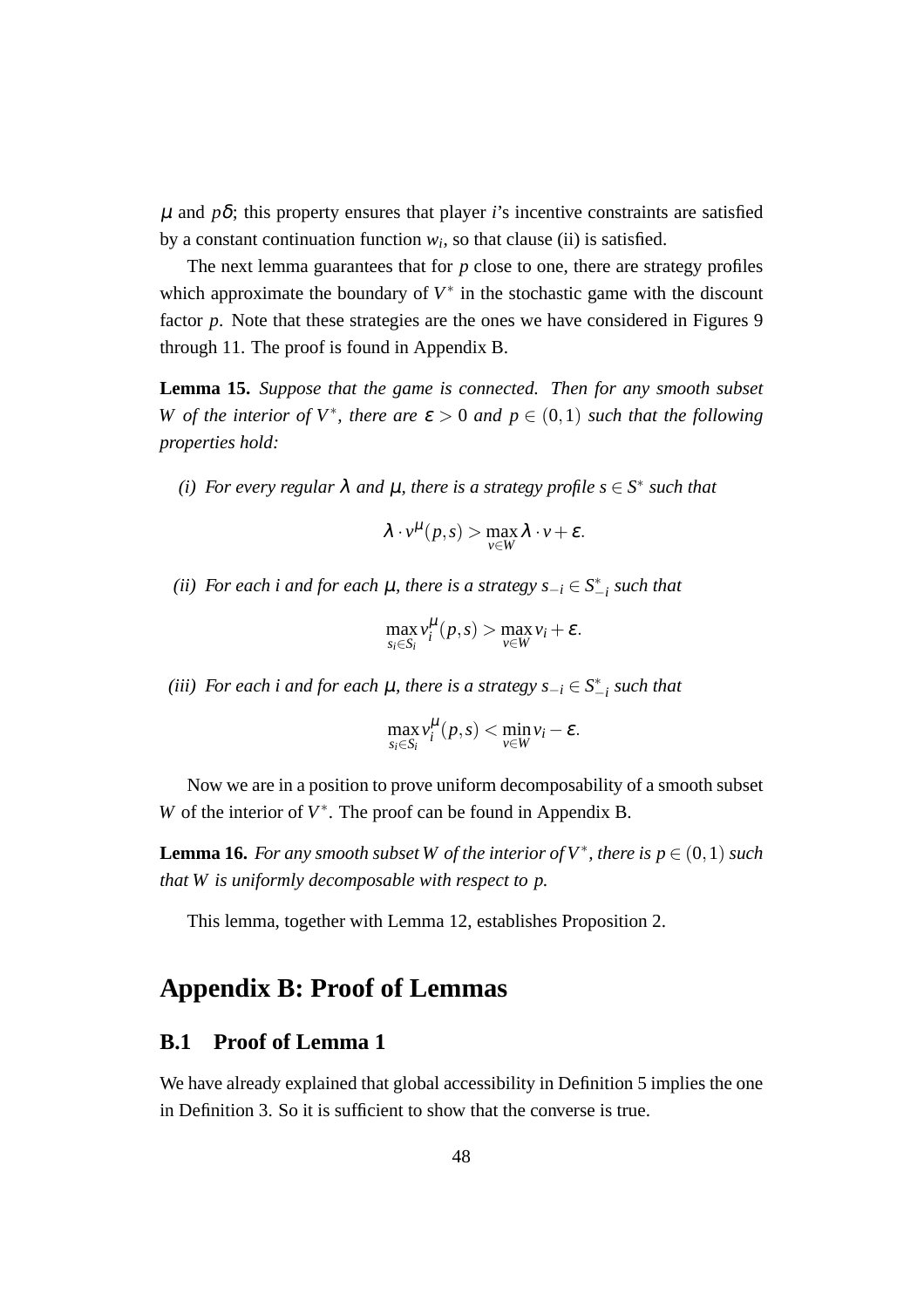Let  $\Omega^*$  be a globally accessible set in the sense of Definition 3. Pick  $\pi^* > 0$ as stated in Definition 3, and pick  $\omega$  arbitrarily. Let  $\mu$  be such that  $\mu(\omega) = 1 - \frac{\pi^*}{2}$ 2 and  $\mu(\tilde{\omega}) = \frac{\pi^*}{2(|\Omega|)}$  $\frac{\pi^*}{2(|\Omega|-1)}$  for each  $\tilde{\omega} \neq \omega$ . Since  $\Omega^*$  is globally accessible, we can choose an action sequence  $(a^1, \dots, a^T)$  and a belief  $\tilde{\mu}$  whose support is included in  $\Omega^*$  such that

$$
Pr(\mu^{T+1} = \tilde{\mu} | \mu, a^1, \cdots, a^T) \ge \pi^*.
$$
 (7)

Let  $(y^1, \dots, y^T)$  be the signal sequence which induces the posterior belief  $\tilde{\mu}$ given the initial prior  $\mu$  and the action sequence  $(a^1, \dots, a^T)$ . Such a signal sequence may not be unique, so let  $\hat{Y}^t$  be the set of these signal sequences. Then (7) implies that

$$
\sum_{(y^1,\dots,y^T)\in\hat{Y}^T} \Pr(y^1,\dots,y^T | \mu, a^1,\dots,a^T) \ge \pi^*.
$$

Arranging,

$$
\sum_{(y^1,\cdots,y^T)\in \hat{Y}^T}\sum_{\tilde{\omega}\in \Omega}\mu(\tilde{\omega})\Pr(y^1,\cdots,y^T|\tilde{\omega},a^1,\cdots,a^T)\geq \pi^*.
$$

Plugging  $\mu(\tilde{\omega}) = \frac{\pi^*}{2(|\tilde{\omega}|)}$  $\frac{\pi^*}{2(|\Omega|-1)}$  and  $\sum_{(y^1,\cdots,y^T)\in \hat{Y}^T}\Pr(y^1,\cdots,y^T|\tilde{\omega},a^1,\cdots,a^T)\leq 1$  into this inequality,

$$
\sum_{(y^1,\dots,y^T)\in \hat{Y}^T}\mu(\omega)\Pr(y^1,\dots,y^T|\omega,a^1,\dots,a^T)+\frac{\pi^*}{2}\geq \pi^*
$$

so that

$$
\sum_{(y^1,\dots,y^T)\in \hat{Y}^T}\mu(\omega)\Pr(y^1,\dots,y^T|\omega,a^1,\dots,a^T)\geq \frac{\pi^*}{2}.
$$

Hence there is some  $(y^1, \dots, y^T) \in \hat{Y}^T$  which can happen with positive probability given the initial state  $\omega$  and the action sequence  $(a^1, \dots, a^T)$ . Obviously this sequence  $(y^1, \dots, y^T)$  satisfies clause (i) in Definition 5. Also it satisfies clause (ii) in Definition 5, since  $(y^1, \dots, y^T)$  induces the posterior belief  $\tilde{\mu}$  whose support is  $Ω<sup>*</sup>$ , given the initial prior  $μ$  whose support is the whole space  $Ω$ . Since  $ω$  can be arbitrarily chosen, the proof is completed.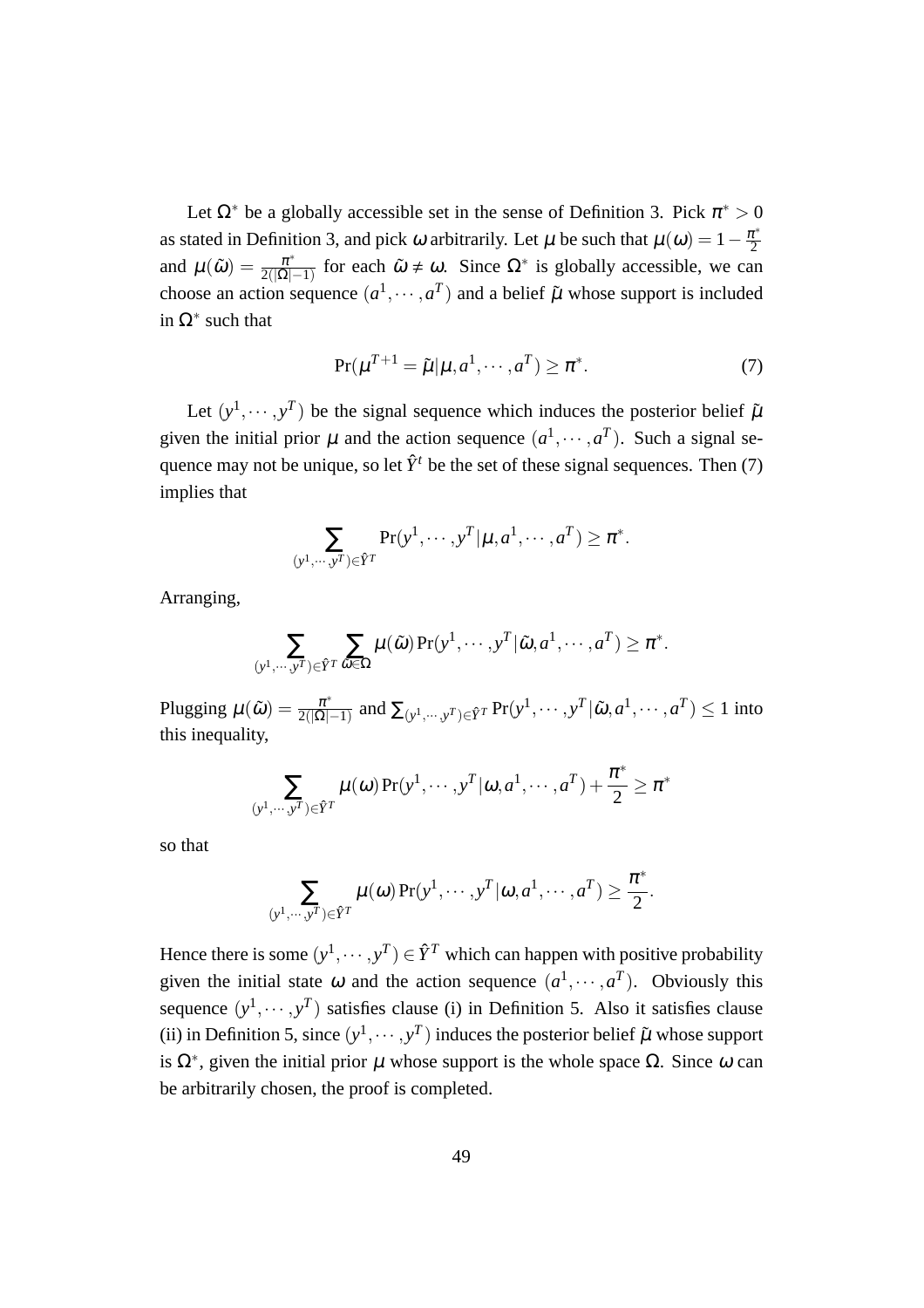### **B.2 Proof of Lemma 2**

Pick a transient set  $\Omega^*$  arbitrarily. To prove the lemma, suppose not so that there is a pure strategy profile  $s \in S^*$  and a belief  $\mu$  whose support is  $\Omega^*$  such that

$$
Pr(X(\Omega^*|\mu, s) < \infty) = 1. \tag{8}
$$

Pick such  $s \in S^*$  and  $\mu$ .

Suppose that the initial prior is  $\mu$  and players play *s*. Since  $\Omega^*$  is transient, there is a natural number *T* and a signal sequence  $(y^1, \dots, y^T)$  with the following properties:

- (i) The probability of the signal sequence  $(y^1, \dots, y^T)$  given  $\mu$  and *s* is positive.
- (ii) The support of the posterior belief has not yet returned to  $\Omega^*$ ; that is, for each  $t \leq T$ , the support of the posterior belief  $\tilde{\mu}$  given the initial prior  $\mu$ , the strategy profile *s*, and the signal realization  $(y^1, \dots, y^t)$  is not  $\Omega^*$ .
- (iii) The support of the posterior belief given  $\mu$ , *s*, and  $(y^1, \dots, y^T)$  is globally accessible.

The existence of a signal sequence which satisfies (i) and (iii) is obvious, since Ω*<sup>∗</sup>* is transient. To see that there is a signal sequence which satisfies all three properties simultaneously, suppose not so that all signal sequences with (i) and (iii) do not satisfy (ii). That is, given that the strategy profile *s* is played, the support of the posterior belief must return to  $\Omega^*$  before it reaches a globally accessible set. Assume that the initial prior is  $\mu$ , and consider the following strategy profile  $\tilde{s}$ .

- *•* Play the strategy profile *s*, until the support of the posterior belief returns to Ω*∗* .
- *•* Once the support returns to Ω*<sup>∗</sup>* , then play the profile *s* again, until the support of the posterior belief returns to  $\Omega^*$  next time.
- *•* And so on.

By the construction, if the initial prior is  $\mu$  and players play  $\tilde{s}$ , the support of the posterior belief cannot reach a globally accessible set. This contradicts the fact that the set  $\Omega^*$  is transient. Hence there must be a signal sequence which satisfies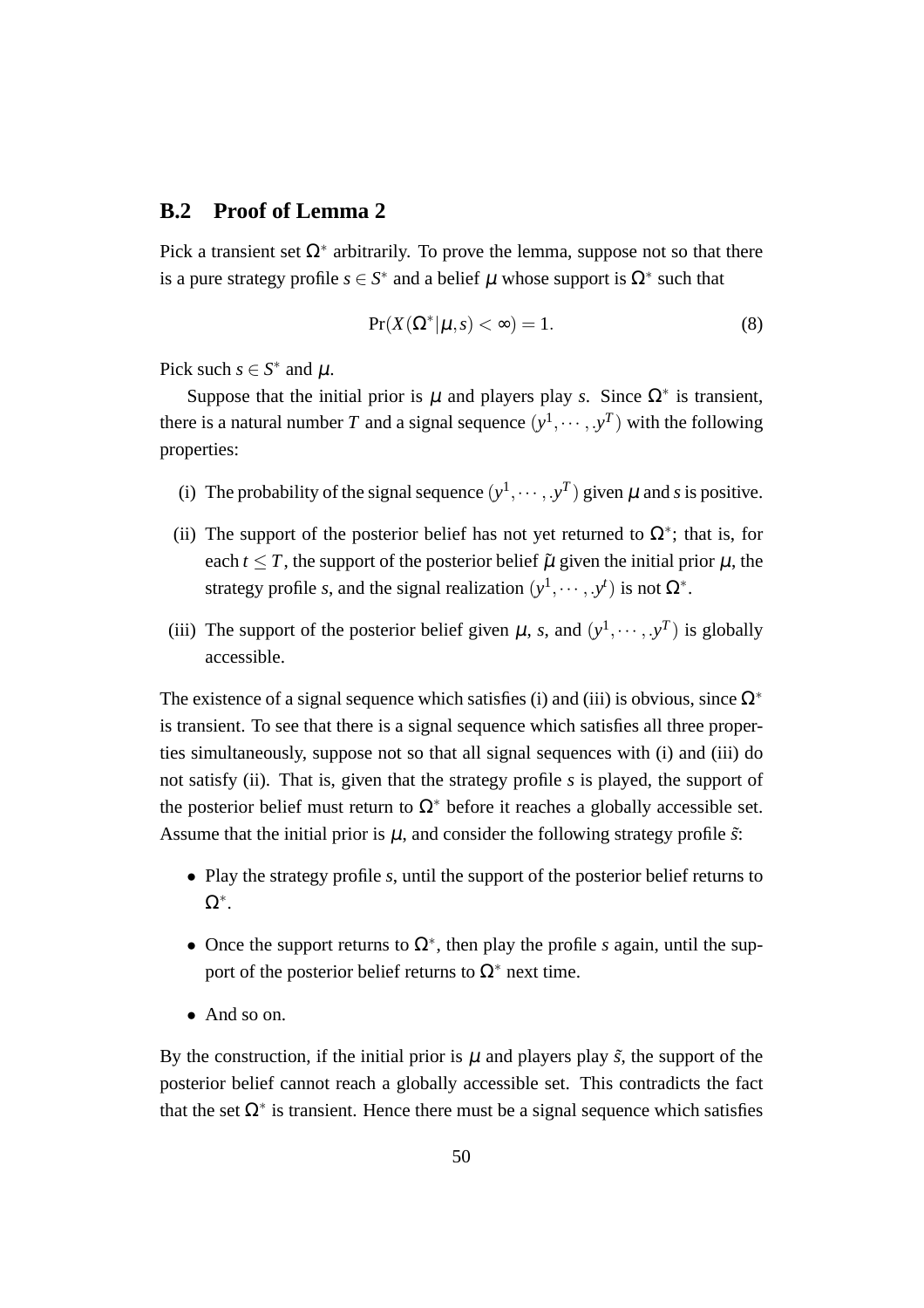(i), (ii), and (iii) simultaneously. Take such a signal sequence  $(y^1, \dots, y^T)$ , and let  $\Omega^{**}$  be the support of the posterior belief after this signal sequence. Let  $s|_{(y^1, \dots, y^T)}$ be the continuation strategy profile after  $(y^1, \dots, y^T)$  induced by *s*. Note that this is well-defined, since *s* is a pure strategy profile. Since the sequence  $(y^1, \dots, y^T)$ satisfies (ii) and since (8) holds, if the support of the current belief is  $\Omega^{**}$  and players play  $s|_{(y^1, \dots, y^T)}$  in the continuation game, then the support will reach  $\Omega^*$ with probability one. That is, for all  $\hat{\mu}$  whose support is  $\Omega^{**}$ , we have

$$
\Pr(X(\Omega^*|\hat{\mu}, s|_{(y^1, \dots, y^T)}) < \infty) = 1.
$$

This in turn implies that for each  $\hat{\omega} \in \Omega^{**}$ , there is a natural number  $\hat{T}$ , an action sequence  $(\hat{a}^1, \dots, \hat{a}^{\hat{T}})$ , and a signal sequence  $(\hat{y}^1, \dots, \hat{y}^{\hat{T}})$  such that

$$
\Pr(\hat{\mathbf{y}}^1, \cdots, \hat{\mathbf{y}}^T | \hat{\boldsymbol{\omega}}, \hat{\boldsymbol{a}}^1, \cdots, \hat{\boldsymbol{a}}^T) > 0
$$
\n<sup>(9)</sup>

and such that

$$
Pr(\hat{y}^1, \cdots, \hat{y}^{\hat{T}}, \omega^{\hat{T}+1} | \omega^1, \hat{a}^1, \cdots, \hat{a}^{\hat{T}}) = 0
$$
 (10)

for all  $\omega^1 \in \Omega^{**}$  and  $\omega^{\hat{T}+1} \notin \Omega^*$ .

Pick  $\omega$  arbitrarily. From (iii), the set  $\Omega^{**}$  is globally accessible, and hence we can choose a natural number  $\tilde{T} \leq 4^{|\Omega|}$ , an action sequence  $(\tilde{a}^1, \dots, \tilde{a}^{\tilde{T}})$ , a signal sequence  $(\tilde{y}^1, \cdots, \tilde{y}^{\tilde{T}})$ , and a state  $\hat{\omega}$  such that

$$
\Pr(\tilde{y}^1, \cdots, \tilde{y}^{\tilde{T}}, \omega^{\tilde{T}+1} = \hat{\omega} | \omega, \tilde{a}^1, \cdots, \tilde{a}^{\tilde{T}}) > 0
$$
\n(11)

and such that

$$
\Pr(\tilde{y}^1, \cdots, \tilde{y}^{\tilde{T}}, \omega^{\tilde{T}+1} | \omega^1, \tilde{a}^1, \cdots, \tilde{a}^{\tilde{T}}) = 0
$$
\n(12)

for all  $\omega^1 \in \Omega$  and  $\omega^{\tilde{T}+1} \notin \Omega^{**}$ . Given this  $\hat{\omega}$ , choose  $\hat{T}$ ,  $(\hat{a}^1, \dots, \hat{a}^{\hat{T}})$ , and  $(\hat{y}^1, \dots, \hat{y}^T)$  so that (9) and (10) hold. Now, consider the action sequence

$$
\pmb a=(\tilde a^1,\cdots,\tilde a^{\tilde T},\hat a^1,\cdots,\hat a^{\hat T})
$$

and the signal sequence

$$
\mathbf{y}=(\tilde{y}^1,\cdots,\tilde{y}^{\tilde{T}},\hat{y}^1,\cdots,\hat{y}^{\hat{T}}).
$$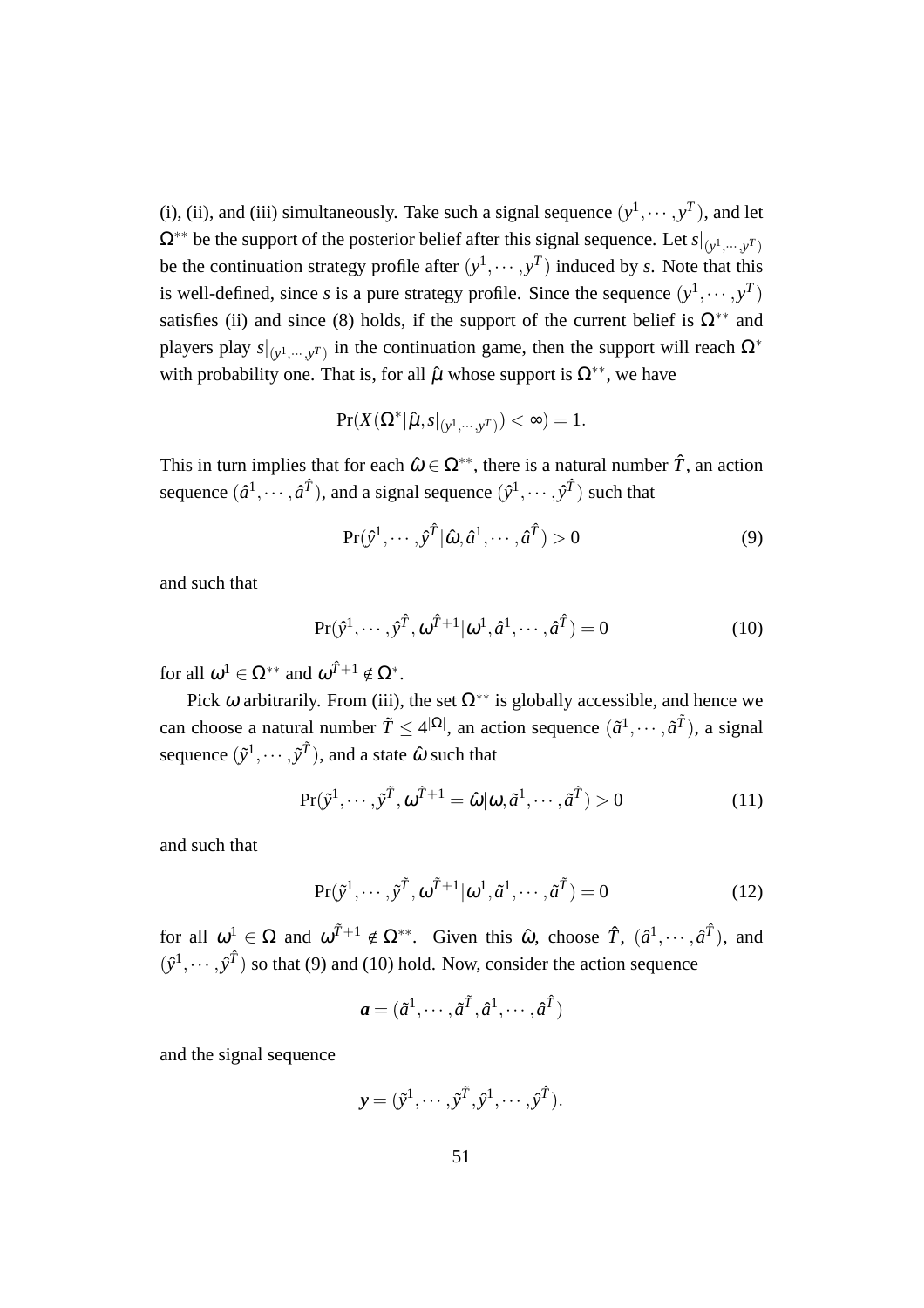Then from  $(9)$  and  $(11)$ , we have

$$
Pr(y|\omega, a) > 0.
$$

Also, from  $(10)$  and  $(12)$ , we have

$$
Pr(\mathbf{y}, \omega^{\tilde{T}+\hat{T}+1}|\omega^1, \mathbf{a}) = 0
$$

for all  $\omega^1 \in \Omega$  and  $\omega^{T+\hat{T}+1} \notin \Omega^*$ . This shows that the sequences *a* and *y* satisfy (i) and (ii) in Definition 5 for  $\omega$ . Since such *a* and *y* exist for each  $\omega \in \Omega$ , the set Ω*<sup>∗</sup>* is globally accessible. (The length of the action sequence *a* above may be greater than 4*|*Ω*<sup>|</sup>* , but as discussed in footnote 7, we can always find a sequence with length  $T \leq 4^{|\Omega|}$ .) However this is a contradiction, as the set  $\Omega^*$  is transient.

#### **B.3 Proof of Lemma 3**

By the definition of global accessibility, if  $\{\omega\}$  is globally accessible, any superset  $\Omega^* \supseteq {\omega}$  is globally accessible. So it is sufficient to show that if  ${\omega}$  is transient, then any superset  $\Omega^* \supseteq {\omega}$  is globally accessible or transient.

To prove this, take a transient set  $\{\omega\}$  and a superset  $\Omega^{**} \supseteq \{\omega\}$ . Suppose that Ω*∗∗* is not globally accessible. In what follows, we will show that it is transient. Take a strategy  $s \in S^*$  arbitrarily. Take  $\Omega^* \in \mathcal{O}$ , *T*, and  $(y^1, \dots, y^T)$ , as stated in Definition 6. Suppose that the initial belief is  $\mu$  with the support  $\Omega^{**}$ , and that players play *s*. Then, since  $\mu$  puts a positive probability on  $\omega$ , the signal sequence  $(y<sup>1</sup>, \dots, y<sup>T</sup>)$  realizes with positive probability and the support of the posterior belief µ *<sup>T</sup>*+<sup>1</sup> must be a superset Ω*∗∗∗* of Ω*<sup>∗</sup>* . Since Ω*<sup>∗</sup>* is globally accessible, so is the superset  $\Omega^{***}$ . This shows that  $\Omega^{**}$  is transient, as *s* can be arbitrary.

## **B.4 Proof of Lemma 6**

Fix an arbitrary  $\{\omega\}$  which is not globally accessible. Fix  $a^*$  and  $y^*$  such that  $\pi_y^{\omega}(y^*|a^*) > 0$ , and let  $\Omega^*$  be the set of all  $\tilde{\omega}$  such that  $\pi^{\omega}(y^*, \tilde{\omega}|a^*) > 0$ . It is sufficient to show that  $\Omega^*$  is globally accessible; indeed, if it is the case, then  $\{\omega\}$ is transient so that the game is connected.

Fix an arbitrary initial prior  $\mu$ , and take an arbitrary  $\omega^*$  such that  $\mu(\omega^*) \geq \frac{1}{10}$  $\frac{1}{|\Omega|}$ . Since the state evolution is irreducible, there is an action sequence  $(a^1, \dots, a^T)$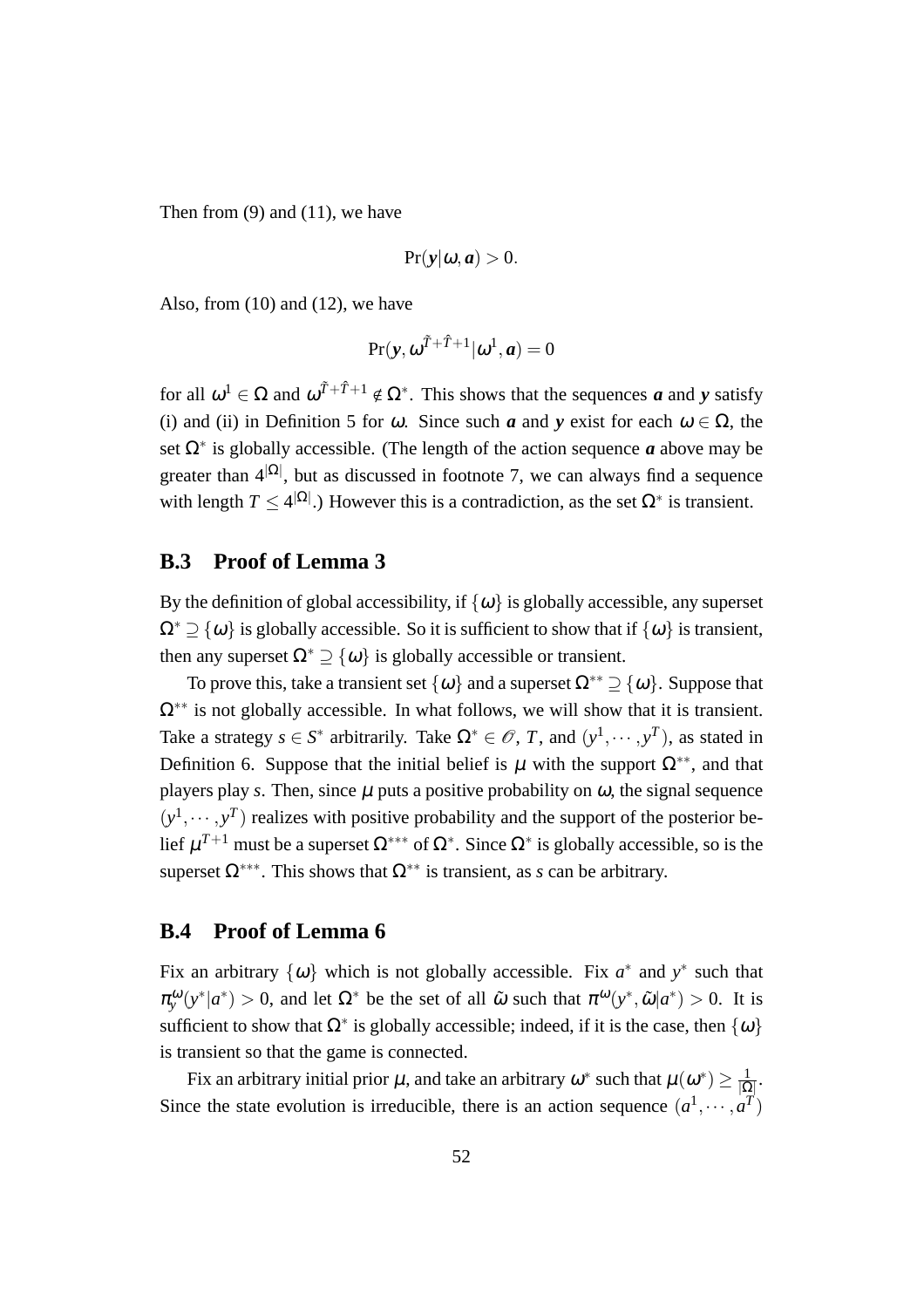with  $T \leq |\Omega|$  such that the probability of the state in period  $T + 1$  being  $\omega$  is positive conditional on the initial state  $\omega^*$  and the action sequence  $(a^1, \dots, a^T)$ , Suppose that, given the initial prior  $\mu$ , players play this action sequence until period *T* and then  $a^*$  in period  $T + 1$ . Then in period  $T + 1$ , the true state can be <sup>ω</sup>, so that with positive probability, the signal *y ∗* realizes. Then the support of the posterior belief is  $\Omega^*$ , since the signal *y* reveals that the current state is  $\omega$ . Note that the probability of this event is at least

$$
\mu(\boldsymbol{\omega}^*)\Pr(\boldsymbol{\omega}^{T+1}=\boldsymbol{\omega}|\boldsymbol{\omega}^*,a^1,\cdots,a^T)\pi_{\!\mathrm{y}}^{\boldsymbol{\omega}}(\mathrm{y}^*|a^*)\geq \frac{\overline{\pi}^{T+1}}{|\Omega|}.
$$

Since the lower bound  $\frac{\overline{\pi}^{T+1}}{|\Omega|} > 0$  is the same across all initial priors, the set  $\Omega$  is globally accessible.

## **B.5 Proof of Lemma 7**

Fix  $\delta$  and  $\lambda$ . For each  $\mu$ , let  $s^{\mu}$  be a pure-strategy profile which solves  $\max_{s \in S} \lambda \cdot$  $\nu(\delta, s)$ . Without loss of generality we assume  $s^{\mu} \in S^*$ .

Note that given each initial prior  $\mu$ , the score is equal to  $\lambda \cdot v^{\mu}(\delta, s^{\mu})$ . The following lemma shows that the score is convex with respect to  $\mu$ .

**Lemma 17.**  $\lambda \cdot v^{\mu}(\delta, s^{\mu})$  *is convex with respect to*  $\mu$ *.* 

*Proof.* Take  $\mu$  and  $\tilde{\mu}$ , and take an arbitrary  $\kappa \in (0,1)$ . Let  $\hat{\mu} = \kappa \mu + (1 - \kappa) \tilde{\mu}$ . Then we have

$$
\lambda \cdot v^{\hat{\mu}}(\delta, s^{\hat{\mu}}) = \kappa \lambda \cdot v^{\mu}(\delta, s^{\hat{\mu}}) + (1 - \kappa) \lambda \cdot v^{\tilde{\mu}}(\delta, s^{\hat{\mu}})
$$
  

$$
\leq \kappa \lambda \cdot v^{\mu}(\delta, s^{\mu}) + (1 - \kappa) \lambda \cdot v^{\tilde{\mu}}(\delta, s^{\tilde{\mu}}),
$$

which implies the convexity. *Q.E.D. Q.E.D.* 

Since  $\lambda \cdot v^{\mu}(\delta, s^{\mu})$  is convex, there is  $\omega$  such that

$$
\lambda \cdot v^{\omega}(\delta, s^{\omega}) \ge \lambda \cdot v^{\mu}(\delta, s^{\mu}) \tag{13}
$$

for all  $\mu$ . (Here the superscript  $\omega$  refers to the initial prior  $\mu$  which assigns probability one to the state  $\omega$ .) Pick such a  $\omega$ .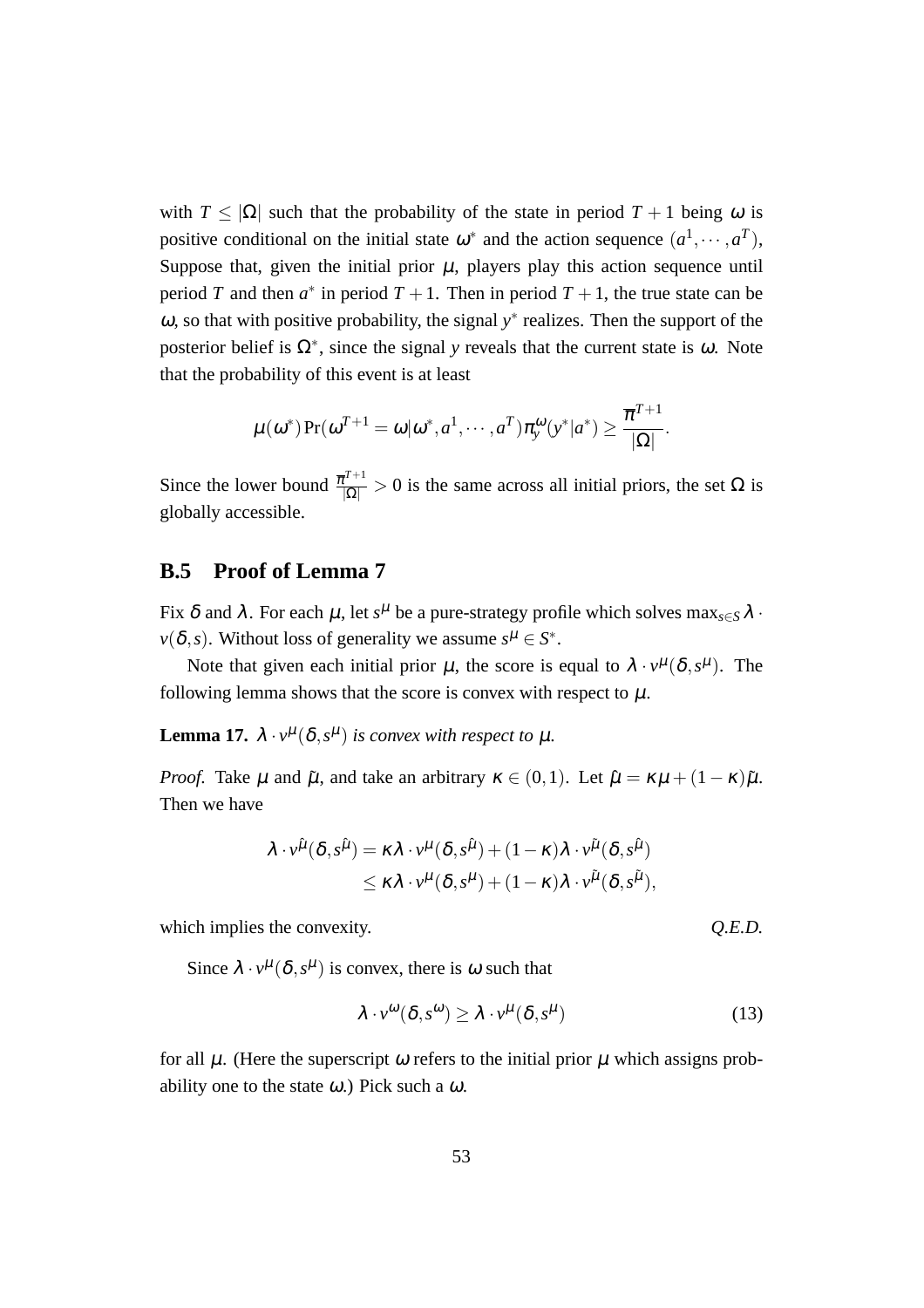For each *T* and signal sequence  $(y^1, \dots, y^T)$ , let  $\pi(y^1, \dots, y^T)$  denote the probability that the sequence  $(y^1, \dots, y^T)$  appears when the initial state is  $\omega$  and players play  $s^{\omega}$ . For each  $(y^1, \dots, y^T)$  with  $\pi(y^1, \dots, y^T) > 0$ . let  $\mu(y^1, \dots, y^T)$  be the posterior belief  $\mu^{T+1}$  given the initial state  $\omega$ , the strategy profile  $s^{\omega}$ , and the signal sequence  $(y^1, \dots, y^T)$ . The following lemma bounds the difference between the maximal score  $\lambda \cdot v^{\omega}(\delta, s^{\omega})$  and the score when the initial prior is  $\mu = \mu(y^1, \dots, y^T)$ . Let  $C(T) = \frac{2\overline{g}}{\overline{\pi}^T}$ 

**Lemma 18.** *For each T and*  $(y^1, \dots, y^T)$  *with*  $\pi(y^1, \dots, y^T) > 0$ ,

$$
\left|\lambda \cdot v^{\omega}(\delta, s^{\omega}) - \lambda \cdot v^{\mu(y^1, \cdots, y^T)}(\delta, s^{\mu(y^1, \cdots, y^T)})\right| \leq \frac{1 - \delta^T}{\delta^T} C(T).
$$

*Proof.* From the principle of optimality, we have

$$
\lambda \cdot v^{\omega}(\delta, s^{\omega}) = (1 - \delta) \sum_{t=1}^{T} \delta^{t-1} E[\lambda \cdot g^{\omega^t}(a^t) | \omega^1 = \omega, s^{\omega}] + \delta^T \sum_{(y^1, \dots, y^T) \in Y^T} \pi(y^1, \dots, y^T) \lambda \cdot v^{\mu(y^1, \dots, y^T)}(\delta, s^{\mu(y^1, \dots, y^T)}).
$$

Since  $(1 - \delta) \sum_{t=1}^{T} \delta^{t-1} E[\lambda \cdot g^{\omega^t}(a^t) | \omega^1 = \omega, s^{\omega}] \le (1 - \delta^T) \overline{g}$ , we have

$$
\lambda \cdot v^{\omega}(\delta, s^{\omega}) \leq (1 - \delta^T)\overline{g} + \delta^T \sum_{(y^1, \dots, y^T) \in Y^T} \pi(y^1, \dots, y^T) \lambda \cdot v^{\mu(y^1, \dots, y^T)}(\delta, s^{\mu(y^1, \dots, y^T)}).
$$

This inequality, together with (13), implies that

$$
\lambda \cdot v^{\omega}(\delta, s^{\omega}) \leq (1 - \delta^T)\overline{g} + \delta^T \pi(v^1, \dots, y^T) \lambda \cdot v^{\mu(v^1, \dots, y^T)}(\delta, s^{\mu(v^1, \dots, y^T)}) + \delta^T (1 - \pi(v^1, \dots, y^T)) \lambda \cdot v^{\omega}(\delta, s^{\omega})
$$

for each  $(y^1, \dots, y^T)$ . Arranging, we have

$$
\lambda \cdot v^{\omega}(\delta, s^{\omega}) - \lambda \cdot v^{\mu(y^1, \dots, y^T)}(\delta, s^{\mu(y^1, \dots, y^T)}) \leq \frac{(1 - \delta^T)(\overline{g} - \lambda \cdot v^{\omega}(\delta, s^{\omega}))}{\delta^T \pi(y^1, \dots, y^T)}.
$$
  
for each  $(y^1, \dots, y^T)$  such that  $\pi(y^1, \dots, y^T) > 0$ . Since  $\pi(y^1, \dots, y^T) \geq \overline{\pi}^T$ ,  

$$
\lambda \cdot v^{\omega}(\delta, s^{\omega}) - \lambda \cdot v^{\mu(y^1, \dots, y^T)}(\delta, s^{\mu(y^1, \dots, y^T)}) \leq \frac{(1 - \delta^T)(\overline{g} - \lambda \cdot v^{\omega}(\delta, s^{\omega}))}{\delta^T \overline{\pi}^T}.
$$

Using (13) and  $\lambda \cdot v^{\omega}(\delta, s^{\omega}) \geq -\overline{g}$ , the result follows.  $Q.E.D.$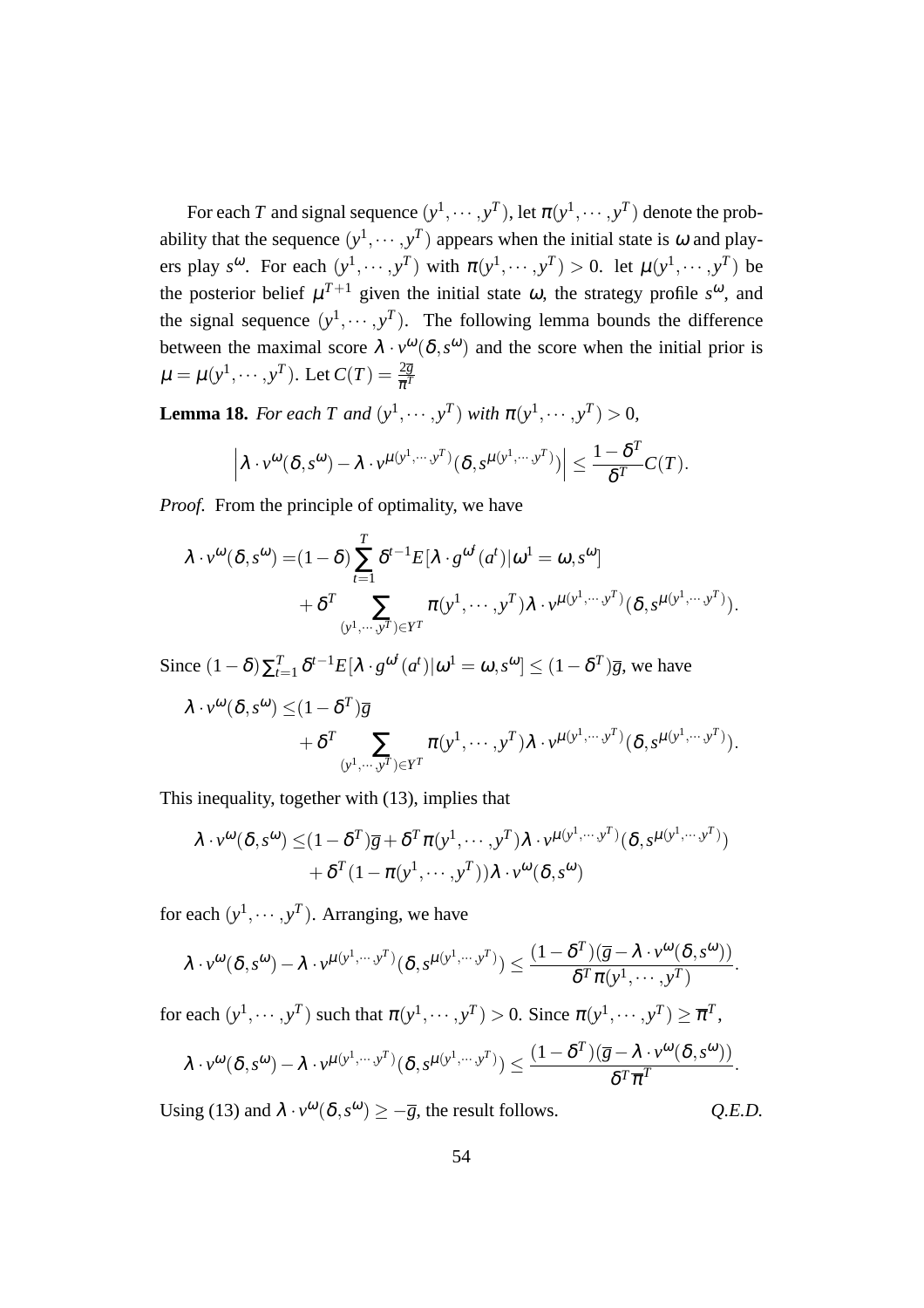Since the game is connected,  $\{\omega\}$  is either globally accessible or transient. When it is transient, there is a natural number  $T \leq 2^{|\Omega|}$  and a signal sequence  $(y<sup>1</sup>, \dots, y<sup>T</sup>)$  such that if the initial state is  $\omega$  and players play  $s<sup>\omega</sup>$ , then the signal sequence  $(y^1, \dots, y^T)$  appears with positive probability and the support of the resulting posterior belief  $\mu(y^1, \dots, y^T)$  is a globally accessible set  $\Omega^* \in \mathscr{O}$ . Take such  $T$ ,  $(y^1, \dots, y^T)$ , and  $\Omega^*$ . To simplify our notation, let  $\mu^* = \mu(y^1, \dots, y^T)$  and  $C = \frac{C(T)}{\overline{\pi}} = \frac{2\overline{g}}{\overline{\pi}^{T+1}}$  $\frac{\angle g}{\overline{\pi}^{T+1}}.$ 

When  $\{\omega\}$  is globally accessible, let  $\Omega^* = \{\omega\}$ ,  $T = 0$ ,  $\mu^* \in \Delta\Omega$  with  $\mu^*(\omega) =$ 1 and  $C = \frac{2\overline{g}}{\overline{\pi}}$ .

Let  $s^* = s^{\mu^*}$ , that is,  $s^*$  is the strategy profile which achieves the score when the initial prior is  $\mu^*$ . The following lemma shows that the strategy  $s^*$  can approximate the maximal score  $\lambda \cdot v^{\omega}(\delta, s^{\omega})$  given any initial state  $\tilde{\omega}$  in the set  $\Omega^*$ , when  $\delta$  is close to one.

**Lemma 19.** For each  $\tilde{\omega} \in \Omega^*$ , we have

$$
\left|\lambda\cdot v^{\omega}(\delta,s^{\omega})-\lambda\cdot v^{\tilde{\omega}}(\delta,s^*)\right|\leq \frac{1-\delta^T}{\delta^T}C.
$$

*Proof.* When  $\{\omega\}$  is globally accessible,  $\tilde{\omega} \in \Omega^*$  implies  $\tilde{\omega} = \omega$  so that the lemma obviously follows. Hence we focus on the case in which  $\{\omega\}$  is not globally accessible. Take  $\tilde{\omega} \in \Omega^*$  arbitrarily. Then we have

$$
\lambda \cdot v^{\mu^*}(\delta, s^*) = \sum_{\hat{\omega} \in \Omega^*} \mu^*[\hat{\omega}] \lambda \cdot v^{\hat{\omega}}(\delta, s^*)
$$
  
 
$$
\leq \mu^*[\tilde{\omega}] \lambda \cdot v^{\tilde{\omega}}(\delta, s^*) + \sum_{\hat{\omega} \neq \tilde{\omega}} \mu^*[\hat{\omega}] \lambda \cdot v^{\hat{\omega}}(\delta, s^{\hat{\omega}})
$$

Using (13),

$$
\lambda \cdot v^{\mu^*}(\delta, s^*) \leq \mu^*[\tilde{\omega}] \lambda \cdot v^{\tilde{\omega}}(\delta, s^*) + (1 - \mu^*[\tilde{\omega}]) \lambda \cdot v^{\omega}(\delta, s^{\omega}).
$$

Arranging,

$$
\mu^*[\tilde{\omega}](\lambda \cdot v^{\omega}(\delta, s^{\omega}) - \lambda \cdot v^{\tilde{\omega}}(\delta, s^*)) \leq \lambda \cdot v^{\omega}(\delta, s^{\omega}) - \lambda \cdot v^{\mu^*}(\delta, s^*).
$$

Note that the term in the parenthesis in the left-hand side is non-negative. Similarly the right-hand side is non-negative. Hence

$$
\left|\lambda\cdot\nu^\omega(\delta,s^\omega)-\lambda\cdot\nu^{\tilde\omega}(\delta,s^*)\right|\leq \frac{|\lambda\cdot\nu^\omega(\delta,s^\omega)-\lambda\cdot\nu^{\mu^*}(\delta,s^*)|}{\mu^*[\tilde\omega]}.
$$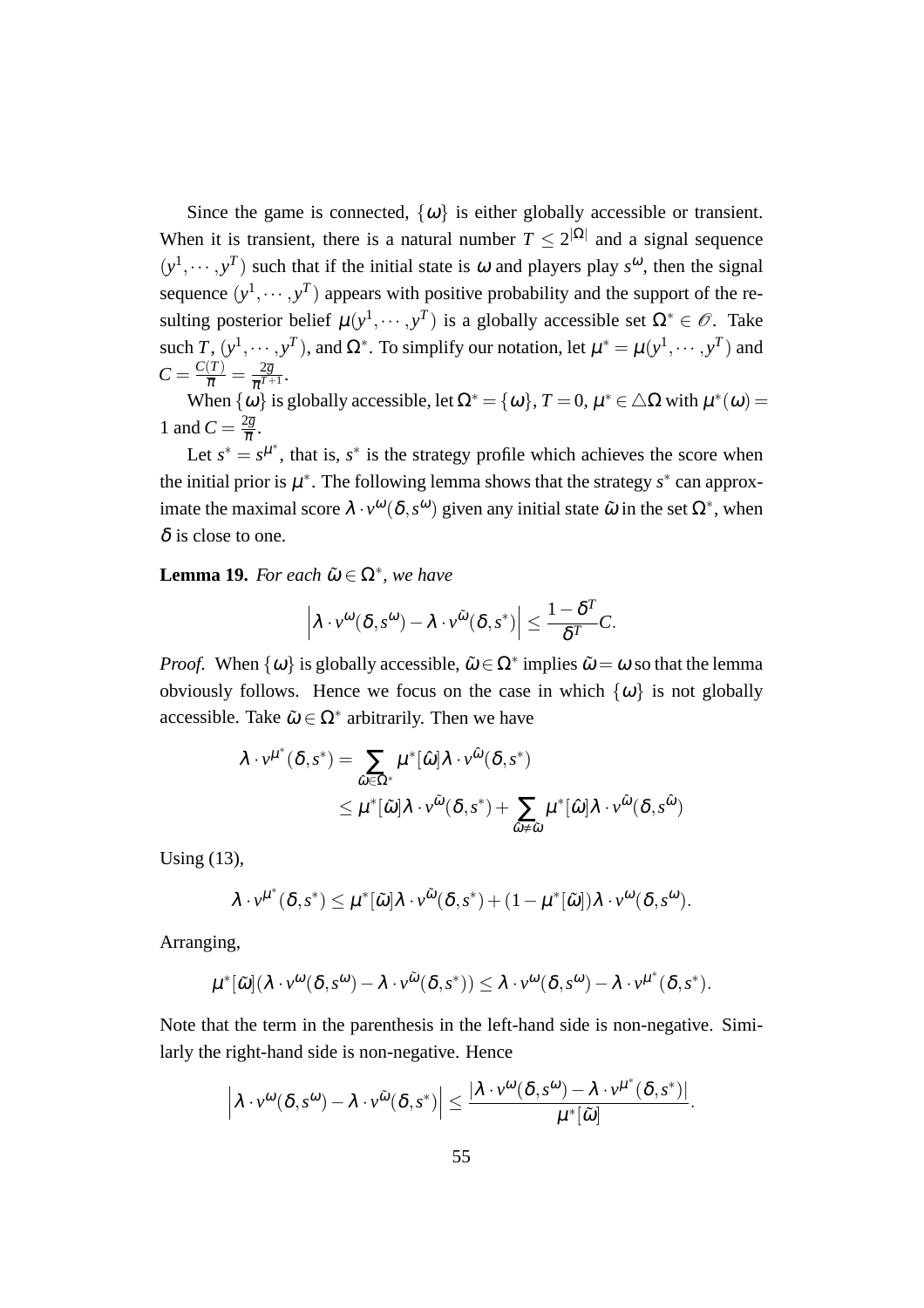By the definition of  $\bar{\pi}$ , we have  $\mu^*[\tilde{\omega}] \geq \bar{\pi}$ , and hence

$$
\left|\lambda\cdot\nu^\omega(\delta,s^\omega)-\lambda\cdot\nu^{\tilde\omega}(\delta,s^*)\right|\leq \frac{|\lambda\cdot\nu^\omega(\delta,s^\omega)-\lambda\cdot\nu^{\mu^*}(\delta,s^*)|}{\overline\pi}.
$$

Using Lemma 18, the result follows.  $Q.E.D.$ 

Now, take an arbitrary  $\mu$  whose support is a subset of  $\Omega^*$ . The following lemma shows that when  $\delta$  is close to one, the strategy  $s^*$  approximates the maximal score  $\lambda \cdot v^{\omega}(\delta, s^{\omega})$  for such initial prior  $\mu$ .

**Lemma 20.** *For each*  $\mu$  *such that*  $\mu(\tilde{\omega}) = 0$  *for all*  $\tilde{\omega} \notin \Omega^*$ *, we have* 

$$
|\lambda \cdot v^{\omega}(\delta, s^{\omega}) - \lambda \cdot v^{\mu}(\delta, s^*)| \leq \frac{1 - \delta^T}{\delta^T} C.
$$

*Proof.* We have

$$
\lambda \cdot \nu^{\tilde{\mu}}(\boldsymbol{\delta},s^*) = \sum_{\tilde{\omega} \in \Omega^*} \tilde{\mu}(\tilde{\omega}) \lambda \cdot \nu^{\tilde{\omega}}(\boldsymbol{\delta},s^*).
$$

Subtracting both sides from  $\lambda \cdot v^{\omega}(\delta, s^{\omega}),$ 

$$
\lambda\cdot \nu^\omega(\delta, s^\omega)-\lambda\cdot \nu^{\tilde{\mu}}(\delta, s^*)=\sum_{\tilde{\omega}\in \Omega^*}\tilde{\mu}(\tilde{\omega})(\lambda\cdot \nu^\omega(\delta, s^\omega)-\lambda\cdot \nu^{\tilde{\omega}}(\delta, s^*)).
$$

Then from Lemma 19, the result follows. *Q.E.D.* 

Since  $\Omega^*$  is globally accessible, given any initial prior  $\mu$ , there is a natural number  $T(\mu) \le 4^{|\Omega|}$  and an action sequence  $a(\mu) = (a^1(\mu), \dots, a^{T(\mu)}(\mu))$  such that the support of the posterior belief at the beginning of period  $T(\mu) + 1$  is a subset of  $\Omega^*$  with probability at least  $\pi^* = \frac{1}{\Omega}$  $\frac{1}{|\Omega|}\overline{\pi}^{4^{|\Omega|}}.$ 

Now let  $\mu^{**}$  be such that  $\mu^{**}(\omega) = \frac{1}{|\Omega|}$  for each  $\omega$ . Given the initial prior  $\mu^{**}$ , consider the following strategy profile *s ∗∗*:

- Let  $\mu^{(1)} = \mu^{**}$ .
- Players play the action sequence  $a(\mu^{(1)})$  for the first  $T(\mu^{(1)})$  periods. Let  $\mu^{(2)}$  be the posterior belief in period  $T(\mu^{(1)})+1$ .
- If the support of the posterior belief  $\mu^{(2)}$  is a subset of  $\Omega^*$ , then players play *s ∗* in the rest of the game.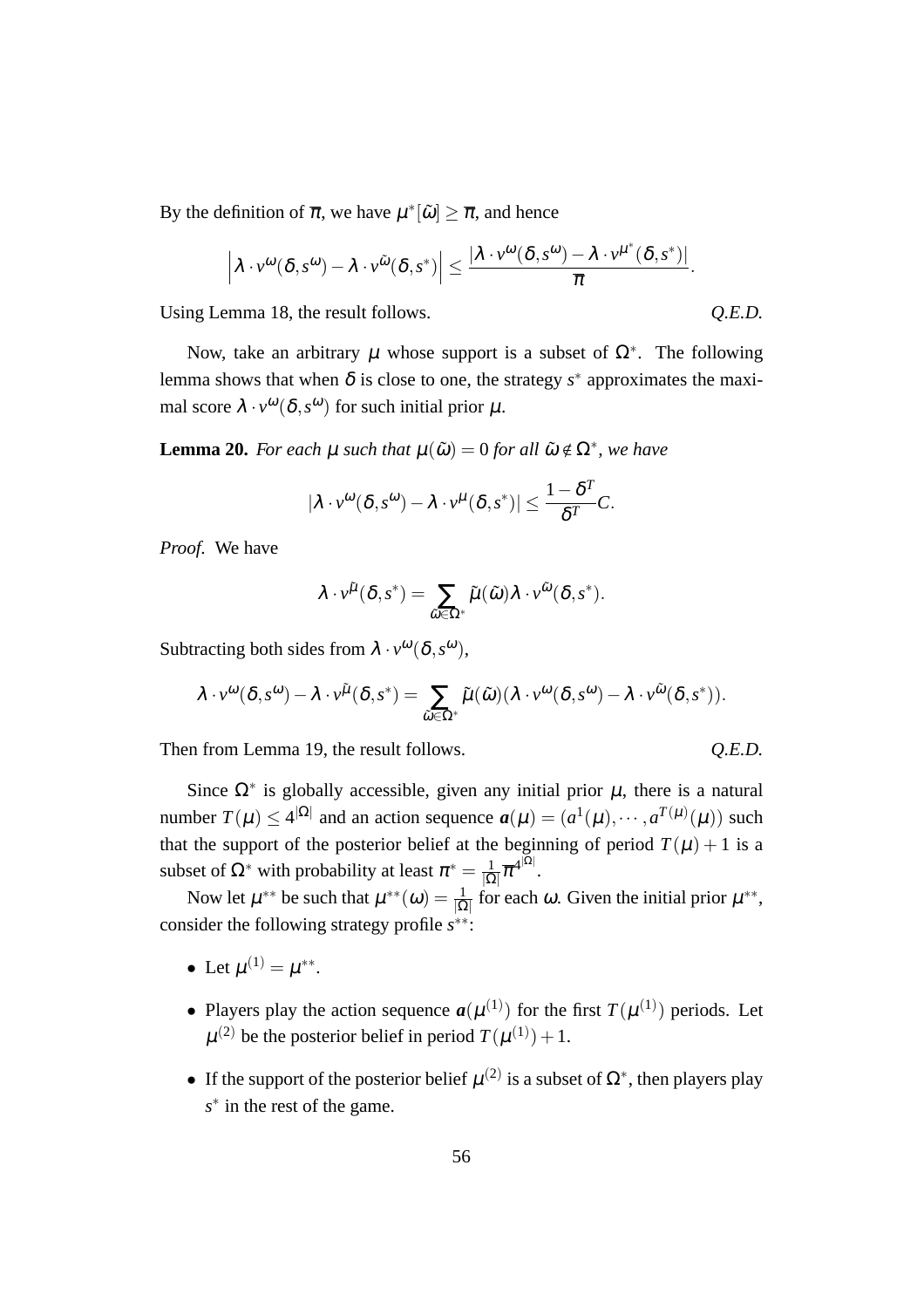- If not, then players play  $a(\mu^{(2)})$  for the next  $T(\mu^{(2)})$  periods. Let  $\mu^{(3)}$  be the posterior belief after that.
- If the support of the posterior belief  $\mu^{(3)}$  is a subset of  $\Omega^*$ , then players play *s ∗* in the continuation game.
- *•* And so on.

Intuitively, for the first  $T(\mu^{(1)})$  periods, players play an action sequence which can potentially induce a posterior belief whose support is a subset of  $\Omega^*$ . Let  $\mu^{(2)}$ be the posterior belief, and if its support is indeed a subset of  $\Omega^*$ , they play the strategy profile *s ∗* in the continuation game. Lemma 20 guarantees that the score in the continuation payoff after the switch to *s*<sup>∗</sup> approximates the maximal score  $\lambda \cdot v^{\omega}(\delta, s^{\omega})$ . If the support of  $\mu^{(2)}$  is not a subset of  $\Omega^*$ , once again players play an action sequence which can potentially induce a posterior belief whose support is a subset of  $\Omega^*$ . And they do the same thing over and over.

The following lemma shows that the score given the initial prior  $\mu^{**}$  and the strategy profile  $s^{**}$  approximates the maximal score  $\lambda \cdot v^{\omega}(\delta, s^{\omega})$  when  $\delta$  is close to one. Let  $\tilde{C} = \frac{4\overline{g}}{\pi^*}$ .

#### **Lemma 21.** *We have*

$$
\left|\lambda\cdot v^{\omega}(\delta,s^{\omega})-\lambda\cdot v^{\mu^{**}}(\delta,s^{**})\right|\leq \frac{1-\delta^T}{\delta^T}C+(1-\delta^{4^{|\Omega|}})\tilde{C}.
$$

*Proof.* If  $\frac{1-\delta^T}{\delta T}$  $\frac{-\delta^2}{\delta^T}C \geq \overline{g}$ , then the result is obvious because we have  $\left|\lambda \cdot v^{\omega}(\delta, s^{\omega}) - v\right|$  $\lambda \cdot v^{\mu^{**}}(\delta, s^{**}) \leq \overline{g}$ . So in what follows, we assume that  $\frac{1-\delta^T}{\delta T}$  $\frac{-\bm{o}^2}{\delta^T}C < \overline{g},$ 

Suppose that the initial prior is  $\mu^{**}$  and players play the strategy profile  $s^{**}$ . By the definition of  $s^{**}$ , once the support of the posterior belief  $\mu^{(k)}$  reaches a subset of  $\Omega^*$  for some *k*, players switch their continuation play to  $s^*$ , and Lemma 20 ensures that the score in the continuation game is at least  $\lambda \cdot v^{\omega}(\delta, s^{\omega}) - \frac{1-\delta^T}{\delta T}$  $\frac{-\boldsymbol{\mathrm{o}}\cdot}{\boldsymbol{\delta}^T}C.$ This implies that after the switch to  $s^*$ , the "per-period score" in the continuation game is at least  $\lambda \cdot v^{\omega}(\delta, s^{\omega}) - \frac{1 - \delta^T}{\delta^T}$  $\frac{-\delta^T}{\delta^T}C$ . To simplify the notation, let *v*<sup>\*</sup> denote this payoff lower bound, that is,  $v^* = \lambda \cdot v^{\omega}(\delta, s^{\omega}) - \frac{1 - \delta^T}{\delta T}$  $\frac{\partial^2}{\partial T}C$ . On the other hand, the per-period score before the switch to *s*<sup>\*</sup> is at least  $-2\overline{g}$ , since  $\lambda \cdot g^{0}(a) \le -2\overline{g}$  for all  $\omega$  and  $\alpha$ . For each  $t$ , let  $\rho^t$  denote the probability that the switch to  $s^*$  does not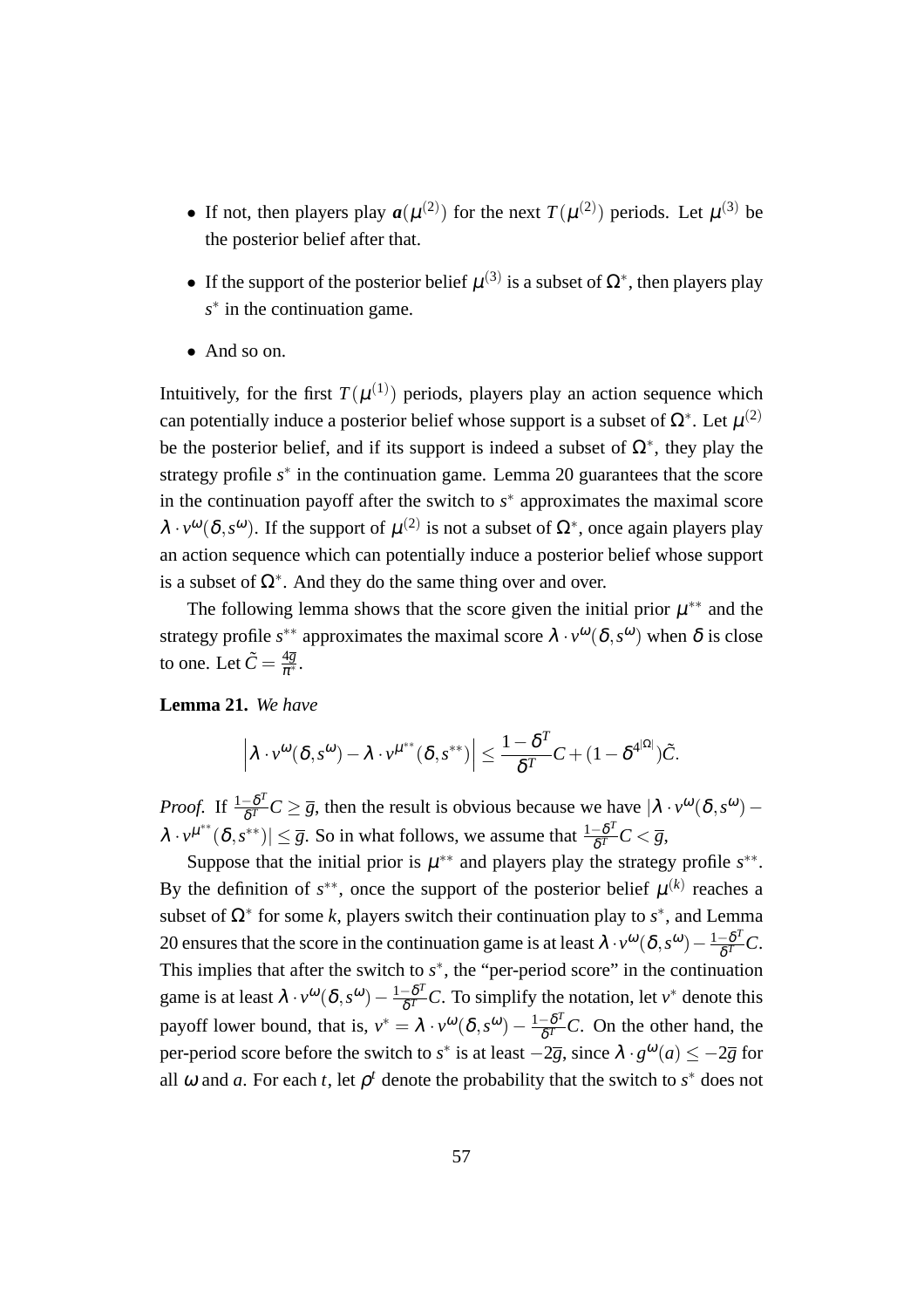happen until the end of period *t*. Let  $\rho^0 = 1$ . Then from the above argument, we have

$$
\lambda \cdot v^{\mu^{**}}(\delta, s^{**}) \ge (1-\delta) \sum_{t=1}^{\infty} \delta^{t-1} \left\{ \rho^{t-1}(-2\overline{g}) + (1-\rho^{t-1})v^* \right\}.
$$
 (14)

Recall that the length of the action sequence  $a(\mu)$  is at most  $4^{|\Omega|}$  for each  $\mu$ . Recall also that the probability that the action sequence  $a(\mu)$  does not induce the switch to  $s^*$  is at most  $1 - \pi^*$  for each  $\mu$ . Hence we have

$$
\rho^{n4^{|\Omega|}+k}\leq (1-\pi^*)^n
$$

for each  $n = 0, 1, \cdots$  and  $k \in \{0, \cdots, 4|\Omega| - 1\}$ . This inequality, together with  $-2\overline{g} \le v^*$ , implies that

$$
\rho^{n4^{|\Omega|}+k}(-2\overline{g})+(1-\rho^{n4^{|\Omega|}+k})v^* \geq (1-\pi^*)^n(-2\overline{g})+\{1-(1-\pi^*)^n\}v^*
$$

for each  $n = 0, 1, \dots$  and  $k \in \{0, \dots, 4^{|\Omega|} - 1\}$ . Plugging this inequality into (14), we obtain

$$
\lambda \cdot v^{\mu^{**}}(\delta, s^{**}) \ge (1-\delta) \sum_{n=1}^{\infty} \sum_{k=1}^{\infty} \delta^{(n-1)4^{|\Omega|}+k-1} \left[ \frac{- (1-\pi^*)^{n-1} 2\overline{g}}{+ \{1-(1-\pi^*)^{n-1}\} v^*} \right].
$$
  
\nSince  $\sum_{k=1}^{4^{|\Omega|}} \delta^{(n-1)4^{|\Omega|}+k-1} = \frac{\delta^{(n-1)4^{|\Omega|}} (1-\delta^{4^{|\Omega|}})}{1-\delta},$   
\n
$$
\lambda \cdot v^{\mu^{**}}(\delta, s^{**}) \ge (1-\delta^{4^{|\Omega|}}) \sum_{n=1}^{\infty} \delta^{(n-1)4^{|\Omega|}} \left[ \frac{- (1-\pi^*)^{n-1} 2\overline{g}}{+ \{1-(1-\pi^*)^{n-1}\} v^*} \right]
$$
  
\n
$$
= -(1-\delta^{4^{|\Omega|}}) \sum_{n=1}^{\infty} \left\{ (1-\pi^*) \delta^{4^{|\Omega|}} \right\}^{n-1} 2\overline{g}
$$
  
\n
$$
+ (1-\delta^{4^{|\Omega|}}) \sum_{n=1}^{\infty} \left[ (\delta^{4^{|\Omega|}})^{n-1} - \left\{ (1-\pi^*) \delta^{4^{|\Omega|}} \right\}^{n-1} \right] v^*.
$$
  
\nSince  $\sum_{n=1}^{\infty} \left\{ (1-\pi^*) \delta^{4^{|\Omega|}} \right\}^{n-1} = \frac{1}{1-(1-\pi^*)\delta^{4^{|\Omega|}}} \text{ and } \sum_{n=1}^{\infty} (\delta^{4^{|\Omega|}})^{n-1} = \frac{1}{1-\delta^{4^{|\Omega|}}},$   
\n
$$
\lambda \cdot v^{\mu^{**}}(\delta, s^{**}) \ge -\frac{(1-\delta^{4^{|\Omega|}})^2\overline{g}}{1-(1-\delta^{4^{|\Omega|}})^2} + \frac{\delta^{4^{|\Omega|}}\pi^*}{1-(1-\delta^{4^{|\Omega|}})^2} v^*.
$$

$$
v^{\mu^{**}}(\delta, s^{**}) \geq -\frac{(1-\delta^{4^{|\kappa|}})^2 \overline{g}}{1-(1-\pi^*)\delta^{4^{|\Omega|}}} + \frac{\delta^{4^{|\kappa|}} \pi^*}{1-(1-\pi^*)\delta^{4^{|\Omega|}}},
$$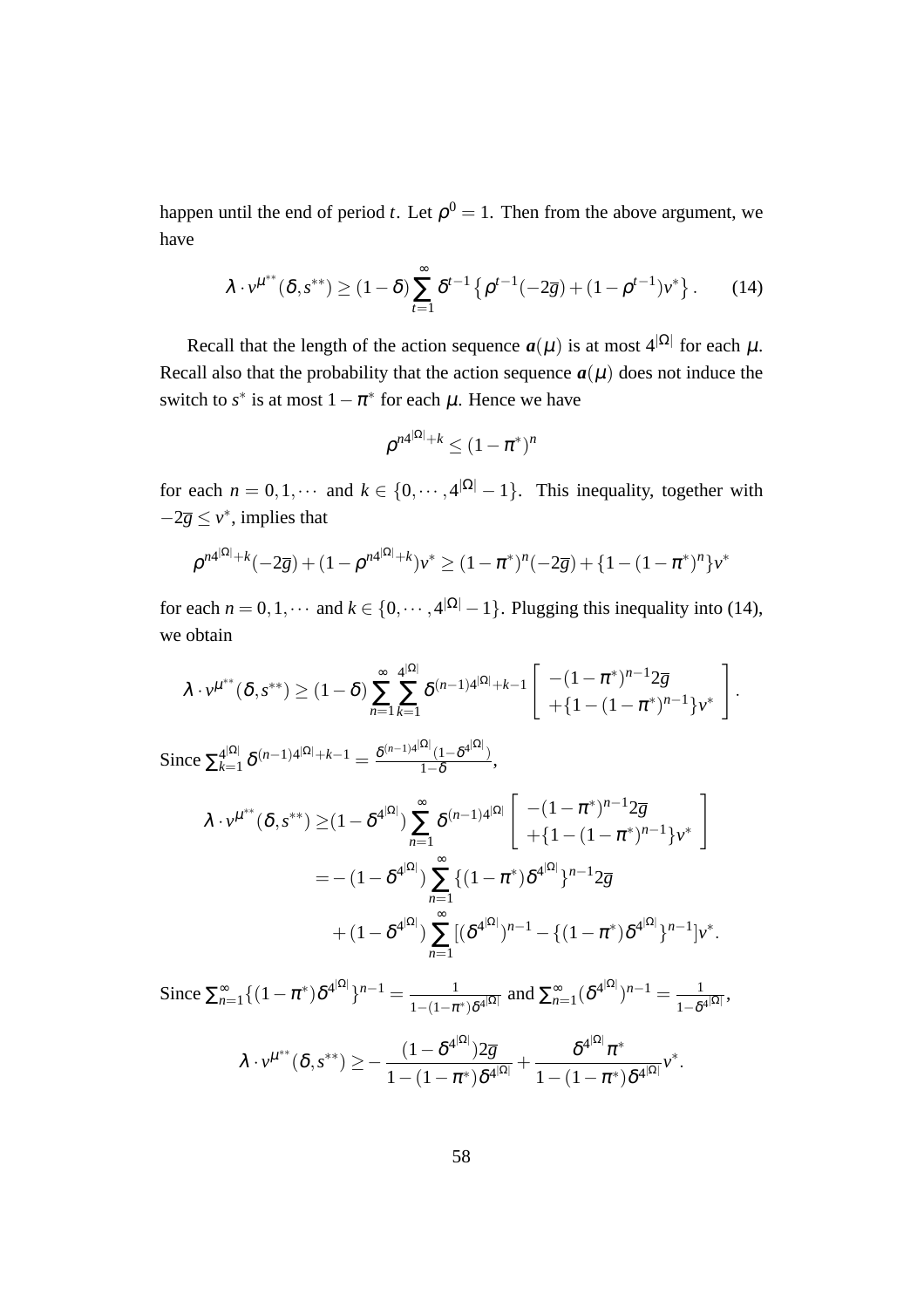Subtracting both sides from  $\lambda \cdot v^{\omega}(\delta, s^{\omega})$ , we have

$$
\begin{aligned} &\lambda \cdot \nu^\omega(\delta,s^\omega) - \lambda \cdot \nu^{\mu^{**}}(\delta,s^{**}) \\&\leq \frac{(1-\delta^{4^{|\Omega|}})2\overline{g}}{1-(1-\pi^*)\delta^{4^{|\Omega|}}} + \frac{\delta^{4^{|\Omega|}} \pi^*(1-\delta^T)C}{\{1-(1-\pi^*)\delta^{4^{|\Omega|}}\}\delta^T} - \frac{(1-\delta^{4^{|\Omega|}})\lambda \cdot \nu^\omega(\delta,s^\omega)}{1-(1-\pi^*)\delta^{4^{|\Omega|}}} \end{aligned}
$$

Since  $\lambda \cdot v^{\omega}(\delta, s^{\omega}) \ge -2\overline{g}$ ,

$$
\lambda \cdot v^{\omega}(\delta, s^{\omega}) - \lambda \cdot v^{\mu^{**}}(\delta, s^{**})
$$
\n
$$
\leq \frac{(1 - \delta^{4^{|\Omega|}})2\overline{g}}{1 - (1 - \pi^*)\delta^{4^{|\Omega|}}} + \frac{\delta^{4^{|\Omega|}} \pi^*(1 - \delta^T)C}{\{1 - (1 - \pi^*)\delta^{4^{|\Omega|}}\}\delta^T} + \frac{(1 - \delta^{4^{|\Omega|}})2\overline{g}}{1 - (1 - \pi^*)} \\
\leq \frac{(1 - \delta^{4^{|\Omega|}})4\overline{g}}{1 - (1 - \pi^*)} + \frac{\pi^*(1 - \delta^T)C}{\{1 - (1 - \pi^*)\}\delta^T} \\
= \frac{(1 - \delta^{4^{|\Omega|}})4\overline{g}}{\pi^*} + \frac{(1 - \delta^T)C}{\delta^T} \\
= \frac{1 - \delta^T}{\delta^T}C + (1 - \delta^{4^{|\Omega|}})\tilde{C}
$$

Hence the result follows.  $Q.E.D.$ 

The next lemma asserts that the strategy profile *s ∗∗* can approximate the maximal score regardless of the initial state  $\tilde{\omega}$ .

**Lemma 22.** *For each*  $\tilde{\omega} \in \Omega$ *, we have* 

$$
\left|\lambda\cdot v^{\omega}(\delta,s^{\omega})-\lambda\cdot v^{\tilde{\omega}}(\delta,s^{**})\right|\leq \frac{1-\delta^T}{\delta^T}C|\Omega|+(1-\delta^{4^{|\Omega|}})\tilde{C}|\Omega|.
$$

*Proof.* The proof is very similar to that of Lemma 19. Replace  $\Omega^*$ ,  $\mu^*$ ,  $s^*$ , and  $\overline{\pi}$ in the proof of Lemma 19 with  $\Omega$ ,  $\mu^{**}$ ,  $s^{**}$ , and  $\frac{1}{|\Omega|}$ , respectively. Then we have

$$
\left|\lambda\cdot\nu^\omega(\delta,s^\omega)-\lambda\cdot\nu^{\tilde\omega}(\delta,s^{**})\right|\leq |\Omega|\cdot|\lambda\cdot\nu^\omega(\delta,s^\omega)-\lambda\cdot\nu^{\mu^{**}}(\delta,s^{**})|
$$

for each  $\delta$  and  $\tilde{\omega} \in \Omega$ . Then from Lemma 21, the result follows.  $Q.E.D.$ 

The next lemma implies that the strategy profile *s ∗∗* can approximate the maximal score regardless of the initial prior  $\mu$ .

**Lemma 23.** *For all*  $\mu \in \Delta\Omega$ *,* 

$$
|\lambda \cdot v^{\omega}(\delta, s^{\omega}) - \lambda \cdot v^{\mu}(\delta, s^{**})| \leq \frac{1 - \delta^T}{\delta^T} C|\Omega| + (1 - \delta^{4^{|\Omega|}})\tilde{C}|\Omega|.
$$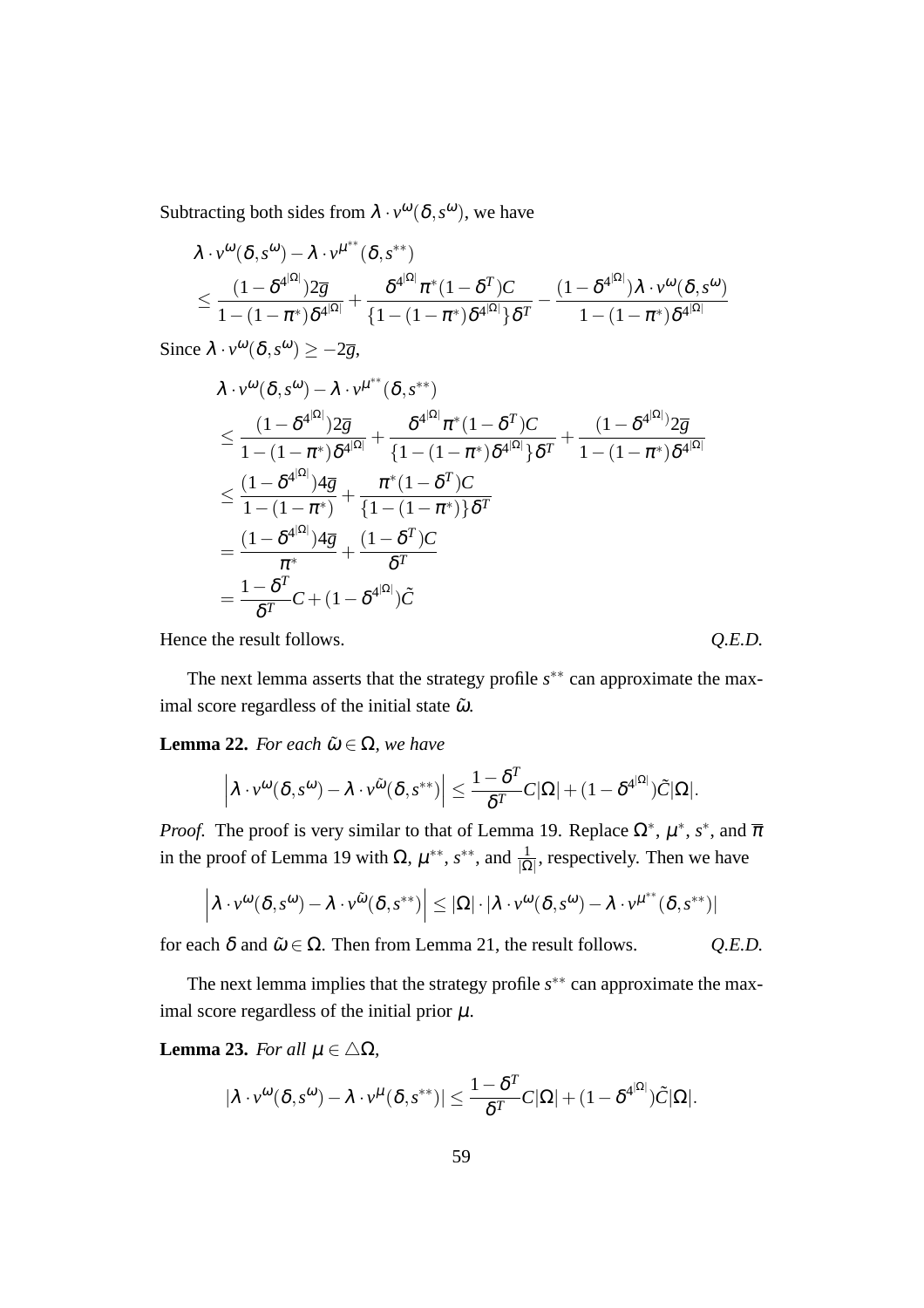*Proof.* The proof is very similar to that of Lemma 20. Replace  $\Omega^*$  and  $s^*$  in the proof of Lemma 20 with  $\Omega$  and  $s^{**}$ , respectively. In the last step of the proof, use Lemma 22 instead of Lemma 19. *Q.E.D.*

From Lemma 23 and

$$
\lambda \cdot v^{\omega}(\delta, s^{\omega}) \ge \lambda \cdot v^{\mu}(\delta, s^{\mu}) \ge \lambda \cdot v^{\mu}(\delta, s^{**}), \qquad (15)
$$

we have

$$
|\lambda \cdot v^{\omega}(\delta, s^{\omega}) - \lambda \cdot v^{\mu}(\delta, s^{\mu})| \leq \frac{1 - \delta^{T}}{\delta^{T}} C |\Omega| + (1 - \delta^{4^{|\Omega|}}) \tilde{C} |\Omega|.
$$

This implies clause (i), since  $T \leq 2^{|\Omega|}$ ,  $C = \frac{2\overline{g}}{\overline{\pi}T}$  $\frac{2\overline{g}}{\overline{\pi}^{T+1}}$  and  $\tilde{C} = \frac{4\overline{g}}{\pi^*}$  for any  $\delta$  and  $\lambda$  . To prove (ii), set  $s = s^{**}$ . Then from Lemma 23 and (15), we obtain

$$
|\lambda \cdot v^{\mu}(\delta, s^{**}) - \lambda \cdot v^{\mu}(\delta, s^{\mu})| \leq \frac{1 - \delta^{T}}{\delta^{T}} C |\Omega| + (1 - \delta^{4^{|\Omega|}}) \tilde{C} |\Omega|,
$$

which implies clause (ii).

## **B.6 Proof of Lemma 8**

Take  $\lambda$ ,  $\mu$ , and  $\varepsilon > 0$  arbitrarily. Let  $\overline{\delta} \in (0,1)$  be such that

$$
\left|\max_{v \in V^{\mu}(\overline{\delta})} \lambda \cdot v - \limsup_{\delta \to 1} \max_{v \in V^{\mu}(\delta)} \lambda \cdot v \right| < \frac{\varepsilon}{2},\tag{16}
$$

and such that there is *s <sup>∗</sup>* with

$$
\left| \max_{v \in V^{\mu}(\overline{\delta})} \lambda \cdot v - \lambda \cdot v^{\tilde{\mu}}(\overline{\delta}, s^*) \right| < \frac{\varepsilon}{2}
$$
 (17)

for all  $\tilde{\mu}$ . (The existence of such  $\overline{\delta}$  is guaranteed by Lemma 7.) It suffices to show that

$$
\limsup_{\delta \to 1} \max_{\nu \in V^{\mu}(\delta)} \lambda \cdot \nu - \max_{\nu \in V^{\mu}(\delta)} \lambda \cdot \nu < \varepsilon \tag{18}
$$

for all  $\delta \in (\overline{\delta}, 1)$ .

Take  $\delta \in (\overline{\delta}, 1)$  arbitrarily, and let  $p = \frac{\delta}{\delta}$  $\frac{\delta}{\delta}$ . Consider the following strategy profile  $s^{**}$ : Play  $s^*$  until the "random termination period" *t* such that  $z^t > p$  and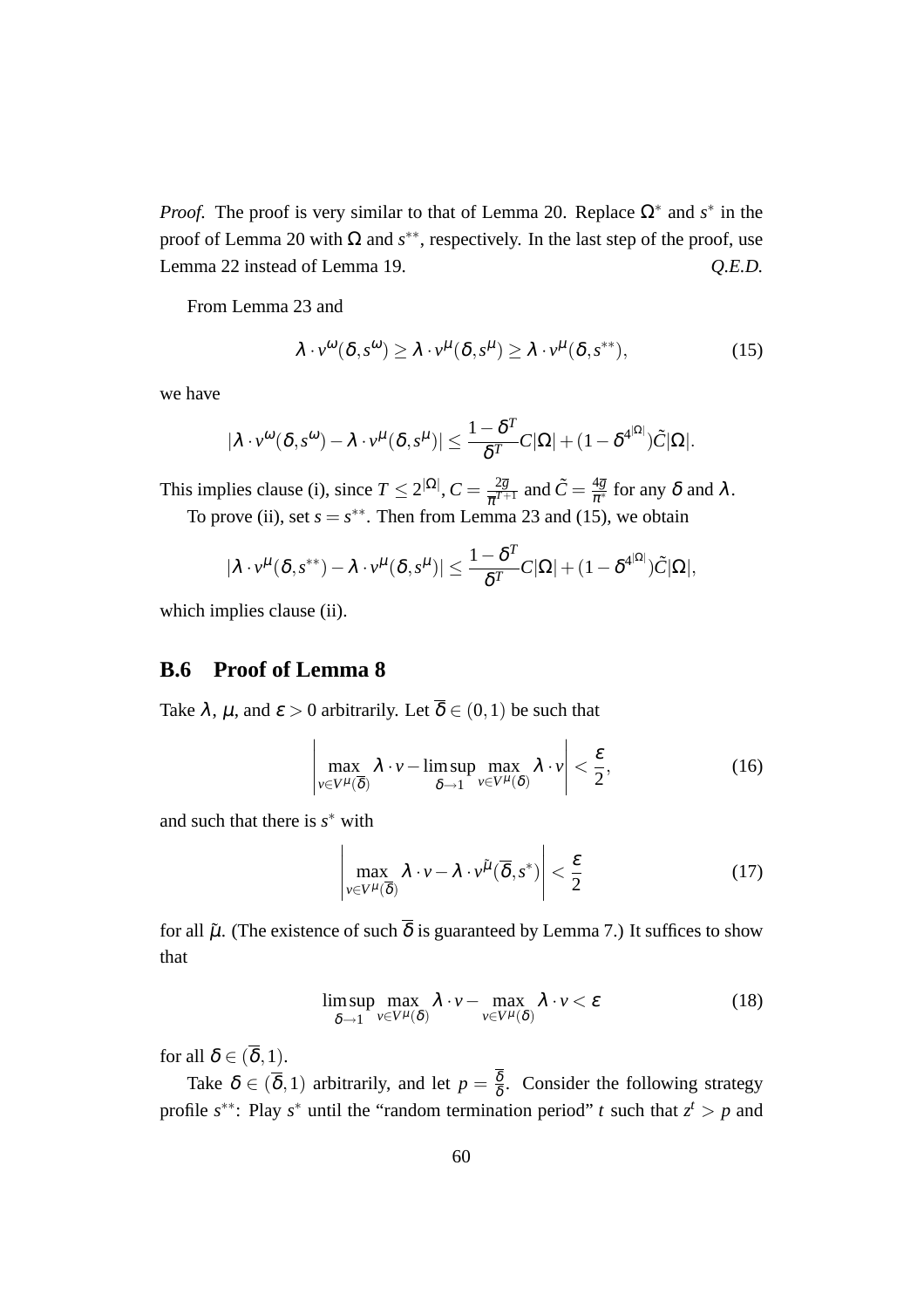$z^{\tau} \leq p$  for all  $\tau < t$ . After the random termination period *t*, play *s*<sup>\*</sup> once again from period  $t + 1$ , until the next random termination period, and so on. Intuitively, players revise their play with probability 1*− p* in each period.

Let  $\mu^* \in \arg\min_{\tilde{\mu}} \lambda \cdot v^{\tilde{\mu}}(\delta, s^{**})$ . Suppose that  $s^{**}$  is played in the stochastic game with initial prior  $\mu^*$  and discount factor  $\delta$ . Then the corresponding score is

$$
\lambda \cdot v^{\mu^*}(\delta, s^{**}) = (1 - \delta)E\left[\sum_{t=1}^{\infty} (p\delta)^{t-1} \lambda \cdot g^{\omega^t}(a^t) \middle| \mu^*, s^*\right] + (1 - p) \sum_{t=1}^{\infty} p^{t-1} \delta^t E^t[\lambda \cdot v^{\mu(h^t)}(\delta, s^{**}) | \mu^*, s^*]
$$

where  $\mu(h^t)$  denotes the posterior belief at the beginning of period  $t + 1$  given the initial prior  $\mu^*$  and the past history  $h^t$ . Note that

$$
E\left[\sum_{t=1}^{\infty} (p\delta)^{t-1} \lambda \cdot g^{\omega^t}(a^t) \middle| \mu^*, s^* \right] = \frac{\lambda \cdot v^{\mu^*}(\overline{\delta}, s^*)}{1 - p\delta}.
$$

Hence we have

$$
\lambda \cdot v^{\mu^*}(\delta, s^{**}) = \frac{(1-\delta)}{1-p\delta} \lambda \cdot v^{\mu^*}(\overline{\delta}, s^*)
$$
  
+ 
$$
(1-p) \sum_{t=1}^{\infty} p^{t-1} \delta^t E^t[\lambda \cdot v^{\mu(h^t)}(\delta, s^{**}) | \mu^*, s^*].
$$

Since  $\mu^*$  minimizes  $\lambda \cdot v^{\tilde{\mu}}(\delta, s^{**})$ , we obtain

$$
\lambda \cdot v^{\mu^*}(\delta, s^{**}) \geq \frac{(1-\delta)}{1-p\delta} \lambda \cdot v^{\mu^*}(\overline{\delta}, s^*) + (1-p) \sum_{t=1}^{\infty} p^{t-1} \delta^t \lambda \cdot v^{\mu^*}(\delta, s^{**})
$$
  
= 
$$
\frac{(1-\delta)}{1-p\delta} \lambda \cdot v^{\mu^*}(\overline{\delta}, s^*) + \frac{(1-p)\delta}{1-p\delta} \lambda \cdot v^{\mu^*}(\delta, s^{**}).
$$

Arranging,

$$
\lambda \cdot \nu^{\mu^*}(\delta, s^{**}) \geq \lambda \cdot \nu^{\mu^*}(\overline{\delta}, s^*).
$$

Then from (16) and (17), we have

$$
\lambda \cdot \nu^{\mu^*}(\delta, s^{**}) > \limsup_{\delta \to 1} \max_{\nu \in V^{\omega}(\delta)} \lambda \cdot \nu - \varepsilon.
$$

This implies (18), since we have

$$
\max_{v \in V^{\mu}(\delta)} \lambda \cdot v \geq \lambda \cdot v^{\mu}(\delta, s^{**}) \geq \lambda \cdot v^{\mu^*}(\delta, s^{**}).
$$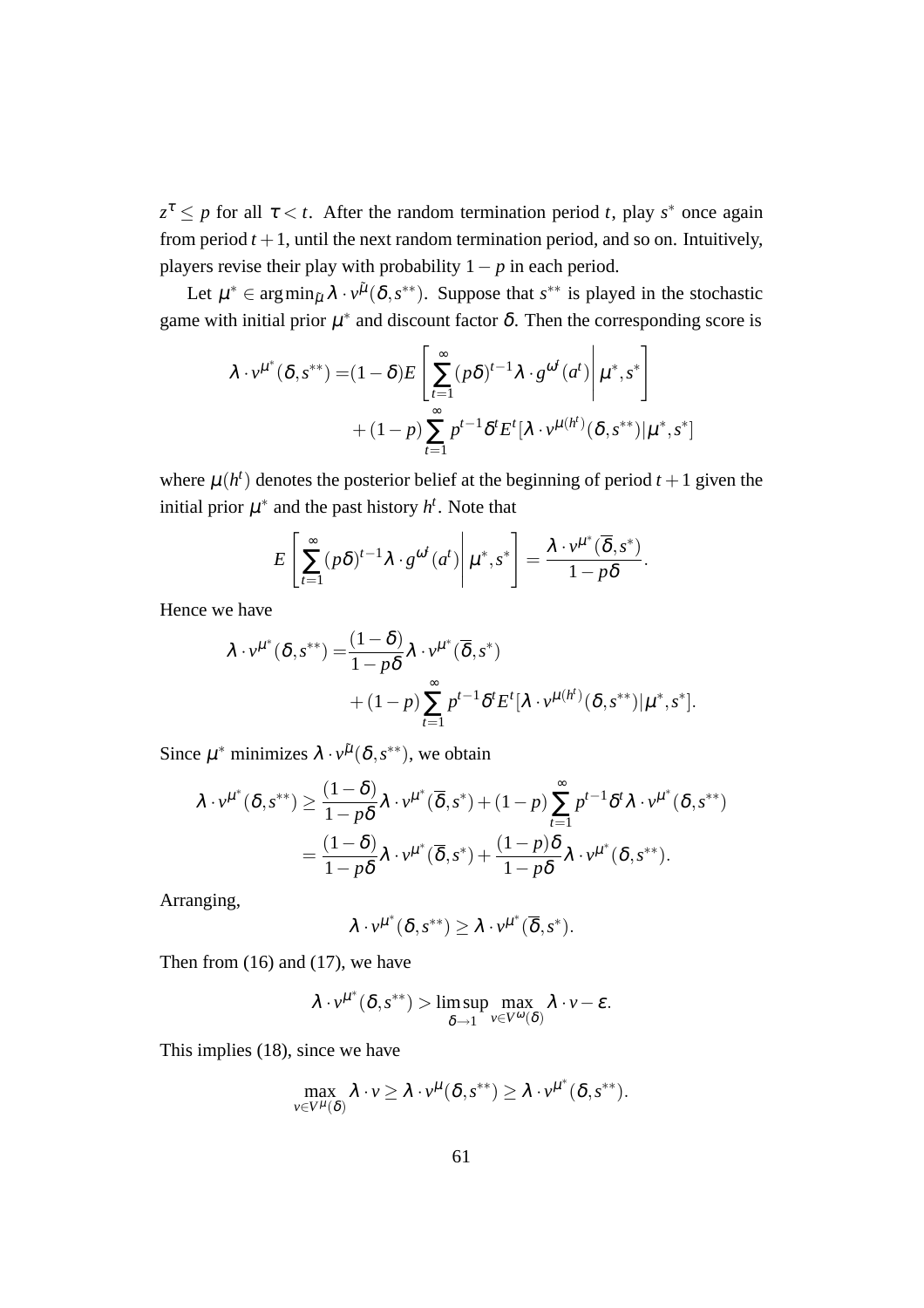### **B.7 Proof of Lemma 9**

Note that  $\lim_{\delta \to 1} \max_{v \in V^{\mu}(\delta)} \lambda \cdot v$  is continuous with respect to  $\lambda$ . Note also that  $\{\max_{v \in V^\mu(\delta)} \lambda \cdot v\}_{(\delta,\mu)}$  is equi-Lipschitz continuous with respect to  $\lambda$ , since *V*<sup> $\mu$ </sup>( $\delta$ ) is included in the bounded set  $\times_{i \in I} [-\overline{g}_i, \overline{g}_i]$  for all  $\delta$  and  $\mu$ . Hence, for each  $\lambda$ , there is an open set  $U_{\lambda} \subset \Lambda$  containing  $\lambda$  such that

$$
\left| \lim_{\delta \to 1} \max_{\nu \in V^{\mu}(\delta)} \tilde{\lambda} \cdot \nu - \lim_{\delta \to 1} \max_{\nu \in V^{\mu}(\delta)} \lambda \cdot \nu \right| < \frac{\varepsilon}{3} \tag{19}
$$

for all  $\tilde{\lambda} \in U_{\lambda}$  and  $\mu$ , and such that

$$
\left|\max_{v \in V^{\mu}(\delta)} \tilde{\lambda} \cdot v - \max_{v \in V^{\mu}(\delta)} \lambda \cdot v\right| < \frac{\varepsilon}{3} \tag{20}
$$

for all  $\tilde{\lambda} \in U_{\lambda}$ ,  $\delta \in (0,1)$ , and  $\mu$ . The family of open sets  $\{U_{\lambda}\}_{\lambda \in \Lambda}$  covers the compact set  $\Lambda$ , so there is a finite subcover  $\{U_{\lambda}\}_{\lambda \in \Lambda^*}$ . Since the set  $\Lambda^* \subset \Lambda$  is a finite set of directions  $\lambda$ , there is  $\overline{\delta} \in (0,1)$  such that

$$
\left|\lim_{\delta \to 1} \max_{\nu \in V^\mu(\delta)} \lambda \cdot \nu - \max_{\nu \in V^\mu(\delta)} \lambda \cdot \nu \right| < \frac{\varepsilon}{3}
$$

for all  $\lambda \in \Lambda^*$ ,  $\delta \in (\overline{\delta}, 1)$ , and  $\mu$ . Plugging (19) and (20) into this, we obtain

$$
\left|\lim_{\delta\to 1}\max_{\nu\in V^{\mu}(\delta)}\lambda\cdot\nu-\max_{\nu\in V^{\mu}(\delta)}\lambda\cdot\nu\right|<\varepsilon.
$$

for all  $\lambda \in \Lambda$ ,  $\delta \in (\overline{\delta}, 1)$ , and  $\mu$ , as desired.

#### **B.8 Proof of Lemma 10**

Take an arbitrary singleton set  $\{\omega\}$  which is not asymptotically accessible. It is sufficient to show that this set  $\{\omega\}$  is weakly transient.

Take an arbitrary action sequence  $(a^1, a^2, \dots)$ . Suppose that the initial prior assigns probability one on  $\omega$  and that the action sequence  $(a^1, a^2, \dots)$  is played. Since signals do not reveal the current or next state, the support of the posterior belief in period *t* does not depend on realized signals  $(y<sup>1</sup>, · · · , y<sup>t-1</sup>)$ , so we denote it by  $\Omega^t \subset \Omega$  for each *t*. Then, since  $\Omega$  is finite, there must be *t* and  $\tilde{t} \neq t$  such that  $\Omega^t = \Omega^{\tilde{t}}$ . Pick such *t* and  $\tilde{t}$ , and without loss of generality, assume that  $t \leq 2^{|\Omega|}$  and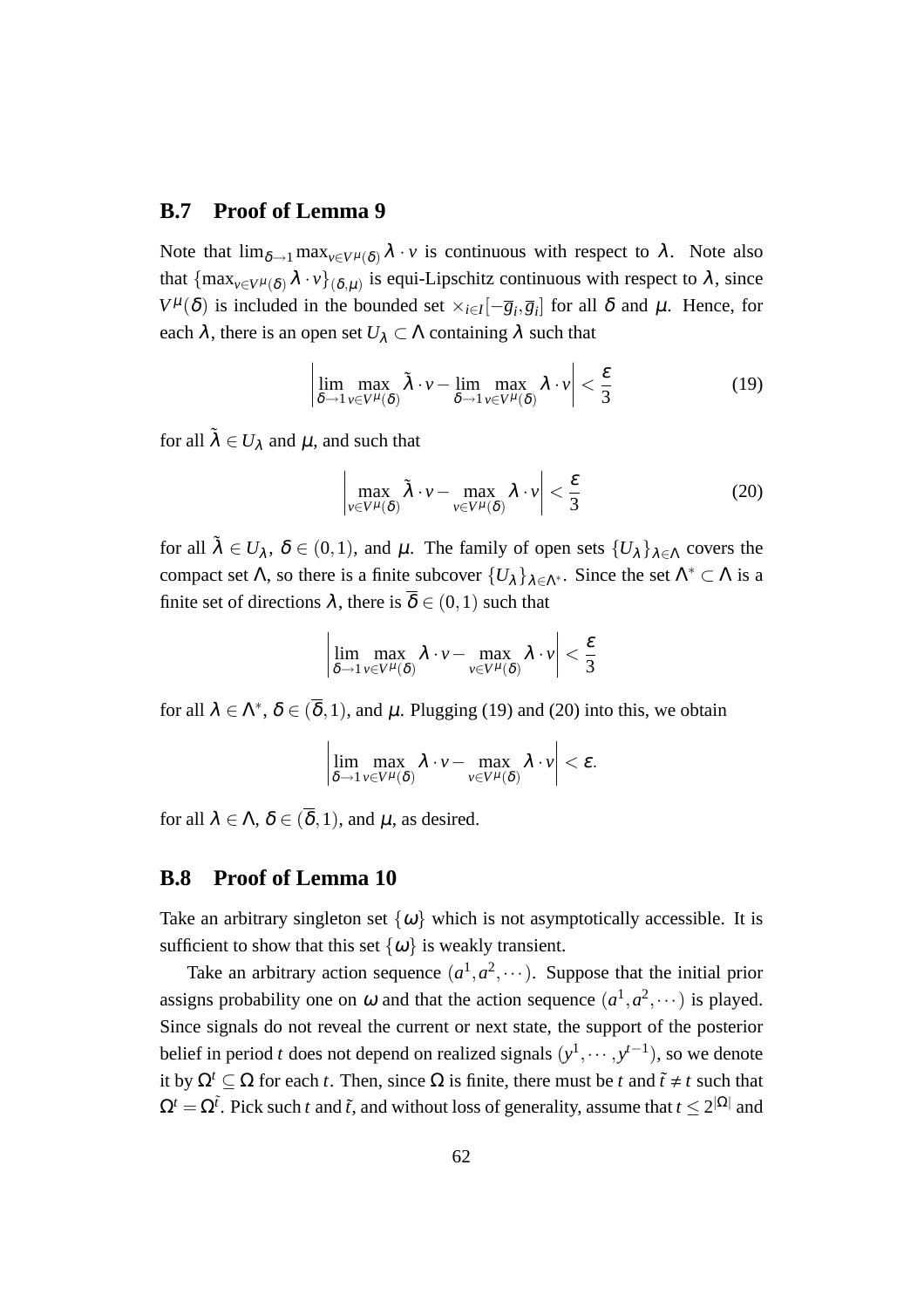$\tilde{t} \leq 2^{|\Omega|+1}$ . Let  $(\hat{a}^1, \dots, \hat{a}^{\tilde{t}-t})$  be the action sequence chosen from period *t* to period  $\tilde{t}$  − 1, that is, let  $\hat{a}^k = a^{t+k-1}$  for each *k*. Also, let  $\Omega^* = \Omega^t = \Omega^t$ . By the definition, if the support of the initial prior is  $\Omega^*$  and players play the sequence  $(\hat{a}^1, \dots, \hat{a}^{\tilde{t}-t})$ repeatedly, then the support of the posterior belief after period  $n(\tilde{t} - t)$  is also in the set  $\Omega^*$  for each natural number *n*.

Recall that our goal is to prove weak transience of  $\{\omega\}$ . For this, it is sufficient to show that the set  $\Omega^*$  is asymptotically accessible; that is, given any initial prior  $\mu$ , there is an action sequence and a signal sequence so that the posterior belief puts probability at least  $1 - \varepsilon$  on  $\Omega^*$ . To prove this, the following two lemmas are useful. The first lemma shows that there is  $q > 0$  such that given any initial prior  $\mu$ , there is an action sequence and a signal sequence so that the posterior belief puts probability at least  $q$  on  $\Omega^*$ . Then the second lemma shows that from such a belief (i.e., a belief which puts probability at least  $q$  on  $\Omega^*$ ), we can reach some posterior belief which puts probability at least 1*−*<sup>ε</sup> on Ω*<sup>∗</sup>* , by letting players play  $(\hat{a}^1, \dots, \hat{a}^{\tilde{t}-t})$  repeatedly.

**Lemma 24.** *There is*  $q > 0$  *such that for each initial prior*  $\mu$ *, there is a natural*  $number T \leq |\Omega|$  *and an action sequence*  $(\tilde{a}^1, \cdots, \tilde{a}^T)$ *,* 

$$
\Pr(\mu^{T+1} = \tilde{\mu} | \mu, \tilde{a}^1, \cdots, \tilde{a}^T) \ge \frac{\overline{\pi}^{|\Omega|}}{|\Omega|}
$$

*for some*  $\tilde{\mu}$  *with*  $\sum_{\tilde{\omega} \in \Omega^*} \tilde{\mu}(\tilde{\omega}) \geq q$ .

*Proof.* Since the state evolution is irreducible, for each initial state  $\hat{\omega} \in \Omega$ , there is a natural number  $T \leq |\Omega|$ , an action sequence  $(\tilde{a}^1, \dots, \tilde{a}^T)$ , and a signal sequence  $(y^1, \dots, y^T)$  such that

$$
\sum_{\omega^{T+1}\in\Omega^*} \Pr(y^1,\cdots,y^T,\omega^{T+1}|\hat{\omega},\tilde{a}^1,\cdots,\tilde{a}^T) \geq \overline{\pi}^T.
$$

That is, if the initial state is  $\hat{\omega}$  and players play  $(\tilde{a}^1, \dots, \tilde{a}^T)$ , then the state in period  $T + 1$  can be in the set  $\Omega^*$  with positive probability. Let

$$
q(\hat{\omega}) = \frac{\sum_{\omega^{T+1} \in \Omega^*} \Pr(y^1, \cdots, y^T, \omega^{T+1} | \hat{\omega}, \tilde{a}^1, \cdots, \tilde{a}^T)}{|\Omega| \max_{\tilde{\omega} \in \Omega} \Pr(y^1, \cdots, y^T | \tilde{\omega}, \tilde{a}^1, \cdots, \tilde{a}^T)}.
$$

Here we write  $q(\hat{\omega})$ , because the right-hand side depends on the choice of  $(\tilde{a}^1, \dots, \tilde{a}^T)$ and  $(y^1, \dots, y^T)$ , which in turn depends on the choice of  $\hat{\omega}$ . By the definition,  $q(\hat{\omega}) > 0$  for each  $\hat{\omega}$ . Let  $q = \min_{\hat{\omega} \in \Omega} q(\hat{\omega}) > 0$ .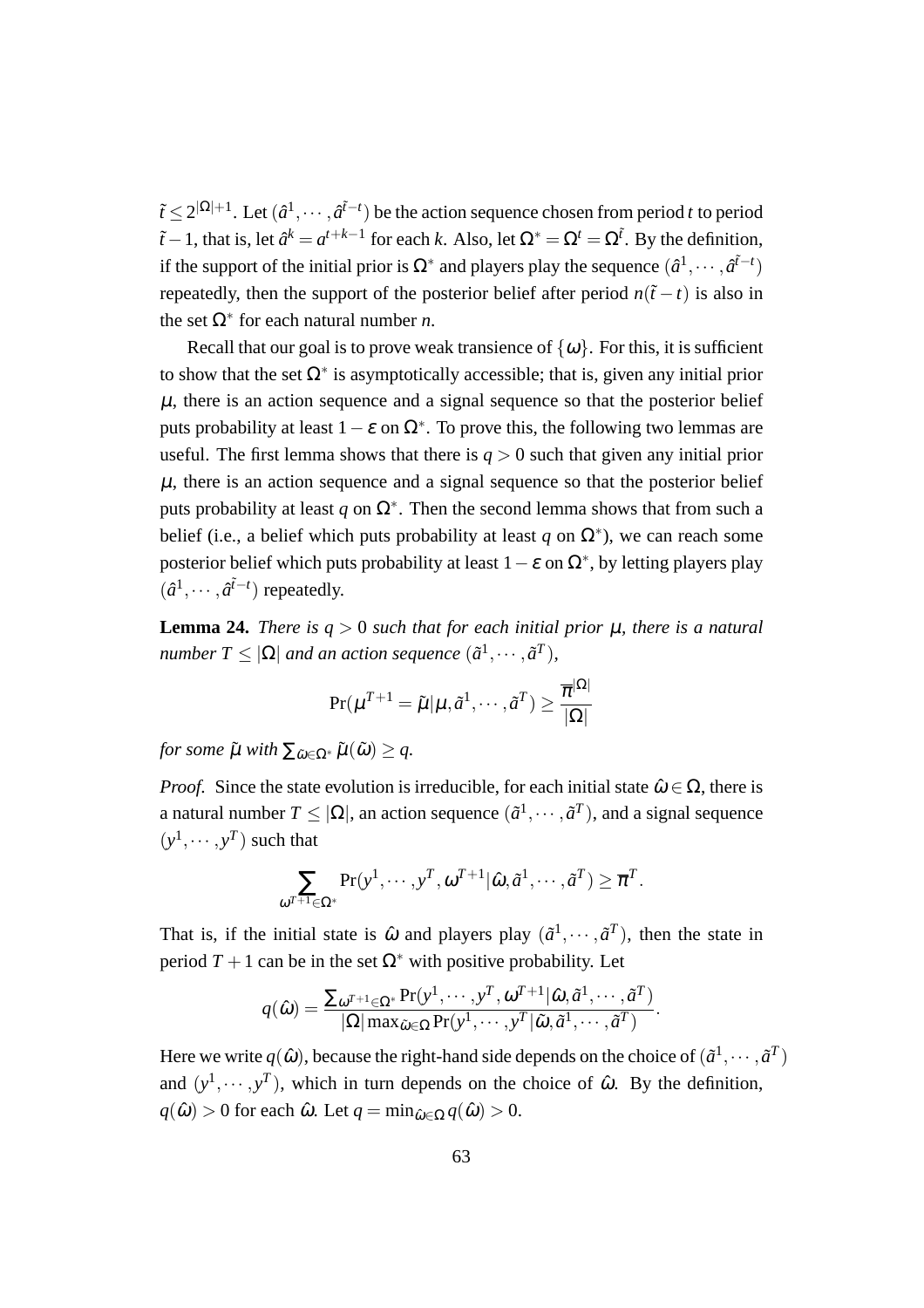In what follows, we will show that this *q* satisfies the property stated in the lemma. Pick  $\mu$  arbitrarily, and then pick  $\hat{\omega}$  with  $\mu(\hat{\omega}) \geq \frac{1}{10}$ *|*Ω*|* arbitrarily. Choose *T*,  $(\tilde{a}^1, \dots, \tilde{a}^T)$ , and  $(y^1, \dots, y^T)$  as stated above. Let  $\tilde{\mu}$  be the posterior belief after  $(\tilde{a}^1, \dots, \tilde{a}^T)$  and  $(y^1, \dots, y^T)$  given the initial prior  $\mu$ . Then

$$
\sum_{\tilde{\omega}\in\Omega^*}\tilde{\mu}(\tilde{\omega}) = \frac{\sum_{\omega^1\in\Omega}\sum_{\omega^{T+1}\in\Omega^*}\mu(\omega^1)\Pr(y^1,\cdots,y^T,\omega^{T+1}|\omega^1,\tilde{a}^1,\cdots,\tilde{a}^T)}{\sum_{\omega^1\in\Omega}\mu(\omega^1)\Pr(y^1,\cdots,y^T|\omega^1,\tilde{a}^1,\cdots,\tilde{a}^T)} \n\geq \frac{\sum_{\omega^{T+1}\in\Omega^*}\mu(\hat{\omega})\Pr(y^1,\cdots,y^T,\omega^{T+1}|\hat{\omega},\tilde{a}^1,\cdots,\tilde{a}^T)}{\sum_{\omega^1\in\Omega}\mu(\omega^1)\Pr(y^1,\cdots,y^T|\omega^1,\tilde{a}^1,\cdots,\tilde{a}^T)} \n\geq q(\hat{\omega}) \geq q.
$$

Also, the above belief  $\tilde{\mu}$  realizes with probability

$$
\Pr(y^1, \dots, y^T | \mu, \tilde{a}^1, \dots, \tilde{a}^T) \ge \mu(\hat{\omega}) \Pr(y^1, \dots, y^T | \hat{\omega}, \tilde{a}^1, \dots, \tilde{a}^T) \ge \frac{\overline{\pi}^T}{|\Omega|} \ge \frac{\overline{\pi}^{|\Omega|}}{|\Omega|},
$$
as desired. Q.E.D.

To simplify the notation, let  $\hat{a}(n)$  be the action sequence which consists of *n* cycles of  $(\hat{a}^1, \dots, \hat{a}^{\tilde{t}-t})$ , that is,

$$
\hat{a}(n)=(\hat{a}^1,\cdots,\hat{a}^{\tilde{t}-t},\hat{a}^1,\cdots,\hat{a}^{\tilde{t}-t},\cdots,\hat{a}^1,\cdots,\hat{a}^{\tilde{t}-t}).
$$

**Lemma 25.** *For each*  $\varepsilon > 0$  *and*  $q > 0$ *, there is a natural number n and*  $\pi^{***} > 0$ *such that for each initial prior*  $\mu$  *with*  $\sum_{\tilde{\omega} \in \Omega^*} \mu(\tilde{\omega}) \geq q$ , there is some belief  $\tilde{\mu}$  $with \sum_{\tilde{\omega} \in \Omega^*} \tilde{\mu}(\tilde{\omega}) \geq 1 - \varepsilon$  *such that* 

$$
\Pr(\mu^{n(\tilde{t}-t)+1}=\tilde{\mu}|\mu,\hat{a}(n))>\pi^{***}.
$$

*Proof.* If  $\Omega^*$  is the whole state space, the result holds obviously. So we assume that  $\Omega^*$  is a proper subset of  $\Omega$ . With an abuse of notation, let  $\Delta \Omega^*$  be the set of all priors  $\mu \in \Delta\Omega$  which puts probability one on  $\Omega^*$ ; i.e.,  $\Delta\Omega^*$  is the set of all  $\mu$  such that  $\sum_{\tilde{\omega}\in\Omega^*}\mu(\tilde{\omega})=1$ . Likewise, let  $\triangle(\Omega\setminus\Omega^*)$  be the set of all priors <sup>µ</sup> *∈ △*Ω which puts probability zero on Ω*<sup>∗</sup>* .

Let Pr( $\cdot | \omega, \hat{a}^1, \dots, \hat{a}^{\tilde{t}-t}$ ) be the probability distribution of  $(y^1, \dots, y^{\tilde{t}-t})$  induced by the initial state  $\omega$  and the action sequence  $(\hat{a}^1, \dots, \hat{a}^{\tilde{t}-t})$ . Similarly, let  $Pr(\cdot | \mu, \hat{a}^1, \dots, \hat{a}^{\tilde{t}-t})$  be the distribution when the initial prior is  $\mu$ . Since the signal distributions  $\{\pi_{y}^{\omega}(a)|\omega \in \Omega\}$  are linearly independent for  $a = \hat{a}^1$ , the distributions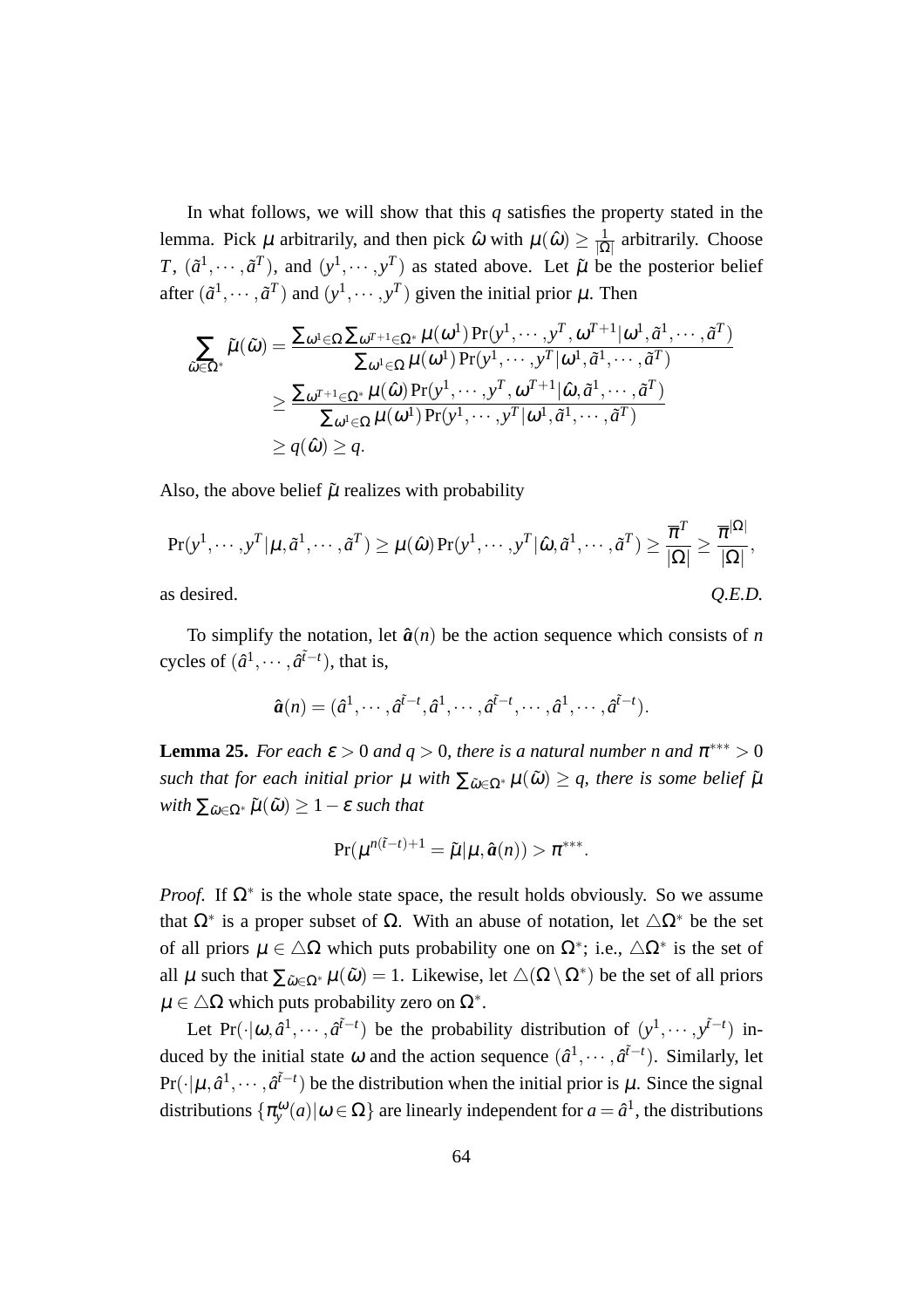$\{Pr(\cdot|\omega, \hat{a}^1, \dots, \hat{a}^{\tilde{t}-t}) | \omega \in \Omega \}$  are also linearly independent. Hence the convex hull of  $\{Pr(\cdot|\omega,\hat{a}^1,\dots,\hat{a}^{\tilde{t}-t})|\omega \in \Omega^*\}$  and that of  $\{Pr(\cdot|\omega,\hat{a}^1,\dots,\hat{a}^{\tilde{t}-t}|\omega \notin \Omega^*\}$ do not intersect. Let  $\kappa > 0$  be the distance between these convex hulls. Then for each  $\overline{\mu} \in \triangle \Omega^*$  and  $\mu \in \triangle(\Omega \setminus \Omega^*),$ 

$$
\left|\Pr(\cdot|\overline{\mu},\hat{a}^1,\cdots,\hat{a}^{\tilde{t}-t}) - \Pr(\cdot|\underline{\mu},\hat{a}^1,\cdots,\hat{a}^{\tilde{t}-t})\right| \geq \kappa.
$$

This implies that there is  $\tilde{\pi} \in (0,1)$  such that for each  $\overline{\mu} \in \Delta \Omega^*$  and  $\mu \in \Delta(\Omega \setminus \Omega)$  $(\Omega^*)$ , there is a signal sequence  $(y^1, \dots, y^{\tilde{t}-t})$  such that

$$
\Pr(y^1, \cdots, y^{\tilde{t}-t} | \overline{\mu}, \hat{a}^1, \cdots, \hat{a}^{\tilde{t}-t}) \ge \Pr(y^1, \cdots, y^{\tilde{t}-t} | \underline{\mu}, \hat{a}^1, \cdots, \hat{a}^{\tilde{t}-t}) + \tilde{\pi}.
$$
 (21)

Pick such a number  $\tilde{\pi} \in (0,1)$ .

Choose  $\varepsilon > 0$  and  $q > 0$  arbitrarily, and let *n* be a natural number such that

$$
\left(\frac{1}{1-\tilde{\pi}}\right)^n \frac{q}{1-q} \ge \frac{1-\varepsilon}{\varepsilon}.
$$
 (22)

Since  $\tilde{\pi} \in (0,1)$ , the existence of *n* is guaranteed. In what follows, we will show that this *n* and  $\pi^{***} = (q\tilde{\pi})^n$  satisfy the condition stated in the lemma.

Pick  $\mu$  such that  $\sum_{\tilde{\omega} \in \Omega^*} \mu(\tilde{\omega}) \geq q$ , and let  $\overline{\mu} \in \Delta \Omega^*$  be such that  $\overline{\mu}(\omega) =$  $\mu(\omega)$  $\frac{\mu(\omega)}{\sum_{\tilde{\omega}\in\Omega^*}\mu(\tilde{\omega})}$  for each  $\omega\in\Omega^*$  and  $\overline{\mu}(\omega)=0$  for  $\omega\notin\Omega^*$ . Likewise, let  $\underline{\mu}\in\triangle(\Omega\setminus\Omega^*)$ be such that  $\underline{\mu}(\omega) = \frac{\mu(\omega)}{\sum_{\tilde{\omega}\notin\Omega^*}\mu(\tilde{\omega})}$  for each  $\omega \notin \Omega^*$  and  $\underline{\mu}(\omega) = 0$  for  $\omega \in \Omega^*$ . Choose  $(y^1, \dots, y^{\tilde{t}-t})$  so that (21) holds for this  $\overline{\mu}$  and  $\mu$ . Let  $\hat{\mu}$  be the posterior belief in period  $\tilde{t}$  − *t* + 1 when the initial prior is  $\mu$ , players play  $(\hat{a}^1, \dots, \hat{a}^{\tilde{t}-t})$  and observe  $(y^1, \cdots, y^{\tilde{t}-t}).$ 

By the definition of  $\Omega^*$ , if the initial state is in the set  $\Omega^*$  and players play  $(\hat{a}^1, \dots, \hat{a}^{\tilde{t}-t})$ , then the state in period  $\tilde{t} - t + 1$  must be in the set  $\Omega^*$ . (To see this, suppose not and the state in period  $\tilde{t}$  − *t* + 1 can be  $\tilde{\omega} \notin \Omega^*$  with positive probability. Then, since signals do not reveal the current or next state, the set  $\Omega^{\tilde{t}}$ must contain  $\tilde{\omega}$ , implying that  $\Omega^{\tilde{t}} \neq \Omega^*$ . This is a contradiction.) That is, we must have

$$
Pr(y^1, \cdots, y^{\tilde{t}-t}, \omega^{\tilde{t}-t+1} | \omega^1, \hat{a}^1, \cdots, \hat{a}^{\tilde{t}-t}) = 0
$$
 (23)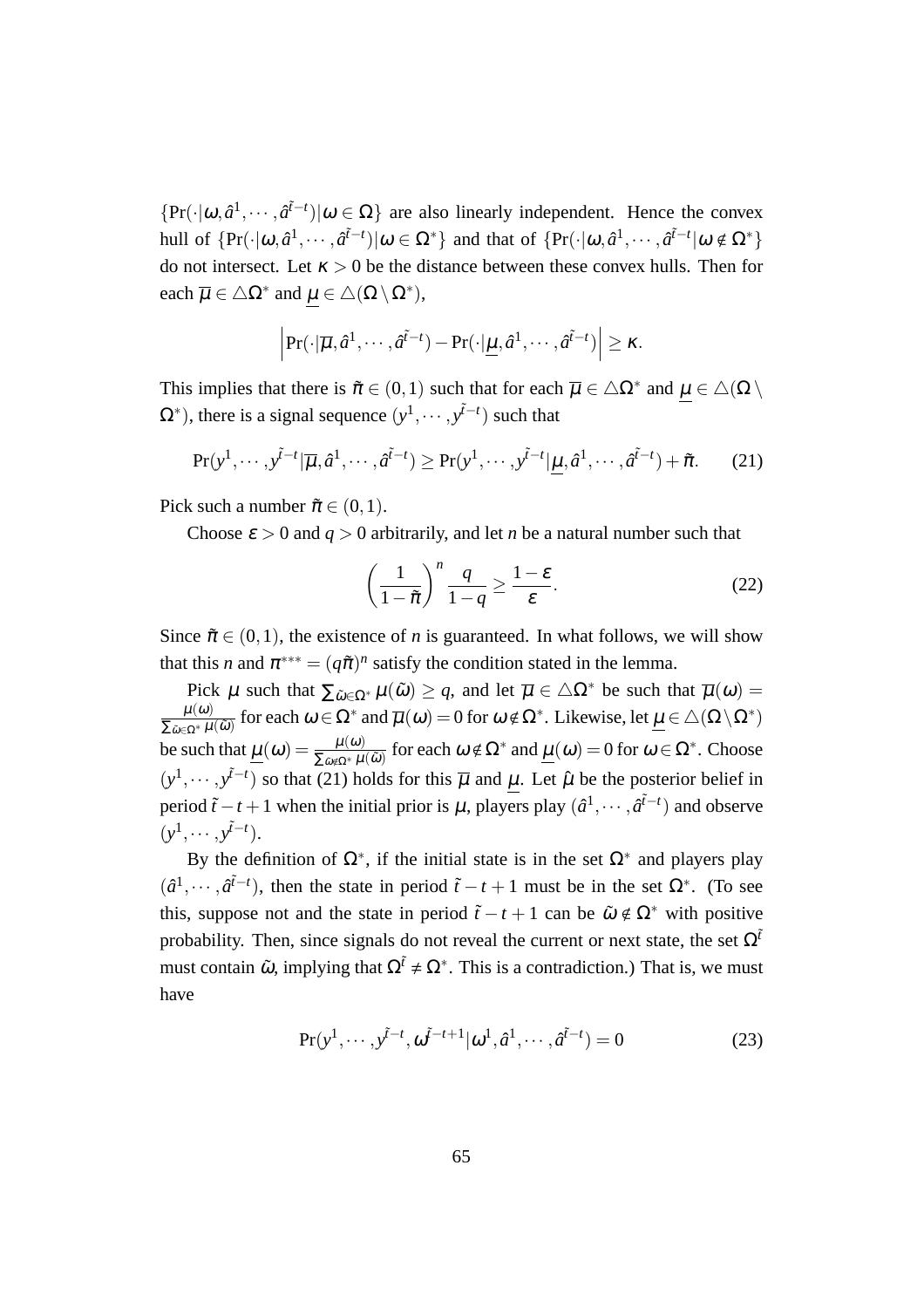for all  $\omega^1 \in \Omega^*$  and  $\omega^{\tilde{t}-t+1} \notin \Omega^*$ . Then we have

$$
\frac{\sum_{\tilde{\omega}\in\Omega^{*}}\hat{\mu}(\tilde{\omega})}{\sum_{\tilde{\omega}\notin\Omega^{*}}\hat{\mu}(\tilde{\omega})} \\
= \frac{\sum_{\omega^{1}\in\Omega}\sum_{\omega^{i-r+1}\in\Omega^{*}}\mu(\omega^{1})\Pr(\mathbf{y}^{1},\dots,\mathbf{y}^{i-r},\omega^{\tilde{i}-r+1}|\omega^{1},\hat{a}^{1},\dots,\hat{a}^{i-r})}{\sum_{\omega^{1}\in\Omega}\sum_{\omega^{i-r+1}\in\Omega^{*}}\mu(\omega^{1})\Pr(\mathbf{y}^{1},\dots,\mathbf{y}^{i-r},\omega^{\tilde{i}-r+1}|\omega^{1},\hat{a}^{1},\dots,\hat{a}^{i-r})} \\
\geq \frac{\sum_{\omega^{1}\in\Omega}\sum_{\omega^{i-r+1}\in\Omega^{*}}\mu(\omega^{1})\Pr(\mathbf{y}^{1},\dots,\mathbf{y}^{i-r},\omega^{\tilde{i}-r+1}|\omega^{1},\hat{a}^{1},\dots,\hat{a}^{i-r})}{\sum_{\omega^{1}\in\Omega}\sum_{\omega^{i-r+1}\in\Omega}\mu(\omega^{1})\Pr(\mathbf{y}^{1},\dots,\mathbf{y}^{i-r},\omega^{\tilde{i}-r+1}|\omega^{1},\hat{a}^{1},\dots,\hat{a}^{i-r})} \\
= \frac{\sum_{\omega^{1}\in\Omega^{*}}\sum_{\omega^{i-r+1}\in\Omega}\mu(\omega^{1})\Pr(\mathbf{y}^{1},\dots,\mathbf{y}^{i-r},\omega^{\tilde{i}-r+1}|\omega^{1},\hat{a}^{1},\dots,\hat{a}^{i-r})}{\sum_{\omega^{1}\notin\Omega^{*}}\sum_{\omega^{i-r+1}\in\Omega}\mu(\omega^{1})\Pr(\mathbf{y}^{1},\dots,\mathbf{y}^{i-r},\omega^{\tilde{i}-r+1}|\omega^{1},\hat{a}^{1},\dots,\hat{a}^{i-r})} \\
\geq \frac{\sum_{\omega^{1}\in\Omega^{*}}\sum_{\omega^{i-r+1}\in\Omega}\mu(\omega^{1})\Pr(\mathbf{y}^{1},\dots,\mathbf{y}^{i-r},\omega^{\tilde{i}-r+1}|\omega^{1},\hat{a}^{1},\dots,\hat{a}^{i-r})}{\sum_{\omega^{1}\notin\Omega^{*}}\sum_{\omega^{i-r
$$

Here, the second equality comes from (23). Since  $(y^1, \dots, y^{\tilde{t}-t})$  satisfies (21), we have

$$
\frac{\Pr(y^1,\cdots,y^{\tilde{t}-t}|\overline{\mu},\hat{a}^1,\cdots,\hat{a}^{\tilde{t}-t})}{\Pr(y^1,\cdots,y^{\tilde{t}-t}|\underline{\mu},\hat{a}^1,\cdots,\hat{a}^{\tilde{t}-t})} \ge \frac{1}{1-\tilde{\pi}}.
$$

Applying this inequality to the previous one, we obtain

$$
\frac{\Sigma_{\tilde{\omega}\in \Omega^*}\hat{\mu}(\tilde{\omega})}{\Sigma_{\tilde{\omega}\notin \Omega^*}\hat{\mu}(\tilde{\omega})}\geq \frac{1}{1-\tilde{\pi}}\cdot \frac{\Sigma_{\tilde{\omega}\in \Omega^*}\mu(\tilde{\omega})}{\Sigma_{\tilde{\omega}\notin \Omega^*}\mu(\tilde{\omega})}.
$$

Since  $\frac{1}{1-\tilde{\pi}} > 1$ , this inequality implies that the likelihood of  $\Omega^*$  induced by the posterior belief  $\hat{\mu}$  is greater than the likelihood of  $\Omega^*$  induced by the initial prior  $\mu$ . Note also that such a posterior belief  $\hat{\mu}$  realizes with probability at least  $q\tilde{\pi}$ , since (21) implies

$$
\Pr(y^1,\cdots,y^{\tilde{t}-t}|\mu,\hat{a}^1,\cdots,\hat{a}^{\tilde{t}-t})\geq q\Pr(y^1,\cdots,y^{\tilde{t}-t}|\overline{\mu},\hat{a}^1,\cdots,\hat{a}^{\tilde{t}-t})\geq q\tilde{\pi}.
$$

In sum, we have shown that given any initial prior  $\mu$  with  $\sum_{\tilde{\omega} \in \Omega^*} \mu(\tilde{\omega}) \geq q$ , if players play the action sequence  $(\hat{a}^1, \dots, \hat{a}^{\tilde{t}-t})$ , then with probability at least  $q\tilde{\pi}$ , the posterior belief  $\mu^{t-t+1}$  satisfies

$$
\frac{\sum_{\tilde{\omega}\in\Omega^*}\mu^{\tilde{t}-t+1}(\tilde{\omega})}{\sum_{\tilde{\omega}\notin\Omega^*}\mu^{\tilde{t}-t+1}(\tilde{\omega})}\geq \frac{1}{1-\tilde{\pi}}\cdot\frac{\sum_{\tilde{\omega}\in\Omega^*}\mu(\tilde{\omega})}{\sum_{\tilde{\omega}\notin\Omega^*}\mu(\tilde{\omega})}.
$$
\n(24)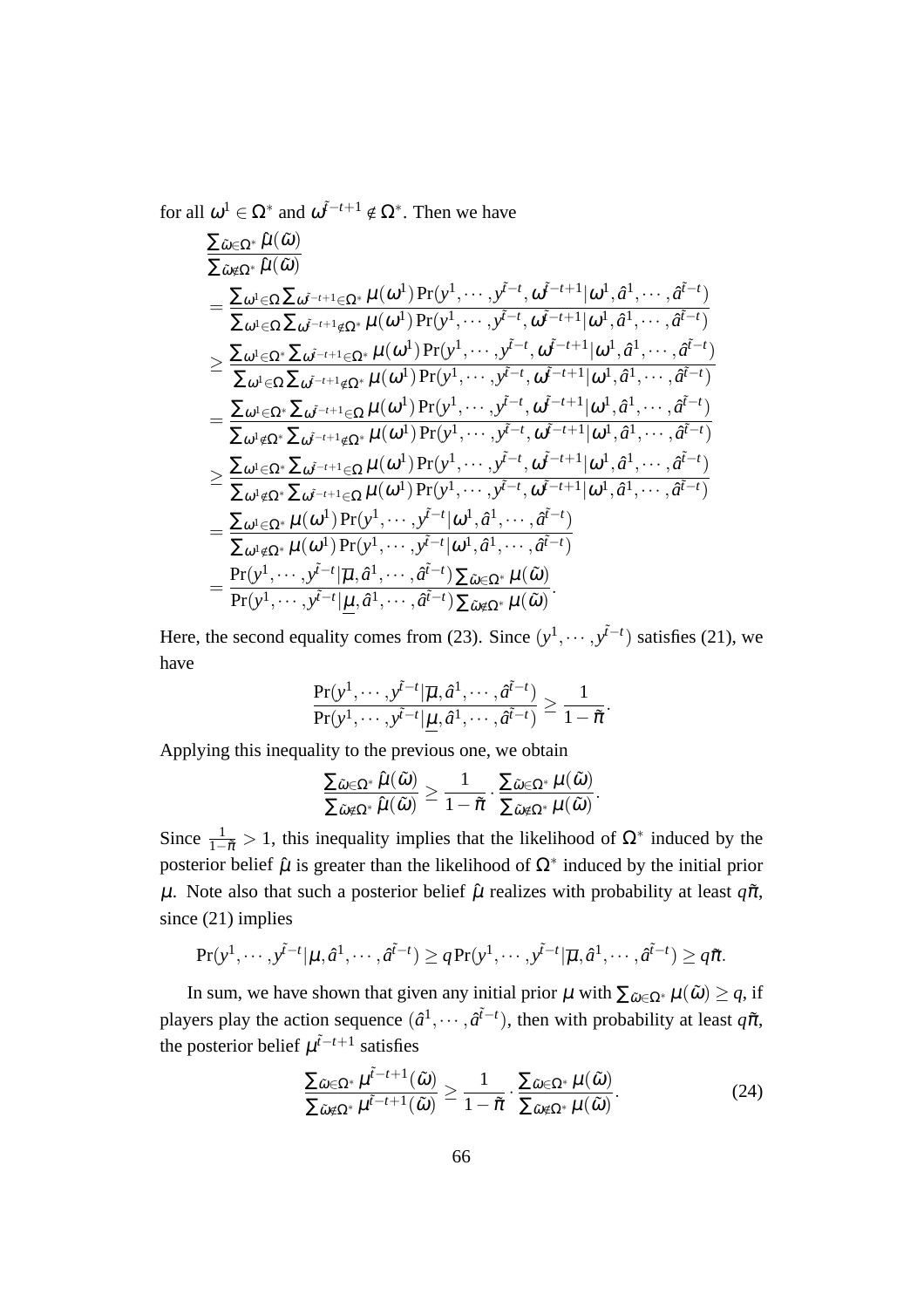Now suppose that we are in period  $\tilde{t}$  − *t* + 1 and the posterior belief  $\mu^{\tilde{t}-t+1}$ satisfies (24). Note that (24) implies  $\sum_{\omega \in \Omega^*} \mu^{i-t+1}(\omega) \geq q$ , and hence we can apply the above argument once again; that is, we can show that if players play the action sequence  $(\hat{a}^1, \dots, \hat{a}^{\tilde{t}-t})$  again for the next  $\tilde{t}-t$  periods, then with probability at least  $q\tilde{\pi}$ , the posterior belief  $\mu^{2(\tilde{t}-t)+1}$  satisfies

$$
\frac{\sum_{\tilde{\omega}\in \Omega^*}\mu^{2(\tilde{t}-t)+1}(\tilde{\omega})}{\sum_{\tilde{\omega}\notin \Omega^*}\mu^{2(\tilde{t}-t)+1}(\tilde{\omega})}\geq \frac{1}{1-\tilde{\pi}}\cdot\frac{\sum_{\tilde{\omega}\in \Omega^*}\hat{\mu}(\tilde{\omega})}{\sum_{\tilde{\omega}\notin \Omega^*}\hat{\mu}(\tilde{\omega})}\geq \left(\frac{1}{1-\tilde{\pi}}\right)^2\cdot\frac{\sum_{\tilde{\omega}\in \Omega^*}\mu(\tilde{\omega})}{\sum_{\tilde{\omega}\notin \Omega^*}\mu(\tilde{\omega})}
$$

*.*

Iterating this argument, we can prove the following statement: Given that the initial prior is  $\mu$ , if players play the action sequence  $\hat{a}(n)$ , then with probability at least  $\pi^{***} = (q\tilde{\pi})^n$ , the posterior belief  $\mu^{n(\tilde{t}-t)+1}$  satisfies

$$
\frac{\sum_{\tilde{\omega}\in\Omega^*}\mu^{n(\tilde{t}-t)+1}(\tilde{\omega})}{\sum_{\tilde{\omega}\notin\Omega^*}\mu^{n(\tilde{t}-t)+1}(\tilde{\omega})}\geq\left(\frac{1}{1-\tilde{\pi}}\right)^n\cdot\frac{\sum_{\tilde{\omega}\in\Omega^*}\mu(\tilde{\omega})}{\sum_{\tilde{\omega}\notin\Omega^*}\mu(\tilde{\omega})}.
$$

Plugging (22) and  $\frac{\sum_{\tilde{\omega}\in\Omega^*}\mu(\tilde{\omega})}{\sum_{\tilde{\omega}\notin\Omega^*}\mu(\tilde{\omega})} \ge \frac{q}{1-q}$ 1*−q* into this,

$$
\frac{\sum_{\tilde{\omega}\in \Omega^*}\mu^{n(\tilde{t}-t)+1}(\tilde{\omega})}{\sum_{\tilde{\omega}\notin \Omega^*}\mu^{n(\tilde{t}-t)+1}(\tilde{\omega})}\geq \frac{1-\varepsilon}{\varepsilon}.
$$

This implies that the posterior belief puts probability at least  $1 - \varepsilon$  on  $\Omega^*$ , as desired.  $Q.E.D.$ 

Fix <sup>ε</sup> *>* 0 arbitrarily. Choose *q* as stated in Lemma 24, and then choose *n* and  $\pi^{***}$  as stated in Lemma 25. Then the above two lemmas ensure that given any initial prior  $\mu$ , there is an action sequence with length  $T^* \leq |\Omega| + n(\tilde{t} - t)$  such that with probability at least  $\pi^{**} = \frac{\overline{\pi}^{|\Omega|} \pi^{***}}{|\Omega|}$  $\frac{|\mathcal{A}|}{|\Omega|}$ , the posterior belief puts probability at least  $1 - \varepsilon$  on  $\Omega^*$ . Since the bounds  $|\Omega| + n(\tilde{t} - t)$  and  $\pi^{**}$  do not depend on the initial prior  $\mu$ , this shows that  $\Omega^*$  is asymptotically accessible, and hence  $\{\omega\}$  is weakly transient.

## **B.9 Proof of Lemma 11**

The proof is similar to that of Lemma 7, up to the proof of Lemma 18.

Now, since the game is asymptotically connected,  $\{\omega\}$  is either asymptotically accessible or weakly transient. When it is weakly transient, there is a natural number  $T \leq 2^{|\Omega|}$  and a signal sequence  $(y^1, \dots, y^T)$  such that if the initial state is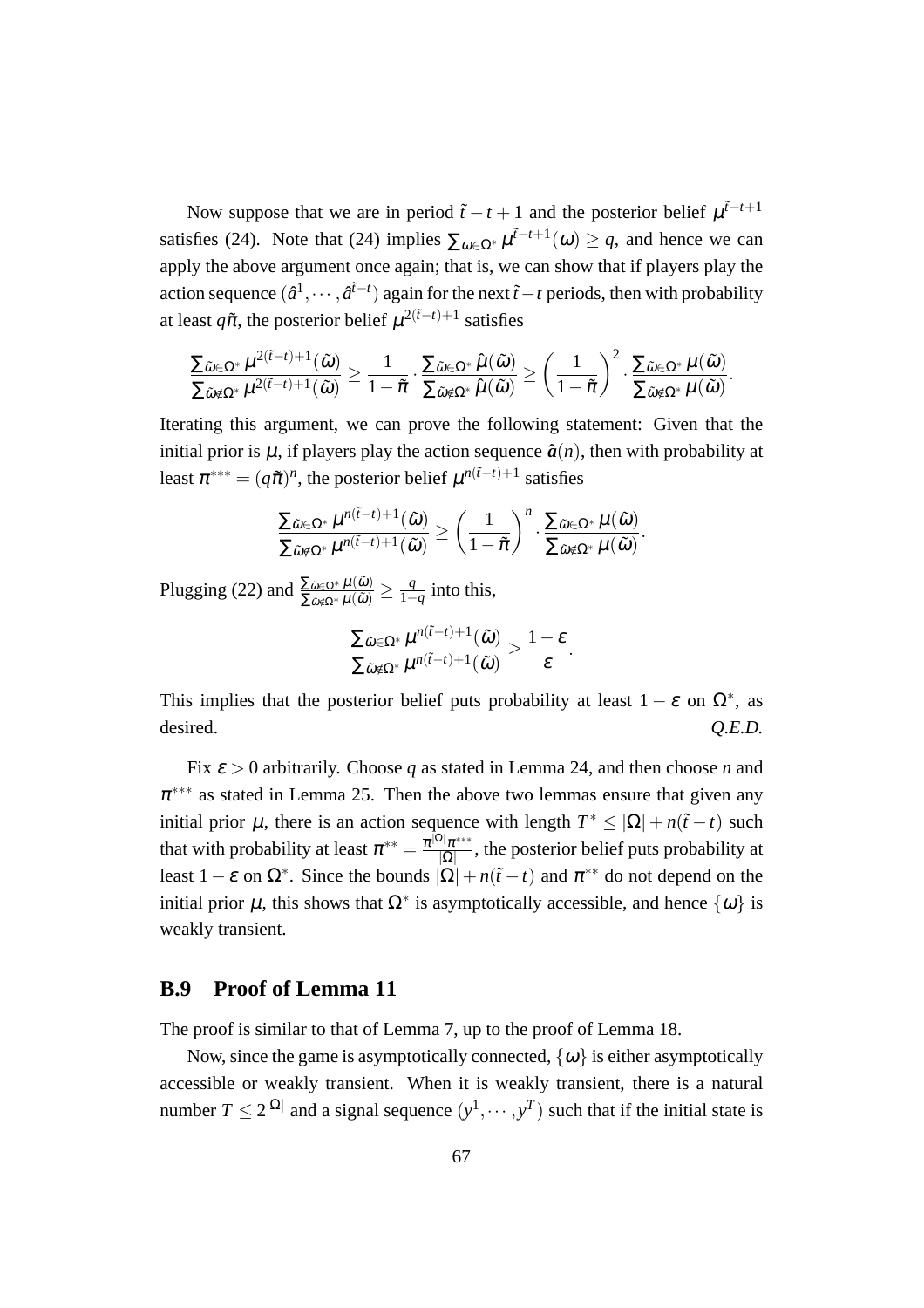ω and players play *s*<sup>ω</sup>, then the signal sequence  $(y^1, \dots, y^T)$  appears with positive probability and the support of the resulting posterior belief  $\mu(y^1, \dots, y^T)$  is an asymptotically accessible set  $\Omega^*$ . Take such *T*,  $(y^1, \dots, y^T)$ , and  $\Omega^*$ . To simplify our notation, let  $\mu^* = \mu(y^1, \dots, y^T)$  and  $C = \frac{C(T)}{\overline{\pi}} = \frac{2\overline{g}}{\overline{\pi}^{T+1}}$  $\frac{\angle g}{\overline{\pi}^{T+1}}.$ 

When  $\{\omega\}$  is asymptotically accessible, let  $\Omega^* = \{\omega\}$ ,  $T = 0$ ,  $\mu^* \in \triangle \Omega$  with  $\mu^*(\omega) = 1$  and  $C = \frac{2\overline{g}}{\overline{\pi}}$ .

Let  $s^* = s^{\mu^*}$ , that is,  $s^*$  is the strategy profile which achieves the score when the initial prior is  $\mu^*$ . Then Lemmas 19 and 20 are still valid. Also, we can prove the following lemma, which extends Lemma 20; it shows that if the initial prior  $\mu$ approximates some belief whose support is a subset of  $\Omega^*$ , then  $s^*$  approximates the highest score.

**Lemma 26.** *For any*  $\varepsilon \in (0, \frac{1}{10})$  $\frac{1}{|\Omega|}$ ) *and for any*  $\mu$  *such that*  $\sum_{\tilde{\omega}\in\Omega^*}\mu(\tilde{\omega}) \geq 1-\varepsilon$ *,* 

$$
|\lambda \cdot v^{\omega}(\delta, s^{\omega}) - \lambda \cdot v^{\mu}(\delta, s^*)| \leq \frac{1 - \delta^T}{\delta^T}C + \varepsilon \overline{g}|\Omega|.
$$

*Proof.* Pick  $\varepsilon$  and  $\mu$  as stated. If the support of  $\mu$  is a subset of  $\Omega^*$ , the result follows from Lemma 20. So assume that the support of  $\mu$  is not a subset of  $\Omega^*$ . (Implicitly, this means that  $\Omega^*$  is a proper subset of  $\Omega$ .) Pick  $\tilde{\omega} \in \Omega^*$  such that  $\mu(\tilde{\omega}) \geq \frac{1}{\log D}$  $\frac{1}{|\Omega|}$ . Note that such  $\tilde{\omega}$  indeed exists, as  $\varepsilon \in (0, \frac{1}{|\Omega|})$ *|*Ω*|* ).

Let  $\tilde{\mu} \in \Delta \Omega$  be such that  $\tilde{\mu}(\tilde{\omega}) = \mu(\tilde{\omega}) + \sum_{\hat{\omega} \notin \Omega^*} \mu(\hat{\omega}), \tilde{\mu}(\hat{\omega}) = \mu(\hat{\omega})$  for all  $\hat{\omega} \in \Omega^* \setminus {\{\tilde{\omega}\}}$ , and  $\tilde{\mu}(\hat{\omega}) = 0$  for all  $\hat{\omega} \notin \Omega^*$ . Intuitively,  $\tilde{\mu}$  is chosen so that its support is a subset of  $\Omega^*$  and it approximates  $\mu$  (for small  $\varepsilon$ ).

Let  $\hat{\mu}$  be such that  $\mu = \kappa \hat{\mu} + (1 - \kappa) \tilde{\mu}$  for some  $\kappa \in (0, 1)$  and such that  $\hat{\mu}(\tilde{\omega}) = 0$ . In words,  $\hat{\mu}$  is chosen in such a way that it is on the boundary of  $\Delta\Omega$ and  $\mu$  is a convex combination of  $\tilde{\mu}$  and  $\hat{\mu}$ . By the construction, it is easy to check that  $\hat{\mu} \in \Delta \Omega$ . Note that *K* must solve

$$
\kappa \hat{\mu}(\tilde{\omega}) + (1 - \kappa) \tilde{\mu}(\tilde{\omega}) = \mu(\tilde{\omega}).
$$

Arranging,

$$
\kappa = \frac{\tilde{\mu}(\tilde{\omega}) - \mu(\tilde{\omega})}{\tilde{\mu}(\tilde{\omega})} = \frac{\sum_{\hat{\omega} \notin \Omega^*} \mu(\hat{\omega})}{\mu(\tilde{\omega}) + \sum_{\hat{\omega} \notin \Omega^*} \mu(\hat{\omega})}.
$$

Using  $\sum_{\hat{\omega}\notin\Omega^*}\mu(\hat{\omega})\leq \varepsilon$  and  $\mu(\tilde{\omega})\geq \frac{1}{|\Omega|}$  $\frac{1}{|\Omega|}$ , we obtain

$$
\kappa < \frac{\varepsilon}{\frac{1}{|\Omega|} + \varepsilon} = \frac{\varepsilon |\Omega|}{1 + \varepsilon |\Omega|} < \varepsilon |\Omega|.
$$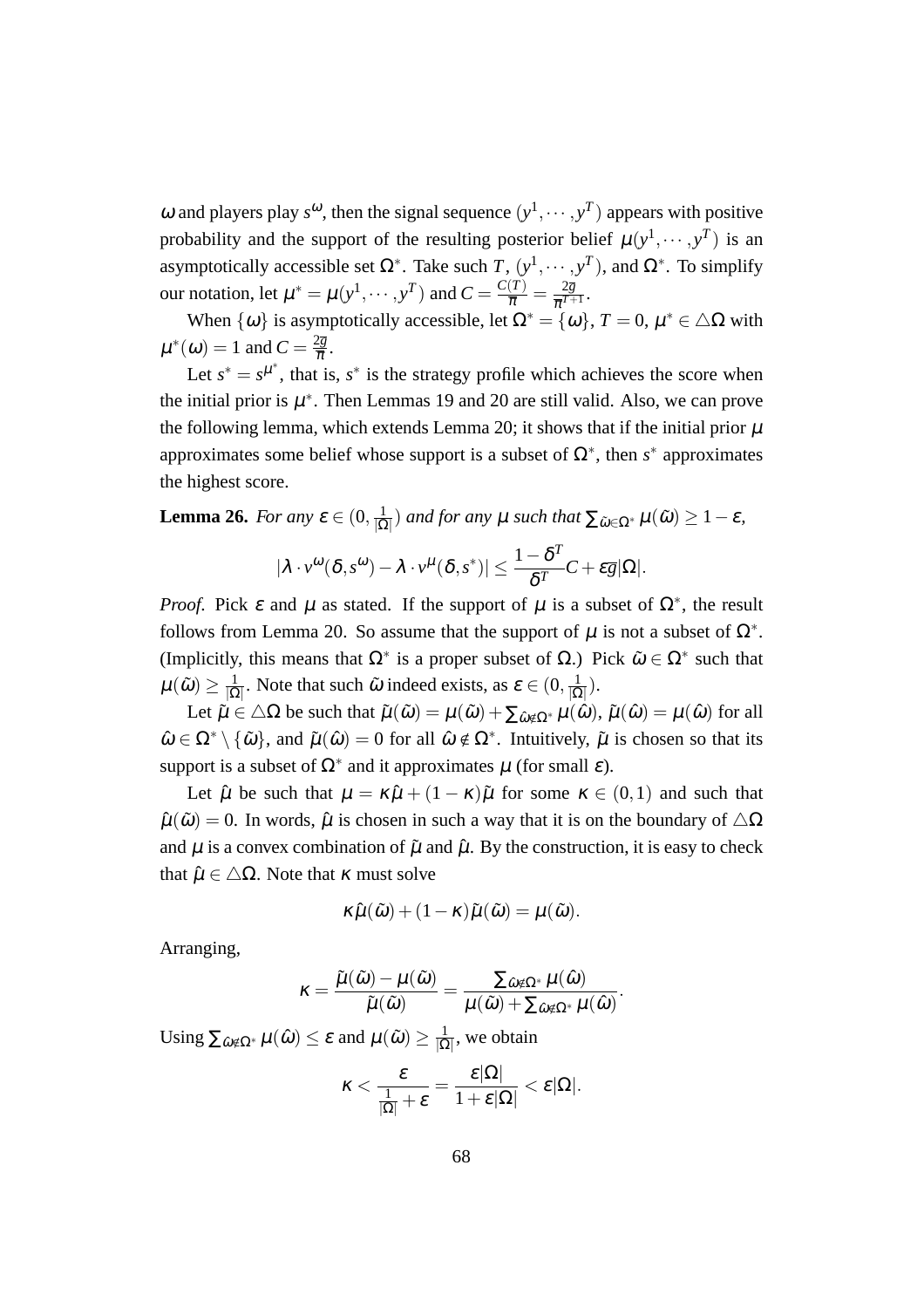Since  $\mu = \kappa \hat{\mu} + (1 - \kappa) \tilde{\mu}$ , we have

$$
\lambda \cdot v^{\mu}(\delta, s^*) = \kappa \lambda \cdot v^{\hat{\mu}}(\delta, s^*) + (1 - \kappa) \lambda \cdot v^{\tilde{\mu}}(\delta, s^*)
$$

so that

$$
\left|\lambda\cdot\nu^{\tilde{\mu}}(\boldsymbol{\delta},s^*)-\lambda\cdot\nu^{\mu}(\boldsymbol{\delta},s^*)\right|=\kappa\left|\lambda\cdot\nu^{\tilde{\mu}}(\boldsymbol{\delta},s^*)-\lambda\cdot\nu^{\hat{\mu}}(\boldsymbol{\delta},s^*)\right|<\epsilon\overline{g}|\Omega|
$$

Here the inequality comes from  $\left|\lambda \cdot v^{\tilde{\mu}}(\delta, s^{\tilde{\mu}}) - \lambda \cdot v^{\hat{\mu}}(\delta, s^{\tilde{\mu}})\right| \leq \overline{g}$  and  $\kappa < \varepsilon |\Omega|$ . From Lemma 20, we know that

$$
\left|\lambda\cdot v^{\omega}(\delta,s^{\omega})-\lambda\cdot v^{\tilde{\mu}}(\delta,s^*)\right|\leq \frac{1-\delta^T}{\delta^T}C.
$$

Combining these two inequalities, we obtain the result. *Q.E.D.*

Pick  $\varepsilon \in (0, \frac{1}{10})$  $\frac{1}{|\Omega|}$ ) arbitrarily. For each asymptotically accessible set  $\Omega^{**}$ , choose *T* and  $\pi^{**}$  as stated in the definition of asymptotic accessibility, and we denote them by  $T(\varepsilon, \Omega^{**})$  and  $\pi^{**}(\varepsilon, \Omega^{**})$ . Let  $\tilde{T}(\varepsilon) = \max_{\Omega^{**} \in \tilde{\mathcal{O}}} T(\varepsilon, \Omega^{**})$ , and  $\pi^{**}(\varepsilon) = \min_{\Omega^{**} \in \tilde{\mathscr{O}}} \pi^{**}(\varepsilon,\Omega^{**}).$ 

Let  $\mu^{**}$  be such that  $\mu^{**}(\omega) = \frac{1}{|\Omega|}$  for each  $\omega$ . Since  $\Omega^*$  is asymptotically accessible, for any initial prior  $\mu$ , there is a natural number  $T(\mu) \leq \tilde{T}(\varepsilon)$  and an action sequence  $a(\mu) = (a^1(\mu), \dots, a^{T(\mu)}(\mu))$  such that the probability that the posterior belief  $\mu^{T(\mu)+1}$  satisfies  $\sum_{\tilde{\omega}\in\Omega^*}\mu^{T(\mu)+1}(\tilde{\omega}) \geq 1-\varepsilon$  is at least  $\pi^{**}(\varepsilon)$ . Let *s ∗∗* be the following strategy profile:

- Let  $\mu^{(1)} = \mu^{**}$ .
- Players play the action sequence  $a(\mu^{(1)})$  for the first  $T(\mu^{(1)})$  periods.
- If the posterior belief  $\mu^{(2)}$  satisfies  $\sum_{\tilde{\omega} \in \Omega^*} \mu^{(2)}(\tilde{\omega}) \geq 1 \varepsilon$ , then players play *s*<sup>∗</sup> in the continuation game.
- If not, players play  $a(\mu^{(2)})$  for the next  $T(\mu^{(2)})$  periods.
- If the posterior belief  $\mu^{(3)}$  satisfies  $\sum_{\tilde{\omega} \in \Omega^*} \mu^{(3)}(\tilde{\omega}) \geq 1 \varepsilon$ , then players play *s ∗* in the continuation game.
- *•* And so on.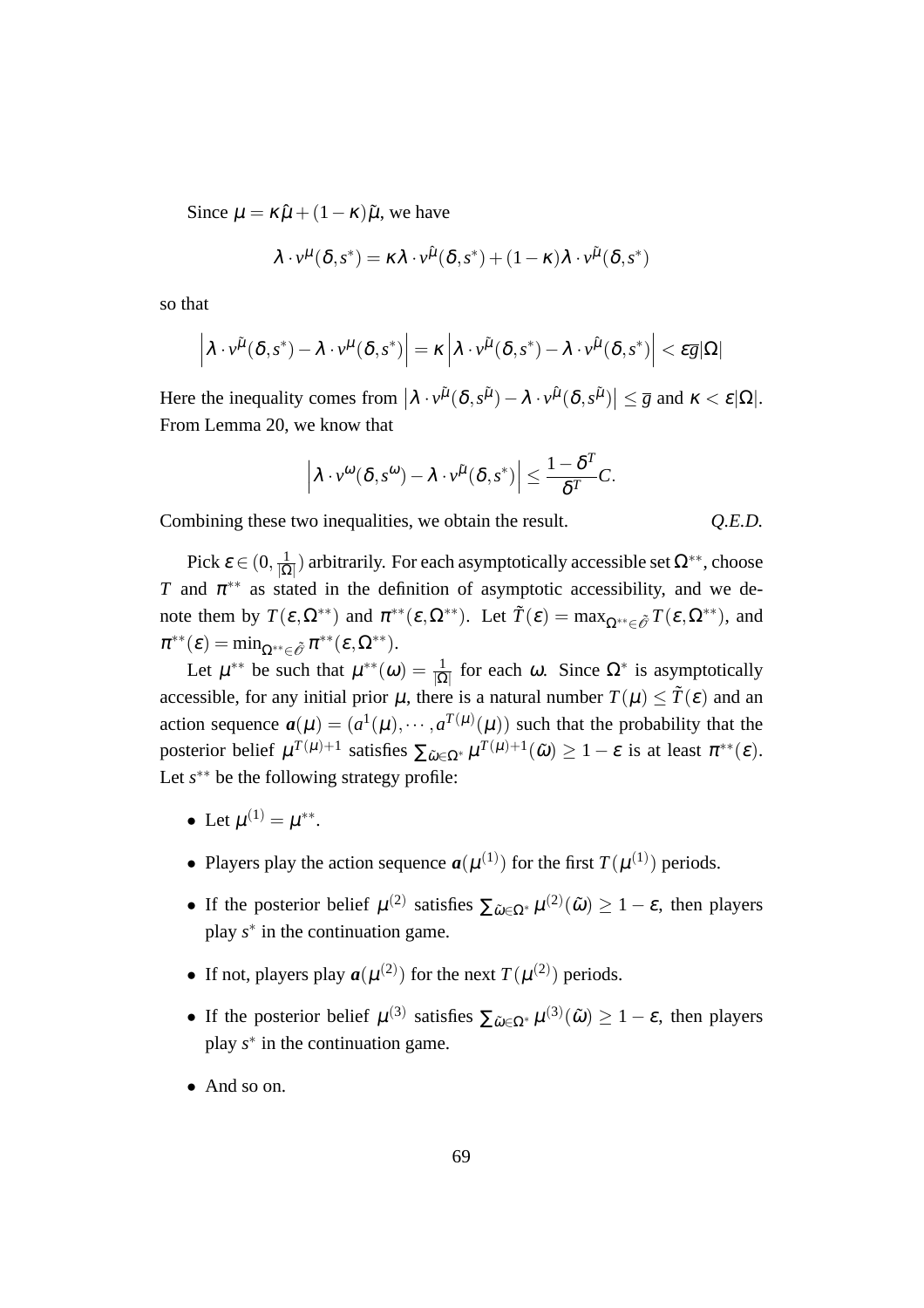Let  $\tilde{C}(\varepsilon) = \frac{4\overline{g}}{\pi^{**}(\varepsilon)}$ . The following lemma is a counterpart to Lemma 21, which shows that the strategy  $s^{**}$  can approximate the maximal score when the initial prior is  $\mu^{**}$ .

### **Lemma 27.** *We have*

$$
\left|\lambda\cdot v^{\omega}(\delta,s^{\omega})-\lambda\cdot v^{\mu^{**}}(\delta,s^{**})\right|\leq \frac{1-\delta^T}{\delta^T}C+(1-\delta^{\widetilde{T}(\varepsilon)})\tilde{C}(\varepsilon)+\varepsilon\overline{g}|\Omega|.
$$

*Proof.* The proof is essentially the same as that of Lemma 21; we simply replace  $\pi^*$  and  $4^{|\Omega|}$  in the proof of Lemma 21 with  $\pi^{**}(\varepsilon)$  and  $\tilde{T}(\varepsilon)$ , and use Lemma 26 instead of Lemma 20.  $Q.E.D.$ 

The next lemma asserts that the strategy profile *s ∗∗* can approximate the maximal score regardless of the initial prior  $\mu$ .

#### **Lemma 28.** *For all*  $\mu \in \Delta\Omega$ *,*

$$
|\lambda \cdot v^{\omega}(\delta, s^{\omega}) - \lambda \cdot v^{\mu}(\delta, s^{**})| \leq \frac{1 - \delta^{T}}{\delta^{T}} C |\Omega| + (1 - \delta^{\tilde{T}(\epsilon)}) \tilde{C}(\epsilon) |\Omega| + \epsilon \overline{g} |\Omega|^{2}.
$$

*Proof.* The proof is simply a combination of those of Lemmas 22 and 23. The only difference is to use Lemma 27 instead of Lemma 21. *Q.E.D.*

From Lemma 28 and (15), we have

$$
|\lambda \cdot v^{\omega}(\delta, s^{\omega}) - \lambda \cdot v^{\mu}(\delta, s^{\mu})| \leq \frac{1 - \delta^{T}}{\delta^{T}} C |\Omega| + (1 - \delta^{\tilde{T}(\epsilon)}) \tilde{C}(\epsilon) |\Omega| + \epsilon \overline{g} |\Omega|^{2}.
$$

Recall that  $T \leq 2^{|\Omega|}$ ,  $C = \frac{2\overline{g}}{\overline{\pi}T + 1}$  $\frac{2\overline{g}}{\overline{\pi}^{T+1}},$  and  $\tilde{C}(\mathcal{E})=\frac{4\overline{g}}{\pi^{**}(\mathcal{E})}$  for any  $\delta$  and  $\lambda$  . Recall also that  $\tilde{T}(\varepsilon)$  and  $\pi^{**}(\varepsilon)$  do not depend on  $\delta$  and  $\lambda$ . Hence the above inequality implies that the left-hand side can be arbitrarily small for all  $\lambda$ , if we take  $\varepsilon$  close to zero and then take  $\delta$  close to one. This proves clause (i).

The proof of clause (ii) is similar to that of Lemma 7.

#### **B.10 Proof of Lemma 13**

Fix  $\mu$ , *s*,  $\lambda$ , *p*,  $\delta$ , and *v* as stated. Consider the game Γ( $\mu$ ,  $\delta$ ,  $p$ ,  $\tilde{w}$ ) with a function  $\tilde{w}$  such that  $\tilde{w}_i(h^t) = \tilde{v}_i$  for all *i* and  $h^t$ ; i.e., we consider the case in which players' payoffs when the game terminates are constant. Let

$$
\tilde{v}_i = \frac{v_i - (1 - \delta)E\left[\sum_{t=1}^{\infty} (\delta p)^{t-1} g_i^{\omega^t}(a^t) \middle| \mu, s\right]}{(1 - p) \sum_{t=1}^{\infty} p^{t-1} \delta^t}.
$$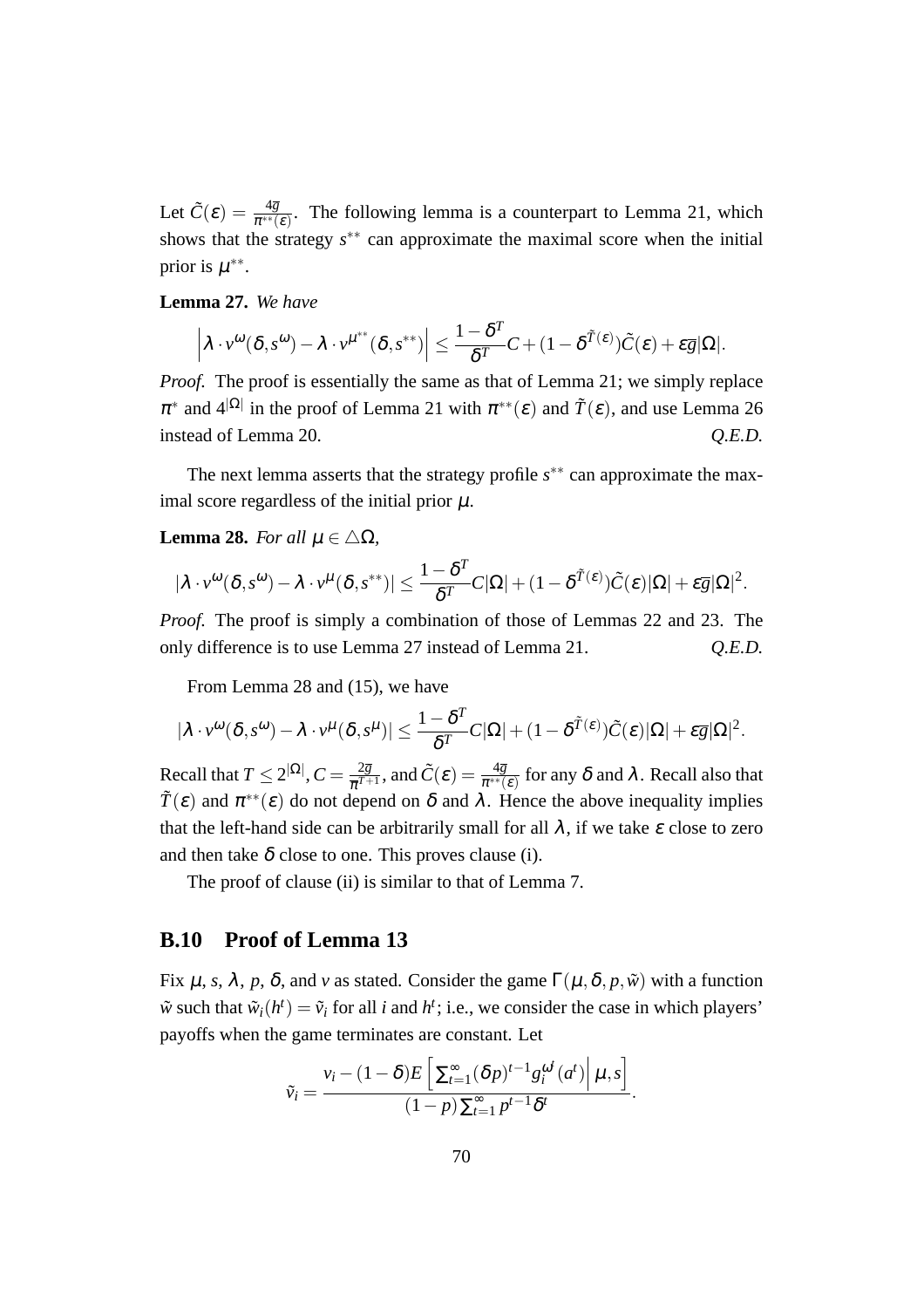Intuitively, we choose  $\tilde{v}_i$  in such a way that player *i*'s expected payoff in the game  $\Gamma(\mu,\delta,p,\tilde{\nu})$  given the strategy profile *s* is equal to  $v_i$ ; indeed, we have

$$
(1-\delta)E\left[\sum_{t=1}^{\infty} (p\delta)^{t-1} g_i^{\omega^t}(a^t)\middle|\mu,s\right] + (1-p)\sum_{t=1}^{\infty} p^{t-1} \delta^t \tilde{v}_i = v_i.
$$

Also, let  $v_i(a_i)$  denote player *i*'s payoff when she makes a one-shot deviation to  $a_i$ in period one.

Now let  $z^1: H^1 \to \mathbf{R}^N$  be such that

$$
v_i = v_i(a_i) + (1-p)\delta \sum_{y \in Y} \pi^{\mu}(y|a_i, s_{-i}(h^0))z_i^1(a_i, s_{-i}(h^0), y)
$$

for all  $a_i \in A_i$ , and

$$
\lambda \cdot z^1(a, y) = 0
$$

for all  $a \in A$  and  $y \in Y$ . The first equation implies that player *i* is indifferent over all actions  $a_i$  in the first period of the game  $\Gamma(\mu, \delta, p, \tilde{w})$ , if she can obtain an additional "bonus payment"  $z_i^1(a, y)$  when the game terminates at the end of period one. The second equation implies that the bonus payment vector  $z^1(a, y)$ is on the linear hyperplane tangential to  $\lambda$ . The existence of such  $z^1$  comes from the fact that actions are perfectly observable. The proof is very similar to that of Lemmas 5.3 and 5.4 of FLM and hence omitted. Note also that for each  $\lambda$ , we can take  $\tilde{K} > 0$  such that  $|z^1(a,y)| < \frac{1-\delta}{(1-n\delta)(1-\delta)}$  $\frac{1-\delta}{(1-p\delta)(1-p)\delta}\tilde{K}$  for all  $\mu$ ,  $\delta$ , and  $p$ ; this is because  $|v_i - v_i(a_i)|$  is at most  $\frac{1-\delta}{1-p\delta}\overline{g}$ . (Note that the term  $(1-p)\sum_{t=1}^{\infty} p^{t-1}\delta^t\tilde{v}_i$ appears both in  $v_i$  and  $v_i(a_i)$ , so that it cancels out when we compute the difference  $v_i - v_i(a_i)$ .)

Similarly, for each  $h^t$ , we will specify a function  $z^{t+1}$  to provide appropriate incentives in period  $t + 1$  of the game  $\Gamma(\mu, \delta, p, \tilde{\nu})$ . For each history  $h^t$ , let  $v_i(h^t)$ denote player *i*'s continuation payoff after *h<sup>t</sup>* in the game  $\Gamma(\mu, \delta, p, \tilde{w})$  when players play  $s|_{h^t}$ . Also let  $v_i(h^t, a_i)$  denote her continuation payoff when she makes a one-shot deviation to  $a_i$  in the next period. Let  $\mu(h^t)$  represent the posterior belief after  $h^t$ . Let  $z^{t+1}: H^{t+1} \to \mathbb{R}^N$  be such that

$$
v_i(h^t) = v_i(h^t, a_i) + (1 - p)\delta \sum_{y \in Y} \pi^{\mu(h^t)}(y|a_i, s_{-i}(h^t))z_i^{t+1}(h^t, (a_i, s_{-i}(h^t), y))
$$
\n(25)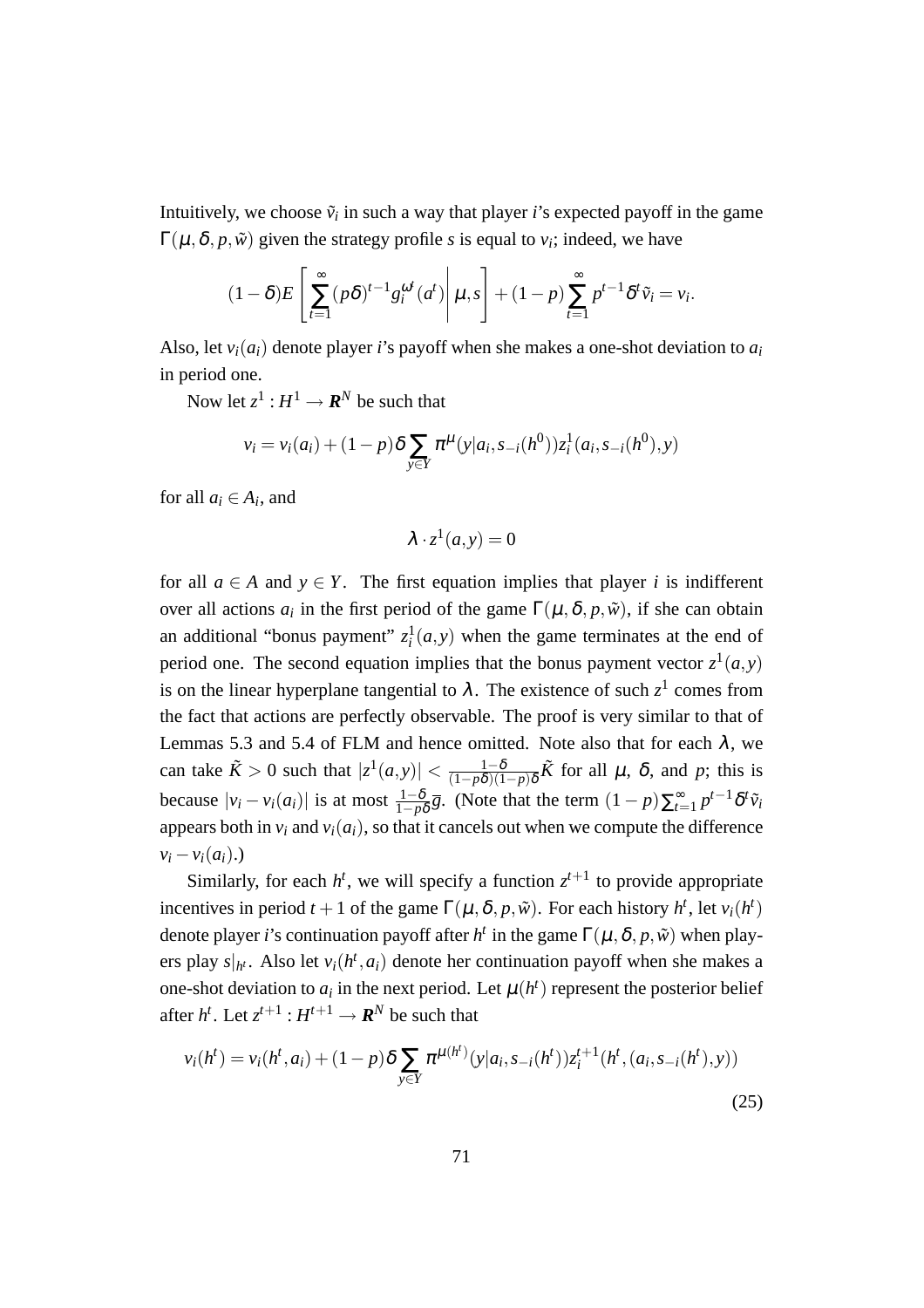for all  $h^t$  and  $a_i \in A_i$ , and

$$
\lambda \cdot z^{t+1}(h^t,(a,y)) = 0 \tag{26}
$$

for all  $a \in A$  and  $y \in Y$ . To see the meaning of (25), suppose that now we are in period  $t + 1$  of the game  $\Gamma(\mu, \delta, p, \tilde{\nu})$  and that the past history was  $h^t$ . (25) implies that player *i* is indifferent over all actions in the current period if she can obtain a bonus payment  $z_i^{t+1}$  $i_t^{t+1}(h^{t+1})$  when the game terminates at the end of period  $t+1$ . Also, (26) asserts that the bonus payment  $z^{t+1}(h^{t+1})$  is on the linear hyperplane tangential to  $\lambda$ . Note that for each  $\lambda$ , we can take  $\tilde{K} > 0$  such that

$$
|z^{t+1}(h^t)| < \frac{1-\delta}{(1-p\delta)(1-p)\delta}\tilde{K} \tag{27}
$$

for all  $h^t$ ,  $\delta$ , and  $p$ . Here we can choose  $\tilde{K}$  uniformly in  $h^t$ , since actions are observable and there are only finitely many pure action profiles.

Now we construct the continuation payoff function *w*. Let  $w : H \to \mathbf{R}$  be such that

$$
w_i(h^t) = \tilde{v}_i + z_i^t(h^t)
$$
\n(28)

for each *i*,  $t \geq 1$ , and  $h^t$ . That is, we consider the continuation payoff function *w* which gives the constant value  $\tilde{v}_i$  and the bonus payment  $z_i^t(h^t)$  to player *i* when the game terminates at the end of period *t*. This continuation payoff function makes player *i* indifferent over all actions in each period *t*, regardless of the past history. (Note that  $z_i^t(h^t)$  does not influence player *i*'s incentive in earlier periods  $\tilde{t}$  < *t*, since (25) implies that the expected value of  $z_i^t(h^t)$  conditional on  $h^{t-1}$  is equal to zero for all *h t−*1 as long as player *i* does not deviate in period *t*.) Also, the resulting payoff vector is  $v$ . Therefore clause (i) follows.

By the definition of  $\tilde{v}_i$ , we have

$$
\tilde{v}_i = v_i - \frac{1 - \delta}{(1 - p)\delta} (v_i^{\mu} (p\delta, s) - v_i).
$$
 (29)

This, together with (26) and (28), proves clause (ii). Also, from (28) and (29), we have

$$
|\nu - w(h^t)| \leq \frac{1-\delta}{(1-p)\delta} |\nu^{\mu}(p\delta, s) - \nu| + |z^t(h^t)|.
$$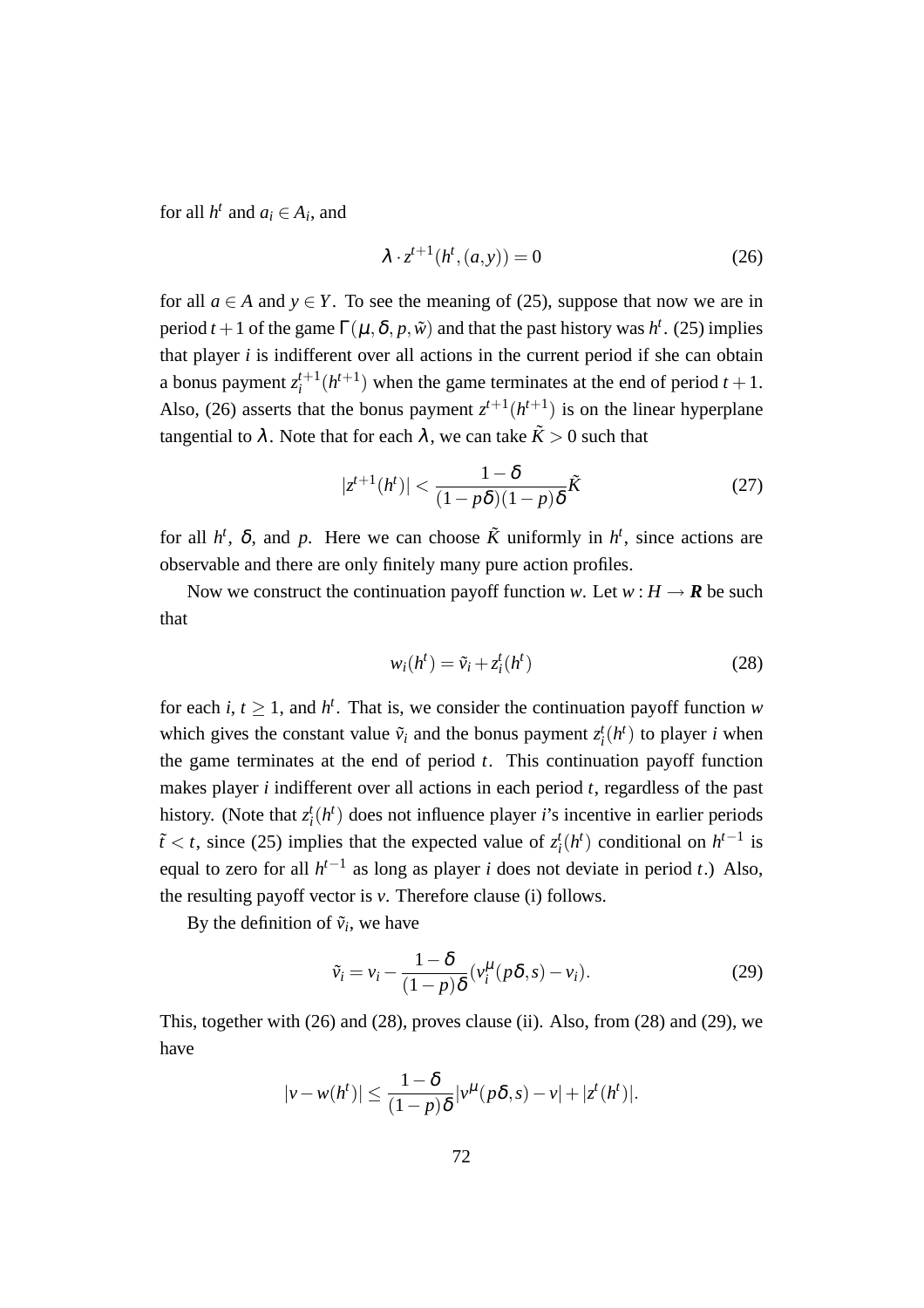Then from (27),

$$
|\nu - w(h^t)| \le \frac{1-\delta}{(1-p)\delta} \left( |\nu^{\omega}(p\delta, s) - \nu| + \frac{\tilde{K}}{1-p\delta} \right).
$$

Since  $v \in V$ , we have  $|v^{(\omega)}(p\delta, s) - v| \leq \overline{g}$ . Hence, by letting  $K > \frac{\tilde{K}}{1-p} + \overline{g}$ , we have clause (iii).

## **B.11 Proof of Lemma 14**

Fix p, s<sub>-i</sub>,  $\mu$ ,  $\delta$ , v, and s<sub>i</sub> as stated. For each  $j \neq i$ , let  $\tilde{v}_j$ ,  $v_j(h^t)$ , and  $v_j(h^t, a_j)$  be as in the proof of Lemma 13. Then for each  $h^t$ , let  $z_i^{t+1}$  $j^{t+1}$  :  $H^{t+1} \rightarrow \mathbf{R}$  be such that

$$
v_j(h^t) = v_j(h^t, a_j) + (1 - p)\delta \sum_{y \in Y} \pi^{\mu}(y|a_j, s_{-j}(h^t)) z_j^{t+1}(h^t, (a_j, s_{-j}(h^t)), y))
$$

for all  $h^t$  and  $a_j \in A_j$ , and let

$$
w_j(h^t) = \tilde{v}_j + z_j^t(h^t).
$$

Then player *j*'s incentive constraints are satisfied.

Now, consider player *i*'s continuation payoff  $w_i$ . Let  $\tilde{v}_i$  be as in the proof of Lemma 13, and let

$$
w_i(h^t) = \tilde{v}_i
$$

for all *h t* . With this constant continuation payoff, player *i*'s incentive constraints are satisfied because  $s_i$  is a best reply to  $s_{-i}$  given initial prior  $\mu$  and discount factor  $p\delta$ . Hence clause (i) follows. From (29), we have

$$
w_i(h^t) = v_i - \frac{1-\delta}{(1-p)\delta}(v_i^{\mu}(p\delta, s) - v_i),
$$

which proves clause (ii) follows. Also, letting  $K > \overline{g}_i$ , we have  $K > |v_i^{\mu}(p\delta, s) - v_i|$ so that clause (iii) follows.

## **B.12 Proof of Lemma 15**

Fix *W* as stated, and take  $\varepsilon$  so that the  $\varepsilon$ -neighborhood of *W* is in the interior of  $V^*$ . Then from Lemma 9, there is *p* such that the ε-neighborhood of *W* is included in the feasible payoff set  $V^{\mu}(p)$  and such that  $v_i - \varepsilon > v_i(p)$  for all *i* and  $v \in W$ . Then clauses (i) through (iii) hold.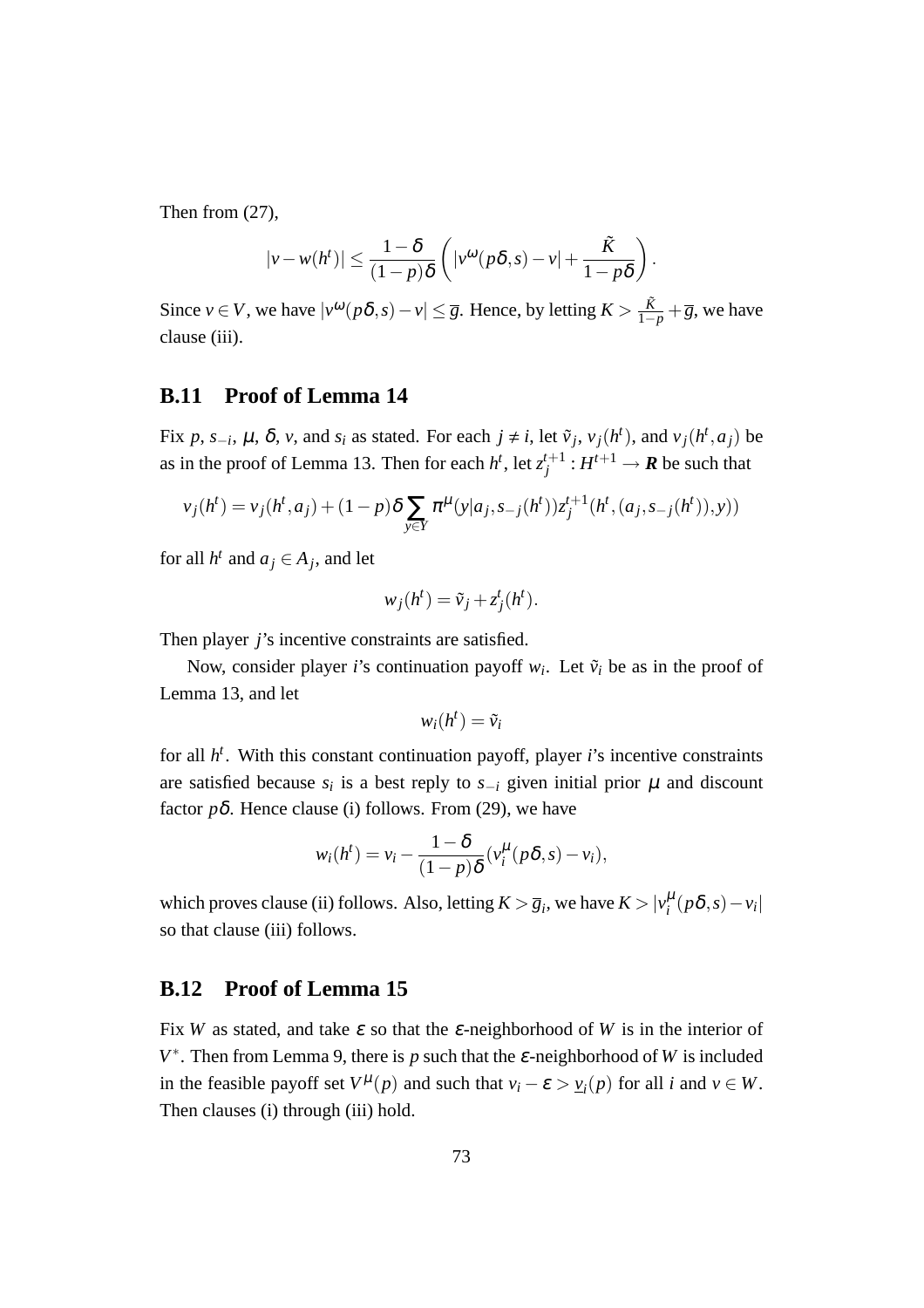## **B.13 Proof of Lemma 16**

Fix *W*. Fix  $p \in (0,1)$  and  $\tilde{\varepsilon} > 0$ , as stated in Lemma 15. (Here,  $\tilde{\varepsilon}$  represents  $\varepsilon$ in Lemma 15.) Applying Lemmas 13 and 14 to the strategy profiles specified in Lemma 15, it follows that there is  $\overline{\delta} \in (0,1)$  such that for each  $\lambda$ , there is  $\tilde{K}_{\lambda} > 0$ such that for each  $\delta \in (\overline{\delta}, 1)$ ,  $\mu$ , and  $\nu \in W$ , there is a strategy profile  $s_{\nu,\lambda,\delta,\mu}$  and a function  $w_{v,\lambda,\delta,\mu}$  such that

- (i)  $(s_{\nu\lambda} \delta, \mu, \nu)$  is enforced by  $w_{\nu\lambda} \delta, \mu$  for  $(\delta, \mu, \nu)$ ,
- $(iii)$   $\lambda \cdot w_{\nu,\lambda,\delta,\mu}(h^t) \leq \lambda \cdot v \frac{(1-\delta)\tilde{\varepsilon}}{(1-\rho)\delta}$  $\frac{(1-\delta)\tilde{\varepsilon}}{(1-p)\delta}$  for each *t* and *h<sup>t</sup>*, and
- $(|iii)$   $|v w_{\nu,\lambda,\delta,\mu}(h^t)| < \frac{(1-\delta)}{(1-n)\delta}$  $\frac{(1-\delta)}{(1-p)\delta}\tilde{K}_{\lambda}$  for each *t* and *h<sup>t</sup>*.

Set  $\varepsilon = \frac{\tilde{\varepsilon}}{2(1 - \varepsilon)}$  $\frac{\tilde{\varepsilon}}{2(1-p)}$ , and for each  $\lambda$ , let  $K_{\lambda} = \frac{\tilde{K}_{\lambda}}{(1-p)}$  $\frac{\kappa_{\lambda}}{(1-p)\overline{\delta}}$ . Then it follows from (ii) and (iii) that  $w_{v,\lambda,\delta,\mu}(h^t) \in G_{v,\lambda,2\varepsilon,K_\lambda,\delta}$  for all *t* and  $h^t$ . The rest of the proof is the same as that of Lemma 8 of Fudenberg and Yamamoto (2011b).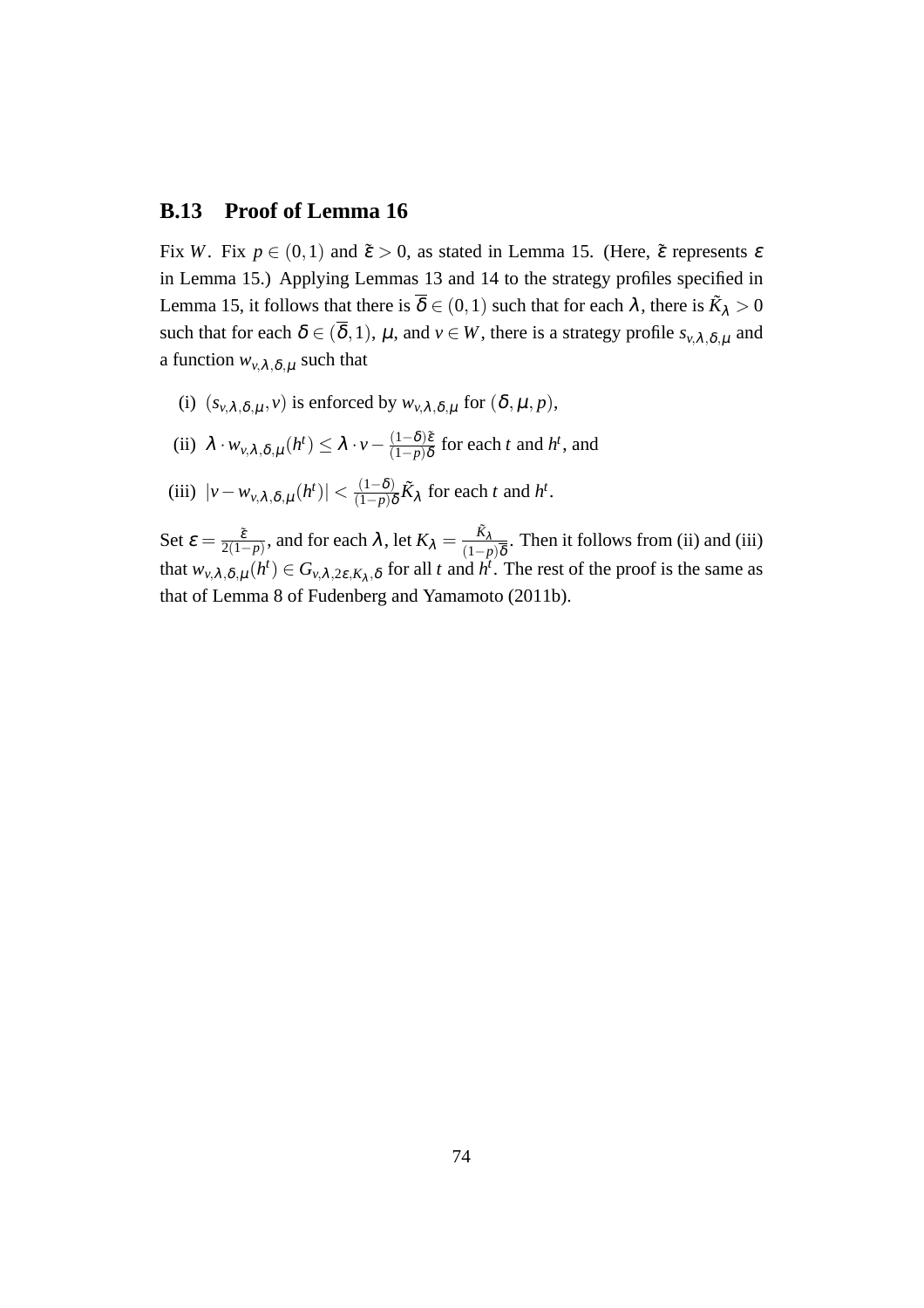## **References**

- Abreu, D., D. Pearce, and E. Stacchetti (1990): "Toward a Theory of Discounted Repeated Games with Imperfect Monitoring," *Econometrica* 58, 1041-1063.
- Athey, S., and K. Bagwell (2008): "Collusion with Persistent Cost Shocks," *Econometrica* 76, 493-540.
- Bagwell, K., and R.W. Staiger (1997): "Collusion over the Business Cycle," *RAND Journal of Economics* 28, 82-106.
- Besanko, D., U. Doraszelski, Y. Kryukov, and M. Satterthwaite (2010): "Learning by Doing, Organizational Forgetting, and Industry Dynamics," *Econometrica* 78, 453-508.
- Bewley, T., and E. Kohlberg (1976): "The Asymptotic Theory of Stochastic Games," *Mathematics of Operations Research* 1, 200-208.
- Da Prato, G., and J. Zabczyk (1996): *Ergodicity for Infinite Dimensional Systems*, Cambridge University Press.
- Doob, J.L. (1953): *Stochastic Processes*, John Wiley & Sons, Inc.; Chapman & Hall, Limited.
- Duggan, J. (2012): "Noisy Stochastic Games," *Econometrica* 80, 2017-2045.
- Dutta, P. (1995): "A Folk Theorem for Stochastic Games," *Journal of Economic Theory* 66, 1-32.
- Dutta, P., and K. Sundaram (1998): "The Equilibrium Existence Problem in General Markovian Games," in M. Majumdar (ed), *Organizations with Incomplete Information*, Cambridge University Press.
- Escobar, J., and J. Toikka (2013) "Efficiency in Games with Markovian Private Information," *Econometrica* 81, 1887-1934.
- Fudenberg, D., and D.K. Levine (1994): "Efficiency and Observability in Games with Long-Run and Short-Run Players," *Journal of Economic Theory* 62, 103- 135.
- Fudenberg, D., D.K. Levine, and E. Maskin (1994): "The Folk Theorem with Imperfect Public Information," *Econometrica* 62, 997-1040.
- Fudenberg, D., and Y. Yamamoto (2010): "Repeated Games where the Payoffs and Monitoring Structure are Unknown," *Econometrica* 78, 1673-1710.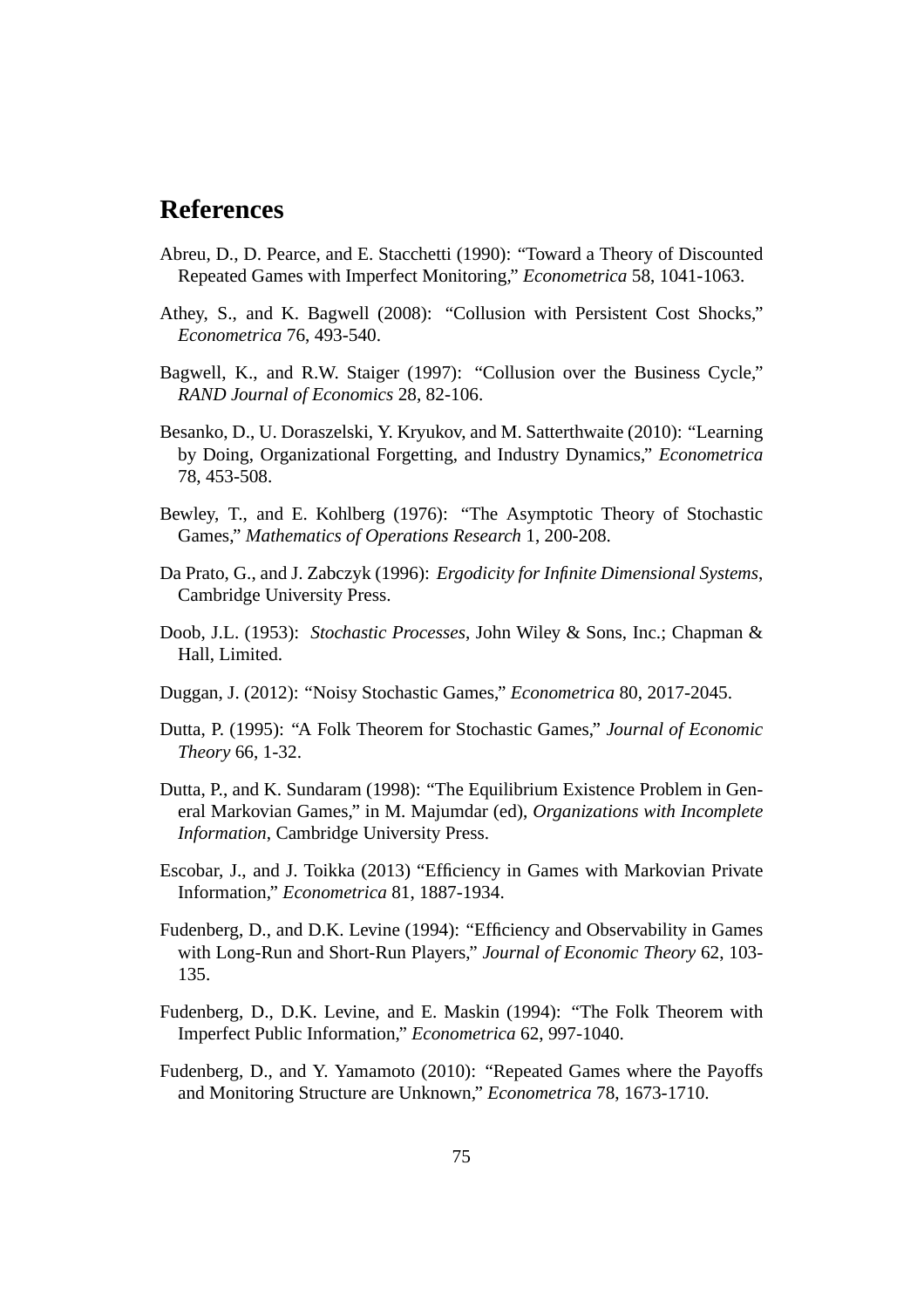- Fudenberg, D., and Y. Yamamoto (2011a): "Learning from Private Information in Noisy Repeated Games," *Journal of Economic Theory* 146, 1733-1769.
- Fudenberg, D., and Y. Yamamoto (2011b): "The Folk Theorem for Irreducible Stochastic Games with Imperfect Public Monitoring," *Journal of Economic Theory* 146, 1664-1683.
- Haltiwanger, J., and J.E. Harrington Jr. (1991): "The Impact of Cyclical Demand Movements on Collusive Behavior," *RAND Journal of Economics* 22, 89-106.
- Hao, D., A. Iwasaki, M. Yokoo, Y.J. Joe, M. Kandori, and I. Obara (2012): "Single Agent Optimal Pricing under Market Uncertainty by Using POMDP," International Joint Agent Workshop and Symposium 2012.
- Hörner, J., T. Sugaya, S. Takahashi, and N. Vieille (2011): "Recursive Methods in Discounted Stochastic Games: an Algorithm for  $\delta \rightarrow 1$  and a Folk Theorem," *Econometrica* 79, 1277-1318.
- Hörner, J., S. Takahashi, and N. Vieille (2011): "Recursive Methods in Discounted Stochastic Games II: Infinite State Space," *mimeo*.
- Hörner, J., S. Takahashi, and N. Vieille (2013): "Truthful Equilibria in Dynamic Bayesian Games," *mimeo*.
- Hsu, S.-P., D.-M. Chuang, and A. Arapostathis (2006): "On the Existence of Stationary Optimal Policies for Partially Observed MDPs under the Long-Run Average Cost Criterion," *Systems and Control Letters* 55, 165-173.
- Kandori, M. (1991): "Correlated Demand Shocks and Price Wars During Booms," *Review of Economic Studies* 58, 171-180.
- Kandori, M. (1992): "The Use of Information in Repeated Games with Imperfect Monitoring," *Review of Economic Studies* 59, 581-594.
- Levy, Y. (2013): "Discounted Stochastic Games with No Stationary Nash Equilibrium: Two Examples," *Econometrica* 81, 1973-2007.
- Mertens, J.F., and A. Neyman (1981): "Stochastic Games," *International Journal of Game Theory* 10, 53-66.
- Platzman, L.K. (1980): "Optimal Infinite-Horizon Undiscounted Control of Finite Probabilistic Systems," *SIAM Journal on Control and Optimization* 18, 362- 380.
- Renault, J., and B. Ziliotto (2014): "Hidden Stochastic Games and Limit Equilibrium Payoffs," *mimeo*.